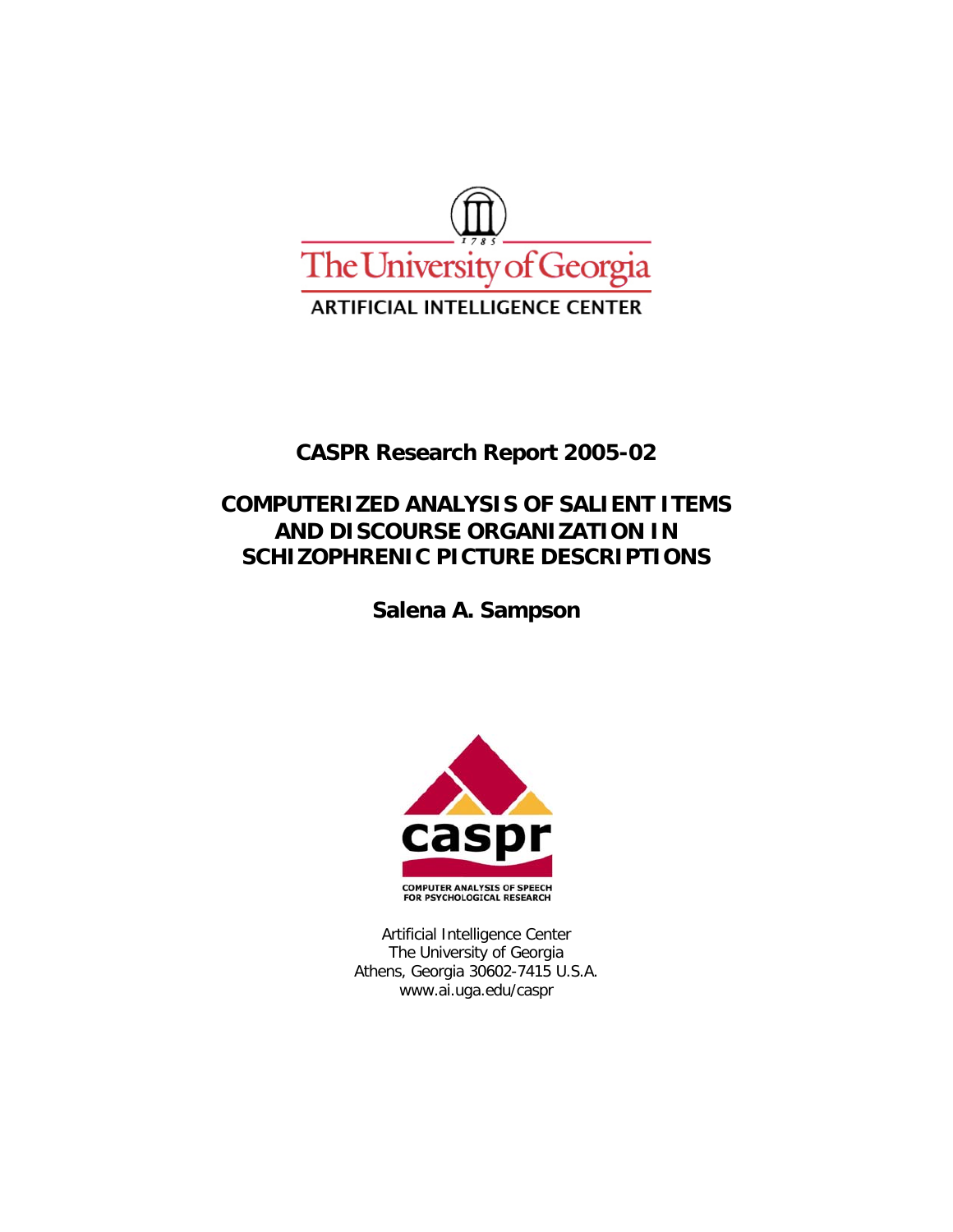# Computerized Analysis of Salient Items and Discourse Organization In Schizophrenic Picture Descriptions

by

Salena A. Sampson

(Under the direction of Dr. William Kretzschmar)

### **ABSTRACT**

Computer analysis of spoken picture descriptions shows that schizophrenic patients produce descriptions which are less complete and more disorganized than those produced by healthy controls. Completeness was measured by the relative presence of salient items mentioned in the picture. Organization was measured by the number of transitions between regions in the picture. This study also shows that exposure to cannabis can produce more transitions between picture regions. Additionally, this study brings to light a methodological concern, the possible significance of picture selection in picture description tasks. Certain pictures appear to bring out different linguistic features.

Index words: Schizophrenia, Schizophrenic discourse, Cannabis, Discourse organization, Saliency, Picture descriptions, Computational psycholinguistics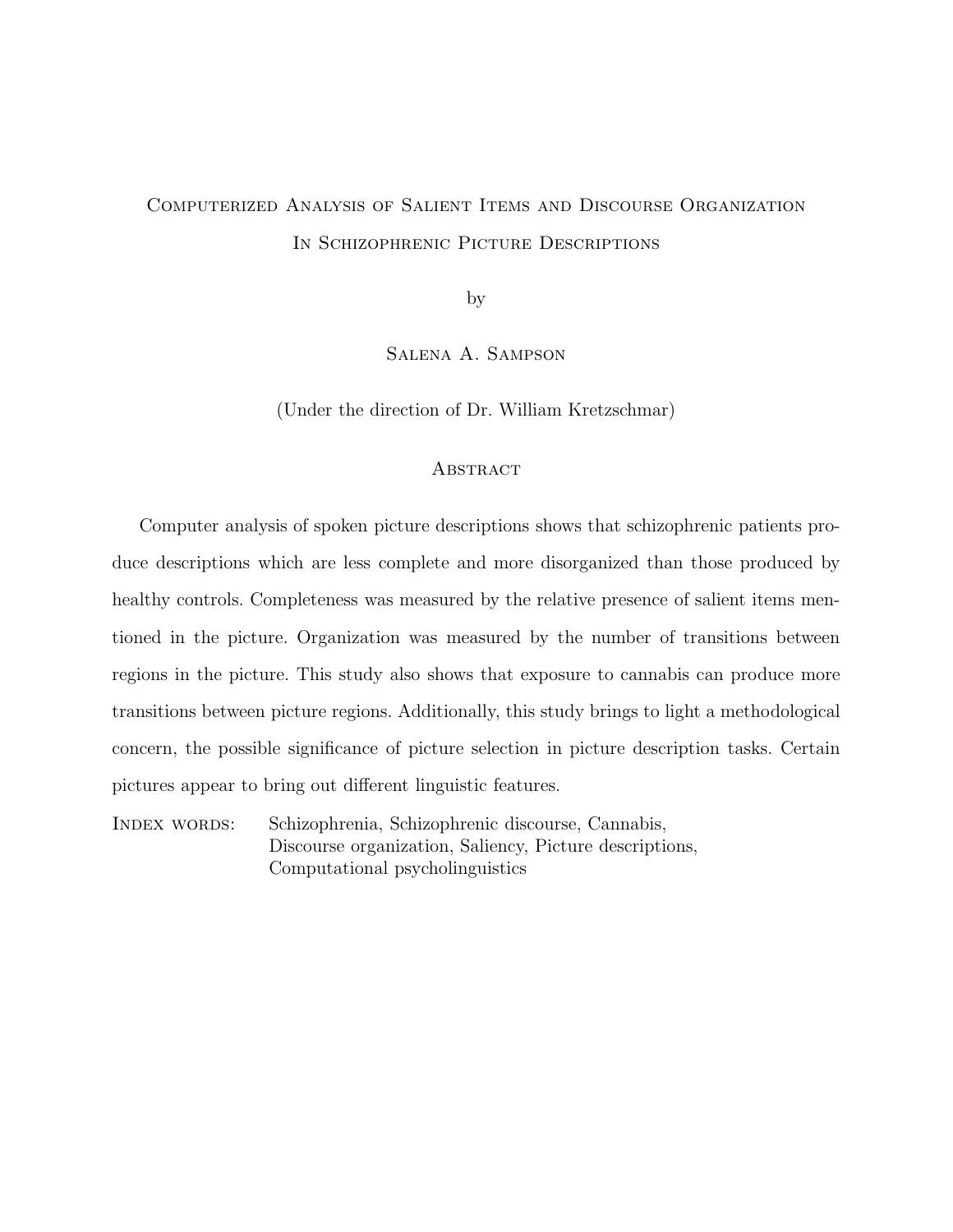# Computerized Analysis of Salient Items and Discourse Organization In Schizophrenic Picture Descriptions

by

Salena A. Sampson

B.A., The University of Georgia, 2003

A Thesis Submitted to the Graduate Faculty

of The University of Georgia in Partial Fulfillment

of the

Requirements for the Degree

Master of Arts

ATHENS, GEORGIA

2005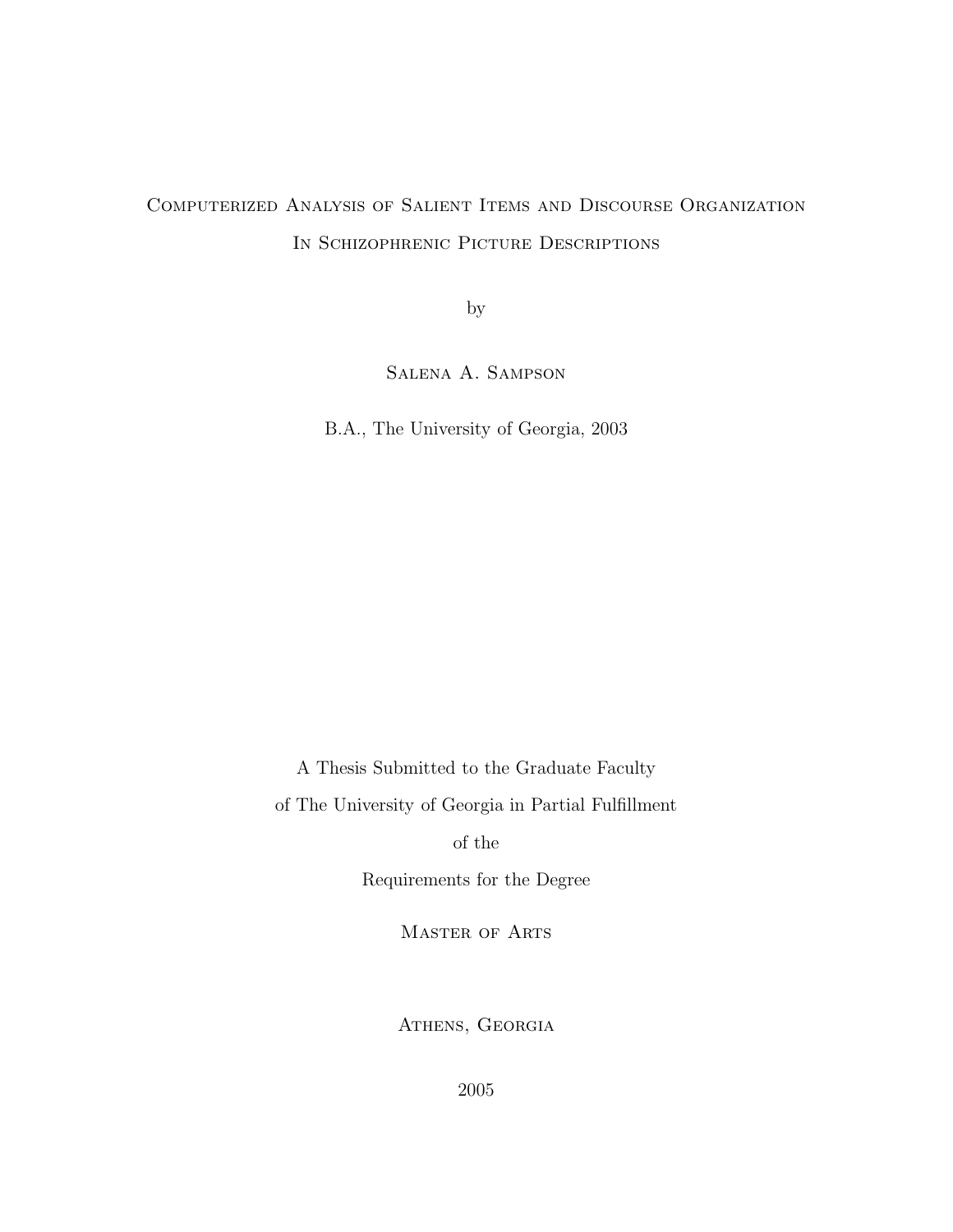c 2005 Salena A. Sampson All Rights Reserved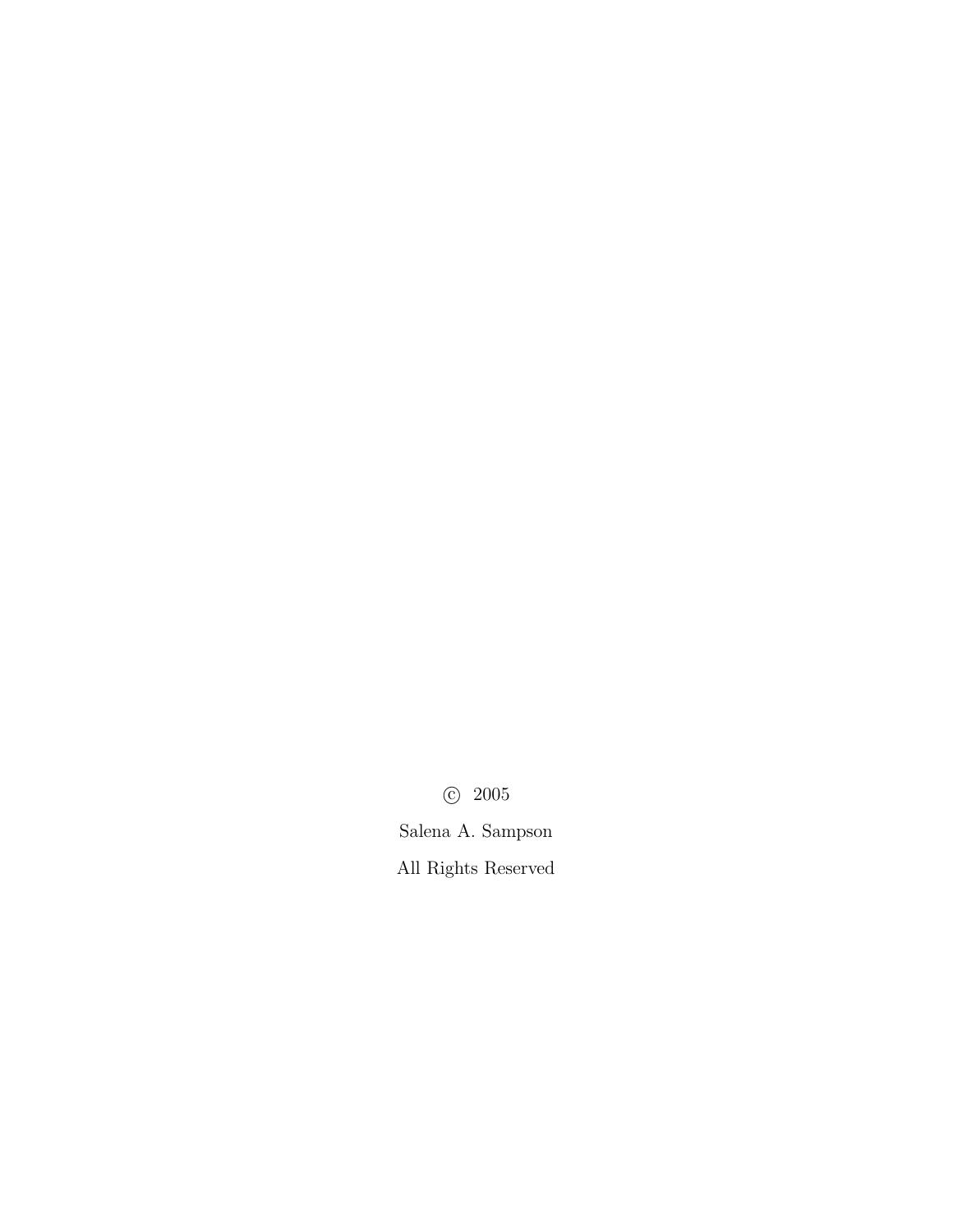# Computerized Analysis of Salient Items and Discourse Organization In Schizophrenic Picture Descriptions

by

Salena A. Sampson

Approved:

Major Professor: Dr. William Kretzschmar Committee: Dr. Michael A. Covington Dr. Stephen Ramsay

Electronic Version Approved:

Maureen Grasso Dean of the Graduate School The University of Georgia August 2005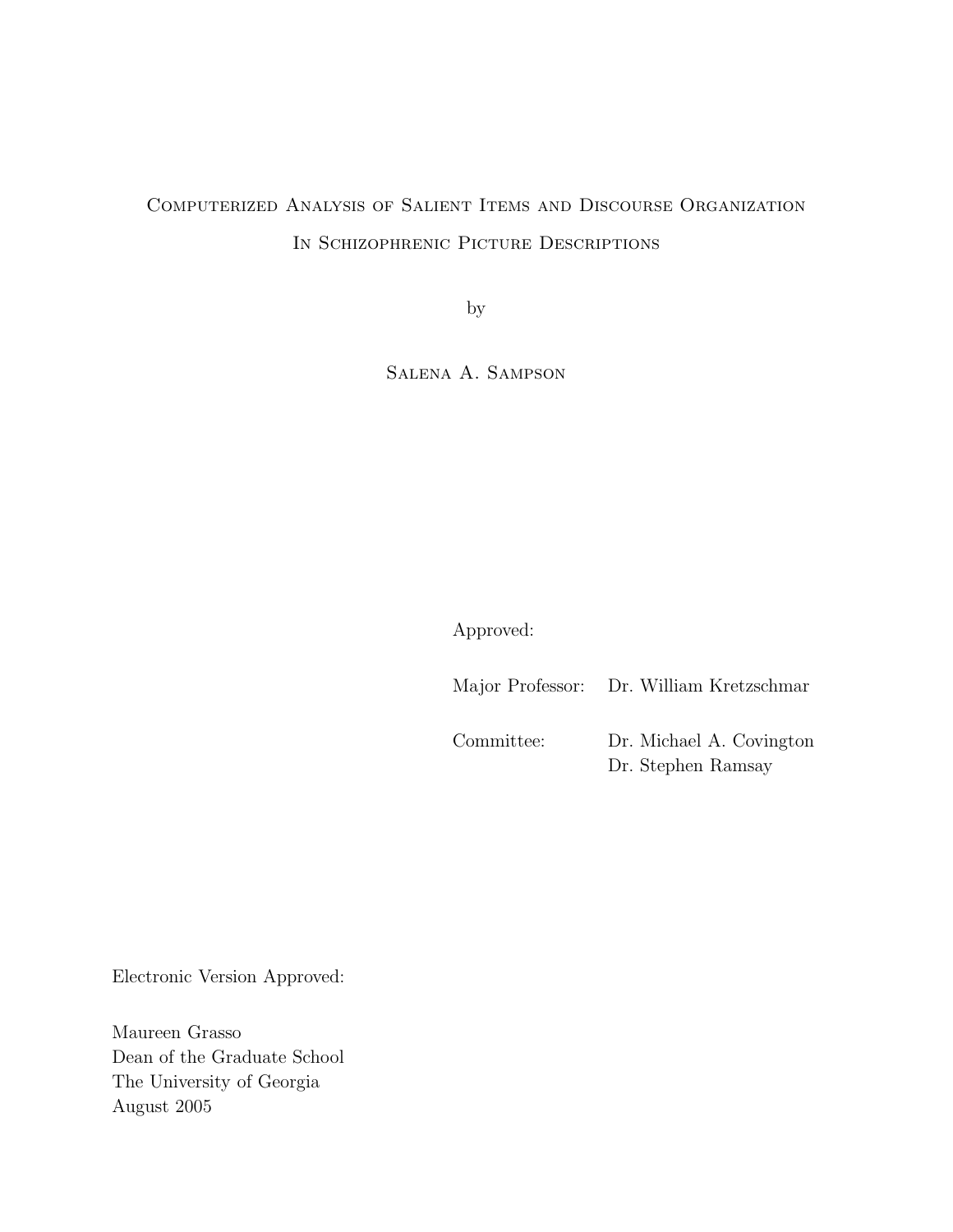## **DEDICATION**

I dedicate this thesis to my parents and sisters, who have provided unwavering advice and support throughout the years.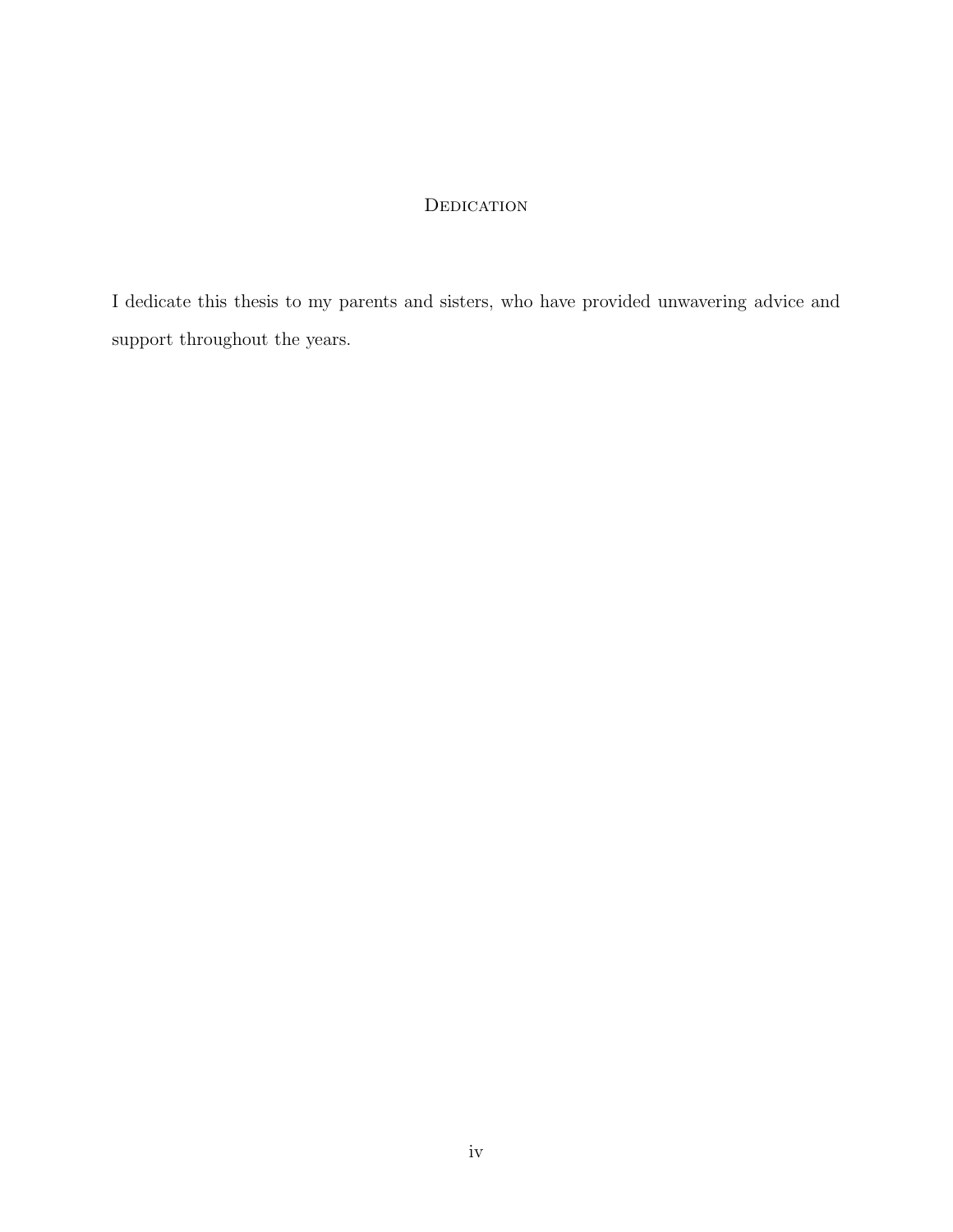## **ACKNOWLEDGMENTS**

This research was funded by a contract with GlaxoSmithKline Research and Development Ltd., Michael A. Covington, principal investigator. I would also like to thank Cecile Henquet and the rest of the team at Maastricht for gathering the data used in this study.

Additionally, I would like to thank Dr. Covington and Dr. Kretzschmar for their constant support and guidance throughout the course of developing my ideas and writing this thesis, and Dr. Ramsay for helping me to develop my programming skills and answering all sorts of related questions. Finally, I would like to thank the entire CASPR team for their support and feedback, especially Cati Brown and Congzhou He for data management and statistical advice, Eric Morris for helping with technical questions, and Matt Voss for his continual help and support – technical, intellectual, and personal. Thank you all. Without your help, this thesis would not have been possible.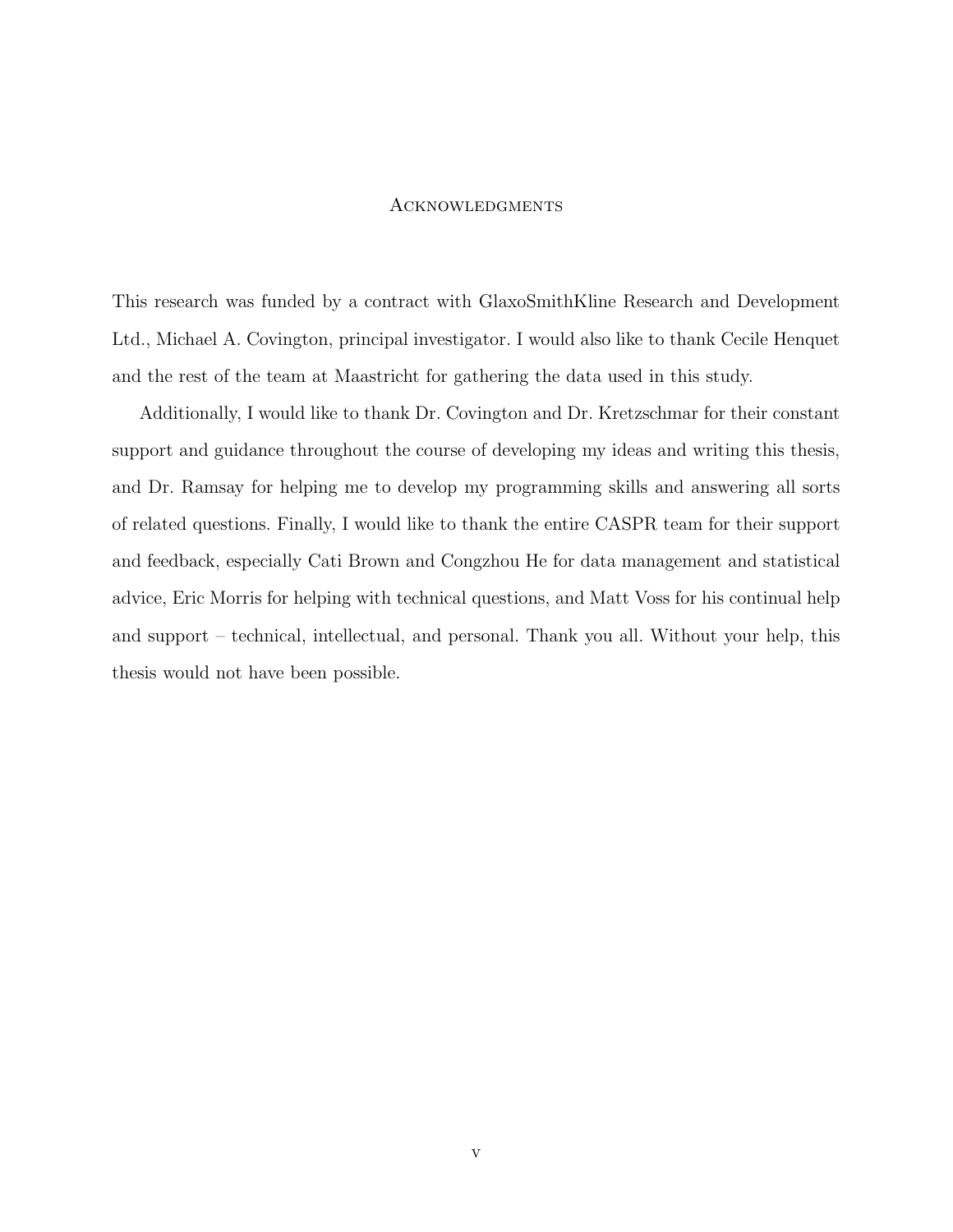## TABLE OF CONTENTS

|                                                                    |  | Page                    |
|--------------------------------------------------------------------|--|-------------------------|
|                                                                    |  | $\overline{\mathbf{V}}$ |
|                                                                    |  | viii                    |
| <b>CHAPTER</b>                                                     |  |                         |
| $\mathbf{1}$                                                       |  | $\mathbf{1}$            |
| 1.1                                                                |  | $\mathbf{1}$            |
| 1.2                                                                |  | $\mathbf{1}$            |
| 1.3                                                                |  | $\overline{4}$          |
| $\overline{2}$<br>MATERIALS AND PICTURES                           |  | $\overline{7}$          |
| 2.1                                                                |  | 7                       |
| 2.2                                                                |  | 8                       |
| 3                                                                  |  | 12                      |
| 3.1                                                                |  | 12                      |
| 3.2                                                                |  | 14                      |
| DISCOURSE ORGANIZATION METHODS<br>3.3                              |  | 20                      |
| SOME LIMITATIONS OF THESE METHODS<br>3.4                           |  | 22                      |
| CASE STUDIES: A CLOSER LOOK AT THE LANGUAGE DATA<br>$\overline{4}$ |  | 24                      |
| THE IMPORTANCE OF CASE STUDIES<br>4.1                              |  | 24                      |
| SALIENT ITEMS CASE STUDIES<br>4.2                                  |  | 25                      |
| DISCOURSE ORGANIZATION CASE STUDIES<br>4.3                         |  | 30                      |
| 5                                                                  |  | 39                      |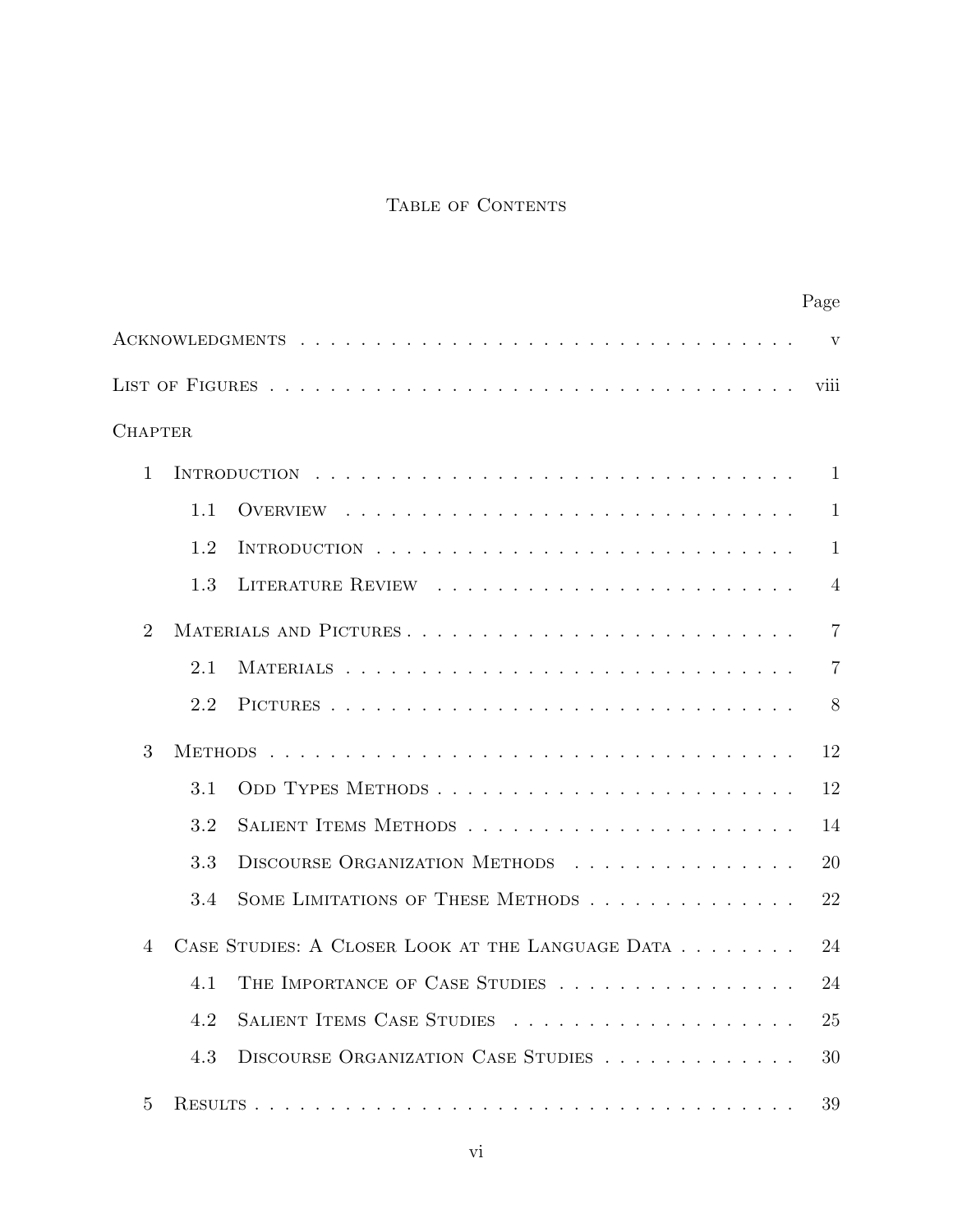|                 | 5.1      |                                                 | 39 |
|-----------------|----------|-------------------------------------------------|----|
|                 | 5.2      |                                                 | 39 |
|                 | 5.3      |                                                 | 43 |
| 6               |          | DISCUSSION AND CONCLUSIONS $\ldots$ , , , , , , | 48 |
|                 | 6.1      | DISCUSSION OF FINDINGS $\ldots$ ,               | 48 |
|                 |          |                                                 | 50 |
| <b>APPENDIX</b> |          |                                                 |    |
| $\mathbf{A}$    |          |                                                 | 52 |
|                 | A.1      |                                                 | 52 |
|                 | A.2      |                                                 | 57 |
|                 | A.3      | DESCRIPTION $4500-1$                            | 61 |
|                 | A.4      | DESCRIPTION $4500.2$                            | 62 |
|                 | A.5      |                                                 | 63 |
|                 | A.6      | DESCRIPTION 46191                               | 68 |
|                 | A.7      |                                                 | 73 |
| B               | PROGRAMS |                                                 | 79 |
|                 | B.1      |                                                 | 79 |
|                 | B.2      |                                                 | 81 |
|                 | B.3      | DISCOURSE ORGANIZATION PROGRAM                  | 88 |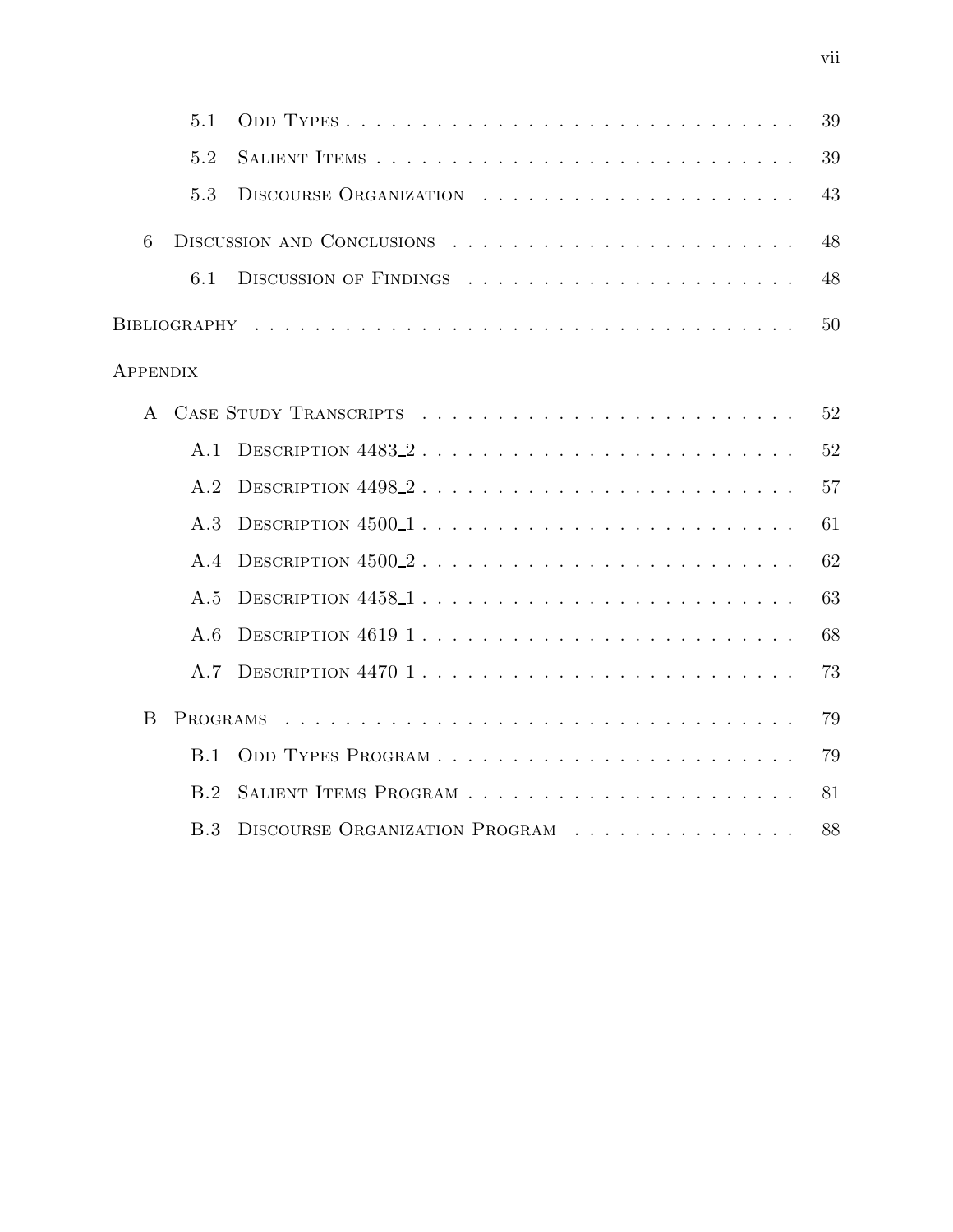## LIST OF FIGURES

| 5.1 |                                                                                        |  |
|-----|----------------------------------------------------------------------------------------|--|
|     | 5.2 Condition as related to salient items in the dog picture $\dots \dots \dots \dots$ |  |
|     | 5.3 Condition as related to salient items in the horse picture $\dots \dots \dots$     |  |
| 5.4 |                                                                                        |  |
| 5.5 | Status as related to salient items in the horse picture $\dots \dots \dots \dots$ 45   |  |
| 5.6 | Condition as related to discourse organization in the dog picture $\dots \dots$ 46     |  |
| 5.7 |                                                                                        |  |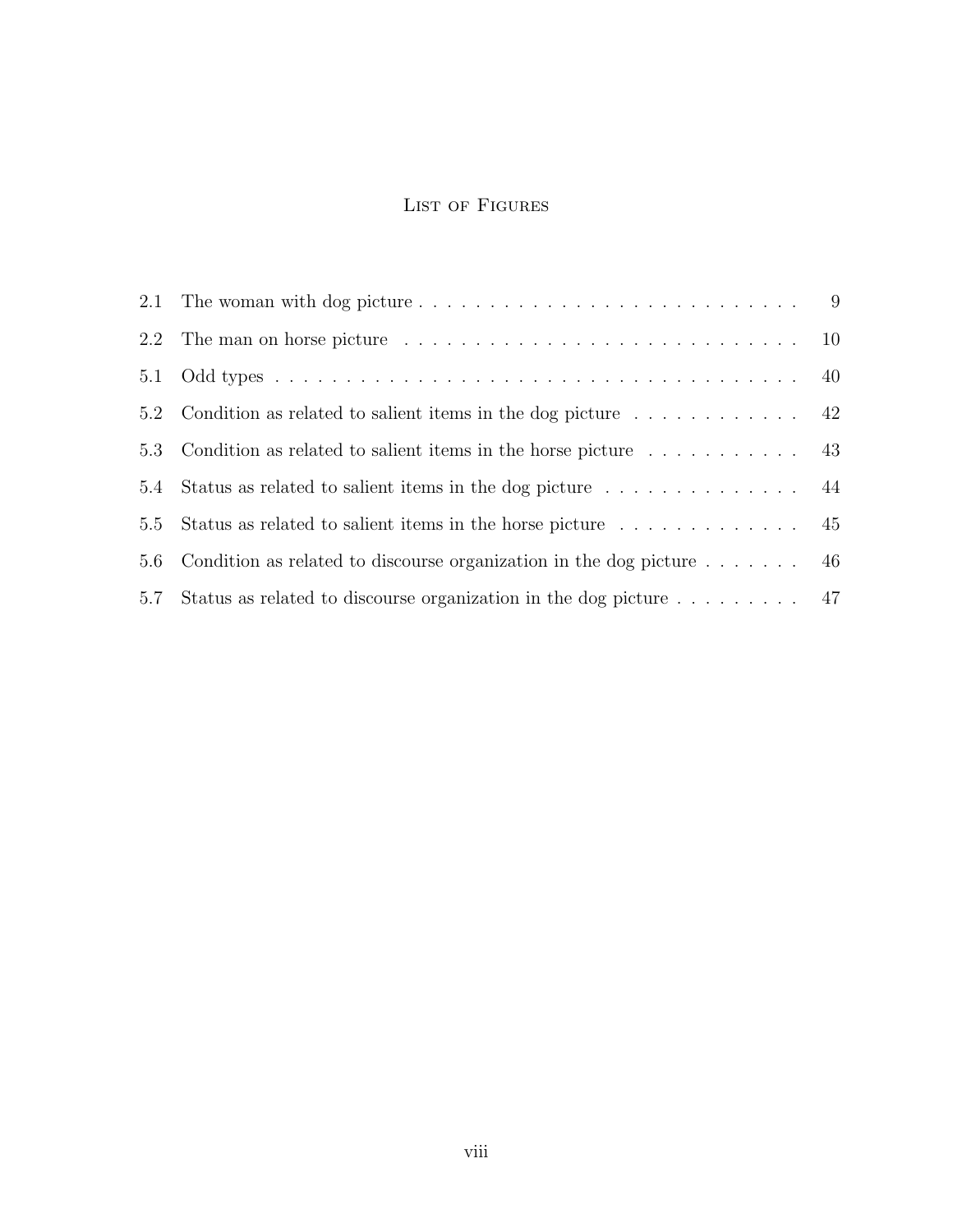## CHAPTER 1

### **INTRODUCTION**

### 1.1 Overview

Computer analysis of spoken picture descriptions shows that schizophrenic patients produce descriptions which are less complete and more disorganized than those produced by healthy controls. This study follows up a previously proposed method for ranking the completeness of picture descriptions by computer, the Salient Items Test (Covington 2004). It additionally proposes a computerized method, adapted from join count statistics, which may be useful in ranking discourse organization in picture descriptions. Both of these methods and all of the data in this study are picture dependent. As such, this study gives particular consideration to the significance of picture as variable in terms of language data elicited and methodology for the computerized measurement and ranking of this data.

## 1.2 INTRODUCTION

Picture descriptions used for diagnostic and research purposes have a long history, though not all pictures are equally well suited for every kind of study. The Thematic Apperception Test, a popular picture description test, includes more ambigous pictures which work well for projective personality testing, but not so well for identification of concrete salient items. Most of the images were created by artists, and with no diagnostic intentions. For instance, Card 2 from the 1943/1971 edition of the TAT pictures is a black and white rendering of a painting by Leon Kroll entitled "Morning on the Cape." Card 9BM from this same edition is an adaptation of a photograph entitled "Siesta" by Ulric Meisel. This set of pictures was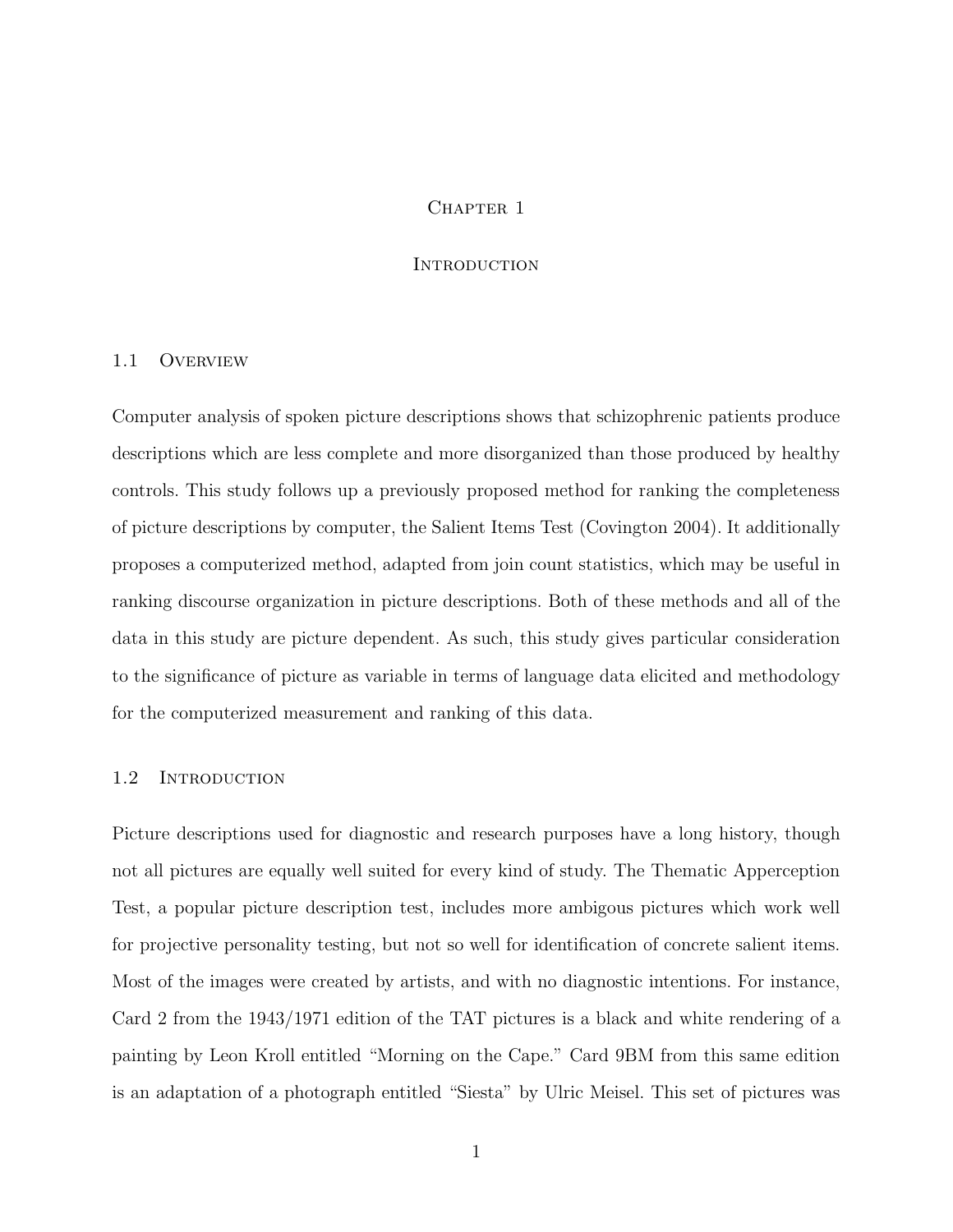selected largely because of their emotive properties. Where there have been modifications from the original source material, these modifications seem to favor more ambiguity and less detail. Card 9BM, a picture of several men lying in a field, is somewhat more ambiguous than its source photograph in that details such as chaps and cowboy hats are removed, making the identity of the men and their situation less concrete. Having seen three revised editions, the TAT pictures are still quite popular for picture description tasks in psychological research (Morgan 1995). They are rivaled in popularity perhaps only by the famous "cookie theft" picture from the Boston Diagnostic Aphasia Examination, first available in 1972. The goal of this test is to diagnose aphasic patients with a clear variety of aphasia such as Wernicke, Broca, or Conductive aphasia. Despite the special purpose of this test, the "cookie theft" picture has also become a prominent choice for picture description tasks, especially in linguistic research (Goodglass 2005).

Rather than using more canonical pictures, this study uses pictures designed specifically for the Salient Items Test to get a closer look at a couple of the classic symptoms of schizophrenia, derailment and disorganized discourse. The pictures were commissioned by GlaxoSmithKline Research and Development Ltd. and drawn by Melody Covington in 2002. They were designed to have "easily recognizable representations of objects, plants, animals, people, and/or activities" and to have a "clear interpretation" of these items and activities (Covington 2004). By using these picture descriptions to elicit language data, we are able to measure the degree to which a given subject stays focused and on task by counting the number of references he or she makes to salient items in the picture. Then by dividing the picture into discreet regions, one is able to measure discourse organization as a function of number of transitions between the regions. In data elicited from one picture, I found that schizophrenic patients had a tendency to mention fewer of the salient items. In data elicited by a second picture, I also found that patients made more transitions between regions. This may indicate a choppier or more disorganized discourse.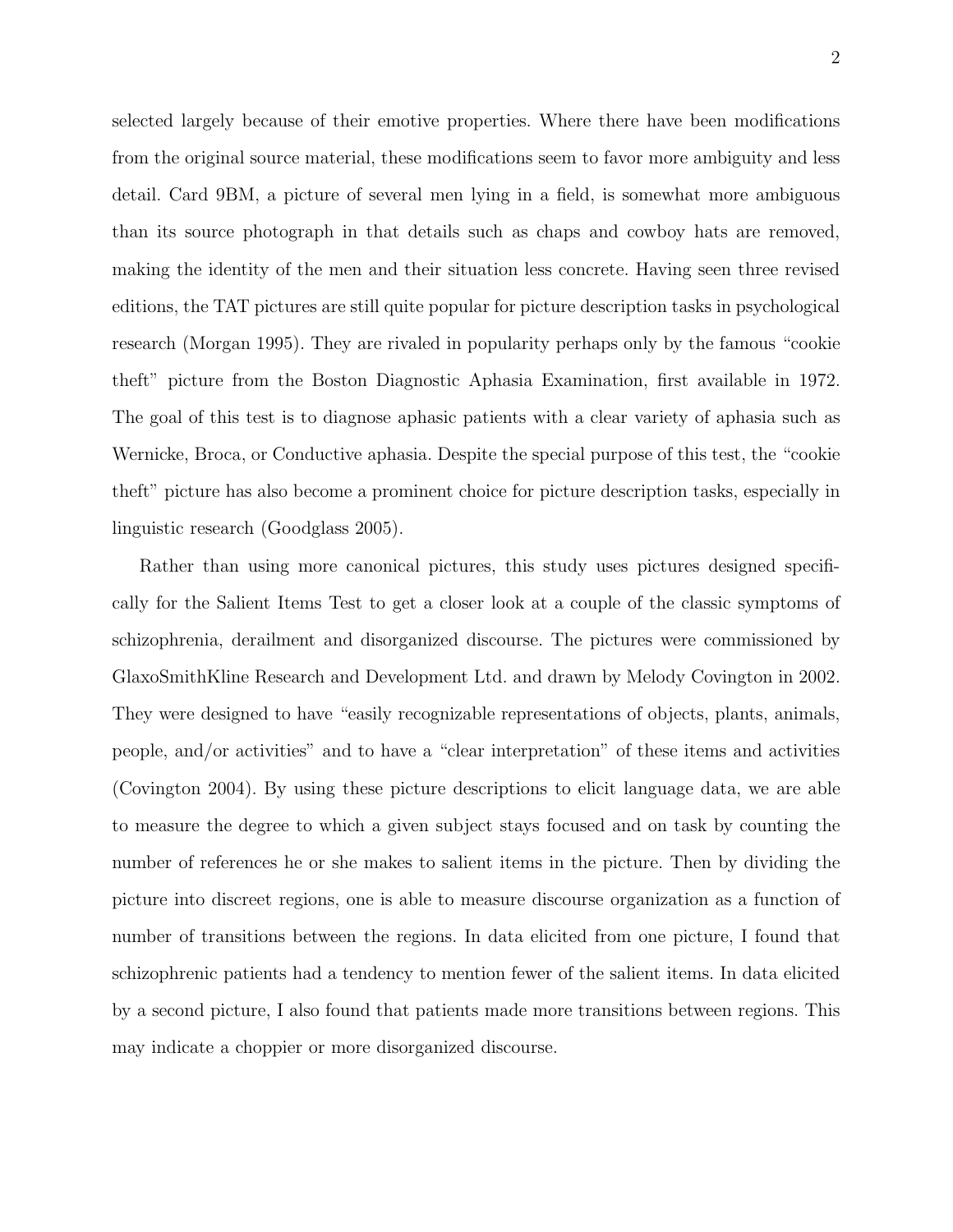Another important methodological finding associated with this type of testing is that all results in picture descriptions are picture dependent. What picture is used to elicit speech is an important factor in what type of speech is produced. Not only does the lexicon vary from picture to picture, as would be expected, but also the degree to which there is a central lexicon for a picture. Comparing descriptions from two different pictures suggests that certain pictures may have a more unified lexicon. Additionally, certain pictures may produce more salient items than others, even if, as in this case, the pictures being used were designed to have the same number of salient items. Likewise, the spatial organization of the items in the picture may make it more or less difficult to measure discourse organization in the picture descriptions it produces. From these findings, one may conclude that picture descriptions are a useful tool for studying derailment and disordered discourse in schizophrenic speech, but that certain pictures are much better suited for eliciting different types of linguistic data useful for study of derailment and disordered discourse.

Likewise, certain pictures tend to produce descriptions that are more easily analyzed by computer. This is a particularly important consideration when selecting a picture, especially for the measurement of discourse organization. Pictures must have a simple overall spatial organization with clear, discreet regions, such that transitions between regions can be easily counted. While a human rater might be able to recognize disorganization in any discourse type, regardless of the organization of a picture in picture descriptions, a computer requires that one map the organization of a picture onto the expected organization of the picture description. A more clearly organized picture produces a more clearly projected organization. If one can identify discreet regions associated with particular items, one might expect items within the same region in the picture to show up more often together in the description. Though this same method could be easily implemented by hand, computer rating adds an important dimension to the task of selecting a picture, as certain pictures might be not only ideally suited to studying salient items or discourse organization, but also better suited to computer analysis. The rewards associated with the computerized study of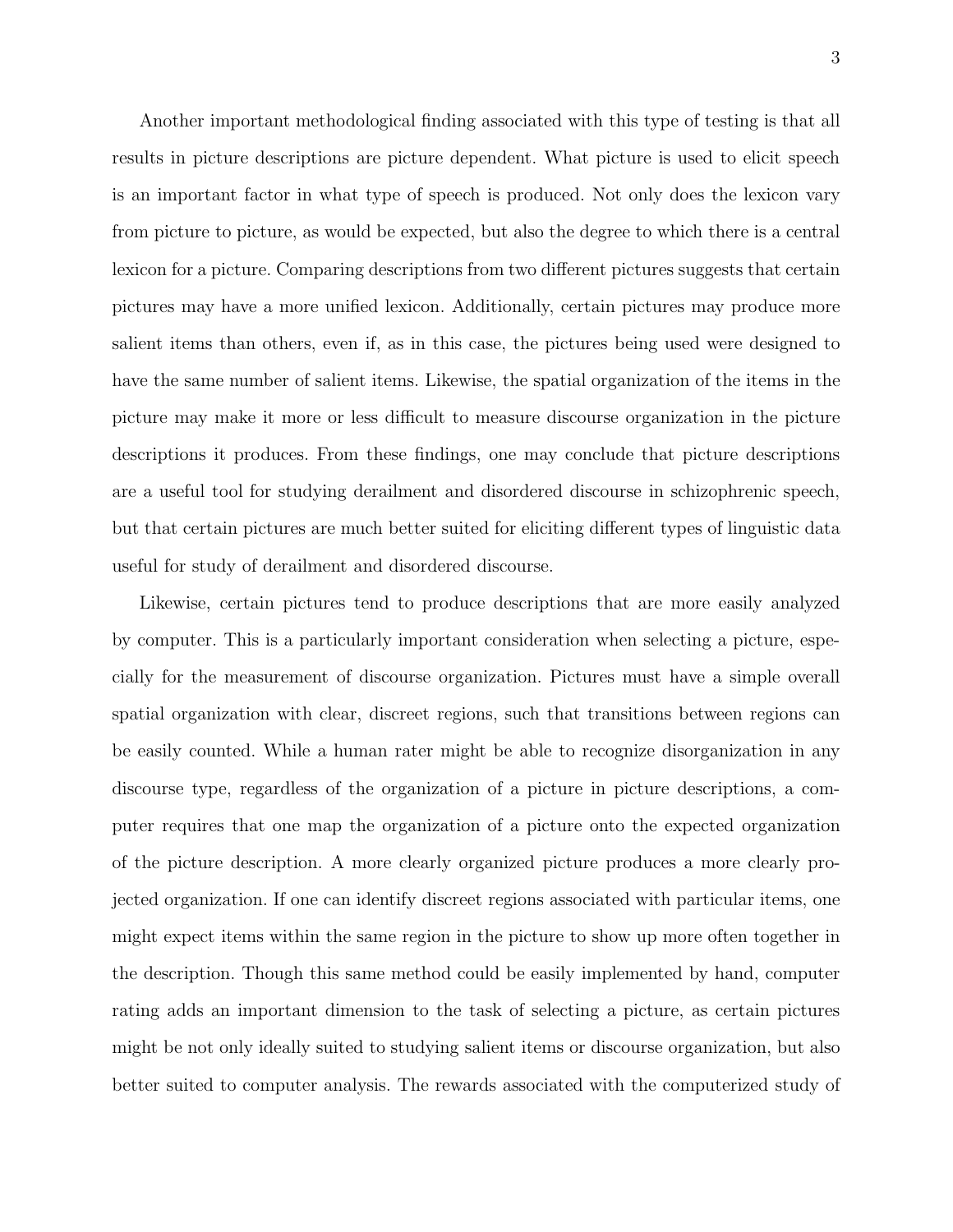schizophrenic research, however, far outweigh these extra considerations. With appropriate picture selection, simple computer ranking of descriptions can be quick and reliable.

## 1.3 Literature Review

While literature on schizophrenia and language abounds, research on disorganization syndrome, particularly as it relates to discourse organization of picture descriptions is still relatively limited. To complicate the matter, schizophrenia is recognized as having any number of manifestations. There is no specific set of symptoms that is suffered by all patients. Instead, patients must be divided into thought disordered and non-thought disordered categories, and those suffering from positive symptoms and those suffering from negative ones. Even these distinctions cannot fully account for all of the variability in symptoms suffered by people diagnosed with schizophrenia. This makes studying schizophrenia difficult in general as one cannot be certain of uniformity in patient populations or similarities between the patients in one study and those in another. In trying to study schizophrenia, one must first be careful to distinguish between patients who suffer from positive symptoms, hearing voices and having delusions, and those who suffer from negative symptoms, speaking little and having a blank affect. McKenna and Oh argue in particular that "poverty of speech was associated with negative symptoms and poverty of content with disorganization in a factor analytic study" (44), poverty of speech being a simple lack of speech production and poverty of content including individuals with fluent speech that is marked by repetition or 'empty philosophizing.'

Liddle (1987) proposes a three syndrome model of schizophrenia based on a factor analysis of classic symptoms suffered by patients. In addition to the negative-positive symptoms distinction, Liddle proposes a third syndrome, disorganization syndrome. This syndrome is defined by inappropriate affect, poverty of content of speech, tangentiality, derailment, pressure of speech, and distractability. Inappropriate affect refers to unusual demeanor and facial expressions. Pressure of speech refers to the number of words uttered per minute, including individuals who talk excessively quickly and excitedly. Tangentiality, derailment,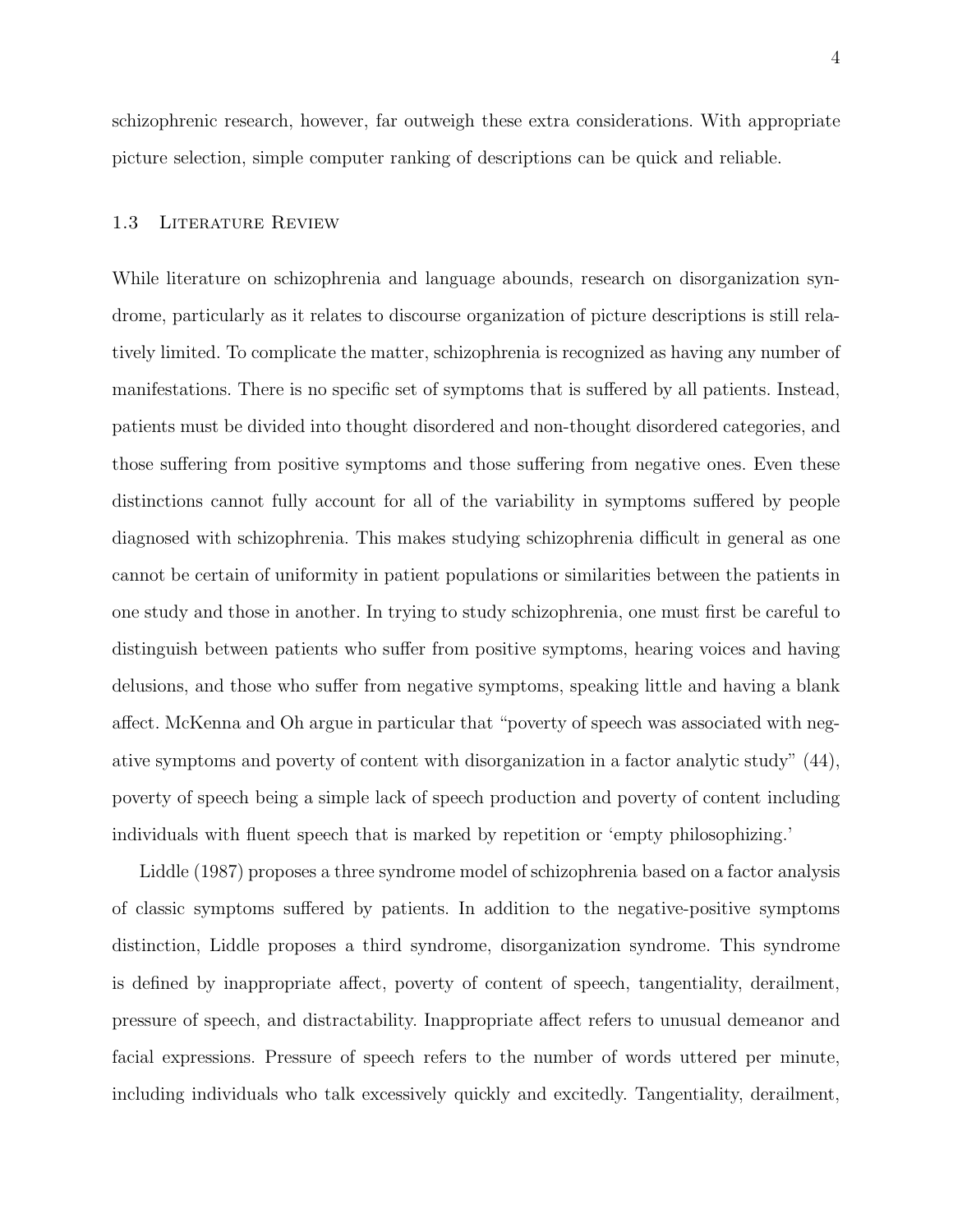and distractability each refer to a patient's ability to stay focused on the topic at hand. Tangentiality is replying to questions and discussion in an irrelevant manner. Distractability is measured by abrupt stops in conversation, with attention shifting to some other external stimulus. Derailment, in contrast, refers to a patient's slowly slipping off topic as a result of associating language internal structures and ideas. Each of these features contributes to what Liddle describes as disorganization syndrome, and any number of these could produce a decrease in number of salient items mentioned or a more disorganized discourse in a picture description.

Specifically in terms of picture description tasks and content, Goren (1996), using the "cookie theft" picture to elicit responses, notes poverty of content in both schizophrenic responders and non-responders to medication. He also mentions non-linguistic factors such as attention and logical sequencing. Docherty (2005) continues study on attention and logical sequencing, finding that these factors do indeed correlate with schizophrenia, but that they also correlate with disorganized speech. Gernsbacher (1999) concludes that schizophrenic patients with verbose disordered discourse shift too frequently between ideas, and that this shifting is a product of lack of attention and reduced ability to lay an organizational foundation for the discourse.

Picture descriptions, which take advantage of the explicit organization of the picture, however, also make interesting discourses in which to consider organization as it relates to schizophrenia. Smith (2003), in analyzing normal picture descriptions, concludes that reduced token counts in this form of discourse as compared to story telling is a product of organizational and vocabulary constraints associated with the picture; McKenna, Oh, and McCarthy (2002) conclude that pictures might help encourage organization in schizophrenic speech, rather than imposing, providing a framework. Comparing oral and written picture descriptions produced by Alzheimer's patients, Croisile concludes that written descriptions have grammatical and semantic errors as well as more semantic intrusions, suggesting that written picture descriptions might yield better results. Clearly, there is controversy over the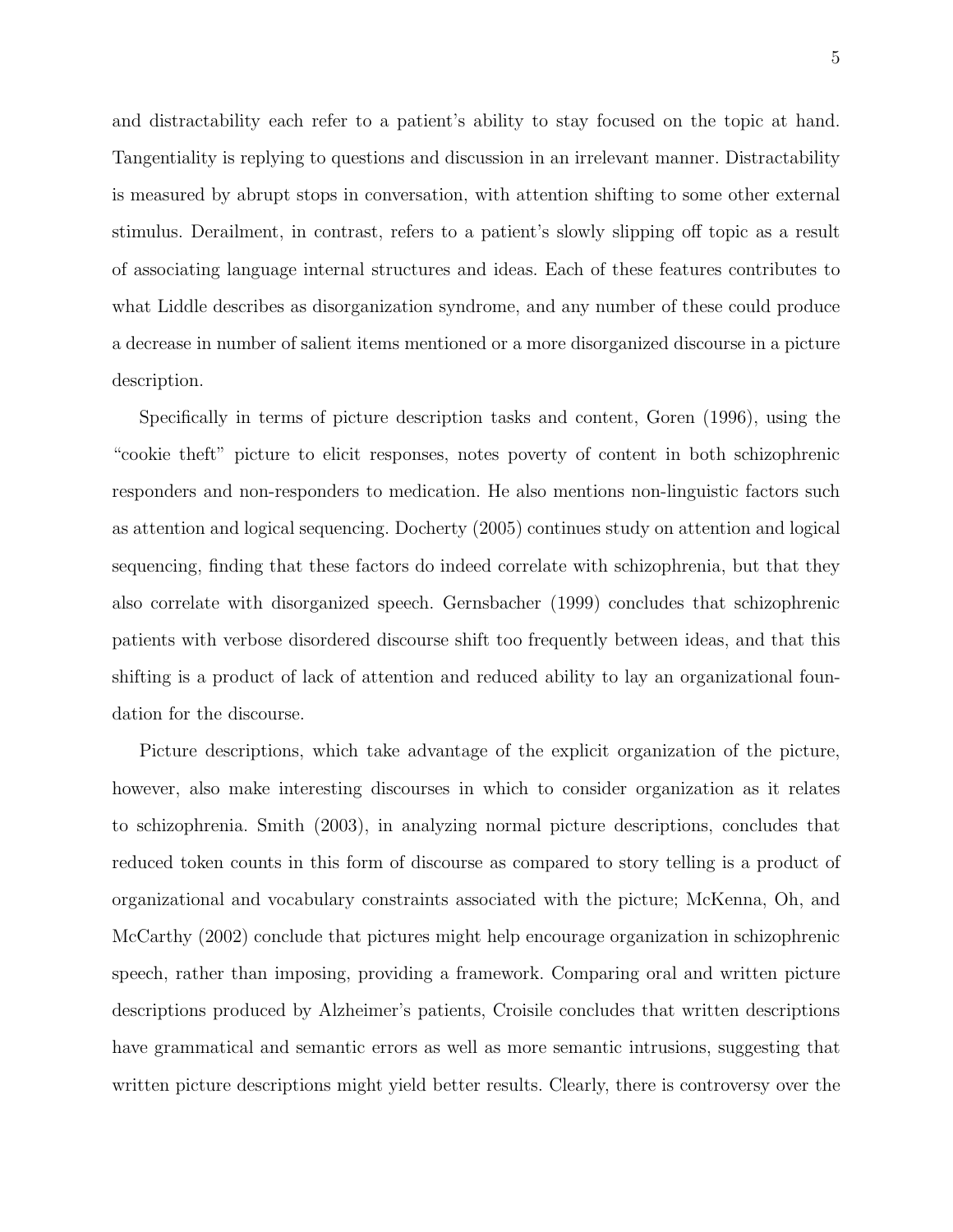impact of picture description tasks on spoken and written language, especially as these tasks relate to the complexity of the discourse.

Though there has definitely been a line of study related to schizophrenia and discourse organization and completeness, the problem remains of how to study discourse organization and completeness as can be ranked by a computer. With regards to completeness of discourse, Covington (2004) proposes a method for computer rating of "completeness or incompleteness of a description" – the Salient Items Test. With this proposal, he outlines several ways of identifying salient items in pictures and counting them. Preliminary data suggests that schizophrenic patients are more likely to leave out salient items from their descriptions, whether as a product of derailment or lack of attention or other factors. The current study is designed to investigate this hypothesis further.

Lee and Kretzschmar (1993), borrowing spatial analysis techniques from geographers, propose a way that join count statistics may be used to model dialect regions, counting margins between areas with and without a given feature. For instance, in linguistic geography, one may label any given region on a map where a particular linguistic form appears as BLACK. One may then label any region where the form does not occur as WHITE. After counting the number of boundaries between BLACK and WHITE areas, one may then compare these figures to an expected figure, derived from the probability that the particular linguistic form will appear in a given area. This same method may be adapted to fit organizational studies of picture descriptions, only regions in a picture will be coded, and transitions between these regions in the discourse can then be counted.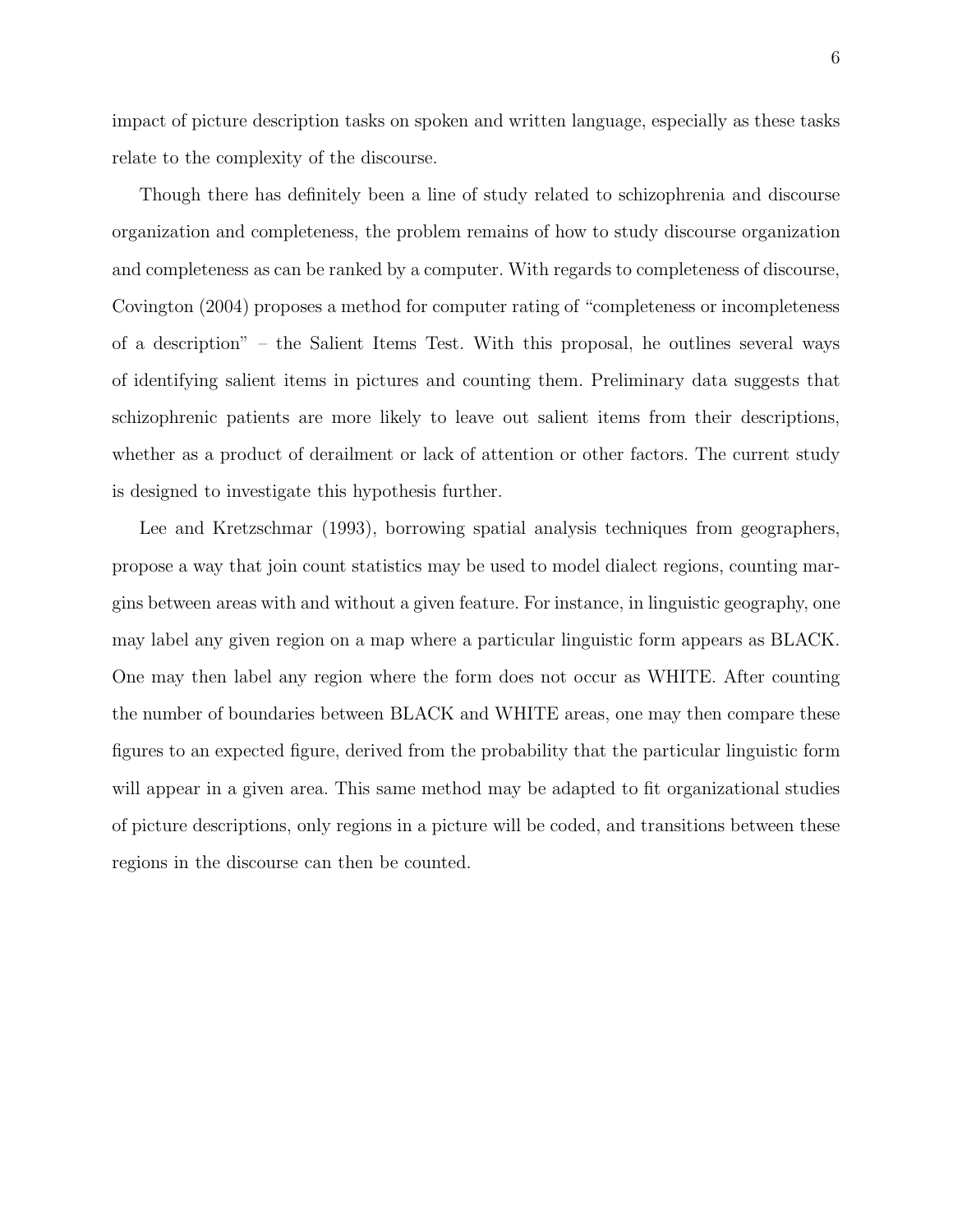## CHAPTER<sub>2</sub>

### Materials and Pictures

#### 2.1 MATERIALS

All of the data for this study was gathered by Cecile Henquet, Lydia Krabbendam, and Jim van Os of The Department of Psychiatry and Neuropsychology in the European Graduate School of Neuroscience, and Jan Raemakers of the Department of Neurocognition at Maastricht University in the Netherlands. The experiment was approved by the human subjects ethics committee of the University of Maastricht, and the use of the data was approved by the University of Georgia's human subjects committee. This study consists of 29 schizophrenic patients, and 31 healthy controls, all native speakers of Dutch. All subjects were between the ages of 18 and 50, all within a healthy weight range and with no respiratory or cardiovascular disease, nor brain injuries. They all have a previous history of cannabis use with no complications, have no weekly use of other illicit drugs, and no alcohol abuse (as defined by more than five drinks a day). Additionally, they all signed informed consent. Schizophrenic patients must meet all these criteria, but also have been diagnosed with non-affective psychotic disorder based on the DSM-IV criteria.

Each subject, with the exception of those who left the study, produced two picture descriptions, of pictures designed specifically for this project to be equivalents of each other, a "dog" picture and a "horse" picture as described below. One description was produced after having been exposed to a marijuana cigarette, controlled dose for body weight; the other was produced after exposure to a placebo cigarette that looked and smelled the same, but without having the active drug THC. These sessions produced a total of 55 descriptions of the dog picture, and 50 descriptions of the horse picture.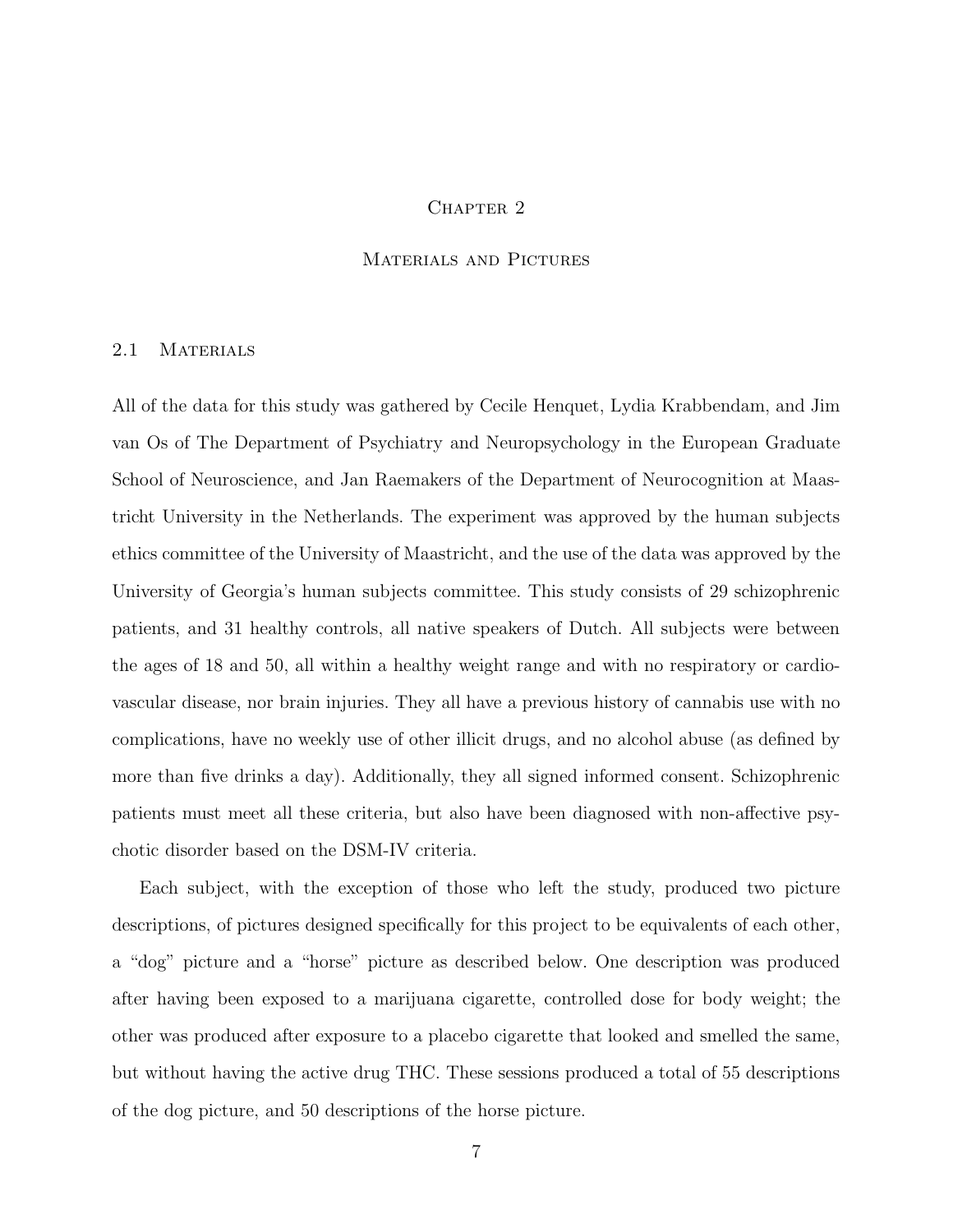#### 2.2 PICTURES

#### 2.2.1 WHY PICTURE DESCRIPTIONS?

Picture description tasks limit some of the variation in speech samples. Subjects are constrained by the particular task as well as the particular picture, in some ways similar to activities that require subjects retell a particular story. By limiting variation, it becomes easier to create a standard lexicon, to understand associated organizational structures, and more generally to understand and recognize typical responses to a given task. What makes picture description a particularly effective activity for the measurement of derailment and disorganized discourse is the relative ease with which one can identify salient items that a subject might be expected to mention. Even more specific to task, pictures can provide a visible organizational framework, that might allow researchers to consider how subjects organize their discourse. As subject responses are shaped by the pictures they describe, the spatial organization of the pictures may allow a researcher to anticipate possible organization of discourse.

## 2.2.2 The Woman with Dog Picture

In the foreground of this picture, as seen in figure 2.1, a woman walks her dog down a little path. The woman is wearing a sweater, skirt, and clogs; she is holding an umbrella. Small lines indicate raindrops, and there is little puddle behind the woman. The dog is wearing an unusual harness, and it has just stepped off the path to smell some tulips. In the background, a bus appears to be parked in front of a large cross-shaped building with a steeple that looks like a church. Not much detail is visible in either of these items, though one can see the suggestion of stained glass windows and a clock on the church.

A number of features contribute to the overall organization of this picture. First, there are a number of concrete functional relationships between items in the picture. For instance, the woman walks the dog; the dog sniffs the tulips. The woman holds an umbrella, and there are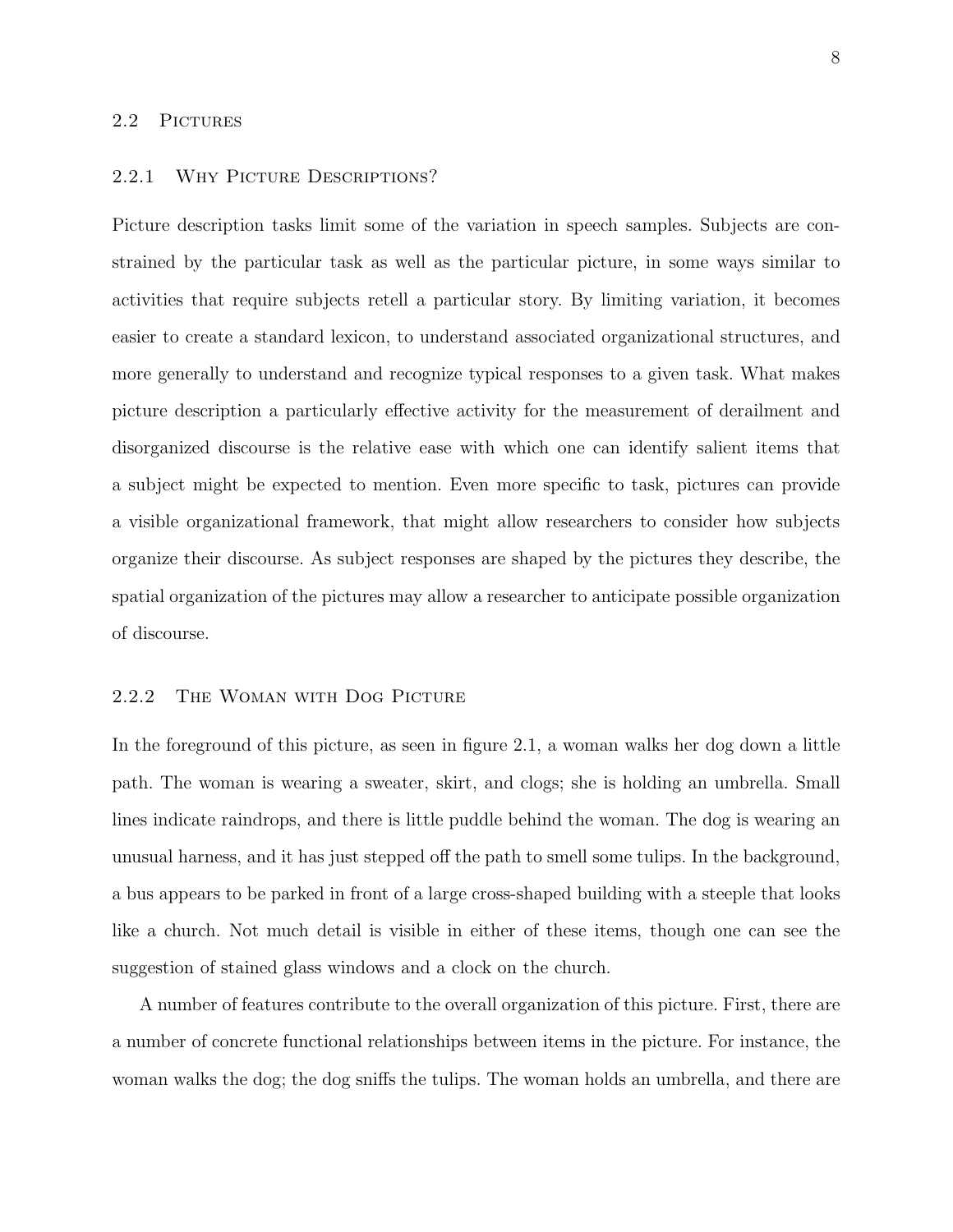

Figure 2.1: The woman with dog picture

visible raindrops and a puddle. With some overlap, there are also spatial relationships: the woman is in front of the puddle. The bus is next to the church. One particularly important observation is that items in foreground do not interact with items in the background, either in terms of action or in terms of space. A clear white space divides the two regions, and the items in the foreground bear no apparent relationship to the items in the background. This picture is defined by its discrete salient items and its discrete spatial regions.

## 2.2.3 The Man on Horse Picture

In the foreground of this picture, as seen in figure 2.2, a man, riding a horse, has paused at the edge of a cliff and appears to be waving at something in the distance. The man is wearing a long coat, riding pants and boots. The horse is white and has one leg lifted. In a valley below, a train is passing through, and appears to move past a cactus and some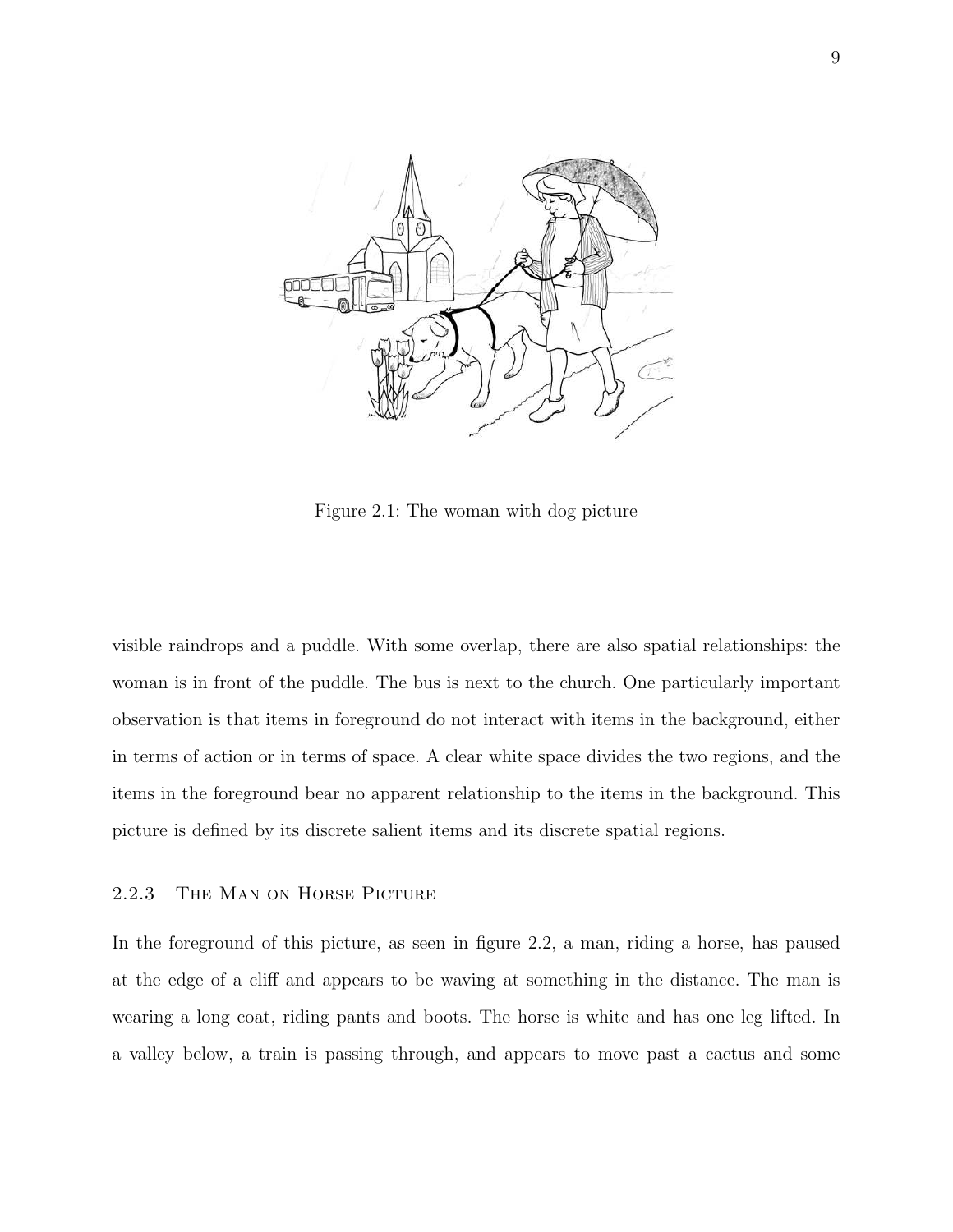

Figure 2.2: The man on horse picture

bushes. Further back in the picture is a mountainous landscape. Above the mountains, along the skyline, a bird is flying on the left side of the picture, and a sun is shining on the right.

One remarkable feature associated with this picture is the number of ways which a viewer could divide the regions. There are no clear lines between regions such as in the woman and dog picture. Though the man on his horse might constitute one region in the foreground, the background is too wide and varied to constitute any single region. A viewer might follow the line of the cliff to divide the picture in half, left and right. One could also follow a diagonal line from the train to the man to the sun, or one could divide the picture along the mountain ridge as well, making three regions – cliff, valley, and sky. The divisions of this picture are much less clear.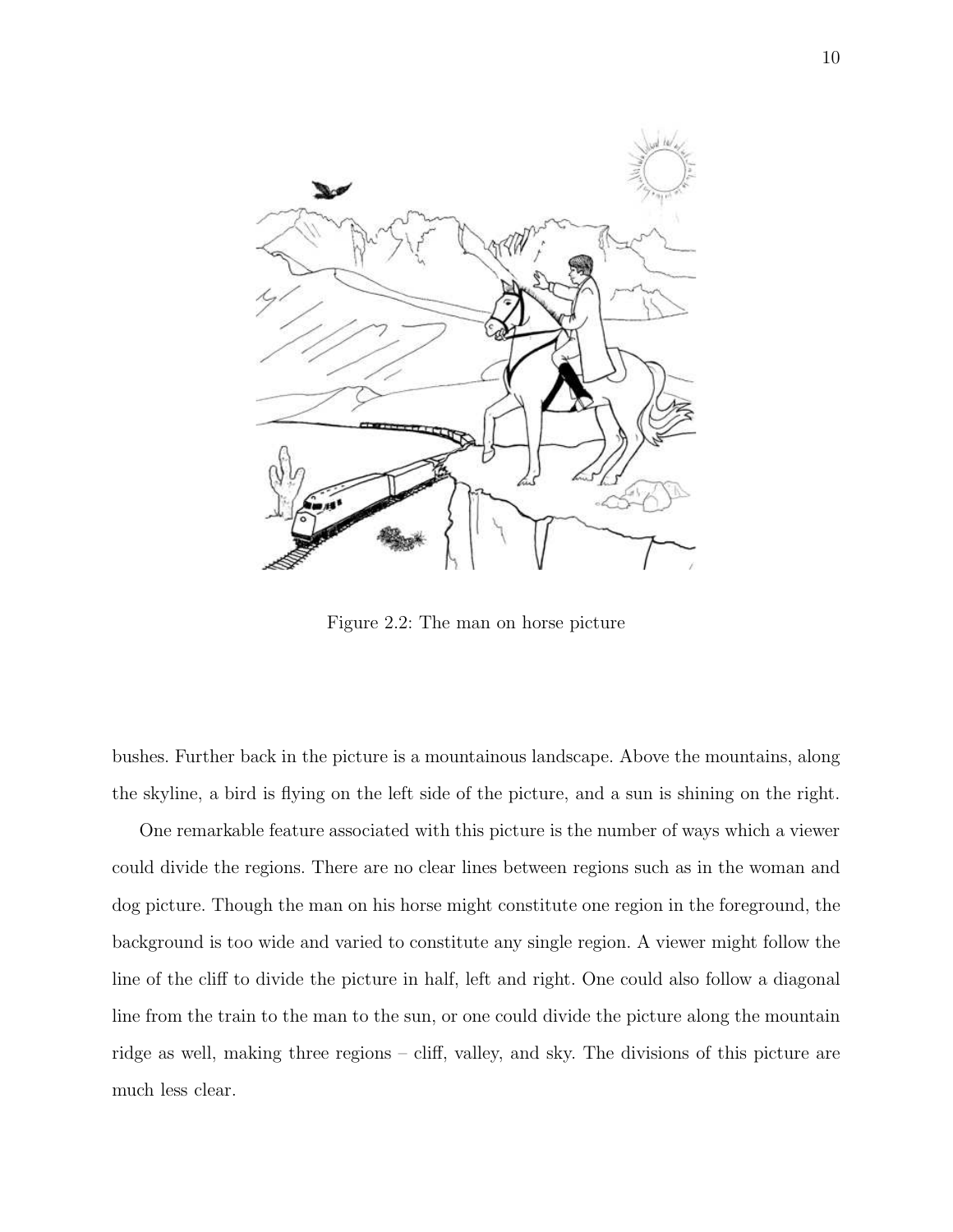Likewise, the logical relationships between items are not as strong. While the relationship between man and horse is certainly logical and apparent, it is not so obvious at what exactly the man is waving. That the man, in the foreground, is waving at something in the background also makes the regions of the picture less discrete, as this gesture sets up a salient relationship between the two different regions. Additionally, the mountains, which take up a considerable amount of space, are not a particularly discrete item, either. As the man, himself, stands on a cliff, and as the mountains themselves are such a large, sprawling item, they appear to wrap around the entire space of the picture. A combination of unclear lines by which to divide the picture, complicated by a general lack of interaction between most of the salient items, with the exception of an ambiguous interaction between items from separate regions, makes the horse picture seem less clearly arranged and organized than the dog picture.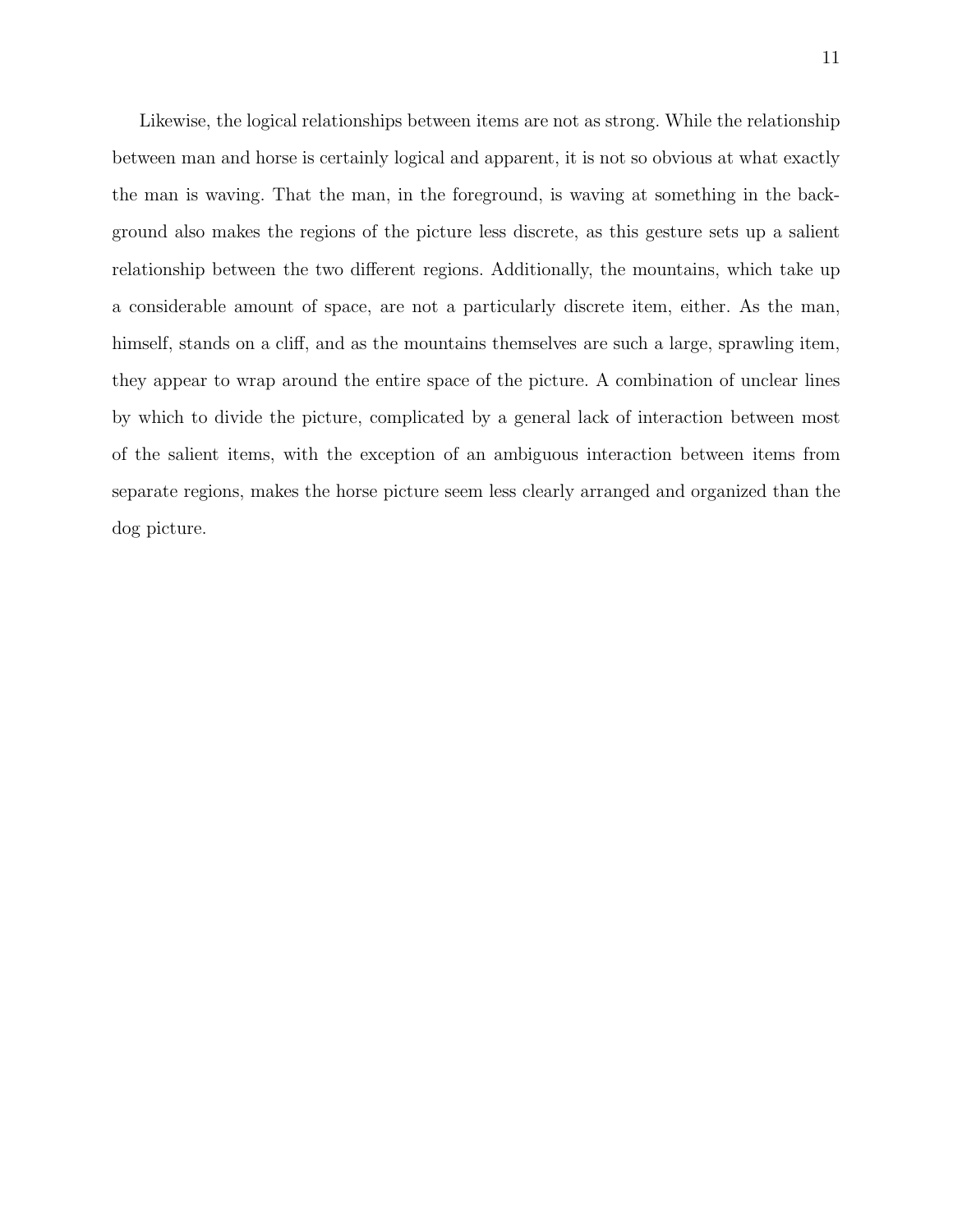## CHAPTER 3

#### **METHODS**

## 3.1 ODD TYPES METHODS

For a very specific task, such as picture description, one might expect a relatively focused lexicon. Certain words clearly related to the picture should be common to most descriptions, exemplified in salient item related words. One might expect that some schizophrenic patients, particularly those suffering from disorganization syndrome, might have an elevated level of unexpected word types, related to derailment or tangentiality, for instance. For this study, I defined these unexpected words, or odd types, as any word type that appears in any one description but did not appear in the comparative control corpus. The following sentences provide more apparent examples of odd types from the dog and horse picture descriptions:

(1.) De grauwe gevel, en de, het groene gras het eh, paarse pad en gele klompen van de dame met haar gestreepte jasje, doen me echter niet echt charmeren van haar.

'The drab facade, and the, the green grass the eh, purple path and the lady's yellow clogs with her striped jacket, don't really make her look attractive to me.' [4456 1, placebo patient dog description]

(2.) [M]isschien is het wel de bus die eh mijn zoontje terugbrengt naar school als ze in Cadier en Keer in de gymnastiekzaal les hebben gehad.

'Maybe it is the bus that eh takes my little son back to school when they have had lessons in Cadier en Keer in the gym.' [4476 1, placebo patient dog description]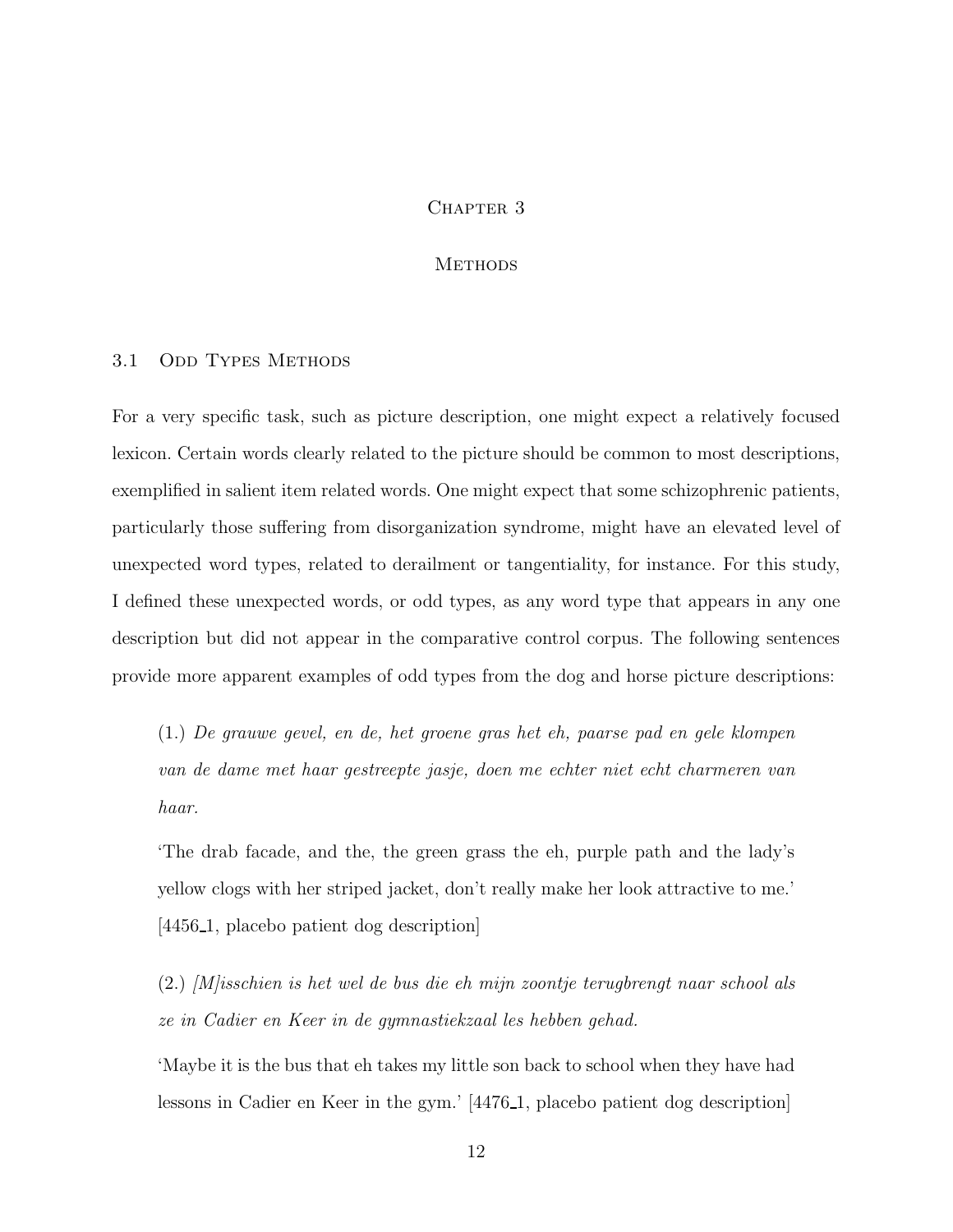(3.) Ja, Lucky Luke is het in ieder geval niet, want dat is eh Jolly Jumper is iets dunner volgens mij, die is daar veel te dik voor eh, hij ziet ook niet zo ruig uit.

'Well, it's not Lucky Luke in any case, because that is eh Jolly Jumper is a little thinner I think, he is much too fat for that eh, and he doesn't look all that rugged.' [4487 2 placebo control horse description]

In the first sentence, that a path would be purple is certainly unexpected, particularly in a black and white picture. The color term 'paarse', not appearing in any other descriptions, is then an odd type. In the second example, the subject's discourse derails as the subject shifts from mentioning the bus in the picture to discussing his son's going to gym class on a bus. In this sentence, zoontje 'little son' and gymnastiekzaal 'gym' are unexpected word types not found in other descriptions of this picture. The number of odd types might also increase if a subject begins to tell a story about the picture rather than just describing. In the third example above, proper names such as 'Lucky Luke' and 'Jolly Jumper' appear as the subject speculates on the character in the picture and begins to tell a story about him. If a speaker starts to tell a story, he may associate certain items in the picture differently than other speakers, producing more odd types. Of course, what a human recognizes as 'odd' and what a computer recognizes as 'odd' are two different things. If one considers an 'odd type' to be any word type that appears in a single description, but not in the control corpus, the size and variation in the control corpus will play a considerable role in defining what exactly is 'odd'.

To count the number of these unexpected words in a given description, I wrote a simple Python program that removes punctuation and capitalization, uses a stemmer to remove morphological endings, tokenizes the data, and then compares the word list for a single description to that of the entire placebo control corpus. For placebo control subjects, I simply assembled a control corpus made up of all the remaining placebo control descriptions. I compared odd type frequencies and average position of odd types for each group, using partial correlations between total number of odd types and status and number of odd types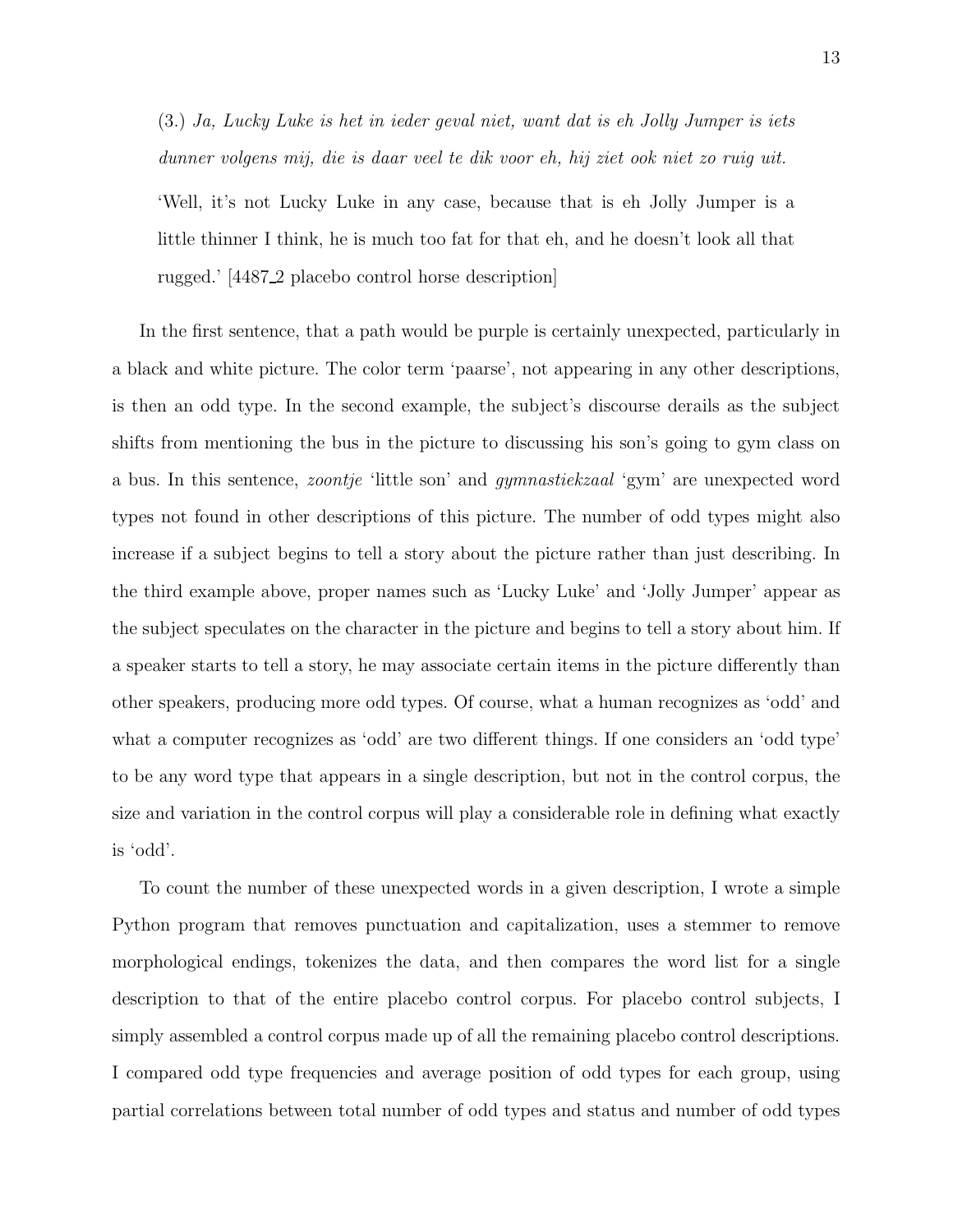and condition, as well as average position of odd types and status and average position and condition, controlling for total number of tokens.

## 3.2 SALIENT ITEMS METHODS

## 3.2.1 Identifying Items

To study the mention of salient items in the pictures, I had to first identify what is to be considered a "salient item." I defined a salient item as the following: any noun or verb that corresponds with the picture and appears within the first hundred words in a frequency ordered word list generated from the placebo control group for that picture. First, then, I had to create frequency ordered word lists for both pictures. To do this, I simply removed all punctuation and capitalization, tokenized the list, and then sorted the list in terms of frequency. With these lists, I next identified all picture-related nouns and verbs, using the first hundred words in the frequency ordered list as an arbitrary cut off point.

Having identified all of these nouns and verbs, I then had to decide which words seemed to refer to the same item within a given picture. For instance, bloemen 'flowers' and tulpen 'tulips' were collapsed into the same item; and vrouw 'woman' and mevrow 'missus' were collapsed into one item. If words clearly referred to the same item, they were grouped together. Some cases, however, were more ambiguous. For example, with the horse picture, both *lucht* 'sky' and vliegt 'flying' appeared in the list of top hundred words. Closer inspection of the speech samples reveals that speakers note both that there is een vogeltje aan de lucht 'a little bird in the sky' [4483\_2], and that *de vogel eh vliegt* 'the bird is flying' [4487\_2]. A speaker would not have to mention both of these items to communicate the same information. Flight implies being in the sky, and a bird's being in the sky implies flight.

That the bird is flying, as opposed to perched on a telephone wire, seems to be salient in this picture, judging from the actual speech evidence; therefore, the item should be counted. It would be inappropriate, however, to count an incomplete response for subjects who say the bird is flying, implying the sky, but not overtly mentioning it. Likewise, it would be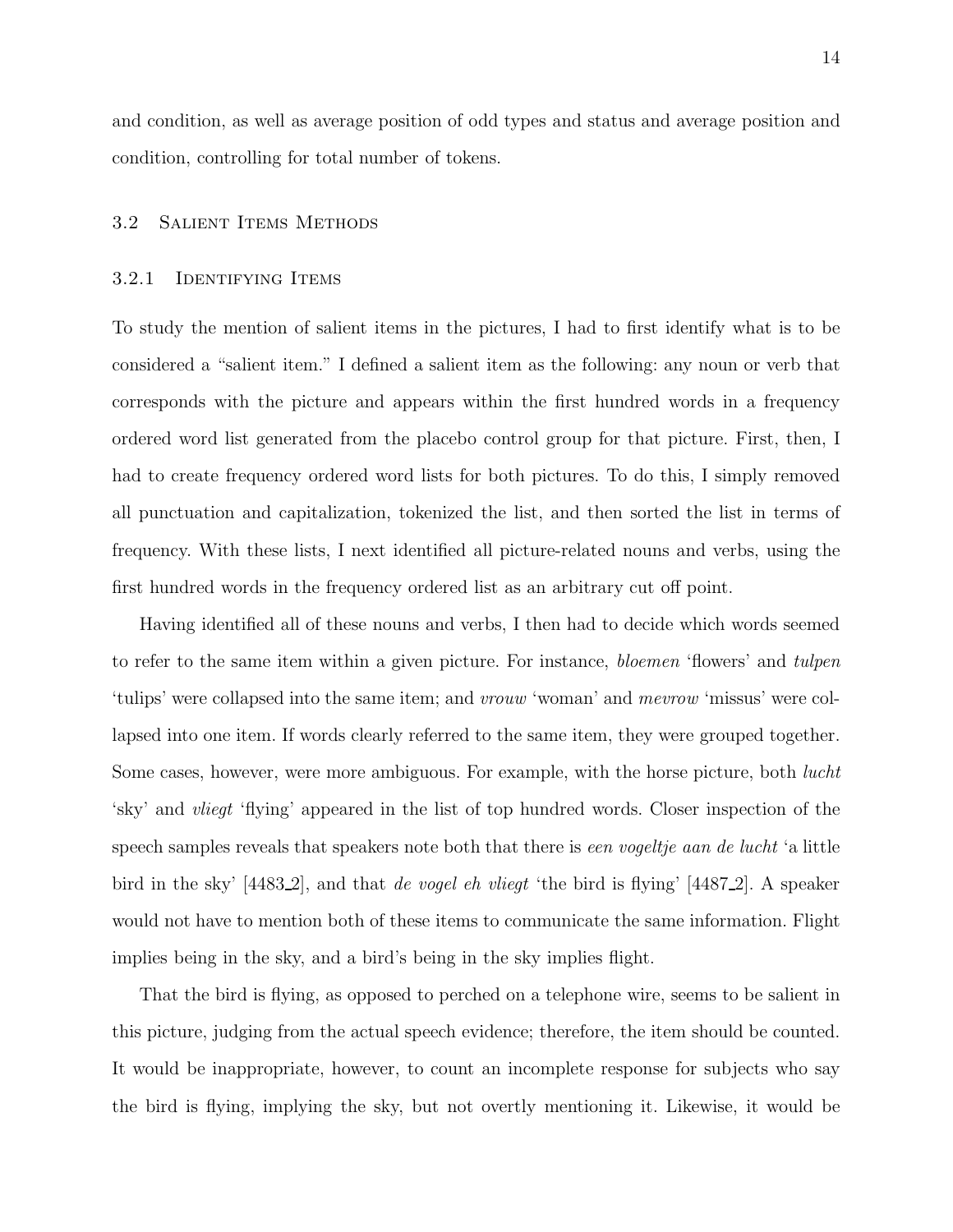inappropriate to count an incomplete response for subjects who say the bird is in the sky, implying flight. To complicate the matter, there is not perfect overlap in these items: subjects note other things about the sky, as well. There are no clouds in the sky; there is a sun in the sky. Since the sky is a more general, if more vague, item in the picture, I have chosen to subsume flight related words under that item, realizing that the group of words in this category is not so natural as the words in most of the other categories for either picture.

This item brings to light one of the difficulties associated with this method: there are many ways of expressing similar ideas and items. As salient items veer away from concrete nouns towards verbs and other words that express relationships between items, the numbers of ways to express the same idea increase, and they become more difficult to count. For instance, in the horse picture, 'to ride' is a salient item expressing the relationship between the man and his horse. While any number of lexical items may indicate this relationship, one can also imagine a subject saying that there is een ruiter op zijn paard 'a rider on his horse' (4483.2). Though this construction clearly implies that the rider is actually riding his horse, one could certainly not count the preposition 'op' as a blanket indication of this relationship, and 'ruiter' already counts as a different salient item. Clearly, in some cases, which words constitute an item, and what exactly that item is, are somewhat ambiguous. Particularly with verbs and items communicating relationships, anticipating and counting all of the possible forms representing an item becomes a daunting, if not impossible, task.

Ultimately, in spite of attempts to create an empirical list, a researcher must admit that the final product is still, to some degree, a judgment call. Though simple word counts cannot capture all of the possible ways of expressing a given item, using frequency ordered word lists to generate a list of salient items, we are able to capture the most common variants, those which most people will use. Expecting a residue of less frequent words, the test becomes not only a measurement of salient items mentioned but also of the typicality of any given response when compared with the average.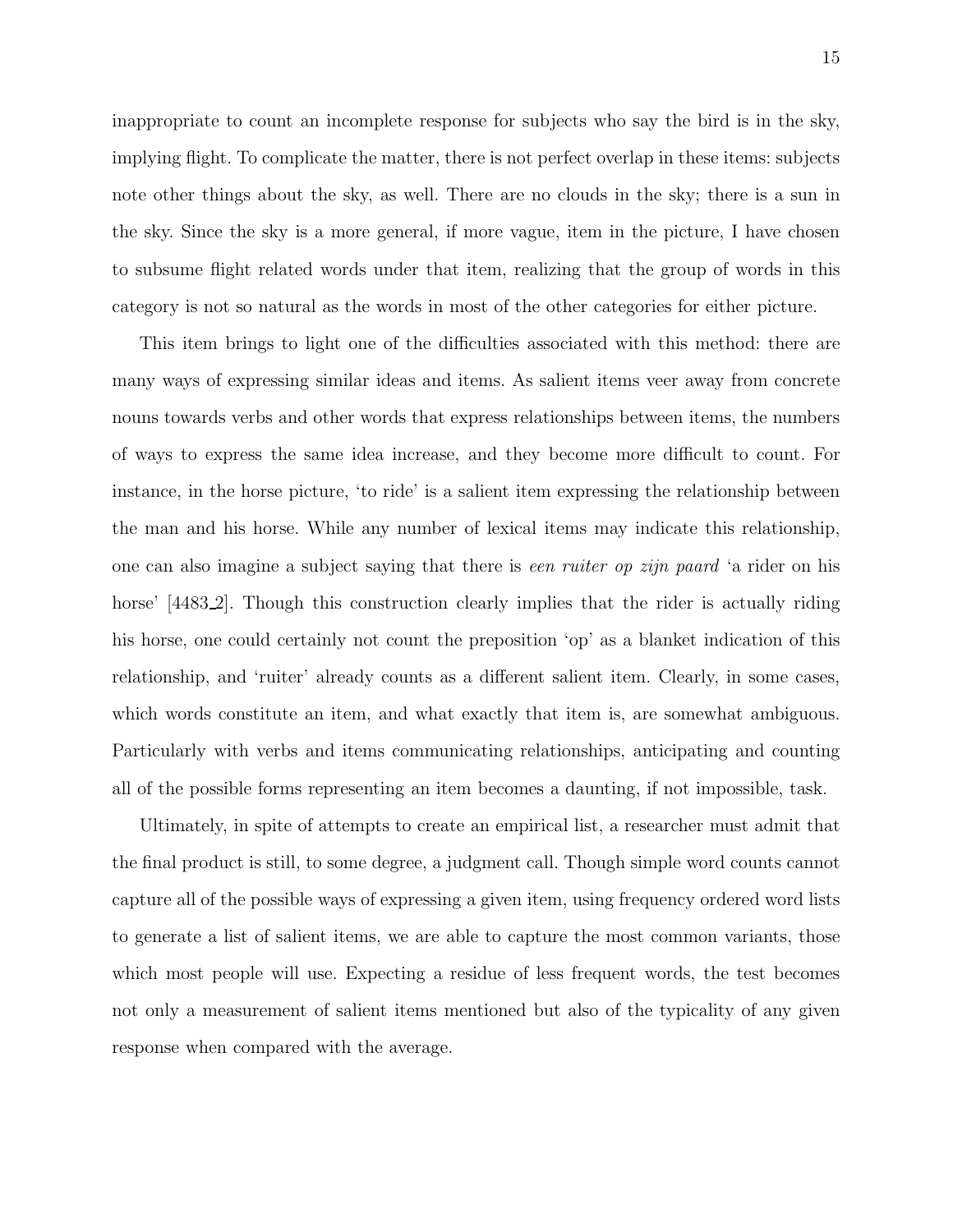Having identified a list of salient items using the frequency ordered word lists, I then used The New Routledge Dutch Dictionary and Webster's Online Dictionary to identify lists of synonyms for these items. From these lists, I performed substring searches, looking for any matches that might be part of compounds and not listed in a dictionary. To do this, I wrote a short Python program to iterate through the list of all the salient items types and produce another list of words that contained any of the salient items types as a substring. I was able to identify compounds such as regenplas 'rain puddle' and bergvogel 'mountain bird'. This process ensures that compound constructions were counted, and that the words with substring matches that were counted were actually compound constructions for the specified item. Though time consuming, in preliminary research on the salient items in a given picture, with a relatively small data set, such attention in assembling a word list is not only possible, but necessary.

The final list of salient items I compiled for the dog picture is as follows: dog, church, bus, woman, umbrella, flowers, clogs, leash, rain, puddle, clock, coat, grass, path, walk, tower. The final list for the horse picture is as follows: train, horse, mountains, man, sun, sky, cactus, bird, coat, valley, wave, ride, boots.

## WHY FREQUENCY ORDERED WORD LISTS?

Looking at a particular picture, a researcher could come up with a list of salient items for that picture using any number of criteria – size of the item, its position, how clear the lines are, the relative importance of the item in the scene. All of these criteria, and certainly which criteria to use, are relatively subjective. While many people might agree on many items, the final list, if produced by this method, would still be a subjective product of what an individual researcher considers to be important in the picture. Instead, we may compile a list of salient items based on actual language data. By using a frequency ordered word list to create our salient items list, we have a more direct gauge of what actual speakers consider important in the picture.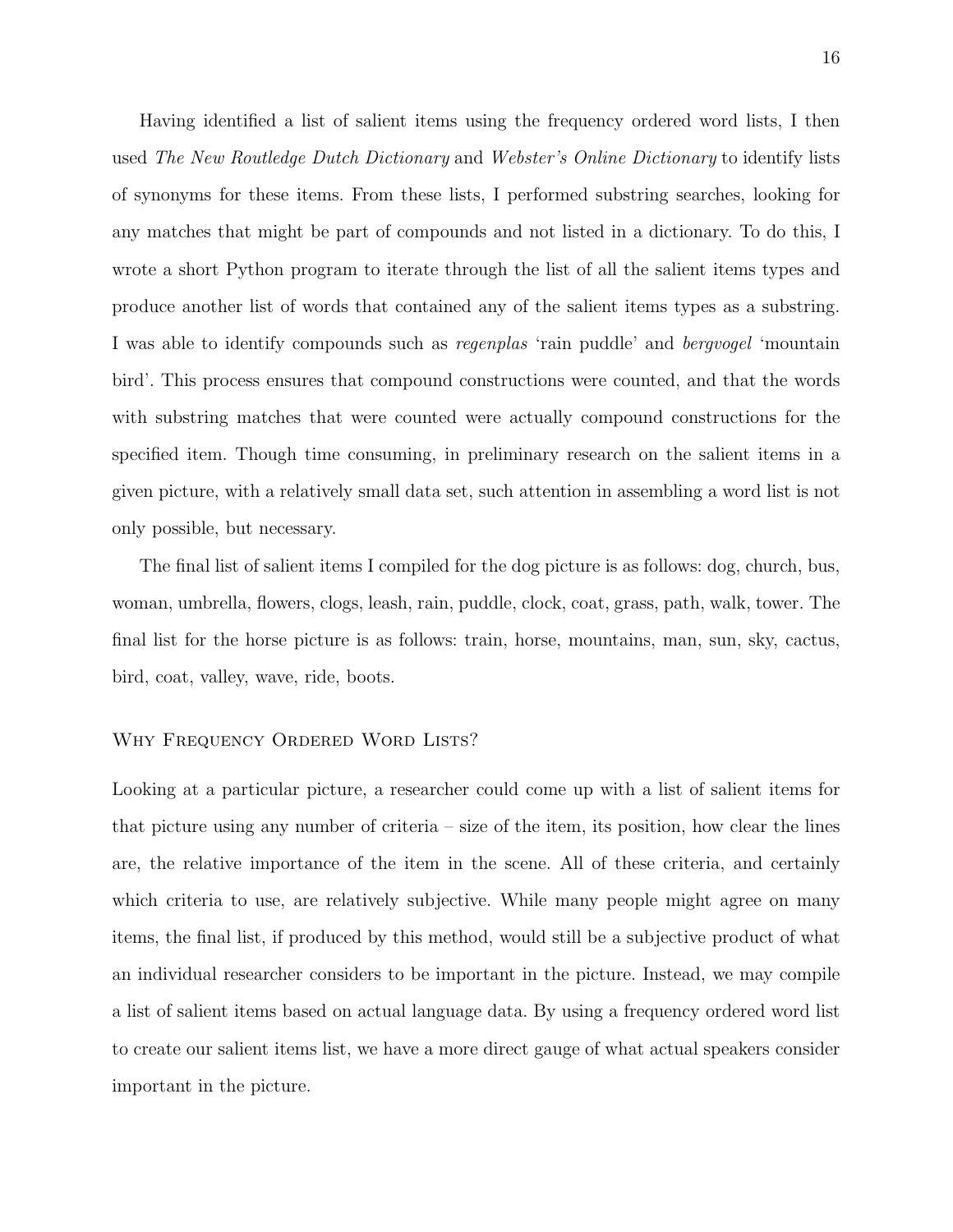Ideally, one would want a large test population that would allow the independent creation of an objective list of salient items; one would then be able to test this list on subsequent picture descriptions. The only complication in this data set is the relatively small number of normal descriptions for each picture, just sixteen placebo control descriptions of the dog picture and eleven of the horse picture. One would need considerably larger numbers of subjects to divide the data set, testing the second half of the control subject descriptions against the salient items list generated from the first half.

Given the constraints of this data set, I have compiled salient items lists from word lists generated from the entire population of the normal descriptions for both pictures. Though dividing the data set would be ideal, some of the effects of using frequency ordered word lists from the entire normal population may be mitigated by the striking similarities between all of the word lists. For instance, comparing word lists for the placebo control population to the exposure patient population, only one item, "leash", appears in the top hundred words from the placebo control group that does not appear in the exposure patient list. Even the frequencies at which these words appear are quite similar: "hond" makes up about 1.7% of the total tokens in the placebo control corpus, and about 1.9% of the exposure patient corpus. "Kerk" makes up about 1.1% of the placebo control corpus, and about 1.5% of the exposure patient corpus. With this level of similarity, one could compile a salient items list from a patient group which has been exposed to cannabis or from a completely normal control group and produce essentially the same list. There should be, therefore, little concern that this method will skew the results, even given the constraints of the data set.

## 3.2.2 COUNTING ITEMS

With a completed salient items word list, I then searched each of the text samples for tokens representing these items. To do this, I wrote a Python program that first removes all capitalization and punctuation in the file, employs a stemmer to remove morphological endings, and then tokenizes the data. Next, the program iterates through the word list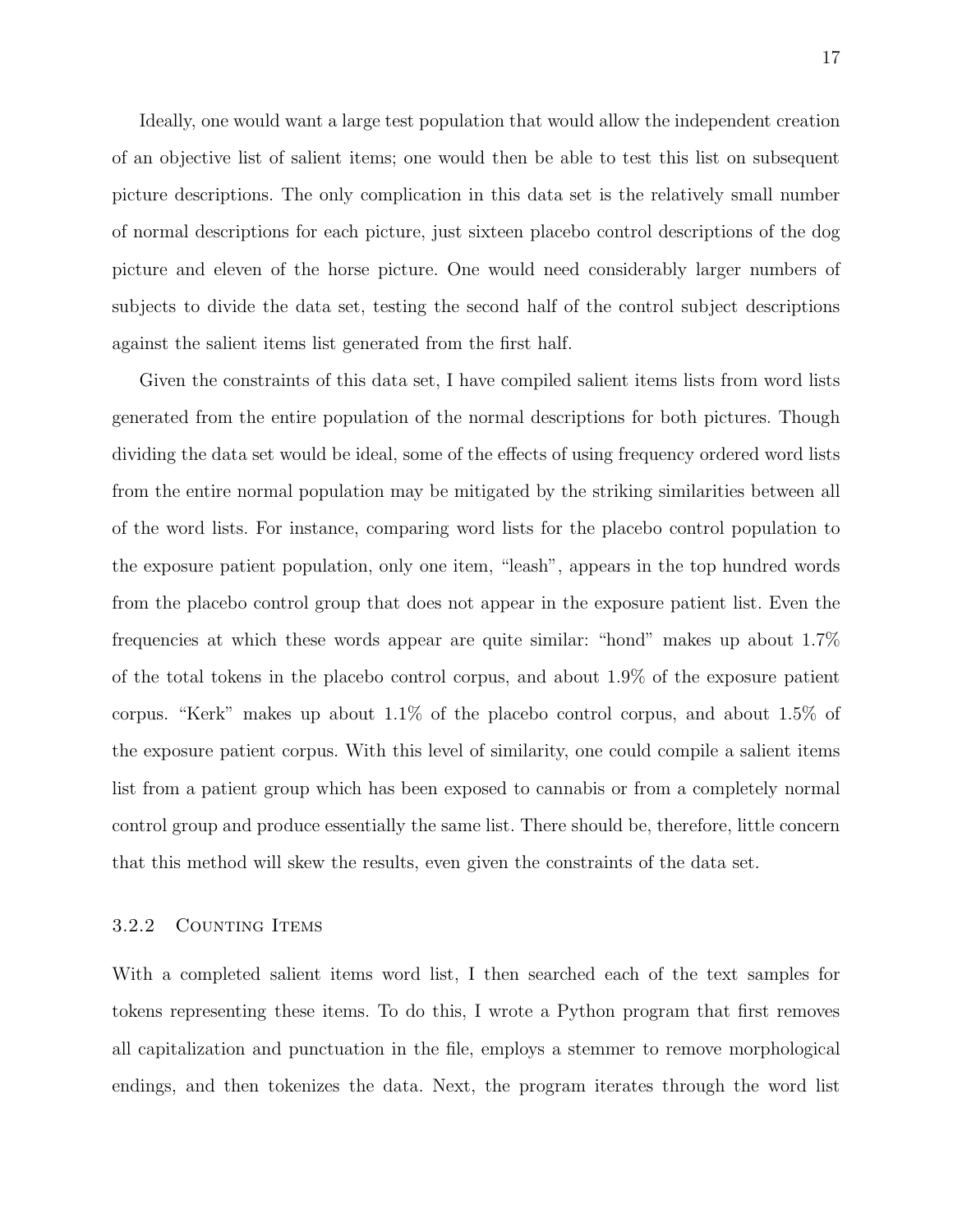previously complied for each salient item, looking to see if it can find a match in the tokenized picture description. If it finds a match, it enters that token into a list of all salient items tokens. It then saves the first position of that match word in another list specific to that item. It then continues to search for other words that might represent that particular salient item, appending the first location of each of these words onto the same list for that item. The program then sorts this list to find the first position of each salient item. If the position list contains a value, the program counts a salient item. The word corresponding with the item in the first position in this sorted list is saved as the match word. Finally, the program iterates through the list of match words, checking to see what item each word represents and adding that item to a list of salient items found, then saving the first position of that word with a salient item related variable name. The final output is the total number of salient items, the total number of tokens, the total number of salient items tokens, the average first position of a salient item, the average first position divided by the total number of tokens, and the first position for each individual salient item. I compared the results for each test group, using partial correlations between each item and status, and each item and condition, controlling for total number of tokens.

## Why Tokenize?

One may wonder why the extra step of tokenization is warranted for this task. Perhaps it would be just as easy to do simple string searches rather than splitting text files into list format. One might even argue that it would be easier to find your search words with string searches, but that is the exact problem. The Dutch language, with some agglutinating properties, is rich in compound words. To cope with compound words, one strategy might be simply to count any string match as a hit for the particular search item. The problem that arises with this strategy is false positives. For example, kerkklok 'church clock' is certainly not the same item as kerk 'church', nor is *ruiterlaarzen* 'rider boots' the same item as *ruiter* 'rider'. Such false positives may not seem too problematic, but even alone, they would mean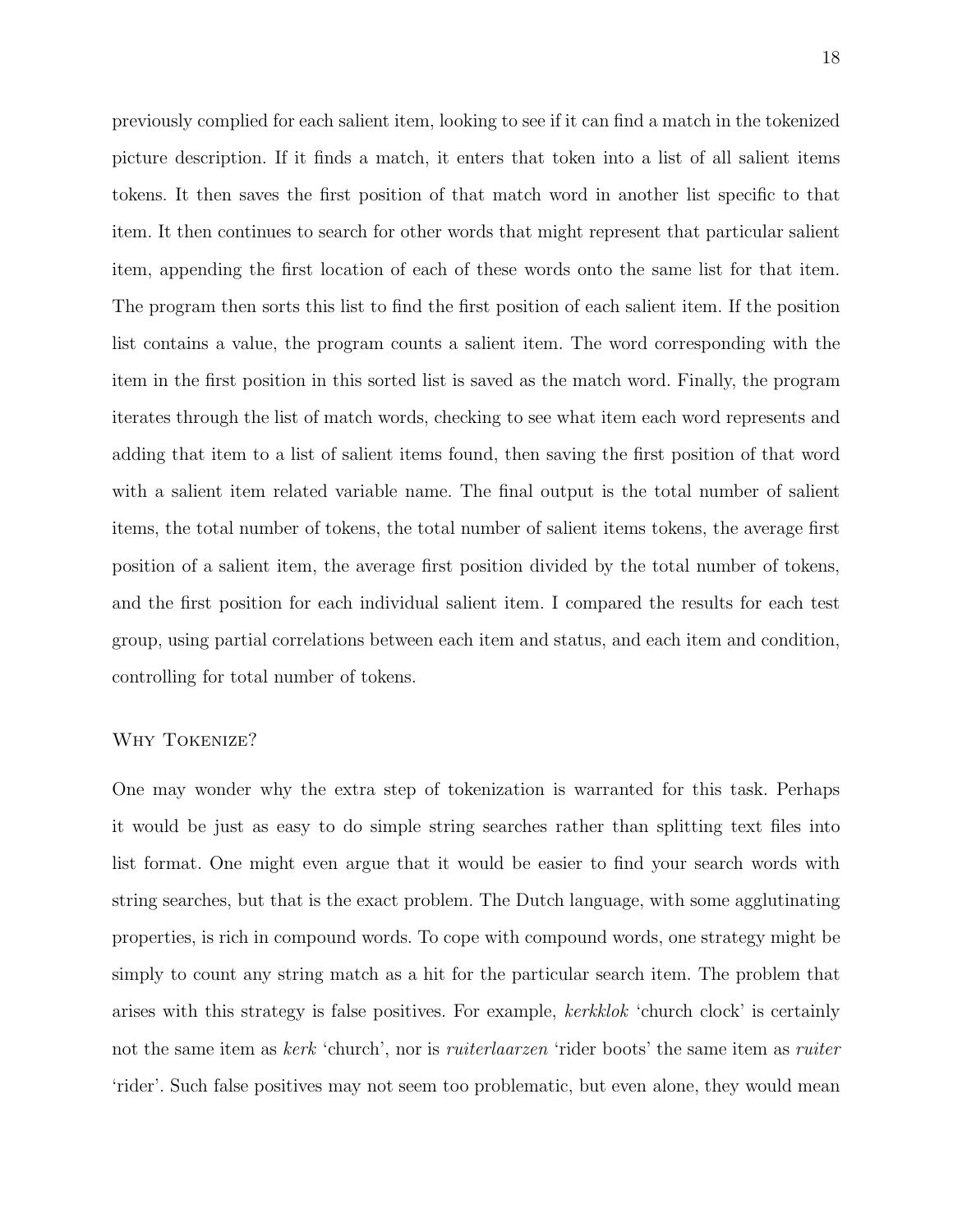that a subject who focuses only on the details of a picture, leaving out the larger items, would receive the same score as someone who mentioned all the items.

Worse yet, simple string searches may return words that are altogether wrong. For instance, the subject for description 4527 2, a description of the horse picture, mentions a regenjas 'rain jacket'. Though the man wears a coat, there is certainly no indication that is coat is a rain jacket. It seems more likely that the subject has just selected a highly unusual or misleading lexical item to represent the content of the picture. In more clear cut cases, a short string may be part of any number of words that bear no relationship to the search word itself. Toren 'tower', for example, is stemmed as 'tor', a three letter sequence that appears in any number of completely non-related words. One would not want to count every one of those words as a match for the salient item 'church tower'.

The problem we encounter in this situation is one of balancing precision and recall. Though we do not want to miss any of the salient items, we also do not want to count any thing that is not a salient item. The fact that Dutch morphology tends towards agglutination only complicates the issue: conceivably, a speaker could generate any number of compound words for the same item. One might consider the list of compound search words for the item "boots". It includes variants such as ruiterschoenen 'rider shoes', ruiterlaarzen 'rider boots', rijlaarzen 'ride boots', and paardrijlaarzen 'horse ride boots'. By making a finite word list rather than doing simple string searches for 'laarzen' or 'schoenen', one runs the risk of missing some of these variants.

With this particular data set, however, a more troubling problem is counting false positives. Since each text sample is so short, generally somewhere between only one hundred and five hundred words, even a small number of false positives could seriously corrupt the results. In this case, it is better to err on the side of precision, knowing that some items may not be counted, but that everything that is counted should be. Ultimately, with a well researched picture, only the most unusual variants will likely be left out of the word lists.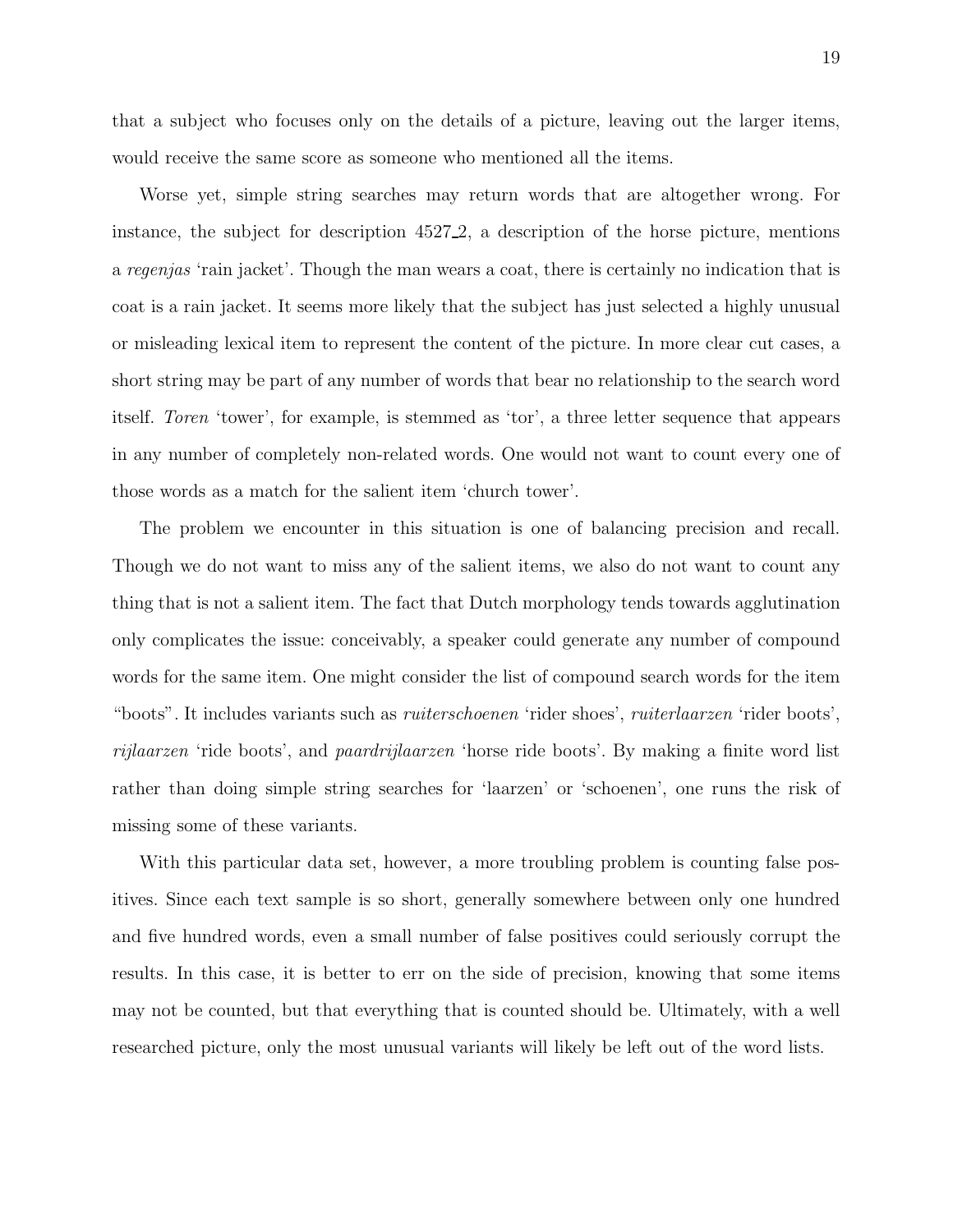## Why Stemming?

Each salient item may be represented by a number of lexical items. Additionally, each lexical item may have a number of word forms. Stemming, in removing morphological endings, helps reduce variability in manifestations of a given lexical item. Though stemming has definite advantages, it may not be a good idea for all studies. Sinclair (1991) points out the significance of morphology in corpus data, as different word forms may have different collocational patterns. Though morphology certainly carries important information, and tulp 'tulip' is certainly different than tulpen 'tulips' in the context of these picture descriptions, if we are interested in whether or not a subject mentions a certain item and where in the picture description that item is located, unusual morphology, though still unusual, is of less concern.

Stemming is particularly useful in working with Dutch data, as it has a somewhat richer morphology than English. It is yet more imperative that we reduce the variation in word forms, as we employ exact string matches in salient item identification. Stemming helps ensure that all of the salient items in a text, whatever form they take, are counted.

#### 3.3 Discourse Organization Methods

To examine discourse organization, I have used the actual organization of the picture as a structural framework, the idea being that items that appear closer together in the picture should also appear closer together in the description. I have, therefore, encoded the regions in the picture using a simple foreground-background distinction as corresponds clearly with the woman and dog picture and more ambiguously with the man on horse picture. I have encoded all salient items in the foreground as belonging to region one, and all salient items in the background as belonging to region two.

The resultant list for the woman and dog picture is as follows: region one includes the dog, the woman, the umbrella, the flowers, the clogs, the leash, the puddle, the coat, the path, and the activity of walking. The bus, the church, the tower, and the clock belong to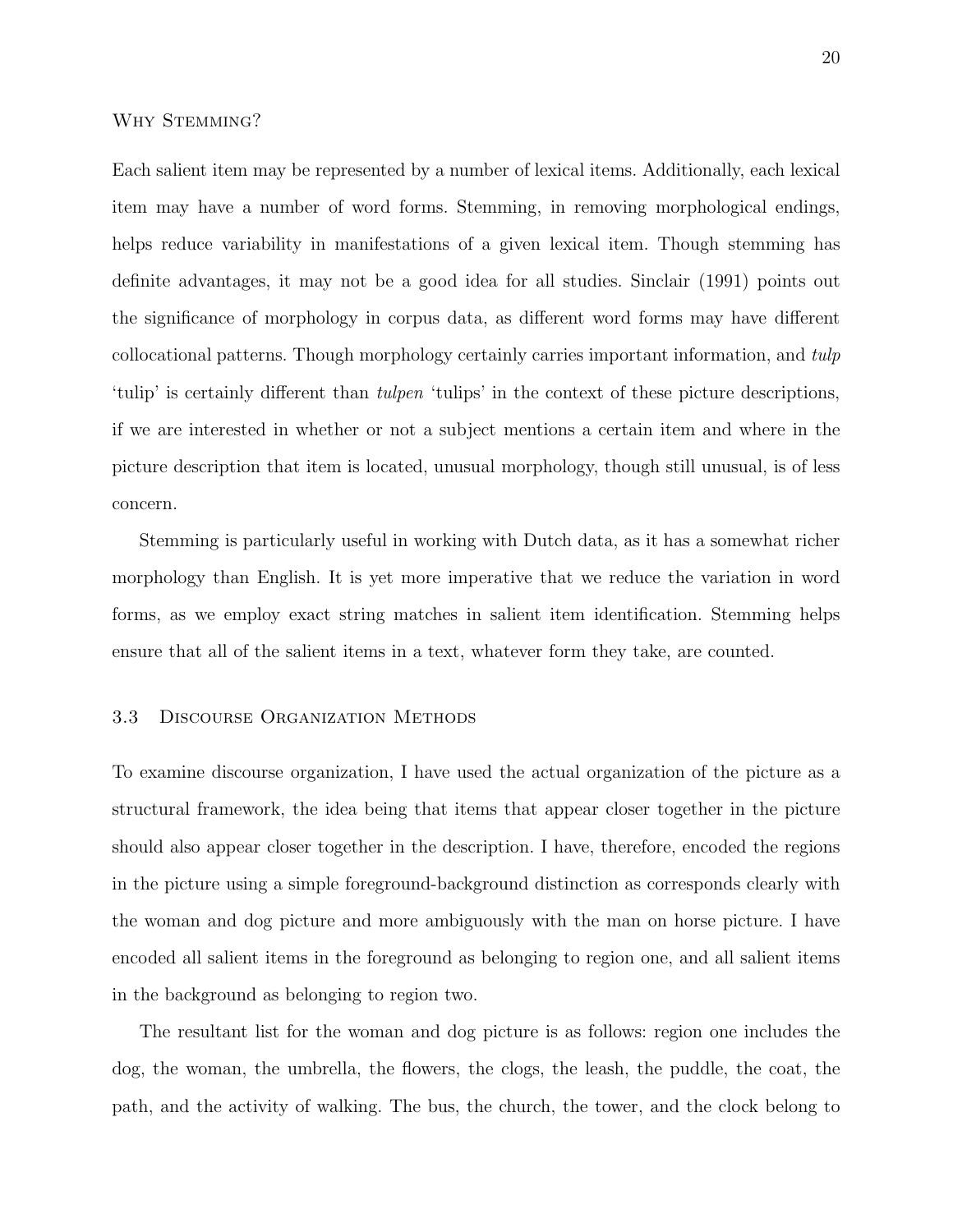region two. Rain and grass, the two remaining salient items, belong clearly to neither region and are therefore coded separately. In the man on horse picture, the man, the horse, the coat, the boots, the activity of riding, and the activity of waving are encoded as region one; and the train, the sun, the sky, the cactus, the bird, and the valley comprise region two. The mountains which seem to extend through the picture in both regions are coded separately.

As a measure of organization in discourse, I have written a Python program to count the number of transitions between regions in a given description. After removing punctuation and capitalization, and after stemming and tokenizing the descriptions, the program iterates through the description, checking each token for membership in a complete list of all salient items word types. If a token matches, it is appended to a list of match words. The program then iterates through the list of match words to identify which salient item it represents, checking for membership in item specific word lists. If the match word corresponds with an item area one, then the number "1" is appended to a coded salient items list; if the word corresponds to an item in area two, then the number "2" is added to that list. Blanks are then added at the first and last position in the list, and each item in the coded list is joined to the next item with a hyphen. The result is that each item is counted twice, once to record the transition on the right side, and then again to record the transition on the left. The blanks in the first and last positions ensure that the very first and the very last salient items are counted twice, as the other items.

The program then counts the number of pairs representing transitions between items in different regions, '1-2' and '2-1', as compared with those that represent transitions between items in the same region, '1-1' and '2-2'. I have compared the number of transitions between regions for each test group, using partial correlations between inter-region transitions and status, and inter-region transitions and condition, controlling for the total number of transitions.

An example of how this method works is as follows. The ordered list of salient items – woman, dog, umbrella, rain, church, bus, woman – would produce the encoded list "....-1, 1-1,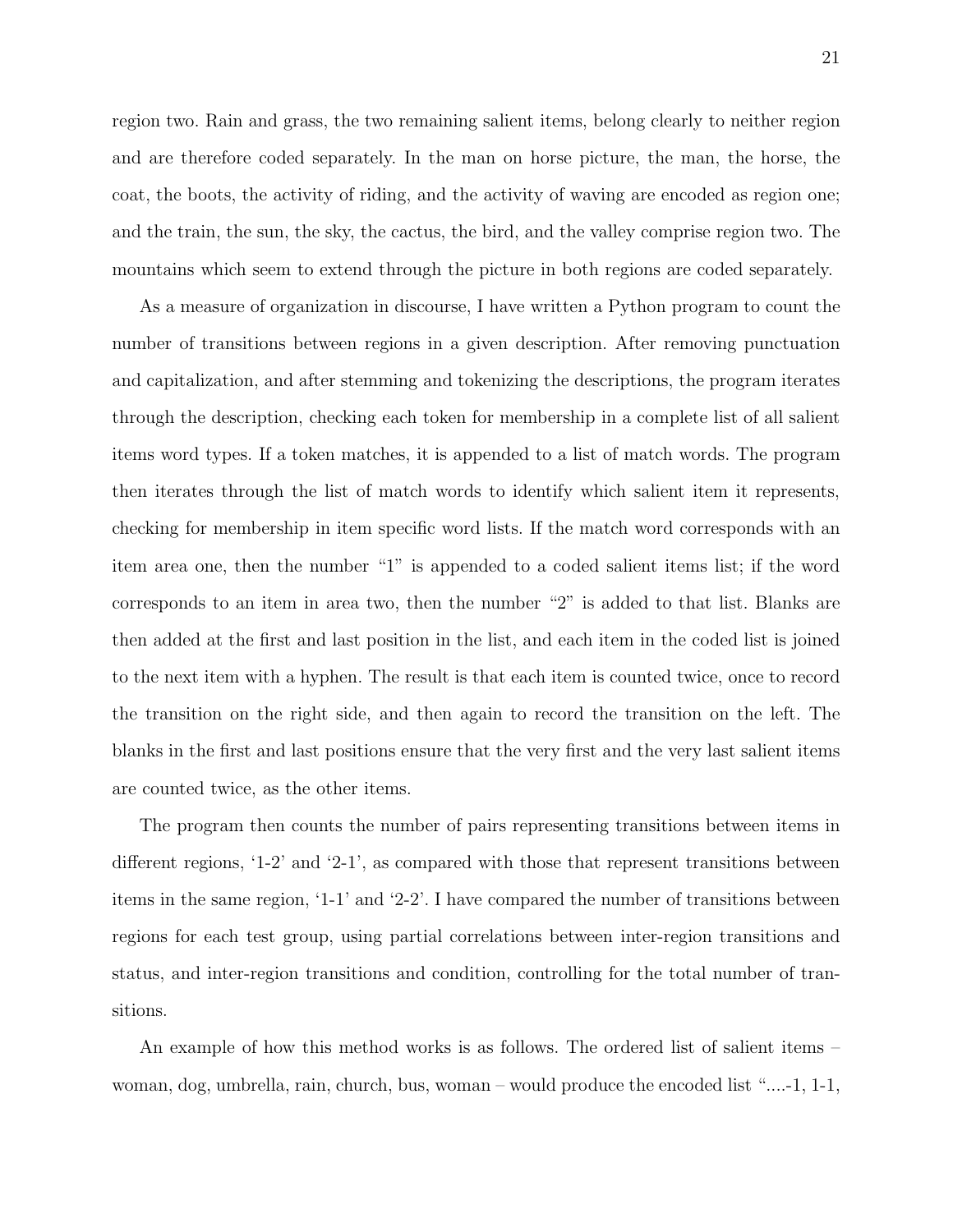1-1, 1-rain, rain-2, 2-2, 2-1, 1-....." The pair "2-1" is counted as a transition between regions, the introductory and concluding pairs as well as all pairs encoded for the same region are counted as non-transitions, and the entries including "rain" are disregarded.

#### 3.3.1 Why Encode Picture Regions?

Conceivably, one might try to measure the movement from any given salient item token to another, taking into account which exact item transitions to which other items. This type of measure produces a great deal of variation in potential transitions. While a transition from "umbrella" to "rain" might be more common than one from "umbrella" to "dog", measuring these subtleties is difficult without a large control corpus. Given the relatively small sample population and the short text lengths, it becomes useful to encode a picture for distinct regions, therefore reducing such variability in the output. One counts transitions from region one to region two, for instance, instead of transitions between any individual items anywhere in the picture. Encoding regions also makes text samples easier to compare to one another: one can count and compare total number of transitions within a region to those between regions more readily than one can compare any number of specific transitions that attempt to consider the particular salient items. Encoding the picture regions simplifies results, making them easier to read and interpret.

#### 3.4 Some Limitations of These Methods

Each of these figures, odd types, salient items, and inter-region transitions, is most useful when considered as an index. These methods rely on simple counts of words and features; as such they may miss some words or count some extra ones. For instance, in defining odd types in relation to words present in the control corpus, if the control corpus is too small, the program may report completely normal words that just happen not to appear in the small control corpus. Likewise, without a considerable amount of time researching a sufficiently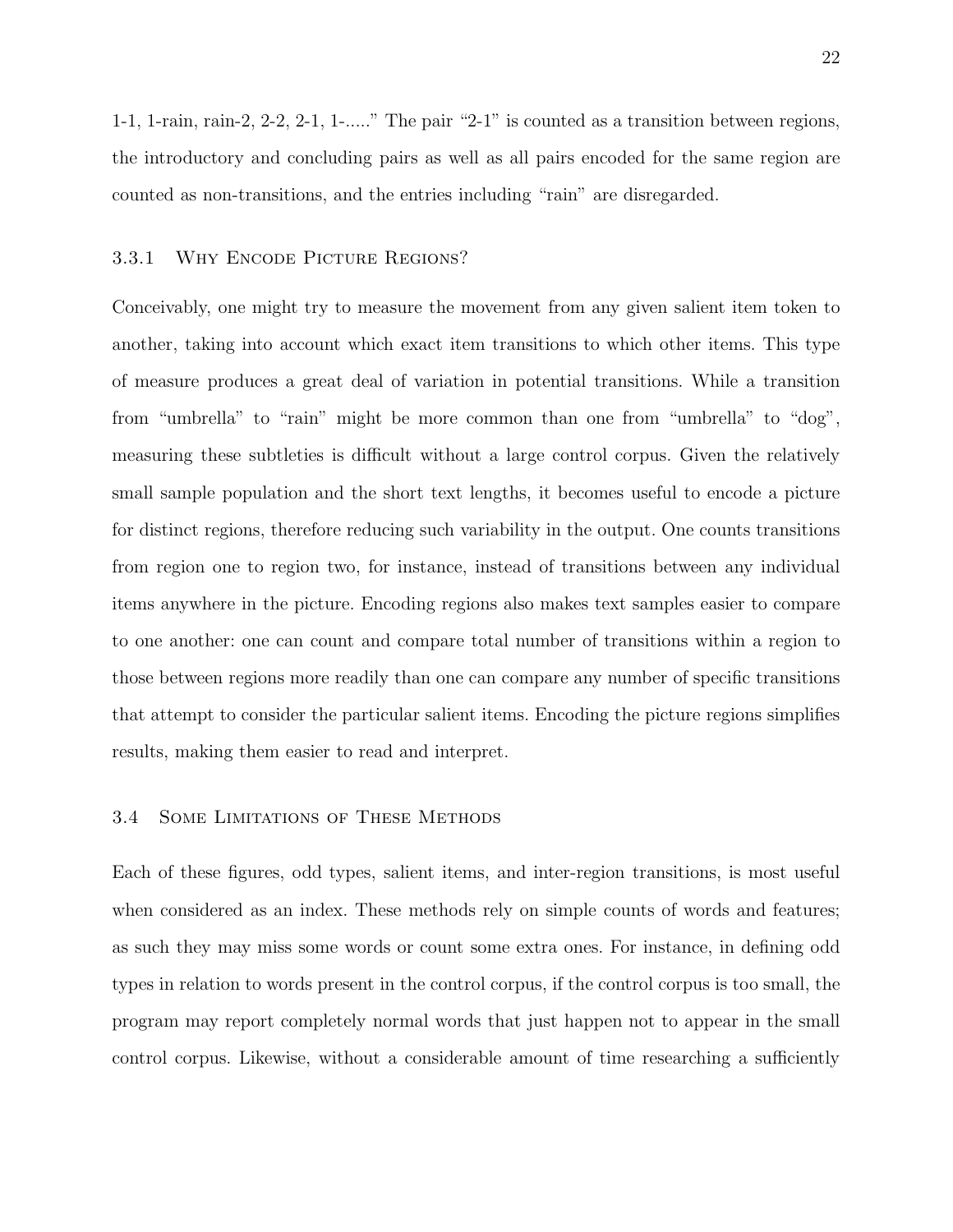large corpus of descriptions for a given picture, certain rarer words that represent salient items may not be represented in the target word list.

Likewise, the program relies on salient items tokens to mark transitions between regions. Conceivably, a given speaker could be following a normal pattern of transition – such as mentioning an item related specifically to neither region, in the circumstance of this picture, "rain" or "grass" – but have selected an unusual lexical item which the program will simply not recognize. However, if the program, relying on identification of specific items, is to err, it will more likely err in the direction of not identifying enough transition points between regions by simply not identifying enough of the salient items tokens in the first place. When treated as an index, these figures may fit into a larger constellation of observations related to a given subject.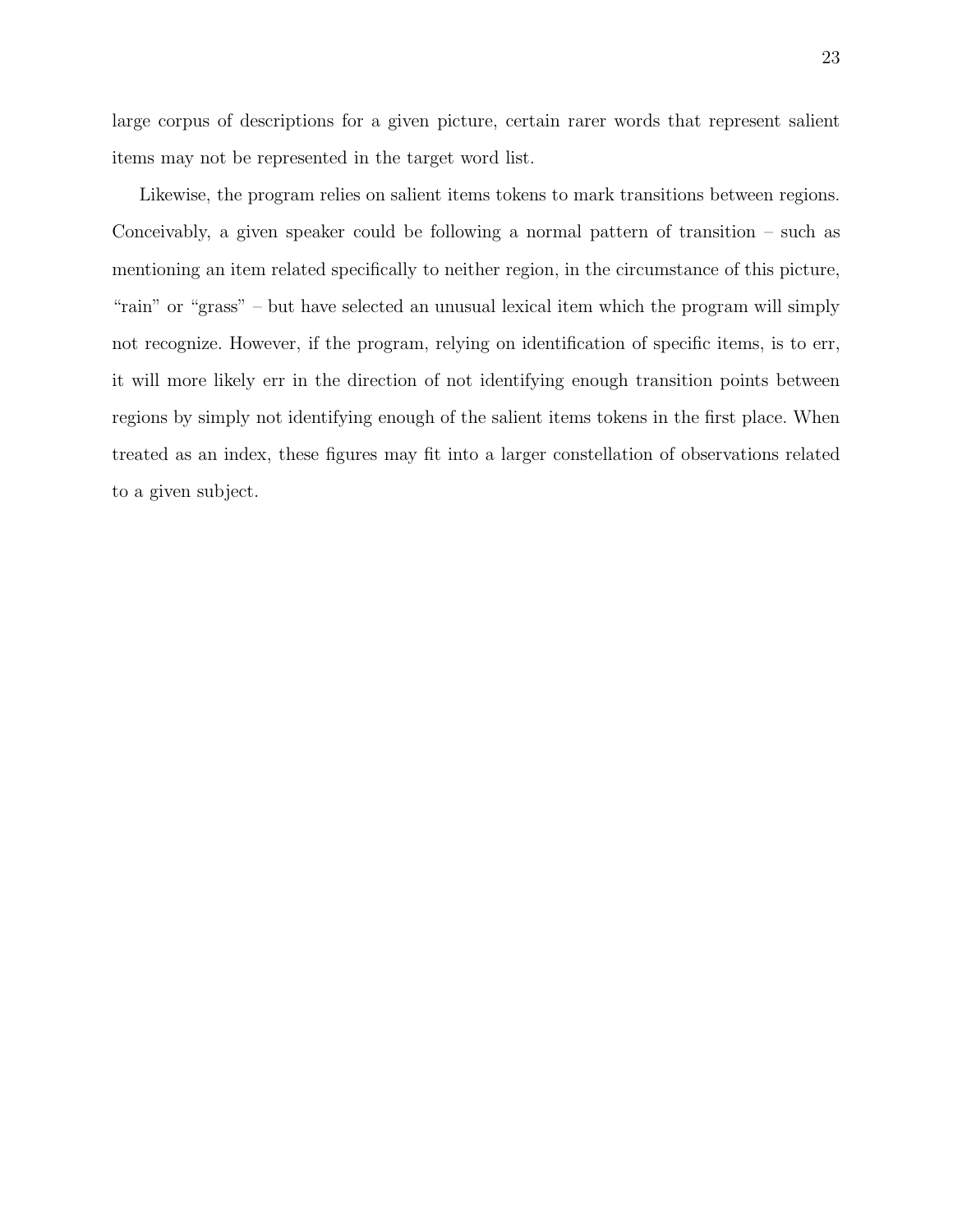## CHAPTER 4

## Case Studies: A Closer Look at the Language Data

## 4.1 The Importance of Case Studies

In designing experiments, I have attempted to tailor my methods to the actual language data. As schizophrenia represents a wide range of symptoms, and hence a considerable amount of linguistic variation, case studies can be a particularly important tool in considering the disease process. These case studies aim to get a closer look at the language through the window of salient items and discourse organization. To select cases, I have used the previously described indexes for these features. I identified descriptions whose indexes suggest full coverage of salient items and strong organization of these items in discourse, as well as descriptions whose indexes suggest problems in one or both of these areas. I have also included some of the outliers identified in the boxplots in chapter five. These case studies serve two important purposes. They help illustrate how the data itself has informed this study's methods, and they serve as concrete examples of the various linguistic phenomena measured by the programs.<sup>1</sup>

<sup>1</sup>These and all descriptions in this study come from recorded speech transcribed and translated into English by researchers at Maastricht University. These transcripts were delivered in both Dutch and English aligned phrase by phrase, and with sound recordings. Full transcripts of case study descriptions, including translations and numbered time stamps with reference to position in sound recordings, may be found in Appendix A.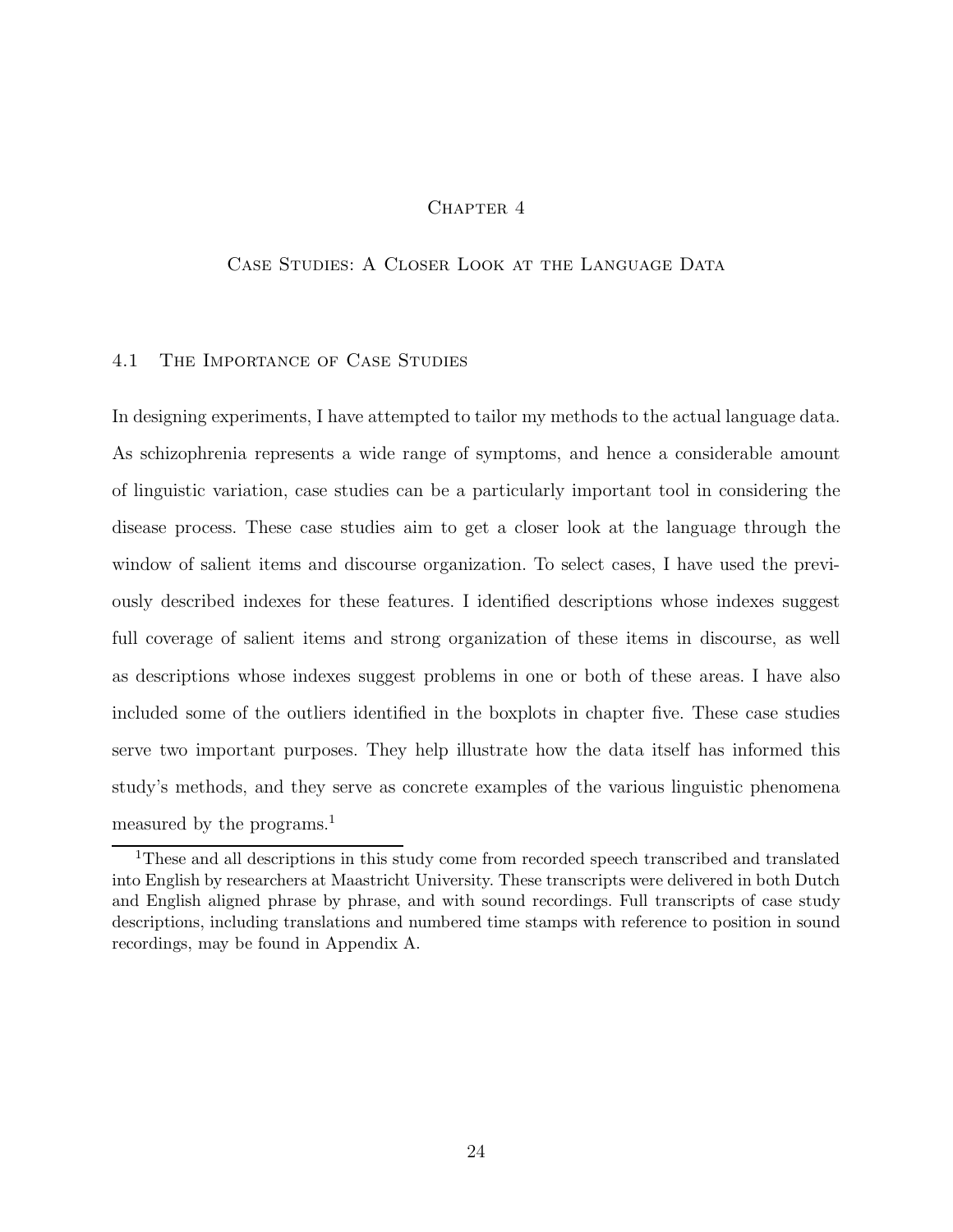## 4.2 Salient Items Case Studies

#### 4.2.1 CONTROL DESCRIPTION 4483.2

Description 4483 2, a description of the horse picture, was produced by a control who had not been exposed to cannabis; it makes specific reference to each of the thirteen previously identified salient items. This figure is a bit higher than the average control description, which mentions eleven of the thirteen items. Immediately, the speaker gives a specific background for the picture: Ok, ehh. Ik zie een berglandschap voor me. 'Ok, ehh. I see a mountainous landscape before me.' The speaker then fills in the landscape with information about the other figures in the picture, moving from the foreground back: Ehh, vooraan op de afbeelding eh ziet ge een ruiter op zijn paard, op een eh, bergwand staan. En eh die overziet een vallei. In die vallei eh, is een spoorweg en daar rijdt momenteel een trein op. 'Ehh, in the front of the picture eh you can see a rider on his horse, on a eh, mountain side. And eh that overlooks a valley. In that valley eh, is a railway and at the moment there's a train riding on it.'

The speaker then goes on to describe the skyline, noting the lack of clouds, the shining sun, and the bird. He is very specific in his naming of items, for instance, self correcting from a description of the setting as merely zonnig 'sunny' to noting more concretely that de zon schijnt 'the sun is shining.' In this shift, the speaker chooses between a more general assertion of his impression of the weather and a more concrete description of what has lead him to this conclusion – the actual sun drawn in the picture. One can see similar patterns in descriptions from controls and patients, the subject wanting to communicate the specific details to back up his conclusions about the picture. For instance, later in this same description, the speaker explains, Ehh de ruiter houdt de teugls strak want het paard trekt een beetje naar achter met zijn hoofd. 'Ehh, the rider is holding the reins tight because the horse is pulling its head back a little.' The result is a very concrete, picture oriented description with specific references to salient items.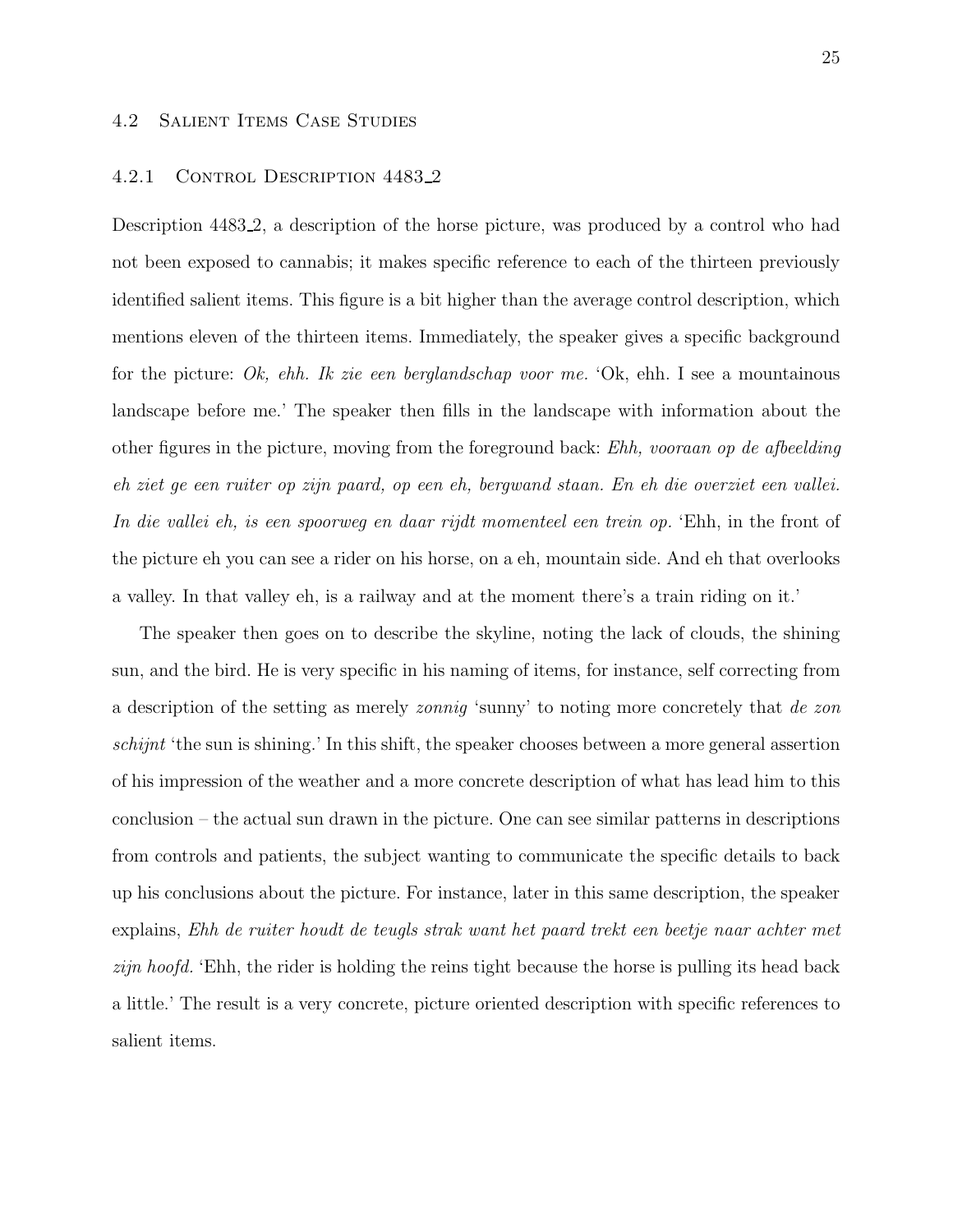While the subject sets up the basic framework for the picture, his description remains concrete, but general. At this point in the description, the subject has named most of the salient items – the mountains, the man, the horse, the valley, the train, the sun, the sky, and the bird – but not given much detail about any of them. Having given a general overview of the picture, the subject returns to the rider to describe more of what he is doing. He speculates on his waving, his interaction with the horse. Finally, the speaker begins to fill in details, speculating that the train might be a TGV. This movement from general to specific is an interesting point to note in terms of identification of salient items. Conceivably, any population of speakers could produce a very lengthy list of words for the item 'train'; however, if most speakers start with a more general description, even a limited word list should be able to capture the most common general lexical items for each of the salient items.

As the speaker introduces more and more detail, the organization of the discourse breaks down as the speaker begins to shift more frequently between the different regions in the picture. It is at this point that the speaker introduces the remaining salient items. For instance, the speaker concludes that in de vallei het precies een woestijn landschap 'in the valley it looks like a desert landscape' and explains his conclusion with the details Er staat een cactus en wat verdorde struikjes. 'There is a cactus and some small withered bushes.' The speaker then goes on to speculate on what type of bird might be in the sky, considering its specific color patterns, and then ultimately to describe the physical appearance of the rider in more detail, discussing his clothing, boots, and hair.

Having provided first a general description of the picture and then filling in the description with details specific to each region and item, the speaker finally begins to consider a possible story to explain the interaction in the picture. This speculation seems to be prompted by the rider's waving: Ehh, op het eerste gezicht vraagt ge meteen af waar hij naar aan het wuiven is. 'Ehh, at first glance you immediately wonder what he's waving at.' In the remaining seconds, the speaker concludes, Misschien dat hij een leider is van een roversbende, om eh om over te gaan de trein overvallen. 'Maybe he's a leader of a band of robbers, to eh about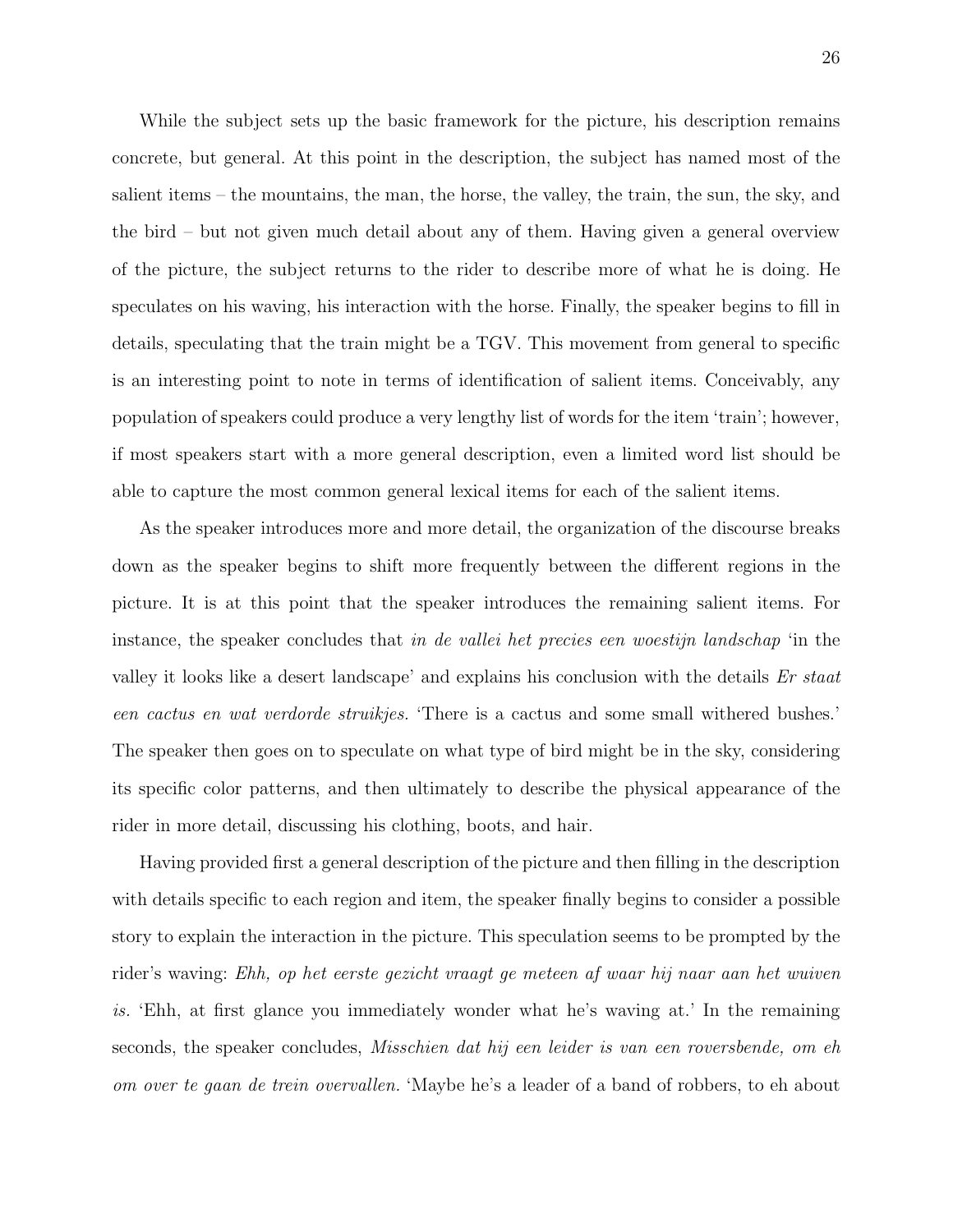to go to raid the train.' At this point, the speaker, having exhaustively described everything in the picture, moves away from a description to more of a story telling format. This part of the description is significantly less dependent on the actual salient items in the picture, instead focusing on one detail of the picture that invites speculation, the rider's waving. It is important to note, however, that this kind of speculation does not appear until the very end of the description, after the speaker has already described all of the salient items in detail.

### 4.2.2 Patient Description 4498 2

Description 4498 2 of the horse picture was produced by a patient who was exposed to cannabis. At 101 tokens, this description is on the shorter end of the spectrum, but what is particularly remarkable about this description is the dramatically low number of salient items that appear in it. The program has scored only four of the possible thirteen items for this description, compared to the average eleven items. Upon closer inspection, it becomes apparent that a general lack of specificity in the description has produced this low score, perhaps even more so than the abbreviated text length.

The subject begins his description with the general comment that *Het gaat zich dus* over een landschap 'It's obviously about a landscape.' Compare this introduction with the more specific introduction from control description 4483 2, which also concerns the landscape: Ik zie een berglandschap voor me 'I can see a mountainous landscape before me.' One might expect that the speaker from 4498 2 is merely following the familiar general to specific pattern, which would mean that he would introduce the mountains at a later point in the description. Oddly, the speaker never mentions the mountains, however. The closest he comes is to mentioning the cliff. The generality of the first sentence largely marks the entire description.

While most speakers at some point call the person on the horse a 'boy' or a 'man' or some other more specific word, this speaker says only that En iemand is met een paard er op uit 'And somebody's riding on a horse.' Clearly, gender is implied by masculine pronouns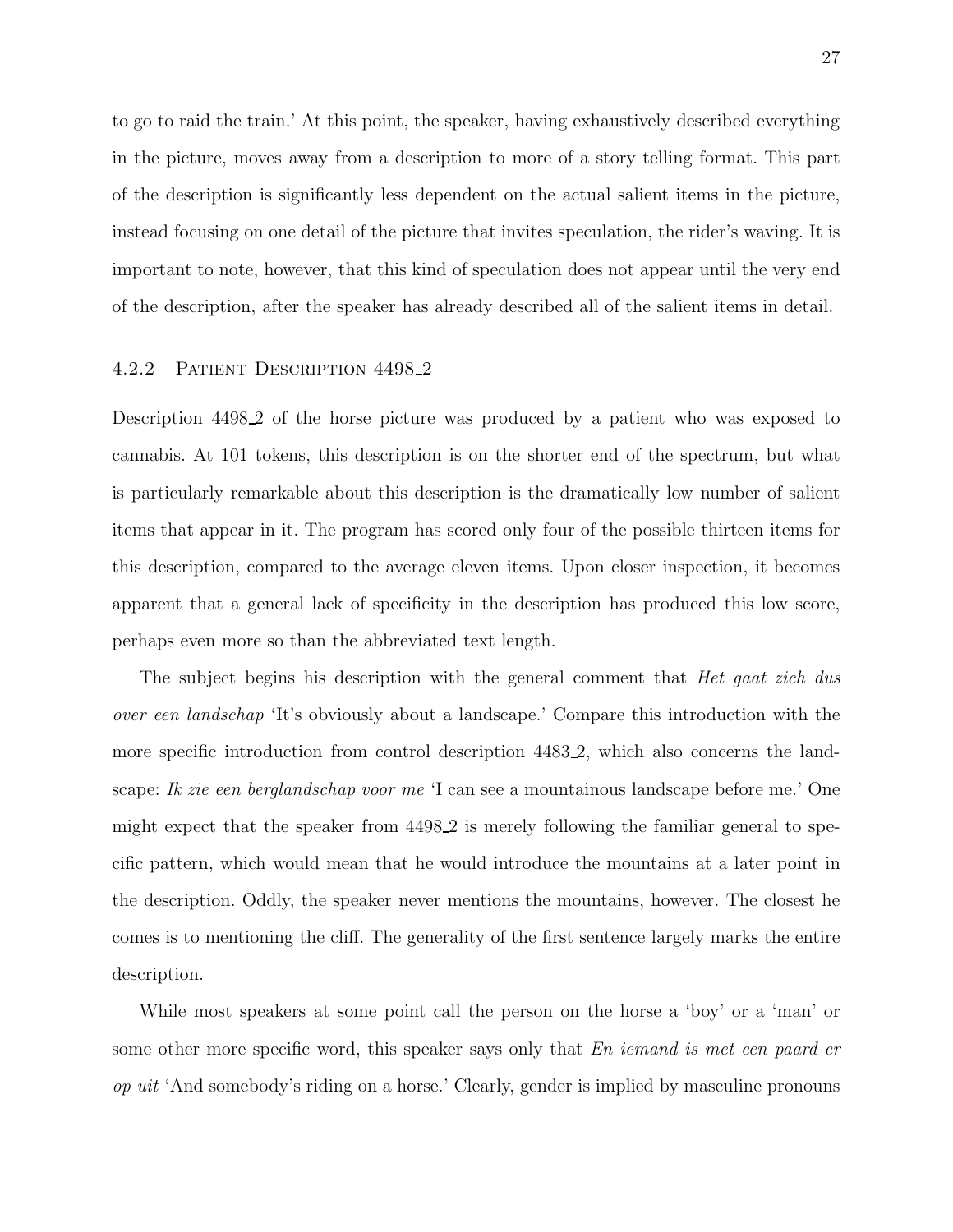used later, but the generality of introducing this central figure with only the pronoun *iemand* 'somebody' follows with the lack of detail in the rest of the description. As the description progresses, it becomes apparent that the speaker will provide no more detailed description of rider either, missing descriptions of items such as the coat or boots.

The description is also marked by what appears as a kind of imprecision in the lexicon as pertains to salient items and relationships. While most speakers note that it is a sunny day or that the sun is shining, the speaker of 4498.2 notes merely that *Het is vandaag een* zomerse dag 'Today is a summery day.' Conceivably, the subject is picking up on the same cues in the picture as the other speakers, the sun and the rays radiating from it, but is simply interpreting them in a different way. Ultimately, what has caused the speaker to conclude that it is a summery day remains unapparent, however, as he does not feel compelled to explain his conclusion with picture-related details, as many other speakers do.

Even the speaker's attempts to explain conclusions about the picture are very general. For instance, he concludes at one point, Maar ik denk, zoals op het plaatje te zien is dat het paard van iets schrikt 'But I think, as can be seen from the picture, that the horse is startled by something.' In this sentence, the speaker seems to be aware of the need for picture related evidence to support his conclusion, but never explains precisely what in the picture makes him believe that the horse is startled. More classical associations between items are still preserved, however. For example, immediately after discussing the horse, the speaker goes on to note that Het is een droog gebied 'It's a dry region' with the explanation Er groeien cactussen 'There are cactus growing.' As in other subjects' descriptions, this speaker is correctly able to use cactus as evidence of an arid climate.

At points, even if the speaker notices one of the salient items in the picture, he seems to actually misinterpret it or select unusual or even incorrect words to describe it. For instance, the speaker recognizes the relationship between the man and the train, noting that  $Hiji wijst$ naar de trein 'He's pointing at the train.' With this interpretation in mind, the speaker concludes that Misschien dat hij dat hinderlijk vindt dat daar de trein rijdt 'Maybe he's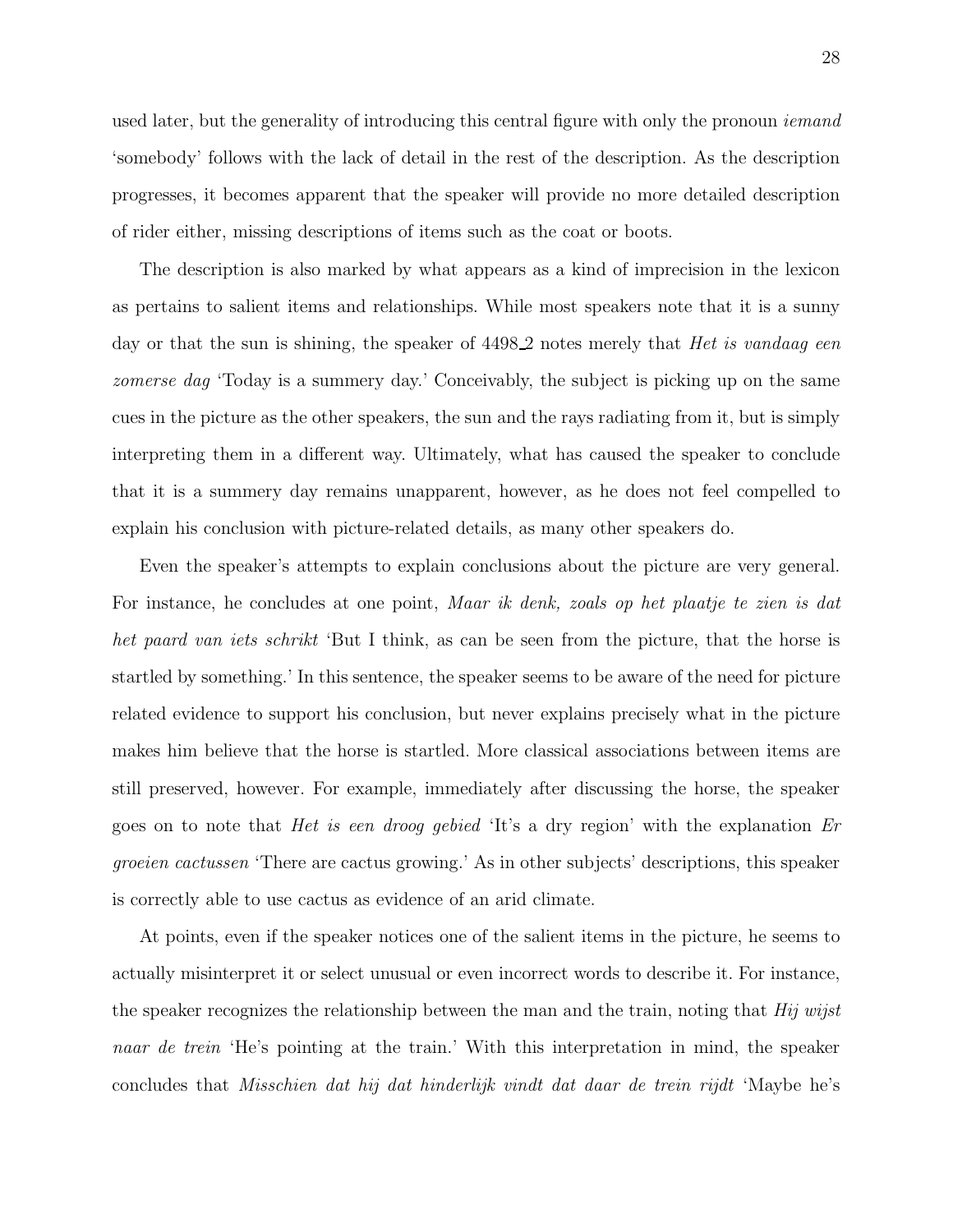annoyed by the train riding there,' in spite of what appears to be a smile on the man's face. In this circumstance, the subject has keyed in on one of the salient relationships in the picture, that between man and train; however, most subjects interpret the man's raised hand as waving. Given the usual interpretation of this gesture, the program's word list for this item includes all waving related words. One might argue that the subject's mention of pointing indicates that he has clearly noted this item; however, since the subject has misidentified the item, or at least provided a very unusual interpretation of it, this mention is not counted in his salient items total. In this description, cannabis has magnified the symptoms of schizophrenia, producing a description marked by such general lack of detail and imprecision in naming salient items.

### 4.2.3 PATIENT DESCRIPTIONS 4500<sub>1</sub> AND 4500<sub>2</sub>

Some patients suffering from negative symptoms of schizophrenia may present with drastically reduced pressure of speech, resulting in very short descriptions. Descriptions 4500 1 and 4500<sub>-2</sub> represent such a case. Description 4500<sub>-1</sub> was produced by a patient who was not exposed to cannabis, and  $4500.2$  was produced by the same patient after exposure.

What is particularly remarkable about description 4500<sub>-1</sub> is the number of salient items the patient mentions, in spite of the otherwise drastically reduced length of description. The entire description is only twenty five tokens total, and a surprising eight of these refer to salient items, including references to seven total items – the man, the horse, the train, the cactus, the mountains, the sun, and the bird. The syntax is drastically reduced to the point that the description reads as a list: Ik zie een...paard met een man erop. Een zadel, halster. Een trein zie ik. Een cactus. Bergen. Hoge bergen. Een zon. Een vogeltje nog. 'I see a...horse with a man on it. A saddle, halter. A train I see. A cactus. Mountains. High mountains. A sun. A bird as well.' The only two words in the whole description that indicate how any one item relates to another are in the phrase *een...paard met een man erop*'a horse with a man on it.' By any standards, this description is rather sparse, but most of the salient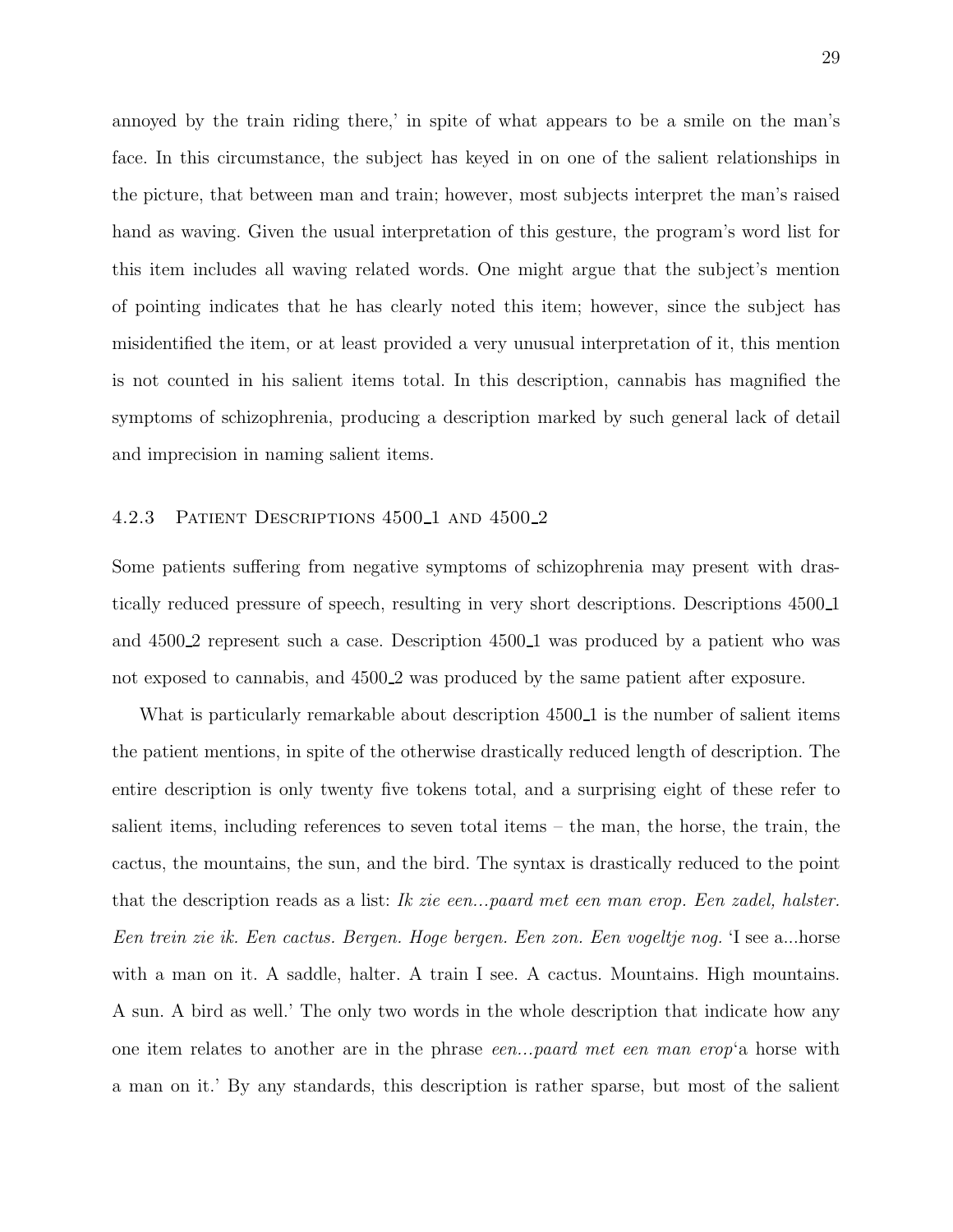items, seven of the total possible thirteen, are preserved. Compared to the average eleven items mentioned in control descriptions, this description manages to include a relatively high number of salient items, especially given its length.

This case study becomes particularly interesting when considering the description produced when the patient was exposed to cannabis. Description 4500.1, at twenty one tokens, is yet a bit shorter than 4500<sub>-2</sub>. Additionally, the syntax becomes considerably less intelligible, and the number of salient items represented drops to only four out of a possible total of sixteen. This number is compared to the average thirteen items for patients, and fourteen items for controls. This description lacks any clear organizational framework as well as clear lexical reference: Een bus ervoor...Bus ervoor op de grond een hond erbij. En een vrouw die de hond uitlaat. En eh...paraplu. A bus in front of it on the ground a dog there. And a woman that is walking the dog. And eh...umbrella.' What the bus is in front of, as well as where exactly 'there' is, remains ambiguous. Clearly, large portions of this picture are simply not represented, and the salient items do not even appear in list format as in the previous description. Cannabis dramatically magnifies the effects of schizophrenia in this patient.

### 4.3 Discourse Organization Case Studies

### 4.3.1 CONTROL DESCRIPTION 4458<sub>-1</sub>

Description 4458 1 is description of the dog picture, produced by a control who has not been exposed to cannabis. This description represents a strongly organized discourse, with only 5.88% of the transitions in the description being between regions. This figure is even a bit lower than the average percent for control descriptions, around 10%. Within the first couple of sentences, one observes the introduction of two separate types of organizational structures: movement from general to specific and an overt mention of how the speaker intends to organize the order of the items mentioned.

The subject begins the description with a very general statement which may function as a frame: Ehh, ik zie een zwart wit plaatje. 'Ehh, I can see a black and white picture.'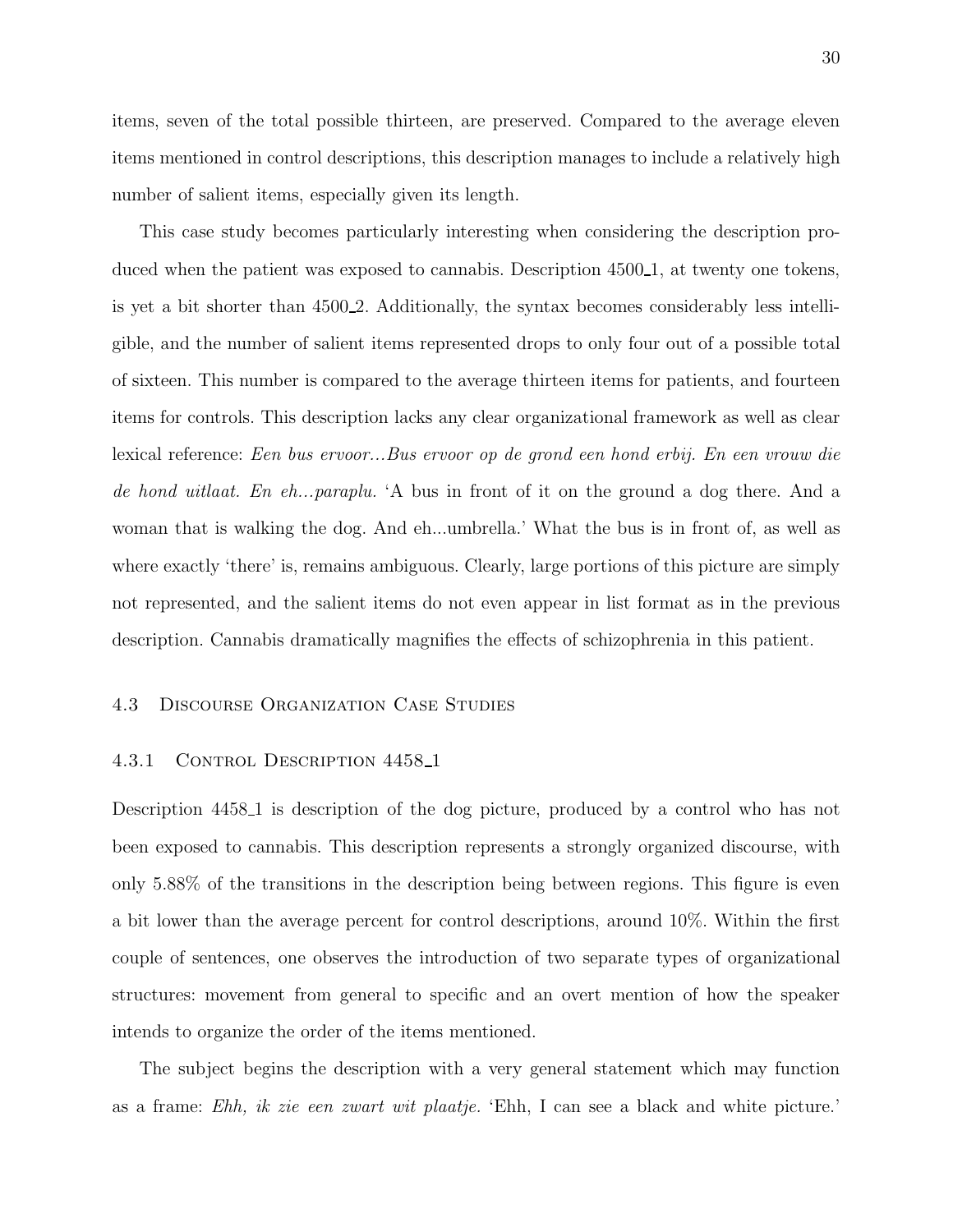Next the subject communicates that  $Op$  het plaatje van links naar rechts zie ik een ehh, bloem, zie ik bloemen, tulpen. 'On the picture from left to right I can see a ehh, flower, I can see flowers, tulips.' In this sentence, the subject informs the listener that the description of items will be moving from left to right, again setting up a basic frame for the order of the discourse. Also, in this sentence, as the subject self corrects the word he chooses for the first item, 'tulips', one may again observe the previously observed movement from general to specific. The subject begins with just the singular 'bloem', then shifts to the plural 'bloemen', ultimately specifying the particular flower 'tulpen'. The same pattern appears later in the description when the subject first notes a dog, and then specifies that het lijkt op een golden retriever. 'It looks like a Golden Retriever.'

In terms of transitioning between items in the picture, the subject adheres to the organizational pattern he presents at the beginning of his description, left to right movement. Interestingly, however, he maintains the foreground-background distinction, natural to this picture. The resulting movement throughout the picture is as follows: tulips-dog-womanrain-path. The subject then returns to the dog to give a point of reference in the foreground, explaining that achter de hond eh, staat een grote kerk. 'Behind the dog eh, is a big church.' This sentence spatially relating items in the foreground and background serves as a transition between descriptions of the two areas.

For the description of the background, the subject provides a detailed description of the church and bus and how they are positioned in relation to each other, then moves yet further back to describe the faint lines along the horizon. Having given this level of detail, the subject regroups his thoughts Ehh...kijken 'Ehhm...let's see' and begins with a more detailed description moving from the background towards the foreground again, church-busgrass-tulips-woman-dog. In this series, "grass", which is in both the foreground and the background, serves as a natural transition between items in the areas. Having exhausted most of the detail in the foreground, noting even that Waarbij ze de rechter hand eh, de riem om haar pink laat gaan, 'And her right hand, eh she's holding the lead around her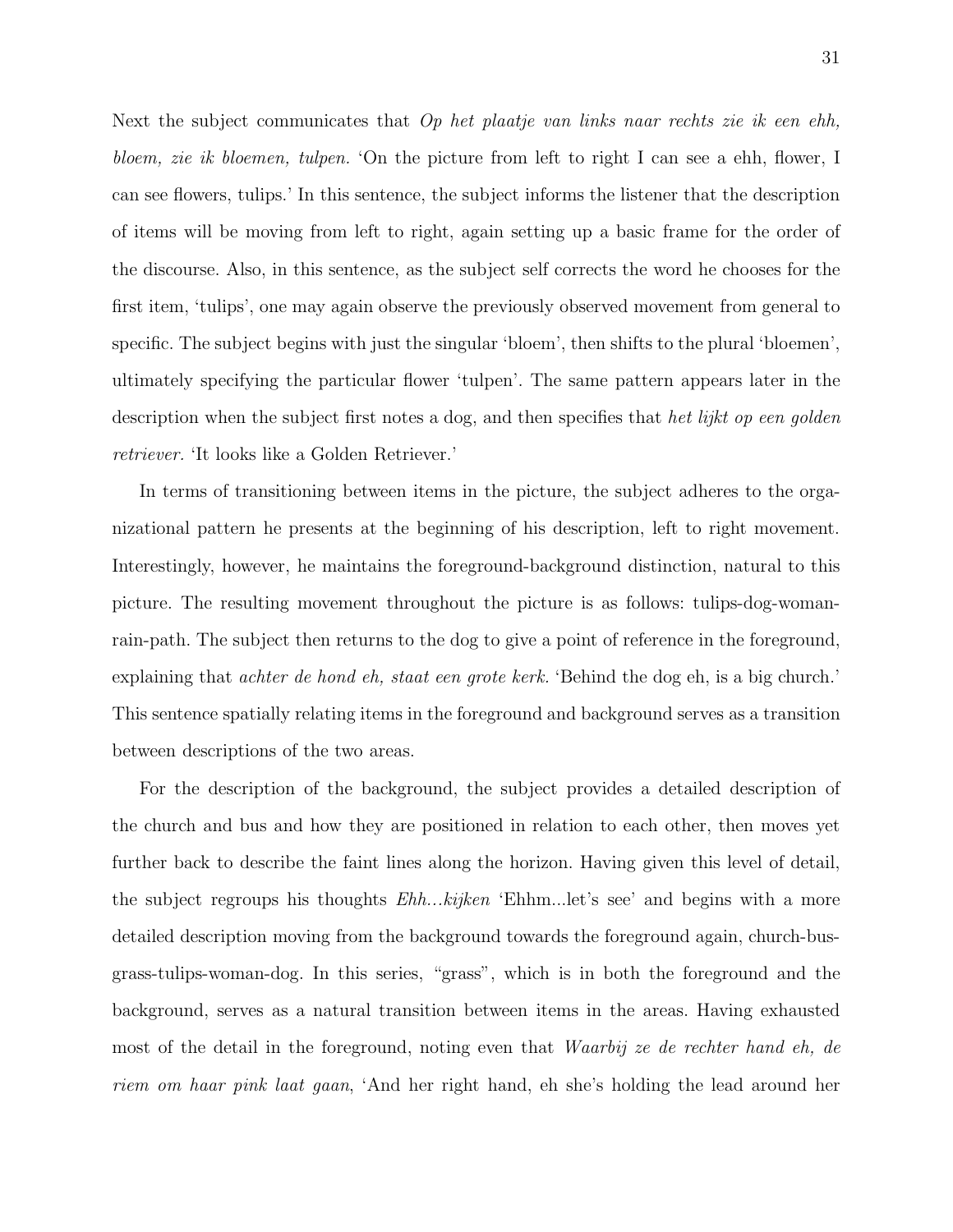pinky,' the subject pauses and marks yet another transition with a simple Ja 'Well'. At this point in the discourse, the subject begins to provide more detail about the bus, producing no more than a few words before time runs out.

One may note a number of qualities and features that help produce the overall organization of discourse in this control subject's picture description. First, at the outset, the speaker gives the listener a basic order of description, left to right movement, to help frame the picture. Also, early on, the speaker establishes a pattern of general to specific information. This activity alone might help a speaker organize his thoughts, but this movement marks not only individual sentences, zie ik bloemen, tulpen. 'I can see flowers, tulips,' or sections of description, een vrouw met kort haar. Ehh, ze draagt een blouse met strepen en een rok... 'A woman with short hair. Ehh, she's wearing a blouse with stripes,' but also the flow of the entire discourse. When the speaker returns to previous sections towards the end of his description, he attempts to add detail. For instance, he breaks the church down into *drie* blokken en een toren 'Three blocks and one tower,' or specifies that the bus is on the left side of the church, not just in front as he had previously indicated. Moving in rounds, the speaker gradually fleshes out the details of the picture.

Observing how the movement from general to specific informs the overall structure of the discourse, one might argue that this strategy allows a speaker to negotiate time and relevance. For example, if a speaker is aware of having only a certain amount to time to describe a picture of a woman, her dog, a church, and a bus, the speaker would not want to provide an overly detailed description of the woman, neglecting to mention the other relevant items. Likewise, if a speaker has given a description at a certain level of granularity, only to discover that more time remains, he may conclude that more detail was required of his description. He may therefore return to discuss a previous section of the picture with more detail. This type of negotiation of detail fit into a larger organizational framework outlined by the reader, left to right movement, and the natural organization of the picture, with distinct foreground and background areas, define the overall flow of discourse in this description.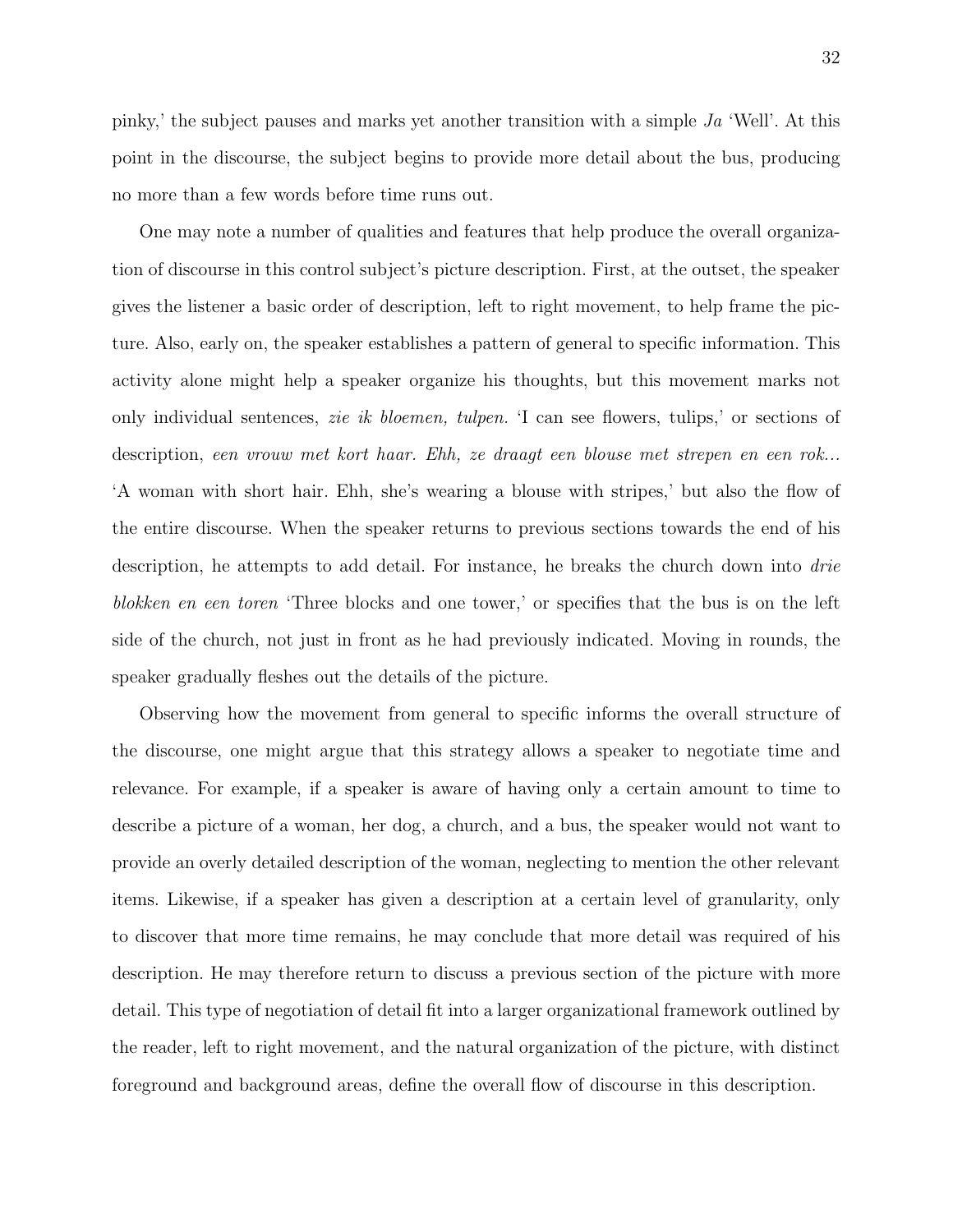### 4.3.2 Patient Description 4619 1

Description 4619 1 is a description of the dog picture, produced by a patient who has not been exposed to cannabis. Of the total transitions in this description, 20.00% are between regions, compared to the average control description with 10% inter-region transitions. Compared to the previous control description, this discourse shows some relatively early signs of disorganization. The subject simply begins his description without any indication to the listener about how his description will be moving throughout the picture: Ik zie een mevrow. Die is haar hond uit aan het laten. 'I see a lady. She's walking her dog.'

The description, however, is neither devoid of deictic words nor logical relationships between items. For instance, the subject at times describes clearly how items relate to each other spatially, noting that Voor die hond zie ik vijf tulpen 'In front of the dog I can see five tulips.' Likewise, the subject draws natural relationships between items in the picture and what they may indicate, conjecturing that the dog is likely a guide dog want hij heeft een speciaal tuig om 'Because he's wearing a special halter.' Furthermore, after noting that it is raining, he mentions that the woman has an umbrella.

What appear to break down are the transitions between these items and ideas. For instance, the subject moves immediately from observing that De hond is een blindengeleidehond waarschijnlijk, want hij heeft een speciaal tuig om 'The dog is probably a guide dog for the blind, because he's wearing a special halter' to Het regent op die dag 'It's raining on this day' with no expressed transition, and no apparent correlation between these two ideas. After describing the woman's clothes very generally, the subject transitions into describing the background. He signals that the description will be moving to the background with the prepositional phrase Op de achtergrond 'In the background,' but provides no other concrete connection between the woman's vest, the last item he was describing, and the bus which he begins to describe. Comparatively, a normal subject may be more explicit in his transition. For instance, one might recall a strategy employed in the previous description, 4458 1, in which the speaker overtly explains that one item in the background is directly behind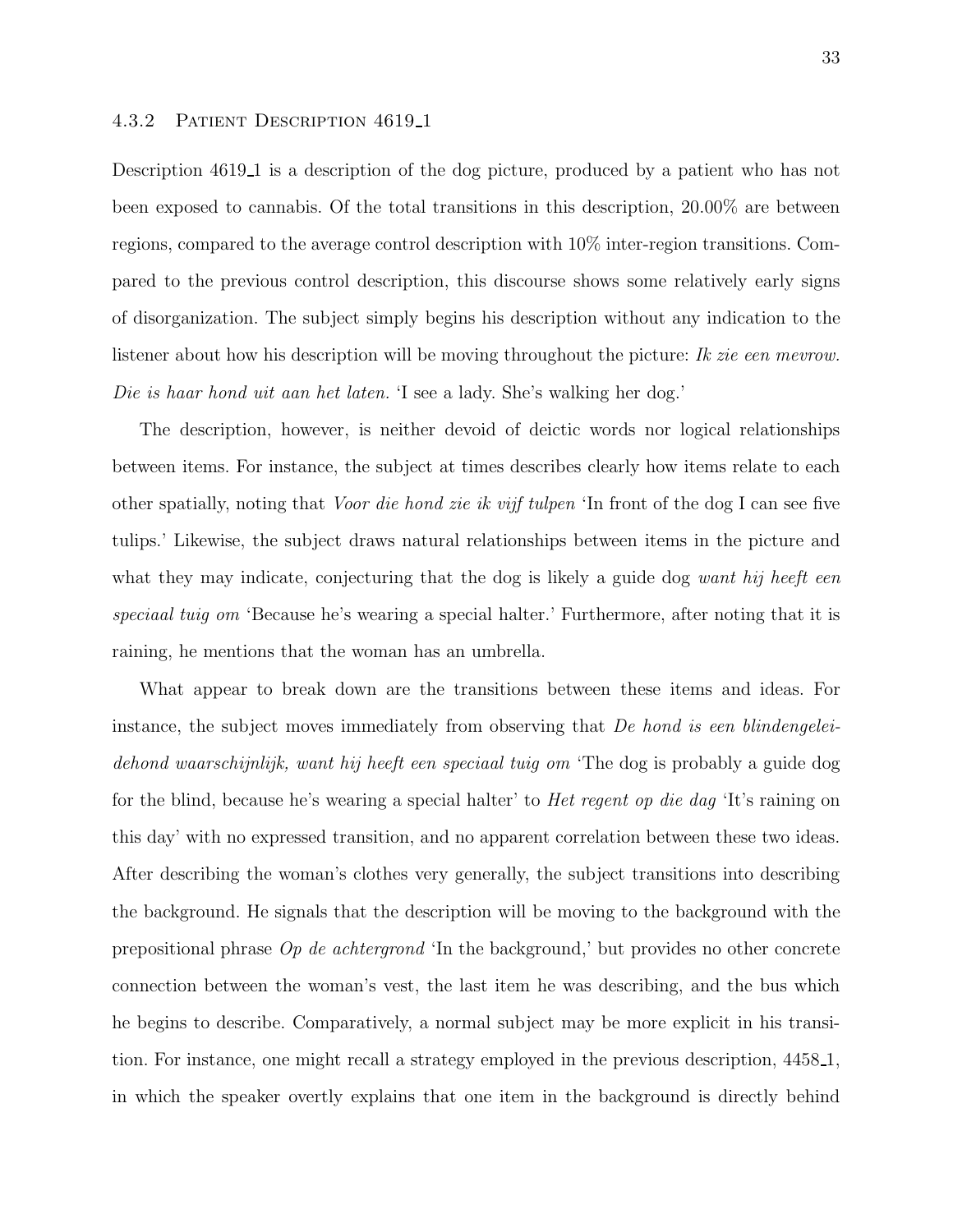another in the foreground, helping to smooth the transition. Still, there are obviously many different strategies for transitioning between different parts of a description, and this speaker does signal that the listener is now to focus attention of the background. The speaker next provides a couple of sentences about the church and bus, observing a clock on the church that indicates a time of ten minutes until one o'clock. It is at this point, still relatively early on in the description, that the speaker makes a first unanticipated transition between the two discrete areas in the picture, foreground and background. Immediately after observing the time on the church clock, the speaker comments that *Het soort hond wat ik zie is eh denk ik een* golden retriever. 'The kind of dog I see is eh a Golden Retriever I think.' After this isolated comment about the dog, the speaker then immediately returns to the background to note that the bus has no clear logo on its side. After this single comment, the speaker then shifts to the foreground again, deciding Ik kan de mevrouw beter proberen te beschrijven 'I'd better try to describe the lady.' The span of these four sentences marks four unanticipated jumps in description between the different areas of the picture. After all of this shifting between background and foreground, the subject is finally able to focus his description on the woman and her dog for a couple of sentences, long enough to communicate the relationship between these three items – that the woman is holding the dog by a leash, and that the dog is sniffing the flowers.

Having explained the relationship between these items, the subject again shifts to the background, but this time notes the transition: Op de achtergrond zie ik nog vaag bergen 'In the background I can vaguely see mountains as well.' The fact that he employs such deictic words demonstrates that he is obviously aware of the different regions of the picture. The awareness of these regions simply does not structure his discourse to the extent that it might in a normal description. Throughout the remainder of the description, the subject continues to transition between foreground and background. Notably, however, as the description wears on, the length of the intervals between transitions becomes longer as the subject becomes comfortable discussing details of the description. This ability to focus on a particular item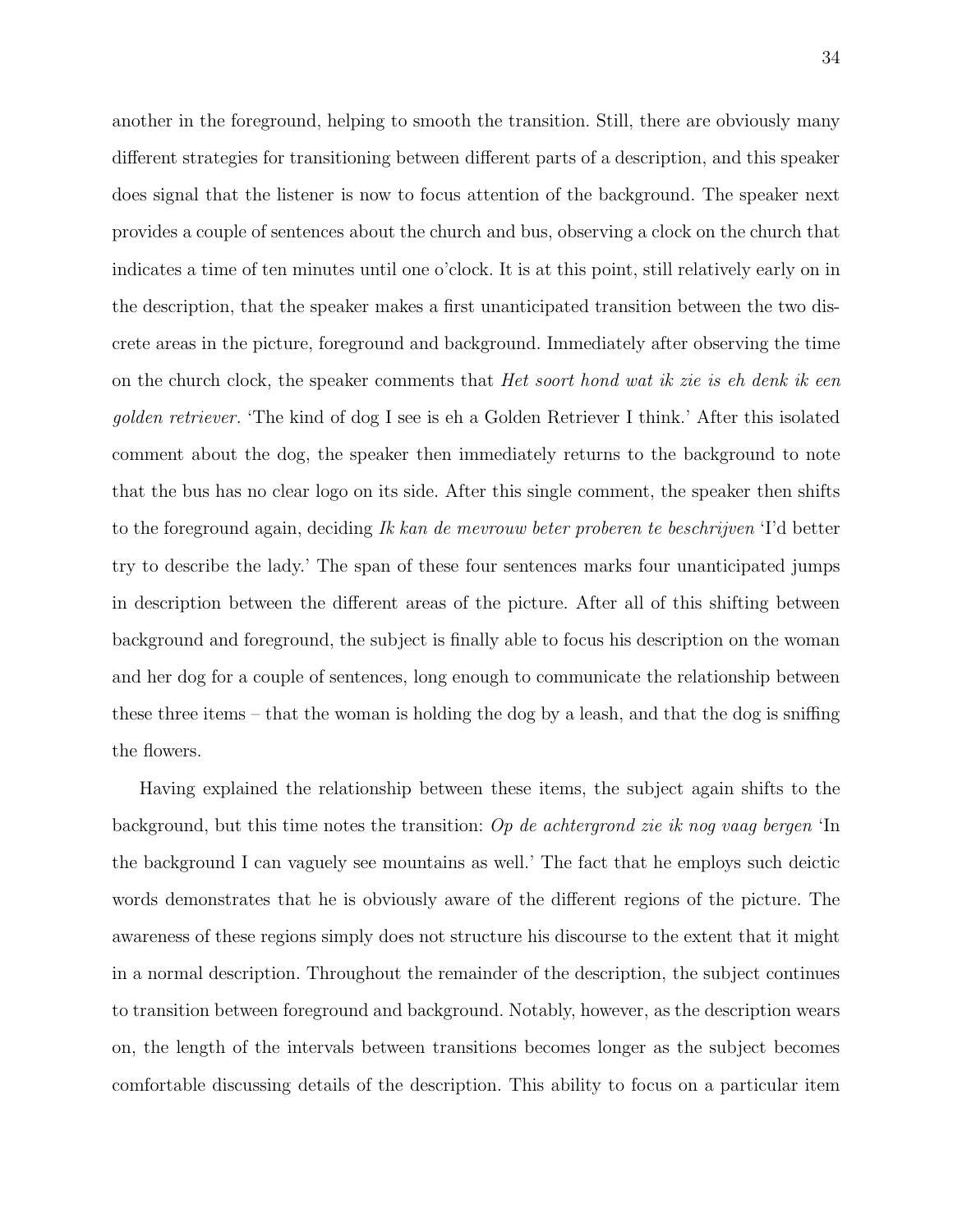in the picture appears to coincide with a long pause in the description followed by a prompt from the experiment leader: Is er nog meer wat je zou kunnen vertellen? 'Is there anything else you can tell?' One might conjecture that at this point the speaker feels comfortable that he covered all of the basic information about the picture, and can then proceed to give more detail.

Regardless of what motivates this shift in description, though it follows a similar pattern to the previous control description, general to specific, the strategy is markedly different. Whereas the subject who produced the description 4458 1 motivates his transitions and gradually moves towards providing more detail, comparatively, the speaker of 4619 1 appears to jump about erratically throughout the first half of the description. While each time the subject shifts from one section to the next, it does appear that he is trying to add detail, much as in 4458 1; the speaker of 4619 1 is largely unable to focus on any given item, and unable to transition naturally between items, most of the detail appearing only at the end of the description.

# 4.3.3 Patient Description 4470 1

Description 4470<sub>-1</sub> of the dog picture has been produced by a patient who has not been exposed to cannabis. In this description, 30.03% of the total transitions recorded by the program are between regions, as compared with the average 10% for control descriptions. This description is another example of a discourse the programs rates with a high level of transitions between different areas of the picture. Within the first sentence, the subject introduces many of the salient items: Een vrouw wandelt op een voetpaadje met haar hond. 'A woman is walking on a small footpath with her dog.' The subject clearly indicates logical relationships between items: Het regent, zodat ze een paraplu boven haar hoofd draagt. 'It's raining, so she has put up an umbrella over her head.' The informant also clearly describes interactions between items and their spatial relationships to one another: De hond ruikt aan wat tulpen, die naast het paadje. 'The dog smells some tulips, that are growing next to the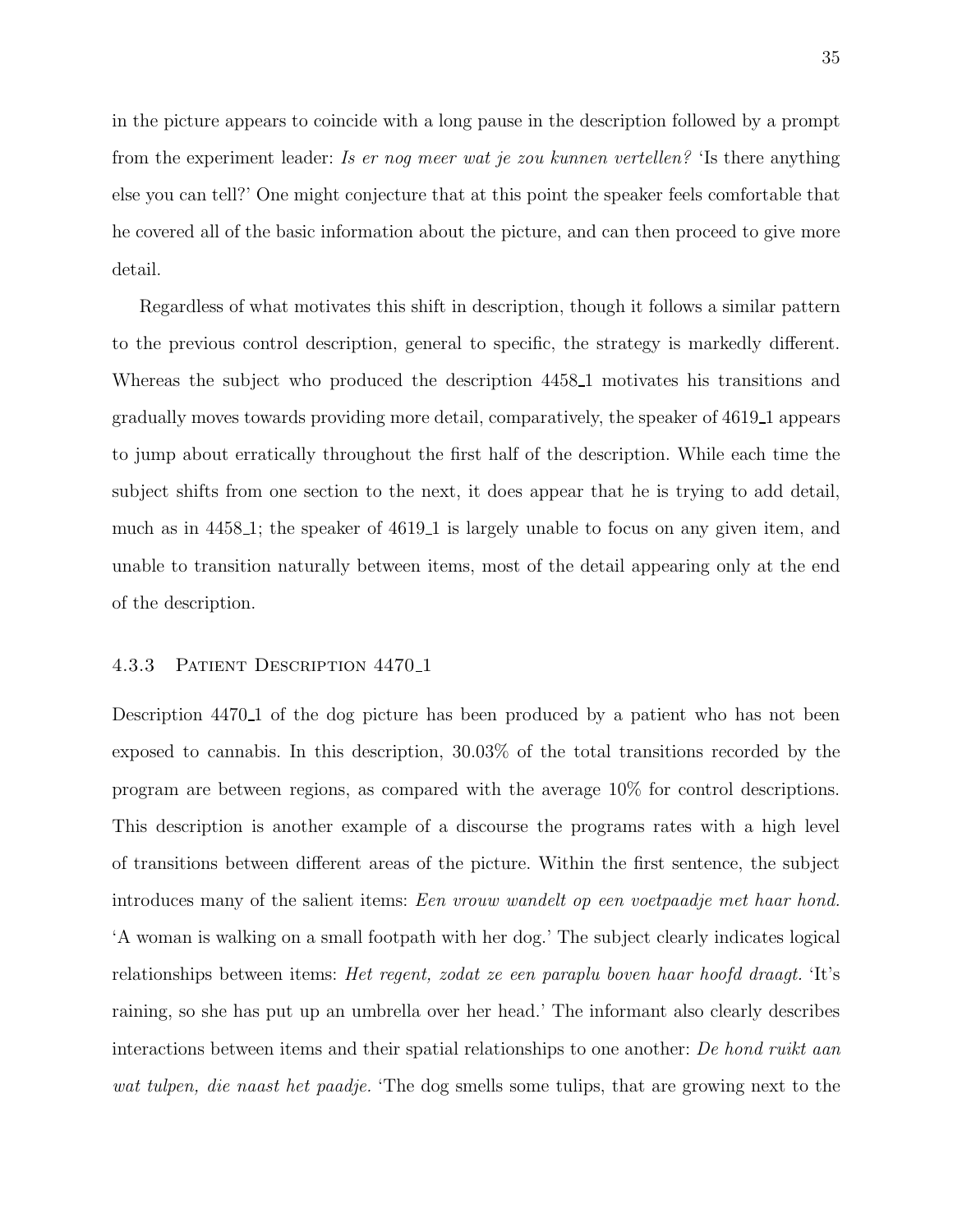small path.' The first few sentences of this description give all of the appearances of a well organized description with clear understanding and communication of relationships between items.

After describing the foreground, the subject marks his transition into the background with the introductory phrase  $Op$  de achtergrond 'In the background.' He notes the church and the bus, and then that the church clock reports a time of ten minutes until two o'clock, at which point he transitions back into a description of the foreground with another weather comment. While mentioning the rain is a common enough transition between foreground and background in these descriptions, as the rain is item that belongs neither to the foreground or the background, this particular weather transition is a bit unusual.

After having spent a considerable time discussing the rain and the woman's umbrella, the patient comments, Het is erg licht uh, de zon schijnt kennelijk wel. 'It's very bright [uh], the sun is obviously shining.' This conclusion seems somewhat remarkable given the salience of the rain and rain-related items in the picture, as well as the lack of any concrete indication of the sun. Perhaps the subject is uncertain how to interpret the seemingly white sky in the black and white picture, but these conclusions appear a bit unusual, if not somewhat illogical.

This transition provides an interesting point at which to consider how the program treats various transitions. Since one of the salient items in this picture, "rain", is not located in either discrete region of the picture, foreground or background, but is rather a weather descriptor, universal to the whole picture, the program does not assign "rain" to a particular region. The result is that transitions between any item in the foreground or background and any rain related word type are not counted as direct transitions between foreground and background items. In this circumstance, though weather words, specifically those related to rain, are a common transitioning devise in describing this picture, and would not be counted as a direct transition, this subject's use of sun related transition does count in this descriptions total transition index. Though the pattern of transition is recognizable, weather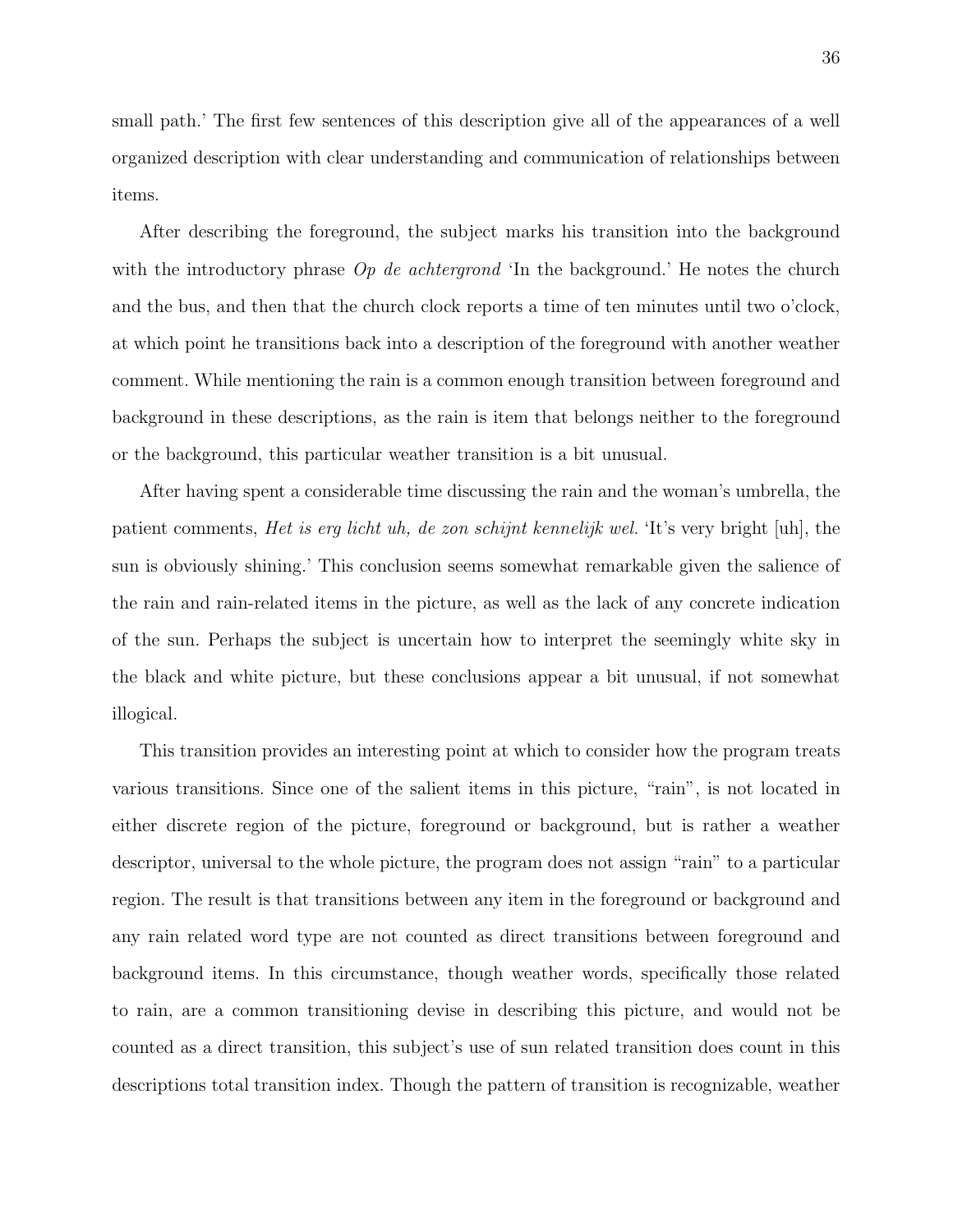word as transitional item, the lexical item, "sun", is an unusual weather word to select in the context of this picture.

The program picks up a similar phenomenon towards the end of this description. The speaker begins to postulate on the relationship between the woman and dog in the foreground and the church and bus in the back ground. The subject concludes his description with speculation such as, Misschien moet de vrouw wel uh naar de bus en ziet ze dat de bus stopt, zodat ze daar naar toe kan lopen en de bus uh kan nemen naar ergens anders. 'Maybe the woman is on her way to the bus and she sees the bus stopping, so she can walk over there and [uh] take the bus to somewhere else.' The speaker seems to be aware that this speculation may be peripheral information as he asks, Moet ik blijven vertellen 'Should I continue?' After a pause, and without an apparent prompts, he continues to speculate, however: Misschien moet gaat de vrouw gewoon langs de bus naar de kerk. Ik weet niet of een hond de kerk in binnen mag. 'Maybe the woman must... is simply going to walk past the bus to the church. I don't know if the dog is allowed in a church.'

The program counts each of these movements between "woman" and "bus" and "dog" and "church" as a transition, which they clearly are not. Again, the program is marking something unusual, however. This description has a high transition index, not because the speaker necessarily shifts between regions of the picture more frequently than average, but because the speaker actually sees a relationship between items from the different regions of the picture. Though nothing in the picture suggests a relationship between the woman and dog and the church and bus, but this individual spends several sentences speculating on what the possible relationship might be. Speculation of this kind is infrequent in other descriptions, if a speaker suggests a relationship between anything in the foreground and anything in the background, it is only mentioned briefly, certainly not enough to affect the picture's transition index.

In description 4470 1, the patient seems to have no problem communicating enough of the salient relationships between items; indeed, the problem appears to be quite the opposite.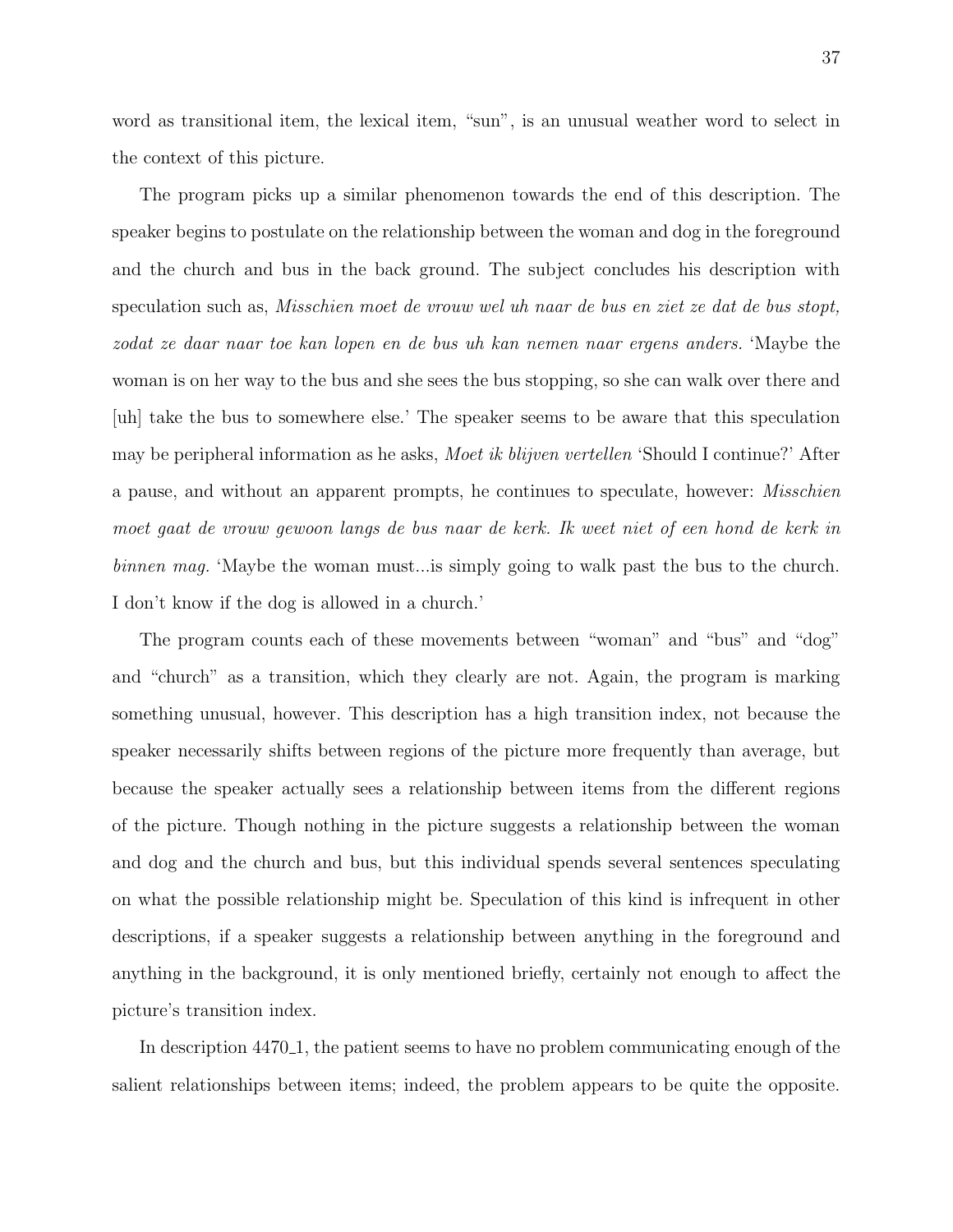This subject finds relationships where there are none: in spite of the rain in the picture, the subject perhaps relates the white sky of the black and white picture to indications of a sunny day. Because the woman and the dog are in the picture with the church and the bus, the patient assumes there must be some correlation between them, even though none is indicated by the picture. Though the peculiarities associated with this picture description may not classically be described as disorganized discourses, the program marks each of these movements between items from the different regions. The result is that this description has a high disorganization index, if for somewhat unexpected reasons.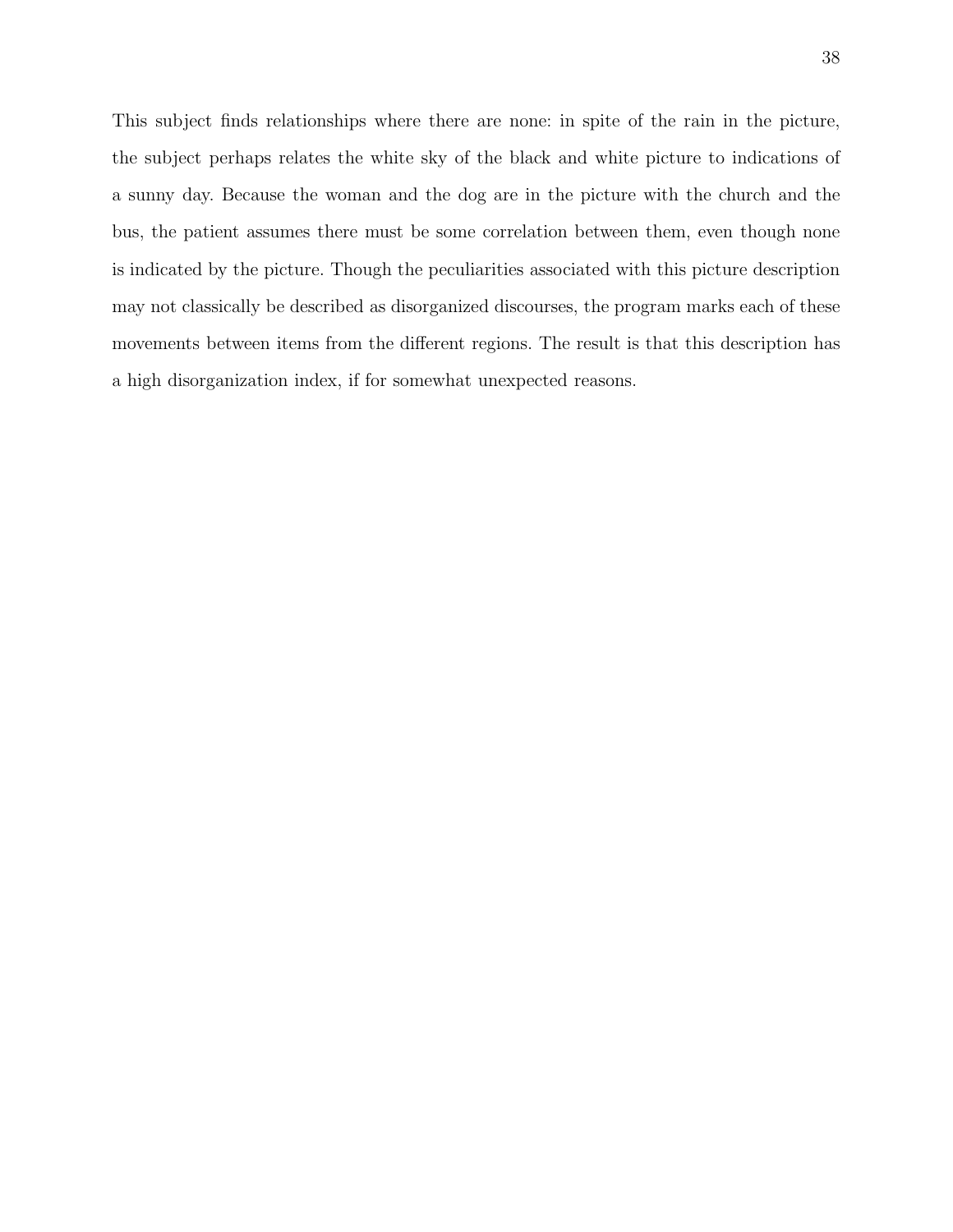#### CHAPTER 5

### **RESULTS**

### 5.1 ODD TYPES

Knowing that schizophrenic patients may suffer from symptoms such as derailment, stilted language, and clanging, one of my earliest hypotheses was that patients might use more words that are seemingly non-related to the picture they are describing. If they did not use entirely non-related words, their lexicon might be different enough from the control group that the difference might be quantifiable. Comparing the number of odd types in each group's descriptions, I found that neither status nor condition correlated significantly with the odd types or their position.

What I did find is that the number of odd types in picture descriptions correlates with what picture is being described. Using the Wilcoxon Signed Ranks Test because of the skewness of my data, I found that horse picture descriptions have significantly higher percentages of odd types than dog picture descriptions,  $p < .001$  with  $Z = -3.191$ . As can been seen in figure 5.1, the number of odd types increases almost linearly with the total number of types in a description. However, one can also see the overall higher levels of odd types found in horse picture descriptions. These results suggest that the lexicon for describing the horse picture is considerably less focused in all populations when compared with the lexicon for describing the dog picture.

# 5.2 SALIENT ITEMS

Noticing the differences in the focus of the lexicon for the two pictures, one might also expect different numbers of salient items or different frequencies for these items comparing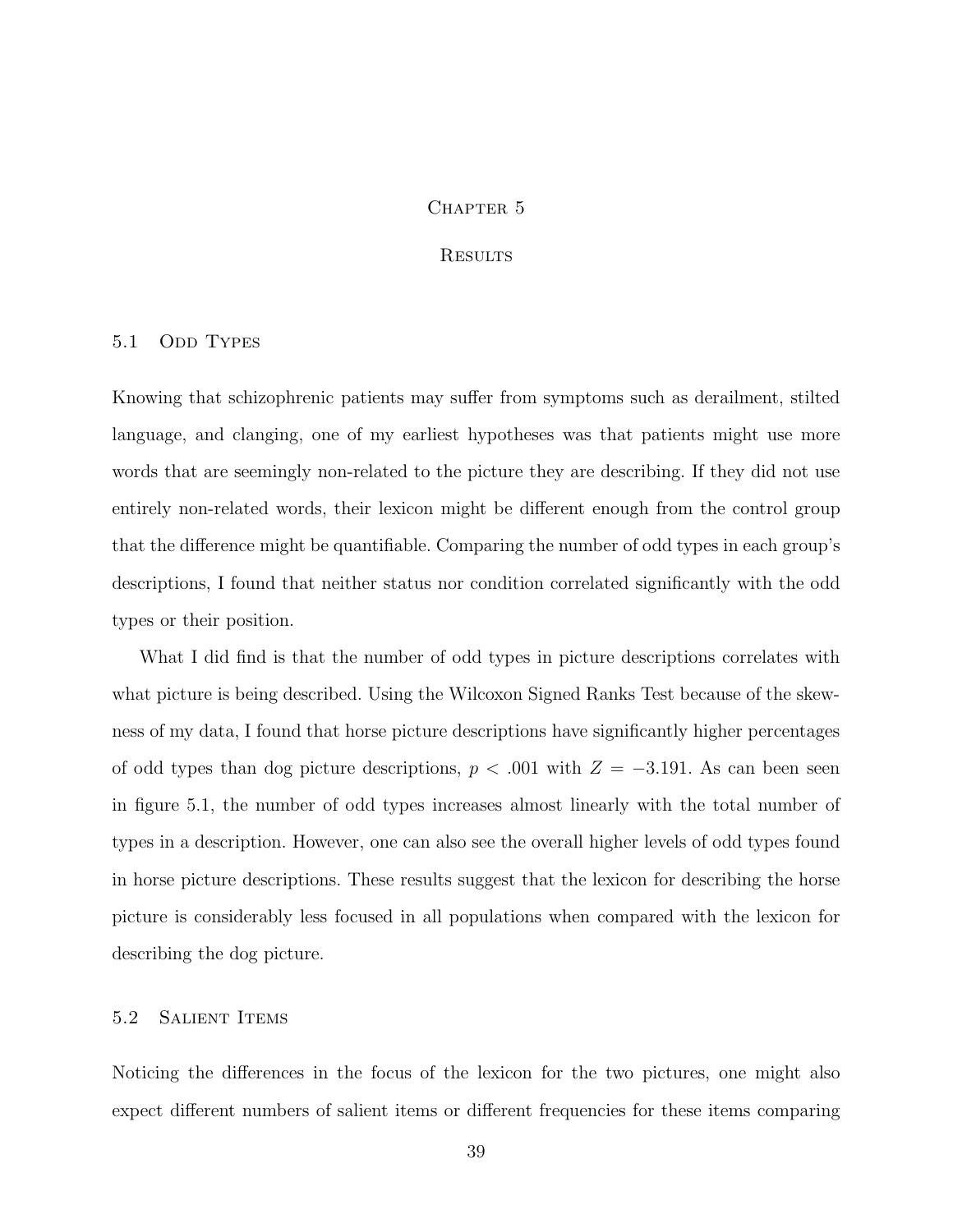

Figure 5.1: Odd types

descriptions from both pictures. Indeed, counting all of the picture related nouns and verbs for the dog picture produces sixteen salient items, whereas it produces only thirteen for the horse picture. Furthermore, looking at actual frequencies of these items reveals that while six of the sixteen salient items in the dog picture have representative words that appear at frequencies higher than 0.5% of the total tokens, only four items have corresponding word frequencies above 0.5% in the horse picture. Though these differences are subtle, they seem to correspond with the results from the odd types experiment. If salient items are measured by looking at items most subjects mention, then it stands to reason that a picture with a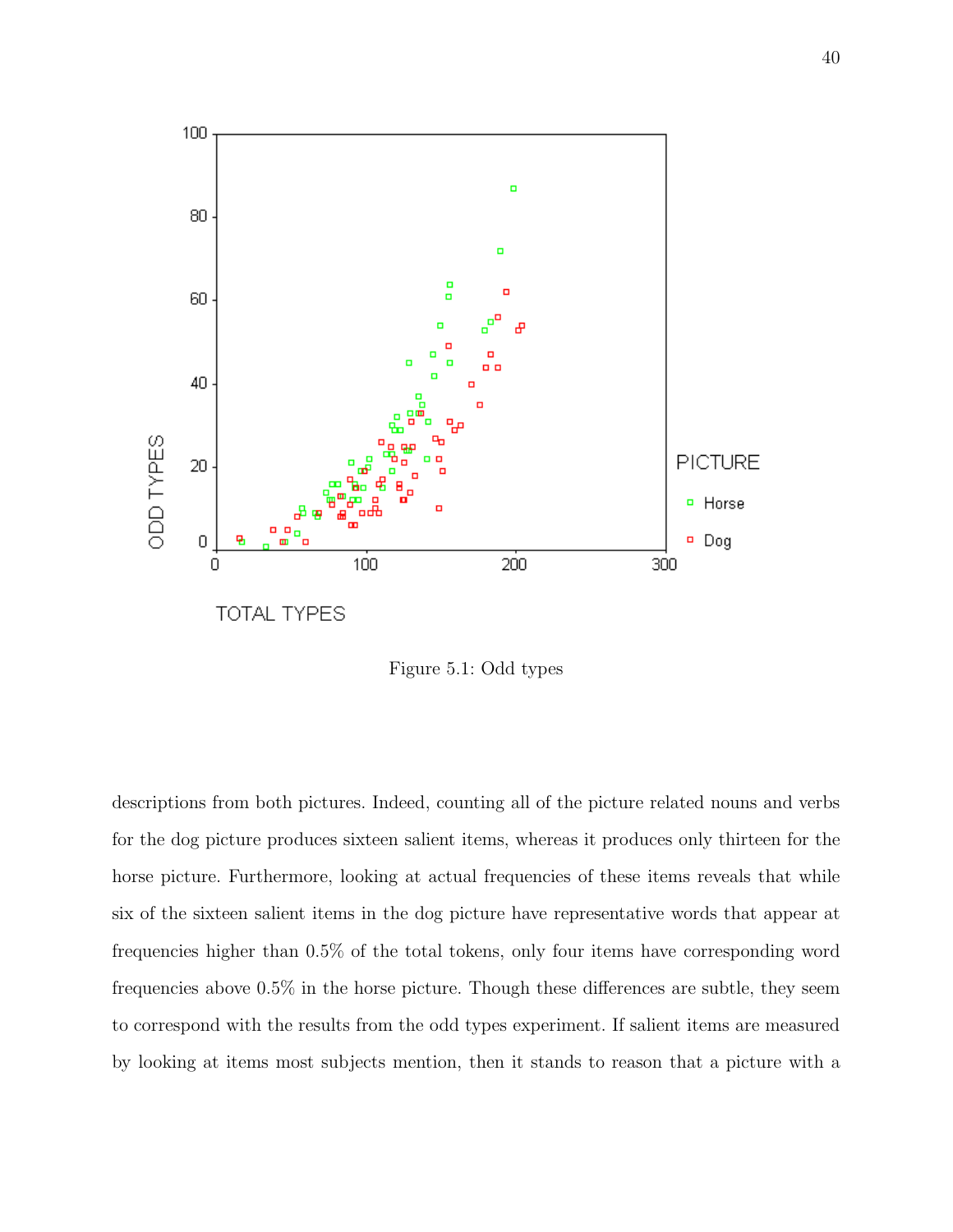less centralized lexicon, such as the horse picture, might also have slightly lower frequencies of salient items or perhaps fewer salient items altogether.

Much as the pictures seem to suggest different numbers of salient items, they also produce different results in terms of significance of actual counts of salient items. With both pictures, the number of salient items tokens present in a given description correlated neither with status nor condition. Therefore, one may conclude that neither individuals who have been diagnosed with schizophrenia nor individuals who have been exposed to cannabis fail to focus on salient items to normal degree. Likewise, when considering the position of the highest frequency salient item in both pictures, 'dog' and 'train', it appears that at least for the most major items, patient and exposure groups mention them at approximately the same point in the discourse as control groups. There is no significant correlation between position of the most salient item and status or condition. This finding suggests that both patients and controls, individuals who have been exposed to cannabis and those who have not, progress to discussing central items in the picture at the same rate.

Results for both pictures start to differ more when actually looking at raw numbers of salient items mentioned. For the dog picture, the total number of salient items mentioned is not significant. For the horse picture, the number of salient items mentioned correlates with status at a level of .2430,  $p < .05$ . One of the major differences between the patient group and the control group in data from this picture, as seen in figure  $5.5^{-1}$ , is the level of variance with the groups. Including some patients who mention all the thirteen items and others who mention as few as six within the limits of the outer quartile, the patient group demonstrates considerably more variation. This distribution might be expected due to the variety of widely different symptoms suffered by schizophrenic patients.

Though not statistically significant, one finds a similar distribution of salient items mentioned with the dog picture. In the case of the dog picture, as seen in figure 5.4, the mean number of items mentioned is slightly lower in patient descriptions, and there is slightly more

<sup>1</sup>For this and all subsequent graphs, circles accompanied by numbers represent descriptions that are outliers. These outliers are significant as many of them have become case studies in this thesis.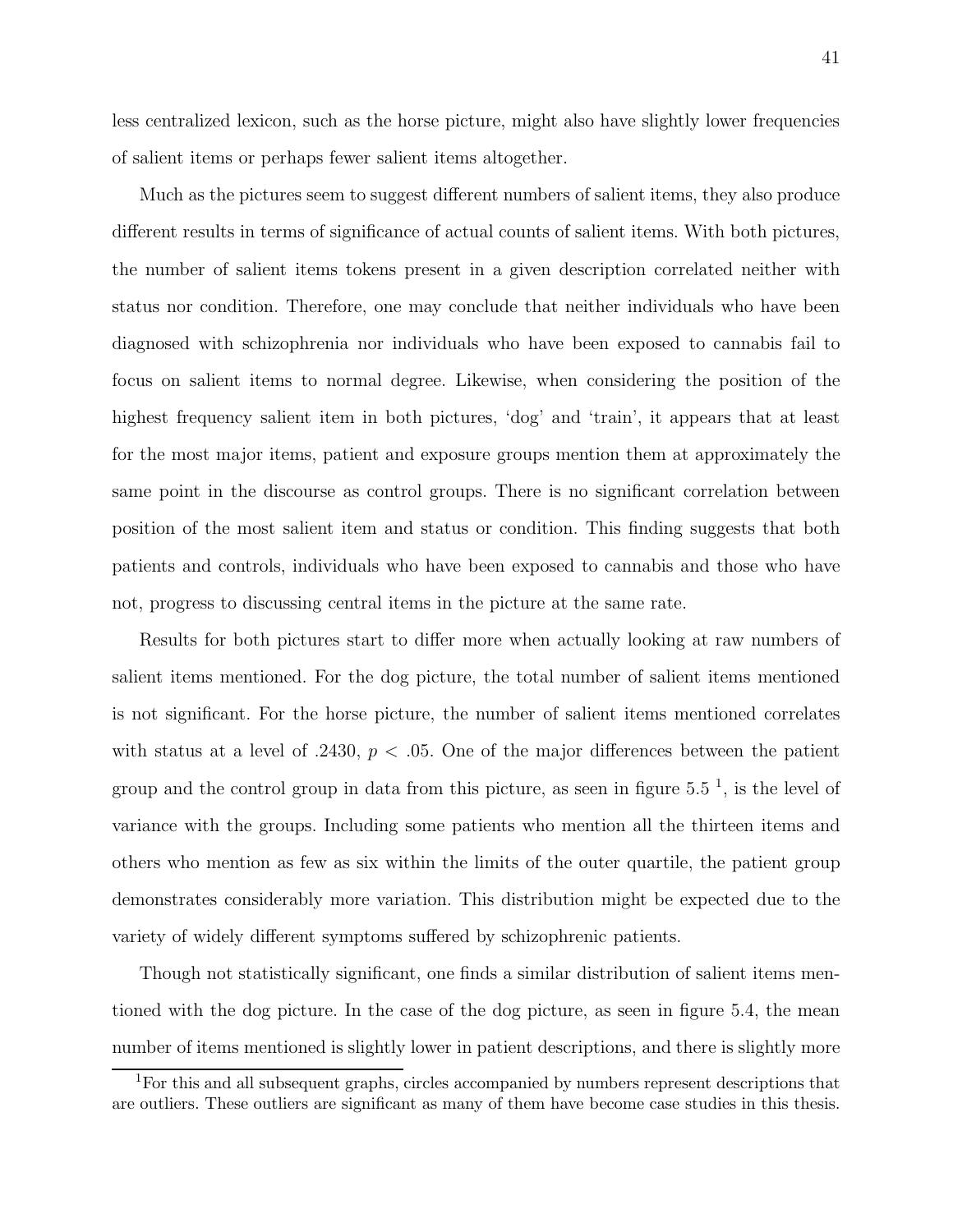

Figure 5.2: Condition as related to salient items in the dog picture

variation in the patient group. One can observe a similar phenomenon in data collected from both pictures when considering condition. In the box plot from the dog picture data, figure 5.2, while the variance is the same, the mean number of salient items mentioned is lower in the exposure group than the placebo group, thirteen items as compared to fourteen. In the results from the horse picture, as can be seen in figure 5.3, though the mean number of items mentioned is the same in both populations, there is considerably more variation in the exposure group. Though not all of these results are significant, the distribution of the data seems to suggest a consistent pattern: there is more variation in the patient group than the control group, meaning that some patients mention considerably fewer salient items than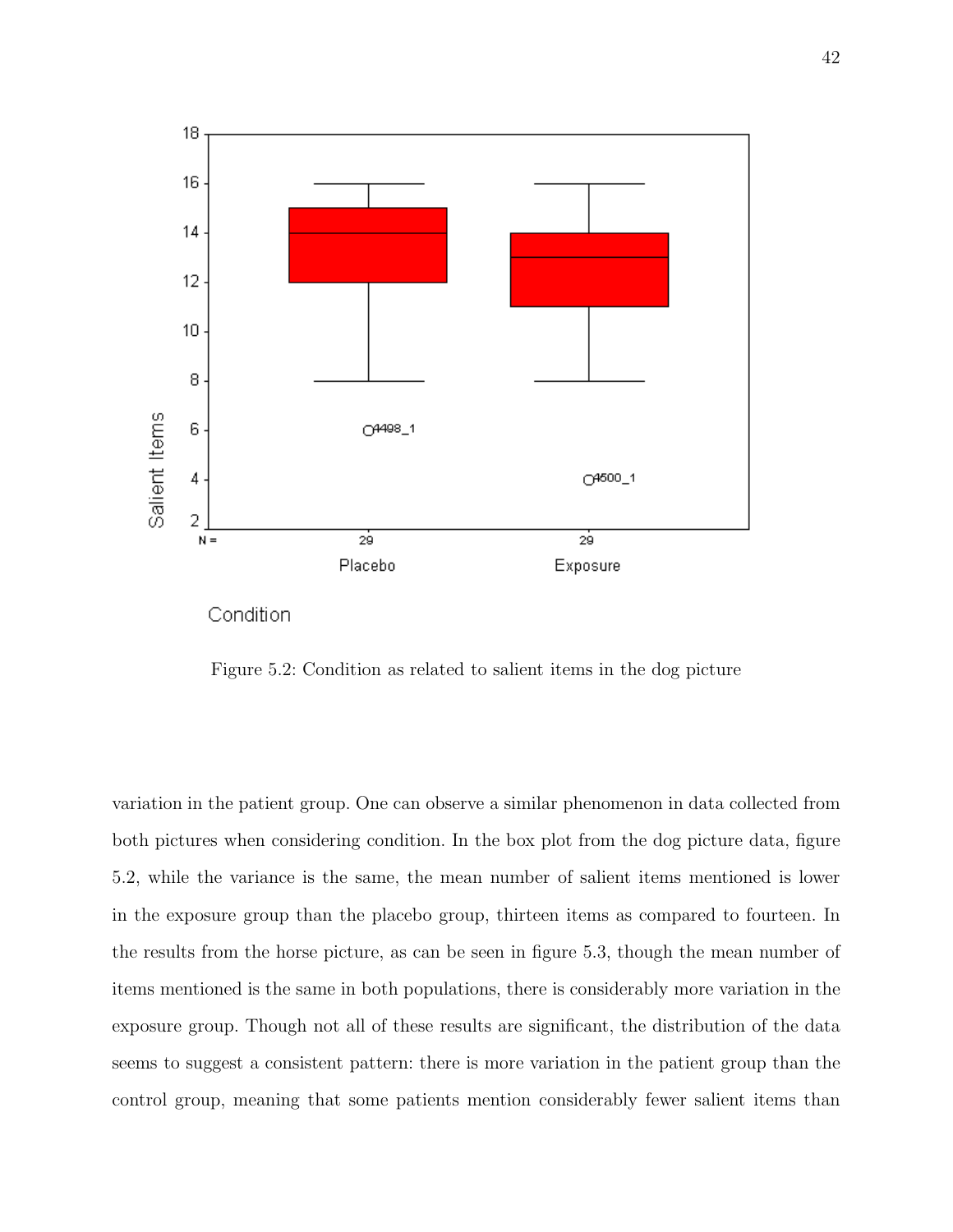

Figure 5.3: Condition as related to salient items in the horse picture

the normal population. Likewise, the population exposed to cannabis shows more variance, with more individuals with lower levels of salient items. Though a larger data set or slightly modified pictures may be needed to further test this hypothesis, counts of salient items seem to have the potential to be a useful measurement.

# 5.3 Discourse Organization

One witnesses similar picture-dependent results when considering discourse organization. The horse picture, the more disorganized of the two pictures with less distinct regions, produces no clear correlation between status or condition and the number of transitions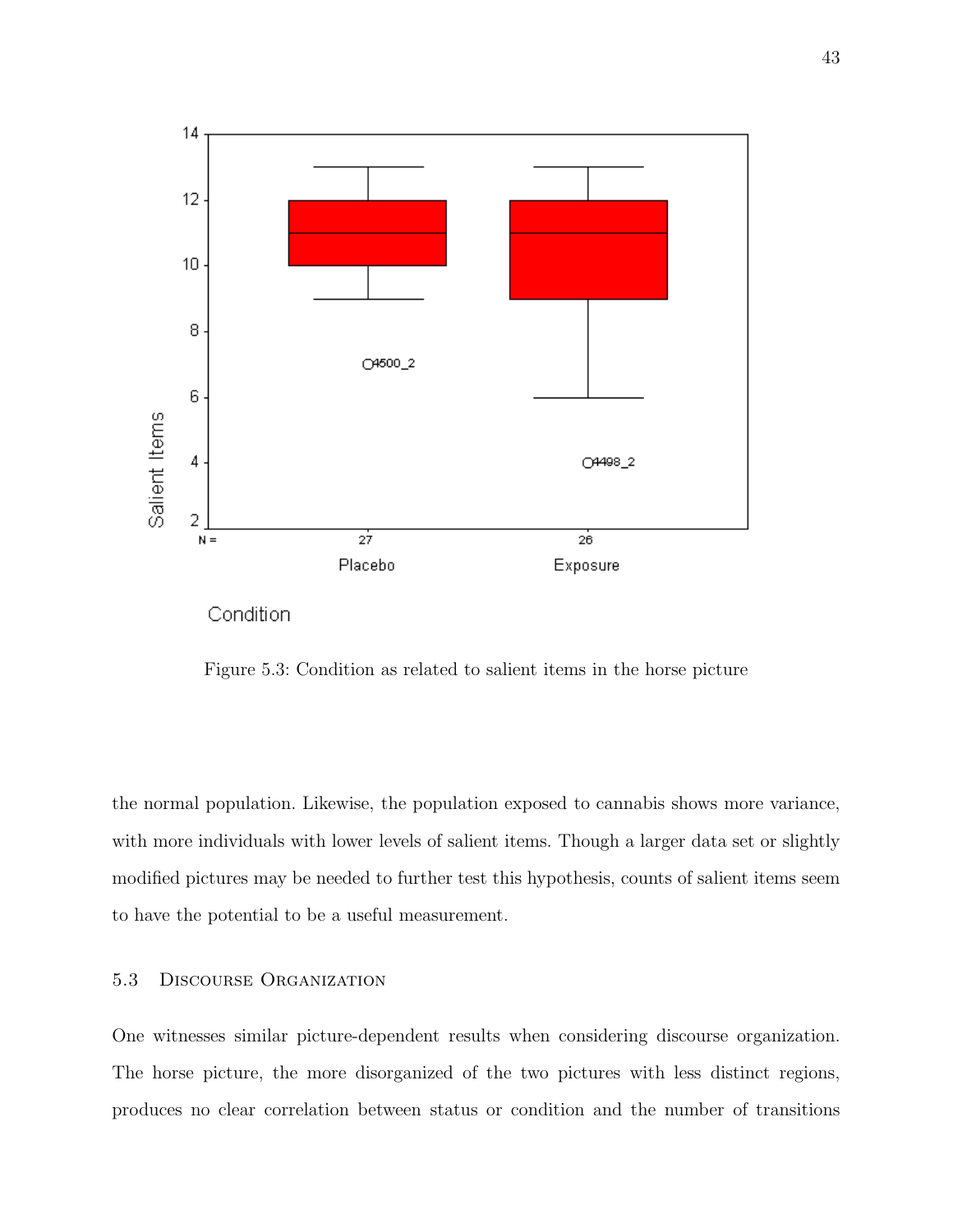

Figure 5.4: Status as related to salient items in the dog picture

between regions. The results from the dog picture, however, indicate a correlation between the number of inter-region transitions and status at a level of  $.2404, p < .04$ , when controlling for total number of transitions. As seen in figure 5.7, the patient group demonstrates a higher percentage of inter-region transitions and considerably more variance, including individuals with inter-regional transitions constituting over 30% of their total transitions. These results also indicate a further correlation between inter-region transitions and condition at a level of .2690,  $p < 0.03$ , also controlling for total transitions. One finds a similar pattern comparing the placebo and exposure groups to the control and patient groups, as shown in figure 5.6. The mean percent of inter-regional transitions is elevated in the exposure group, and the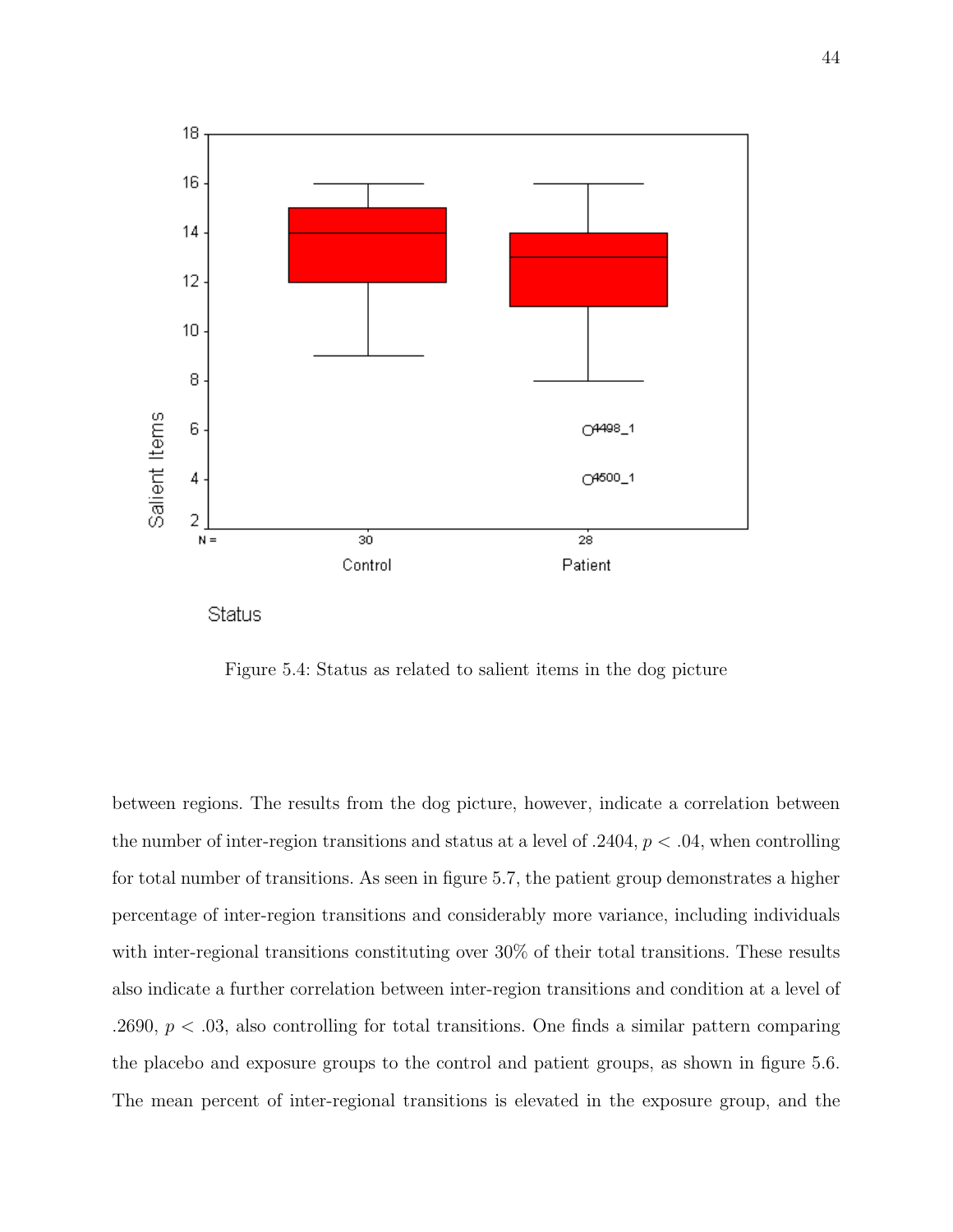

Figure 5.5: Status as related to salient items in the horse picture

exposure group also shows more variance. Both schizophrenic patients and subjects exposed to cannabis are more likely to have elevated numbers of transitions between regions in the picture, suggestive of a less organized discourse. On this level of organization, the effects of cannabis may mimic one of the symptoms of schizophrenia.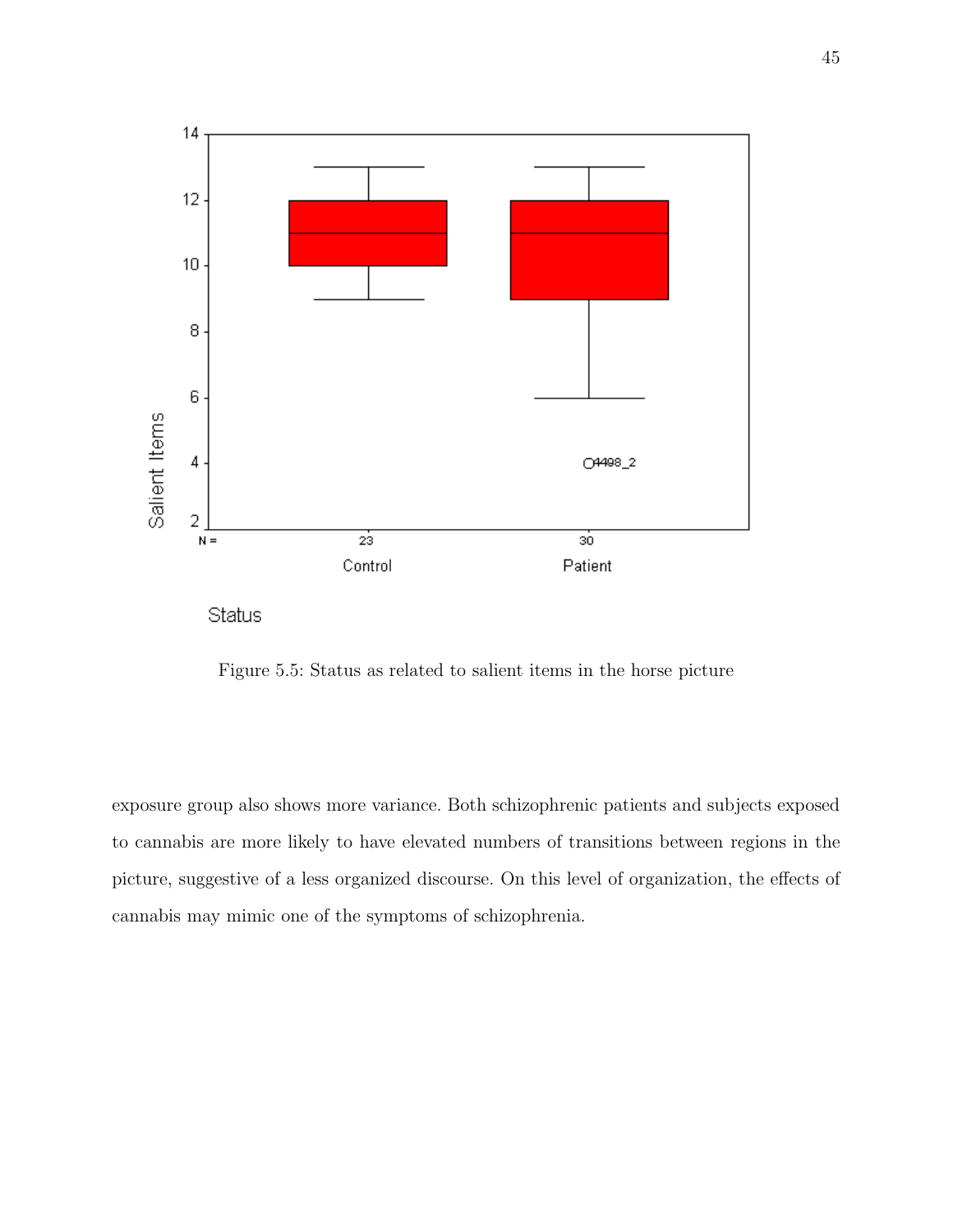

Figure 5.6: Condition as related to discourse organization in the dog picture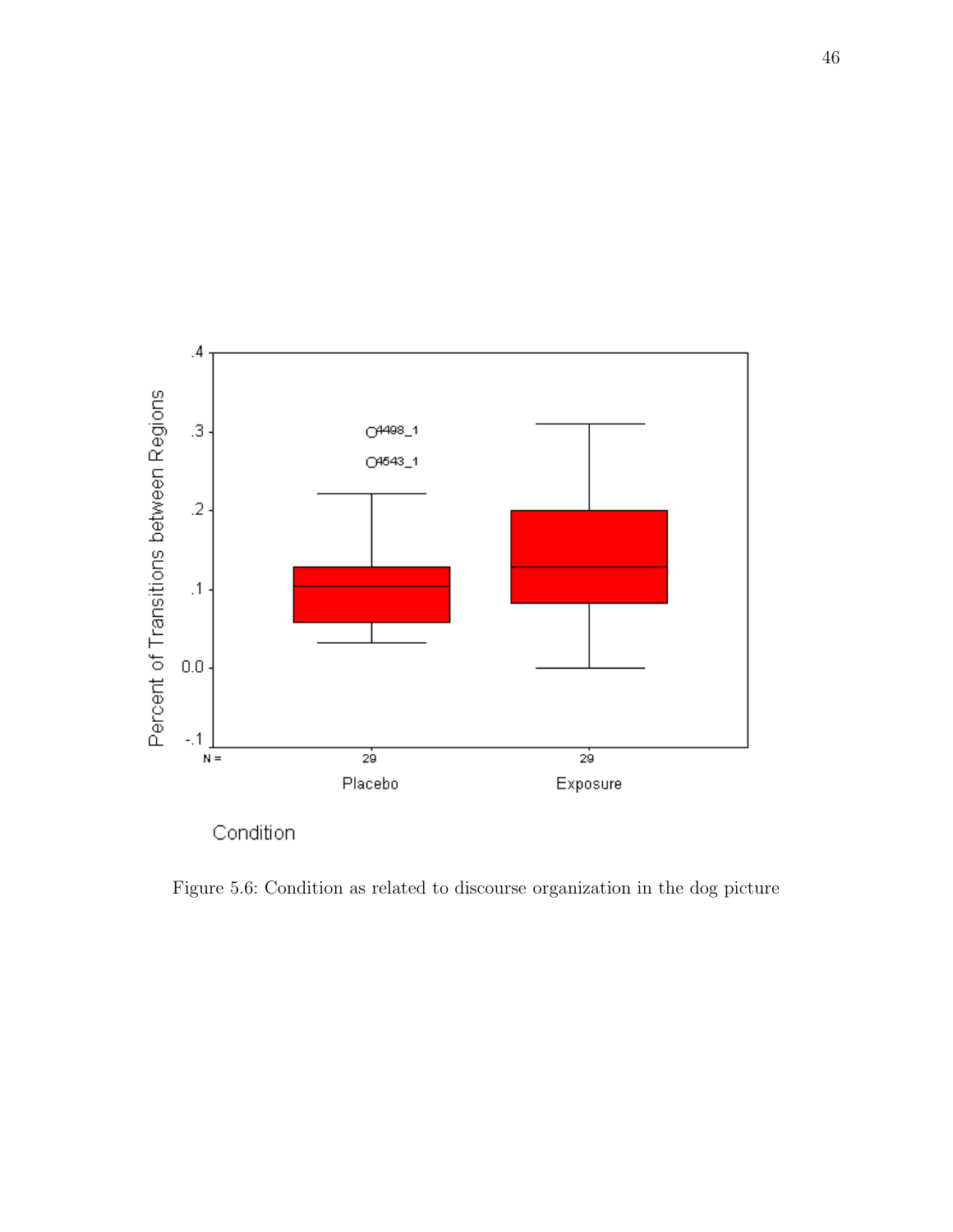

Figure 5.7: Status as related to discourse organization in the dog picture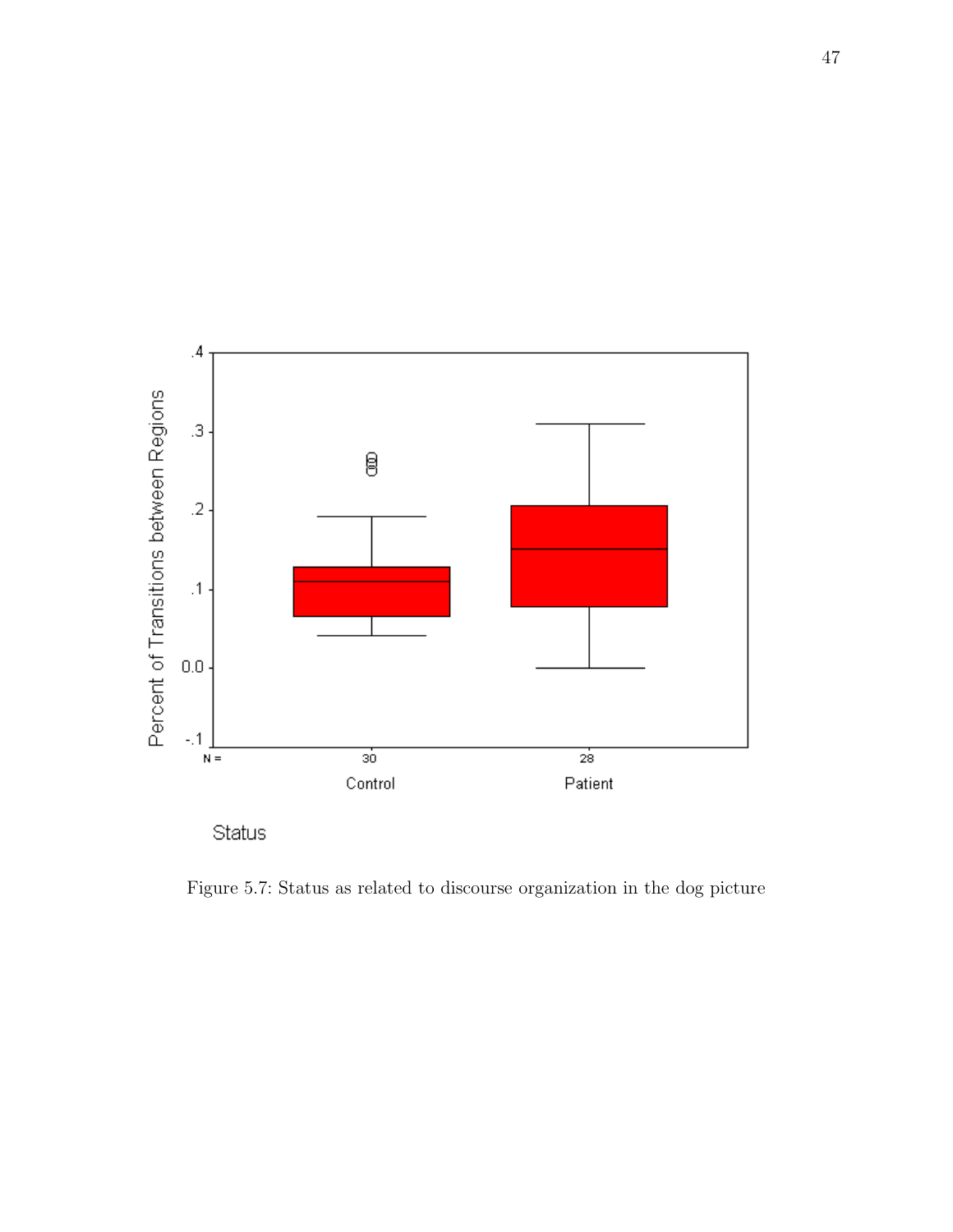### CHAPTER<sub>6</sub>

### Discussion and Conclusions

# 6.1 Discussion of Findings

In this study, results have suggested that the Salient Items Test might be a useful measurement for diagnosing certain forms of schizophrenia. In the horse picture, the total number of salient items mentioned was a useful indicator; in the dog picture, the average position of these items was more indicative. Results also confirm earlier studies that disorganized discourse, as can be measured through total number of transitions, correlates with schizophrenia.

Different pictures, however, yield different results. One might argue that the differing numbers of salient items in the pictures or the differing organization of the pictures themselves has contributed to this effect. Perhaps the lower frequencies of salient items in the horse picture corpus translate into individual descriptions that are more likely to leave out items. Perhaps the clearer organization of the dog picture means a more predictable order and timing in naming salient items, making it easier to discriminate between normal and patient groups. These results, though different, seem to suggest that salient items might be a useful measurement for distinguishing between schizophrenic patients and healthy controls. However, given the differing results, a larger follow up study would be necessary to confirm any results.

Perhaps even more important than these immediate findings as related to schizophrenia are those related to the actual methodology. Selection of picture is clearly an important variable in picture descriptions; one is not always as good as the next. Different pictures bring out different linguistic features, and make studying some features more or less difficult.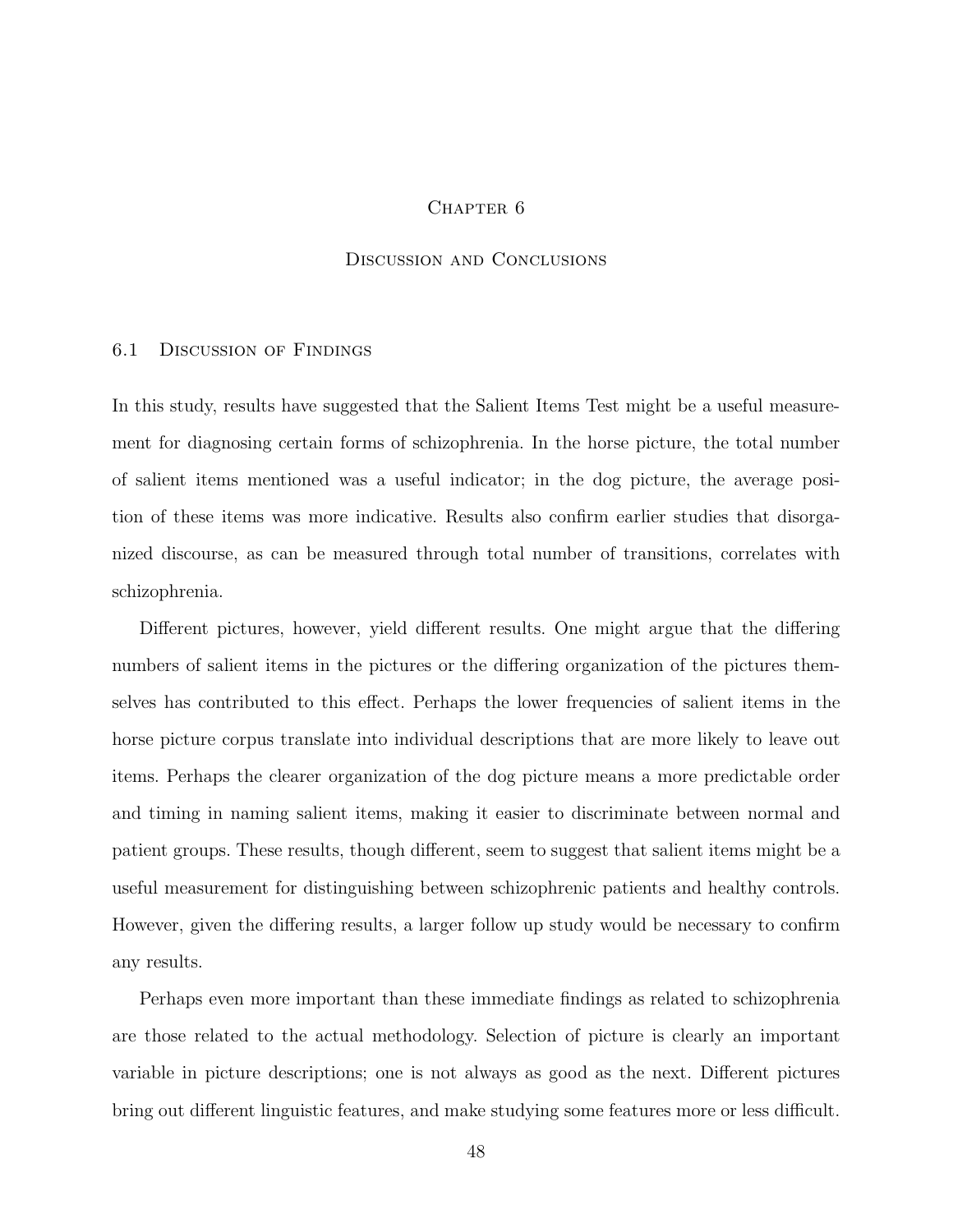This study found a higher level of odd types in the horse picture than in the dog picture, and correspondingly fewer salient items and more variability in discourse organization. A high level of odd types indicates a less centralized lexicon; pictures that create this effect are more variable in interpretation. Pictures with no clear spatial organization create a greater variety of discourse organizations, making organization less easy to study. Clearly what picture a person describes has a big impact on his description.

For future computerized studies of discourse organization in picture descriptions, results from this study suggest that a picture modeled off the dog picture might be ideal. Key features in such a picture might include two clear discreet regions, each containing clear, discreet salient items. By confining salient items and interaction between these items to two distinct regions, and avoiding interaction of items between the regions, it becomes potentially possible to measure transitions between regions with relative ease. As this study suggests that an elevated level of inter-region transitions correlates with schizophrenia, such a figure might serve as a useful index for detecting one of the symptoms of schizophrenia, disorganized discourse.

With computer analysis, reducing variability in responses is especially crucial. By constraining the population of normal responses, it is easier to identify remarkable ones. The clearer the picture, the more it should lend itself to salient items and organizational studies. Though the TAT pictures and the "cookie theft" picture are more canonical, therefore having a well-documented canon of normal responses, they may not be ideal for every type of linguistic study. If different pictures can bring out different linguistic features, as seen in the pictures designed for this study, more attention should be paid to designing pictures with the specific test hypothesis in mind. Better pictures could mean better results.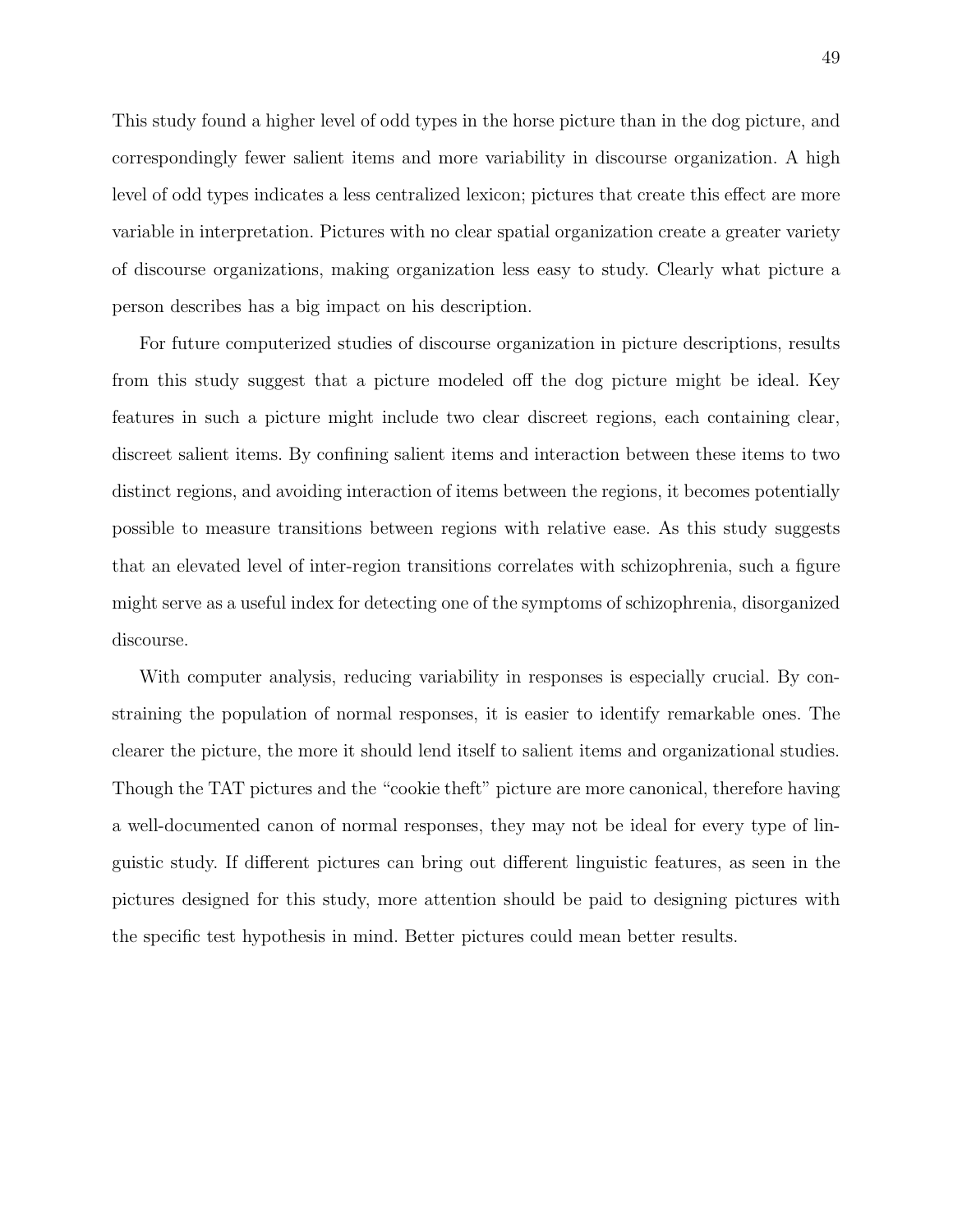### **BIBLIOGRAPHY**

- Covington, Michael. (2004) Computer Implemented Vocabulary-based Test for a Class of Language Disorder. US Patent Application 20040054266.
- Croisile, Bernard; Ska, B.; Brabant, M. J.; Duchene, A.; Lepage, Y.; Aimard, G.; and Trillet, M. (1996) Comparative Study of Oral and Written Picture Description in Patients with Alzheimer's Disease. Brain and Language, 53: 1-19.
- Docherty, Nancy. (2005) Cognitive Impairments and Disordered Speech in Schizophrenia: Thought Disorder, Disorganization, and Communication Failure Perspectives. Journal of Abnormal Psychology, 114: 269-278.
- Goodglass, Harold, and Kaplan, Edith. (1984) The Assessment of Aphasia and Related Disorders. Lea and Febiger.
- Gernsbacher, Morton Ann; Tallent, Kathleen; and Bollinger, Caroline. (1999) Disordered Discourse in Schizophrenia Described by the Structure Building Framework. Discourse Studies, 1(3): 355-372.
- Goren, Anat; Tucker, Gary; and Ginsberg, Gary. (1996) Language Dysfunction in Schizophrenia. European Journal of Disorders of Communication, 31: 153-170.
- Lee, Jay, and Kretzschmar, William. (1993) Spatial Analysis of Linguistic Data with GIS Functions. International Journal of Information Systems, 7(6): 541-560.
- Liddle, P. F. (1987) The Symptoms of Chronic Schizophrenia: A Re-examination of the Positive-Negative Dichotomy. British Journal of Psychiatry, 151: 145-151.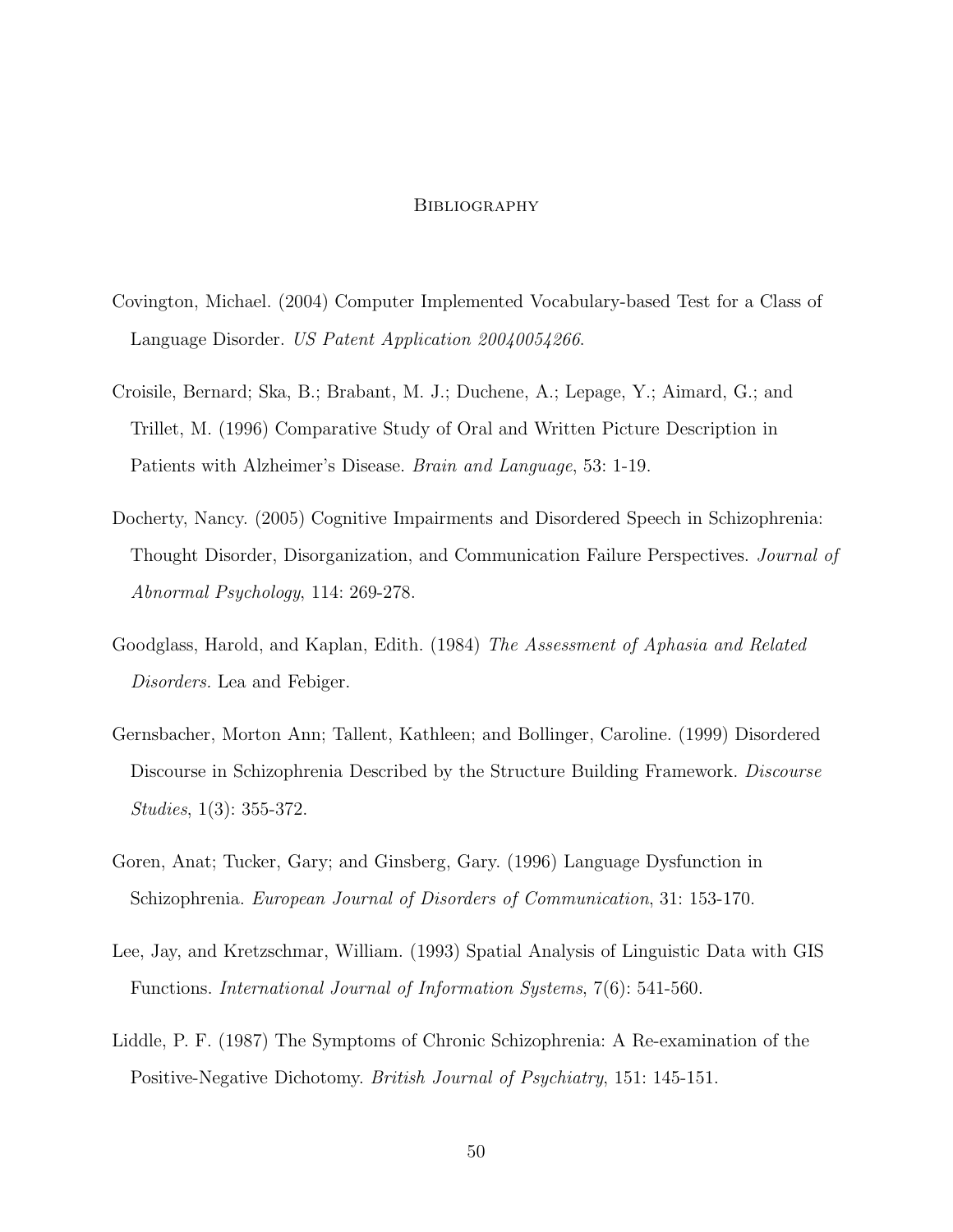- McKenna, Peter, and Oh, Tomasina. (2005) Schizophrenic Speech. Cambridge University Press.
- Morgan, Wesley. (1995) Origin and History of the Thematic Apperception Test Images. Journal of Personality Assessment, 65(2): 237-254.
- Oh, T. M.; McCarthy, R. A.; and McKenna, P. J. (2002) Is There a Schizophasia? A Study Applying the Single Case Approach to Formal Thought Disorder in Schizophrenia. Neurocase, 8: 233-244.
- Osselton, N., and Hempelman, R. (2003) The New Routledge Dutch Dictionary. London: Routledge.
- Parker, Philip. (2005) Webster's Online Dictionary. <www.websters-online-dictionary.org>.
- Sinclair, J. M. (1991) Corpus, Concordance, Collocation. Oxford: Oxford University Press.
- Smith, Rebecca; Heuerman, Maranda; Wilson, Brenda; and Proctor, Adele. (2003) Analysis of Normal Discourse Patterns. Brain and Cognition, 53(2): 368-371.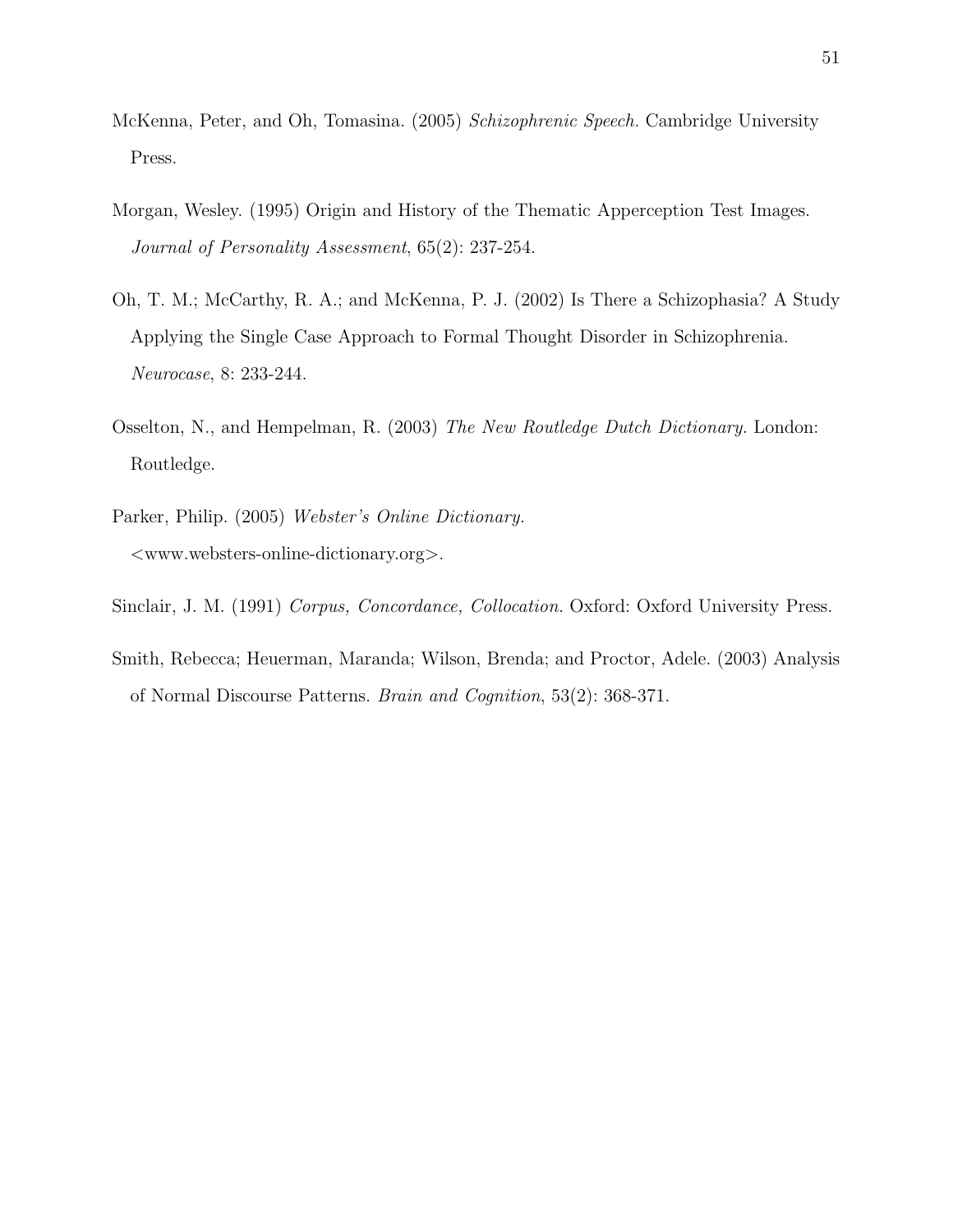# Appendix A

# Case Study Transcripts

### A.1 DESCRIPTION 4483\_2

57001 Ok, ehh. Ik zie een berglandschap Ok, ehh. I see a mountainous landscape 60001 voor me. Ehh before me. Ehh 63001 vooraan op de afbeelding in the front of the picture 66001 eh ziet ge een ruiter op zijn paard, eh you can see a rider on his horse, 69001 op een eh, bergwand staan. En eh on a eh, mountain side. And eh 72001 die overziet een vallei. In die vallei that overlooks a valley. In that valley 75001 eh, is een spoorweg en daar rijdt momenteel een eh, is a railway and at the moment there's a 78001 trein op. Ehh.. train riding on it. Ehh.. 81001 het is een, zonnig, de zon schijnt. Er zijn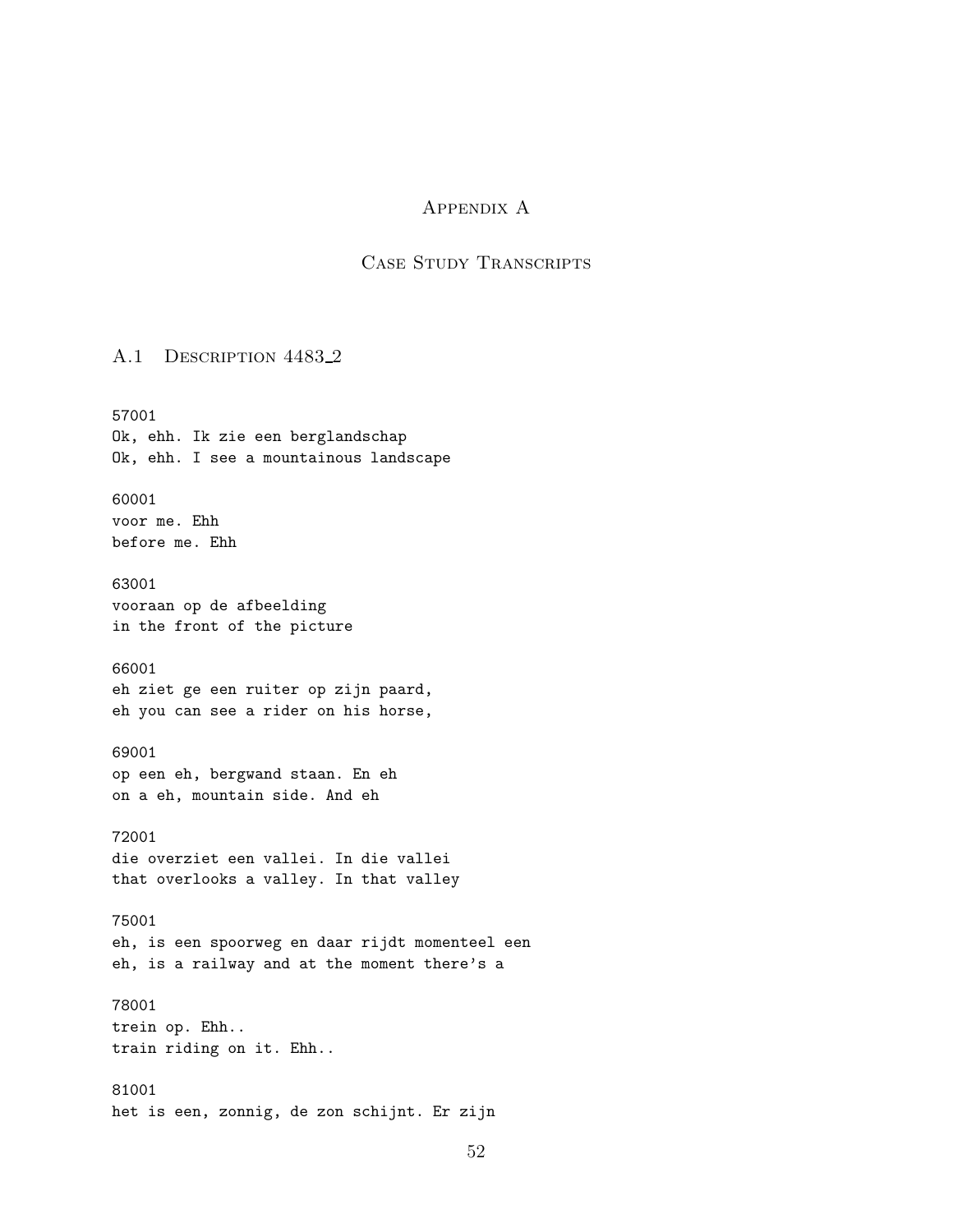it is a, sunny, the sun is shining. There are 84001 geen wolken aan de lucht en er is ook een vogeltje aan de lucht, no clouds in the sky and there is a little bird on the sky as well, 87001 in de lucht. En.. in the sky. And.. 90001 over de ruiter ehh.. hij about the rider ehh.. he 93001 steekt zijn hand op. Alsof hij ergens is raising his hand. As if he is 96001 naar aan het wuiven is. Naar het waaien of waving at something. Waving at or 99001 hoe noem je dat in Nederland. Ehh.. how do you call that in the Netherlands. Ehh.. 102001 Hij He 105001 zit op zijn paard en zijn paard heeft z'n rechter is sitting on his horse and his horse has its right 108001 voorpoot ehh forefoot ehh 111001 lichtjes omhoog geheven. Ehh lifted up a little. Ehh 114001 de ruiter houdt de teugels strak want the rider is holding the reins tight because 117001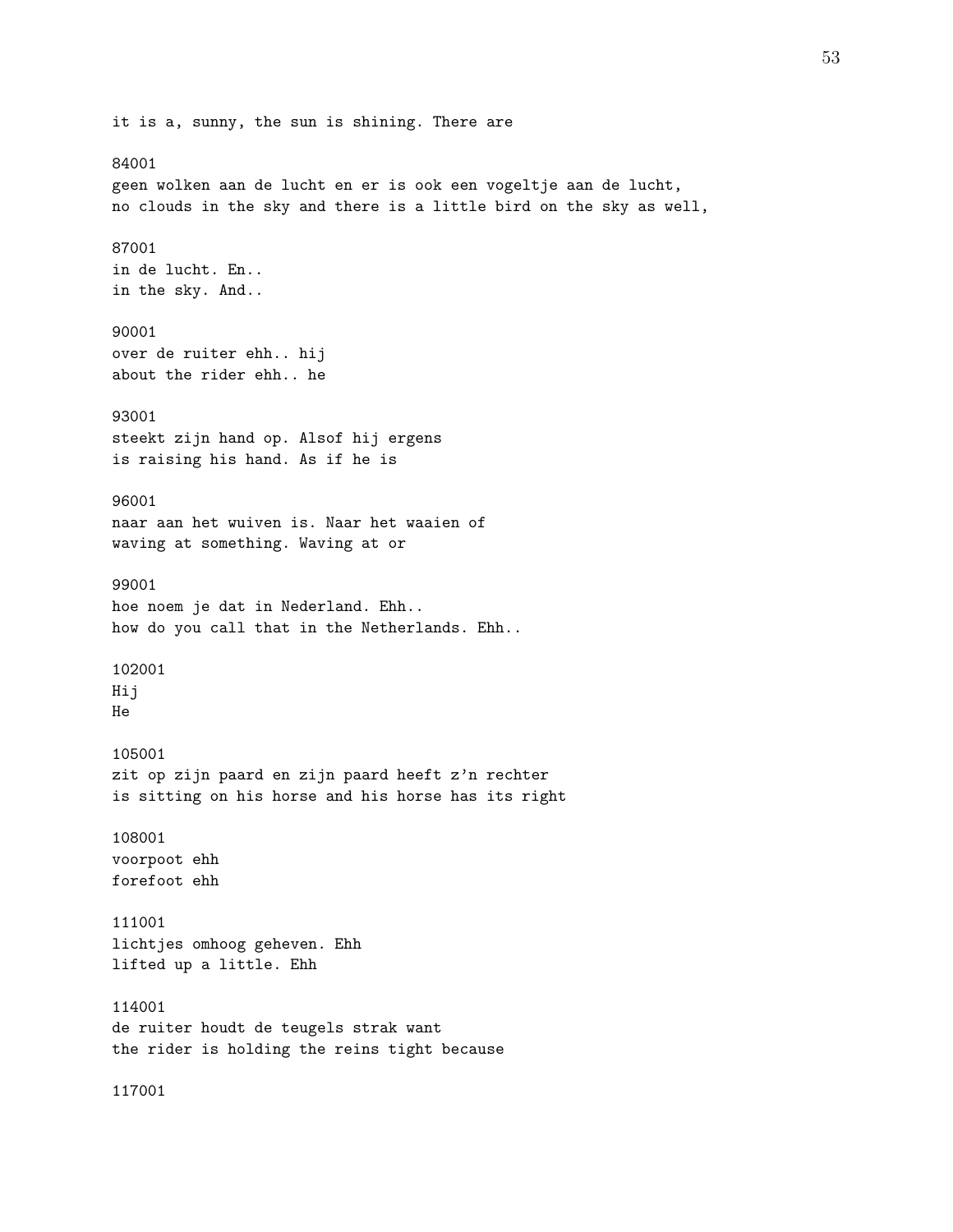het paard trekt een beetje naar achter met zijn hoofd. the horse is pulling its head back a little. 120001 Ehh, Ehh, 123001 de trein in de vallei, ehh the train in the valley, ehh 126001 ziet er uit als een eh TGV. looks like a eh TGV. 129001 Een vrij moderne trein. Ik vind het een rare A pretty modern train. I think it's a strange 132001 combinatie trouwens. Zo'n ruiter met zo'n combination by the way. Such a rider with such a 135001 trein, moderne trein. Ik zou zo'n oude train, modern train. I would 138001 western trein verwachten eerlijk gezegd. Ehh expect an old western train to be honest. Ehh 141001 het is een it is a 144001 ehh, in de vallei is het precies een woestijn ehh, in the valley it looks like a desert 147001 landschap. Er staat een cactus en wat landscape. There is a cactus and some 150001 verdorde struikjes. Ehh small withered bushes. Ehh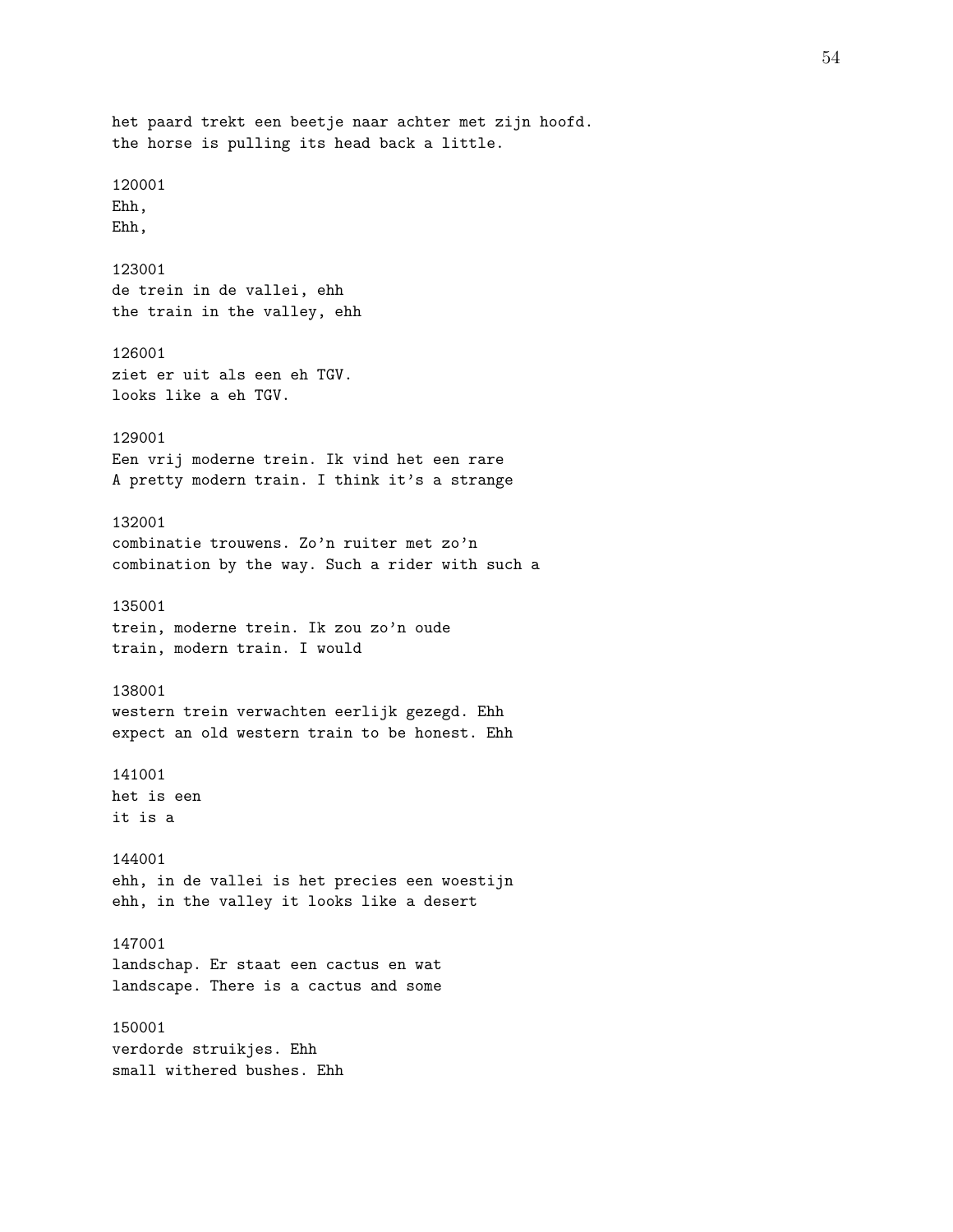153001 Ehh Ehh 156001 de vogel links in de the bird left in the 159001 boven in de lucht is ehh up in the sky is ehh 162001 zwart heeft een wit hoofd precies. black has and a white head exactly. 165001 Ehh het eerste wat bij mij opkomt Ehh the first thing that comes to my mind 168001 was een zwaluw alhoewel dat, dat ook was a swallow although that, that 171001 eventueel iets anders zou kunnen zijn. could possibly be something else as well. 174001 Ehh de ruiter, om er op terug te komen, Ehh the rider, to get back to that, 177001 heeft ehh lange zwarte rijis wearing ehh long black riding 180001 laarzen aan. Ehh een lange witte mantel. boots. Ehh a long white coat. 183001 Ehh Ehh 186001 wat klassiek kapsel. a bit of a classic hairstyle.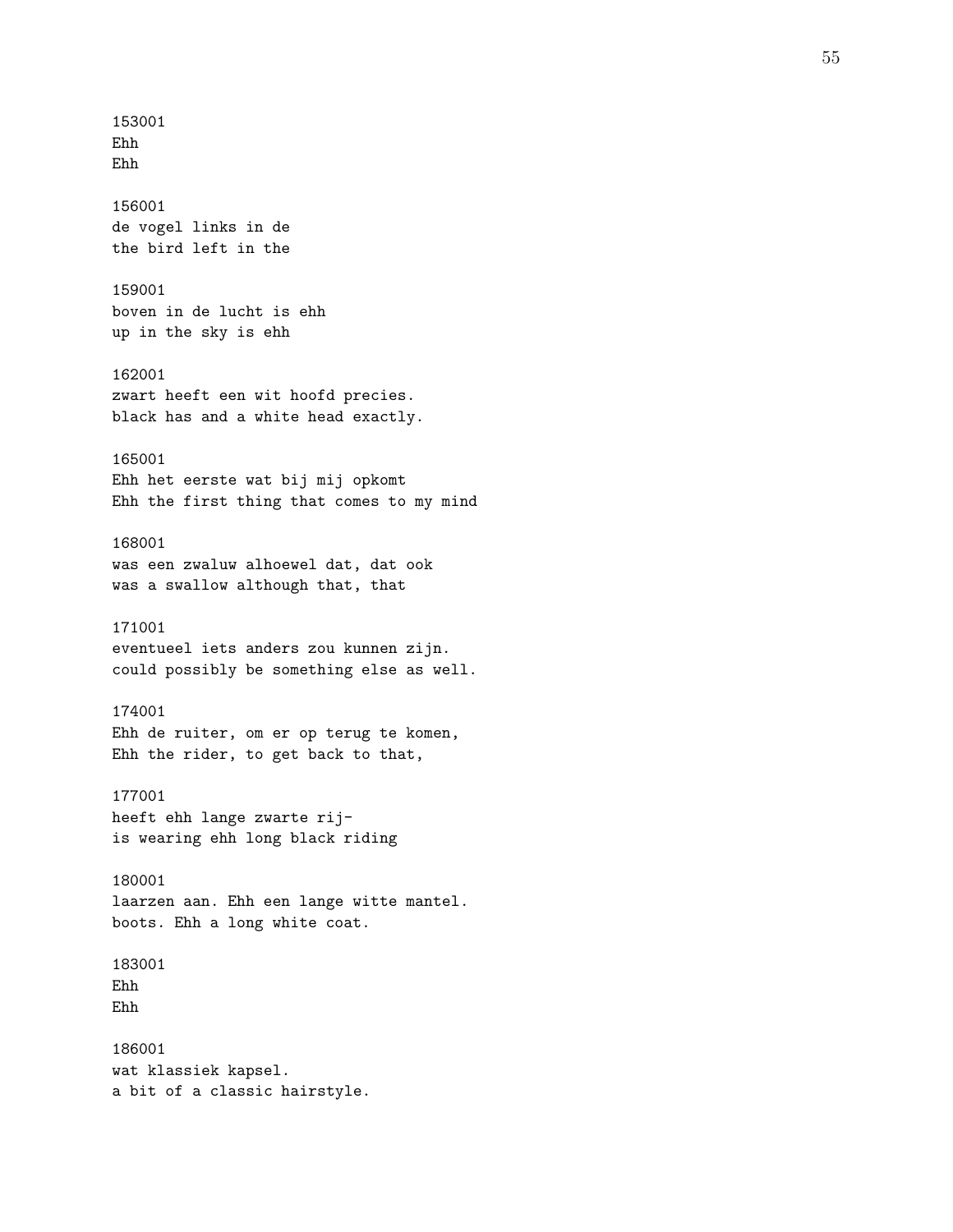```
189001
192001
195001
Ehh, op het eerste gezicht vraagt ge meteen af
Ehh, at first glance you immediately wonder
198001
waar hij naar aan het wuiven
what he's waving at
201001
is. En, een mogelijk scenario zou
. And, a possible scenario would
204001
zijn dat hij teken geeft aan zijn
be that he's giving a sign to his
207001
kameraden. Misschien dat hij een leider is van een
comrades. Maybe he's a leader of a
210001
roversbende, om eh om over
gang of robbers, to eh about to go
213001
te gaan de trein overvallen. Omdat die net aangekomen is.
to raid the train. Because it has just arrived.
216001
En dat ze al een tijdje hebben zitten wachten.
And that they have been waiting for some time.
219001
Ehh..
Ehh..
```
222001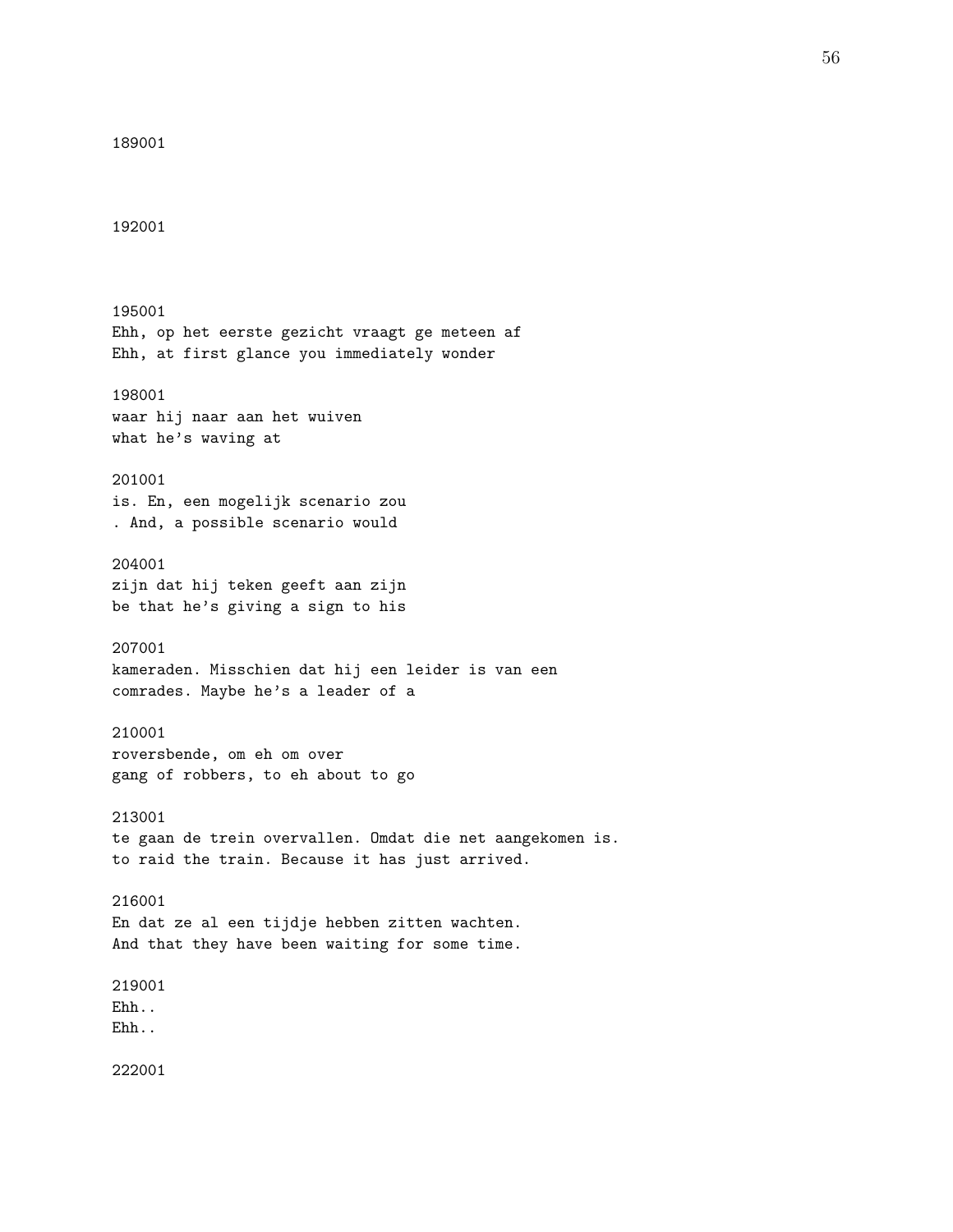225001

A.2 DESCRIPTION 4498<sub>-2</sub>

66001 Het gaat zich dus over een It's obviously about a

69001 landschap. landscape.

72001 Waar een trein Where a train

75001 doorheen rijdt. is riding through.

78001

81001 Het is vandaag een zomerse dag. Today is a summery day.

84001

87001

90001 En iemand is met een And somebody's

93001 paard er op uit. riding on a horse.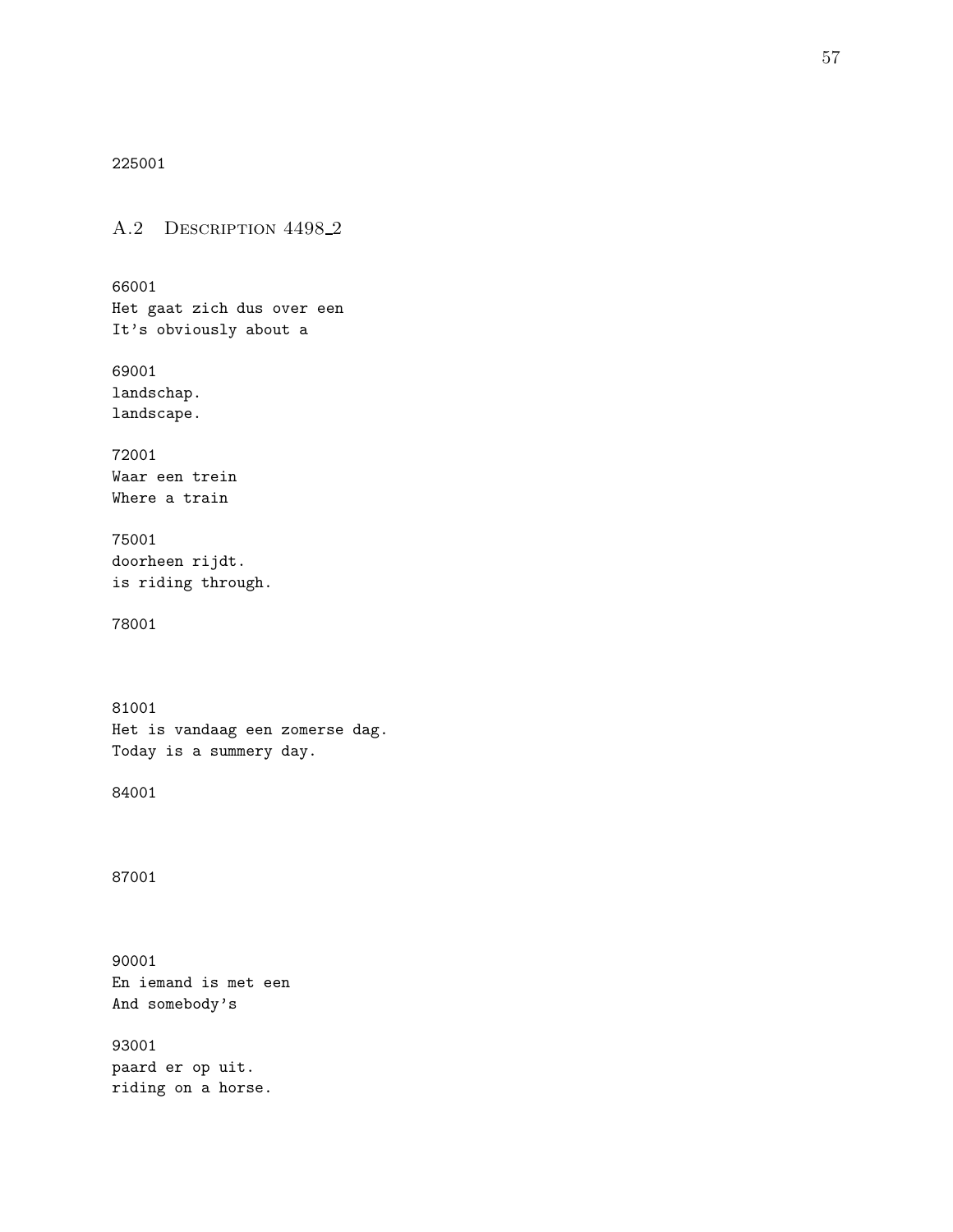96001 Om de natuur te verkennen. Exploring the scenery. 99001 102001 105001 Hij wijst naar de trein. Misschien dat hij dat hinderlijk vindt dat daar de trein He's pointing at the train. Maybe he's annoyed by the train 108001 rijdt. riding there. 111001 114001 117001 120001 123001 (proefleider: is er nog meer dat je zou kunnen (experiment leader: is there anything else that you could 126001 vertellen over het plaatje?) say about the picture?) 129001

58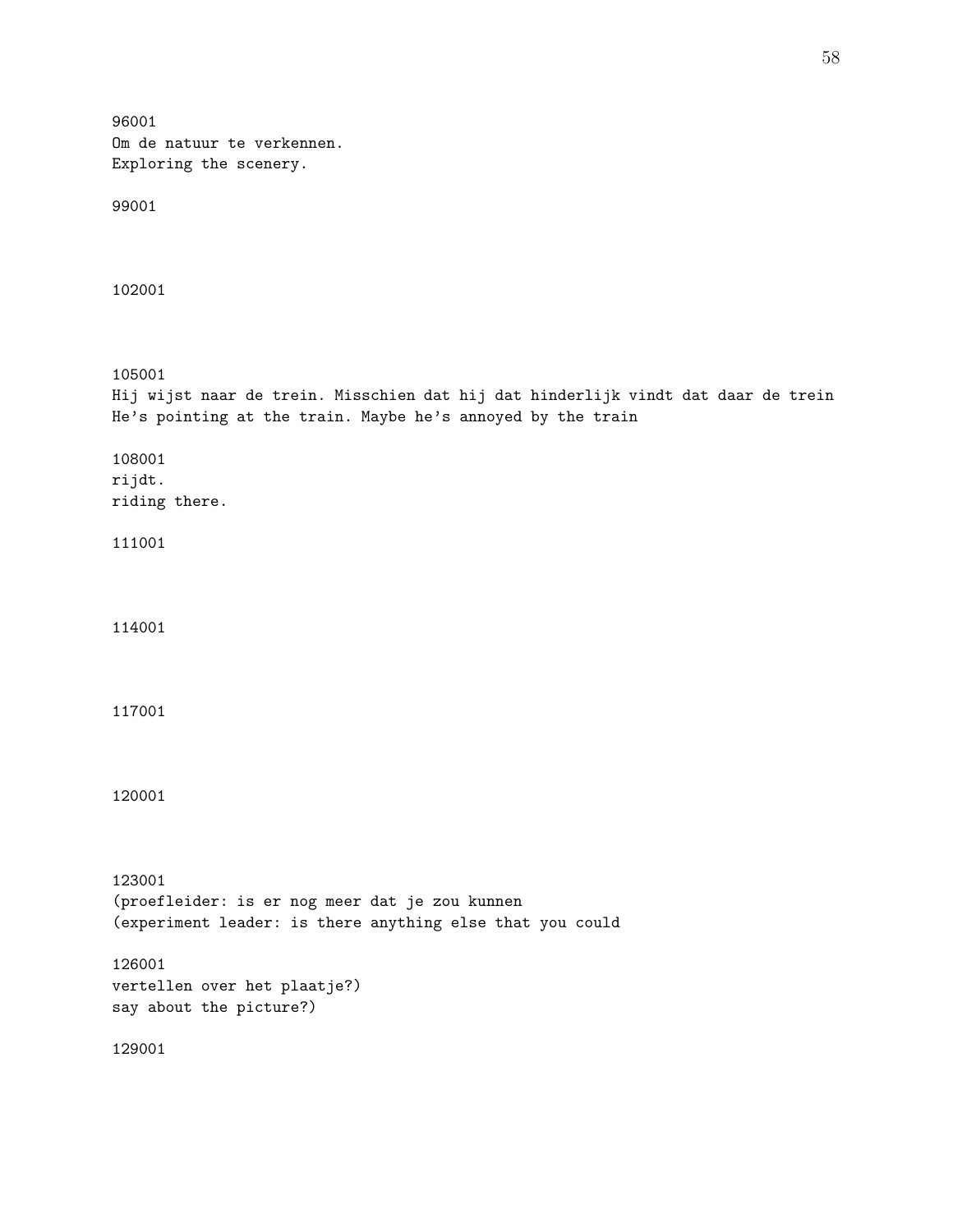132001 Ik denk dat het paard ook schrikt van iets. I think the horse is also startled by something. 135001 Of het van de trein is of It's either by the train or 138001 van de afgrond is. it's by the precipice. 141001 Weet I don't 144001 ik niet. Maar ik know. But I 147001 denk, zoals op het plaatje te zien is dat het paard van think, as can be seen from the picture, that the horse is 150001 iets schrikt. startled by something. 153001 156001 159001 162001 Het is een droog gebied. It's a dry region. 165001 Er groeien cactussen.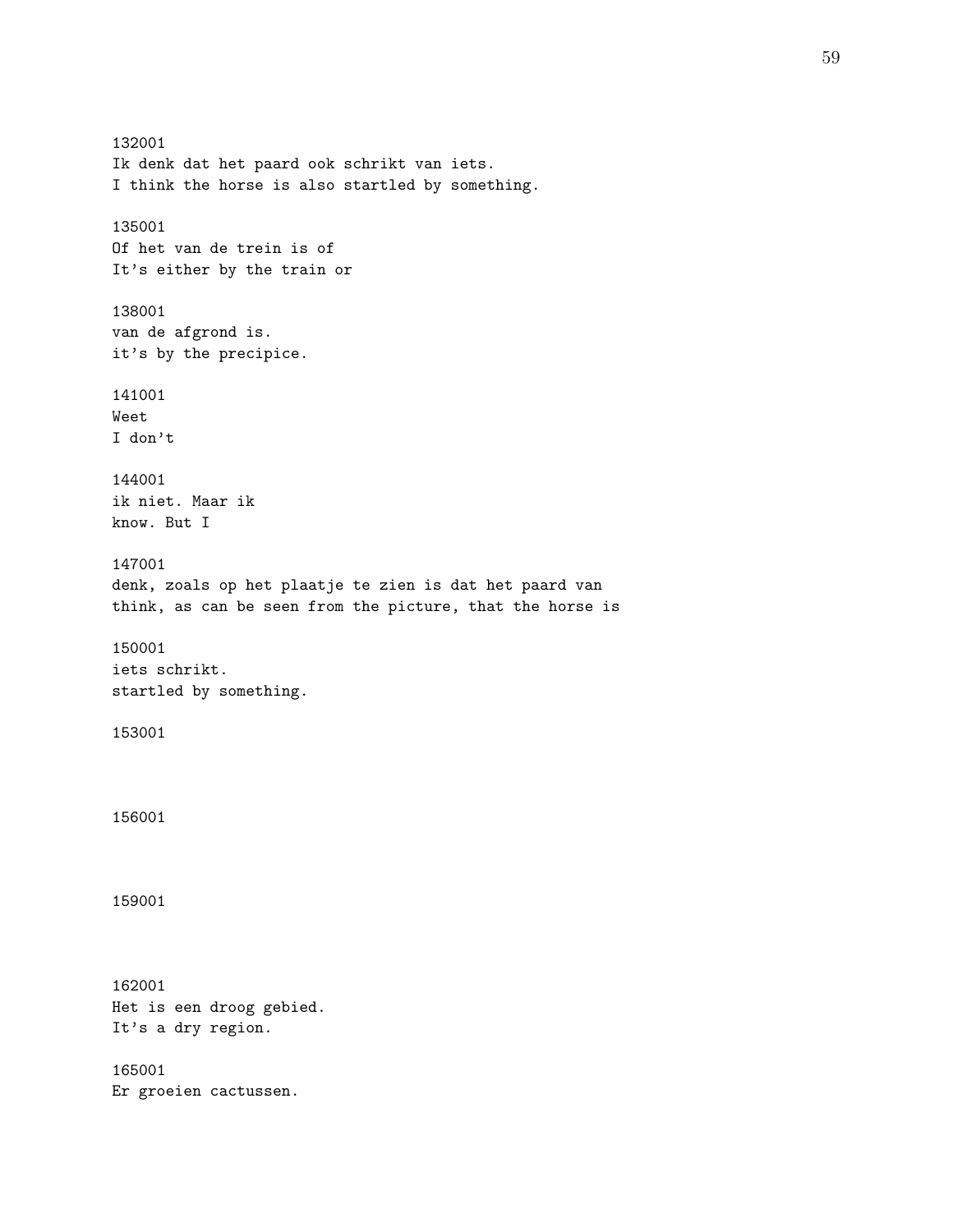There are cacti growin. (proefleider: zie je nog meer dingen in het plaatje?) (experiment leader: can you see anything else in the picture?) Ja een landschap Yes a landscape met kale vlaktes. with barren plains.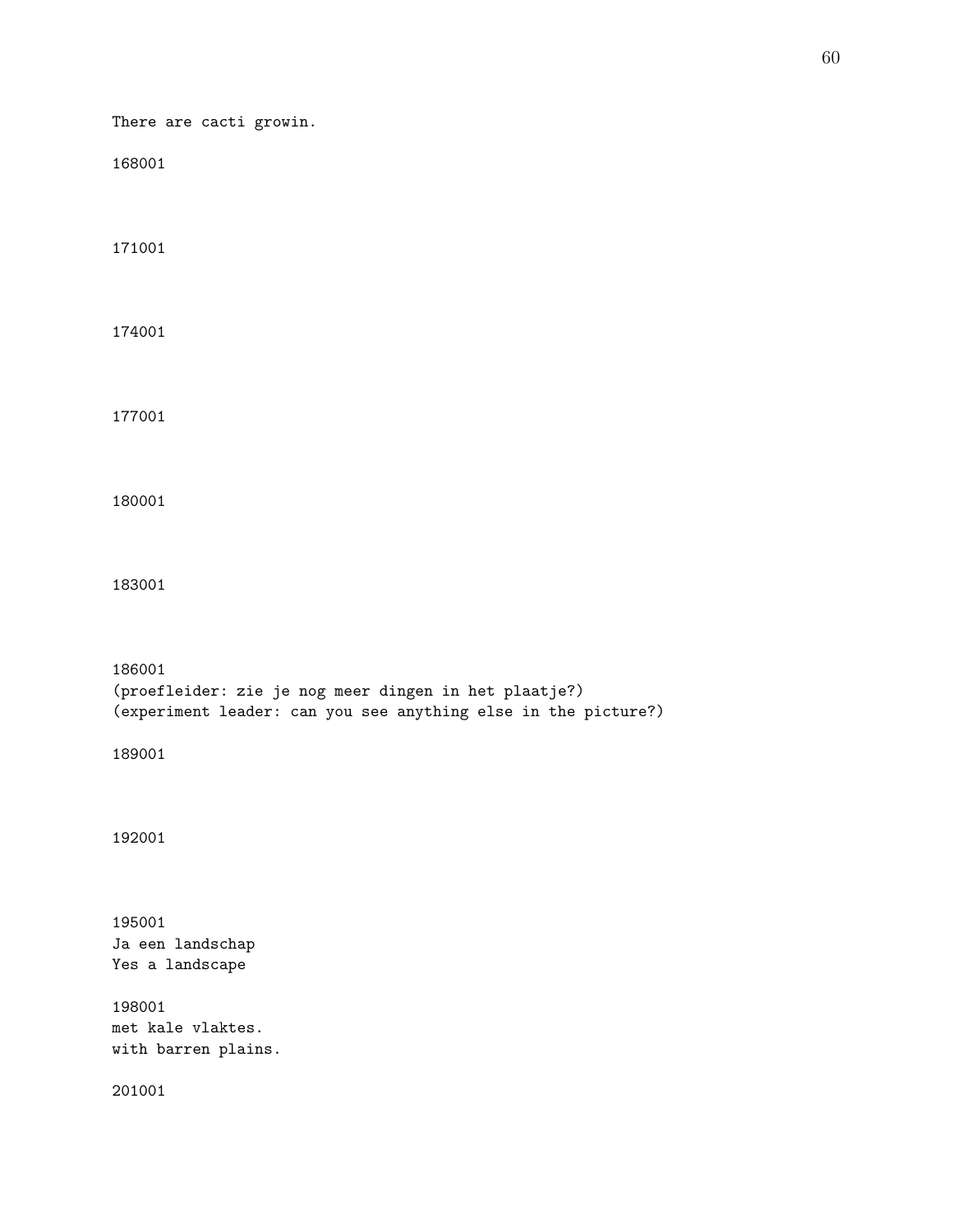204001

A.3 DESCRIPTION 4500<sub>-1</sub>

90001 (onverstaanbaar) (unintelligible)

93001

96001 Een bus ervoor.. A bus in front of it..

99001 Bus ervoor Bus in front of it

102001

105001 (onverstaanbaar) op de grond (unintelligible) on the ground

108001 een hond erbij. En een vrouw a dog there. And a woman

111001 die de hond uitlaat. En eh.. that is walking the dog. And eh..

114001 paraplu... umbrella...

117001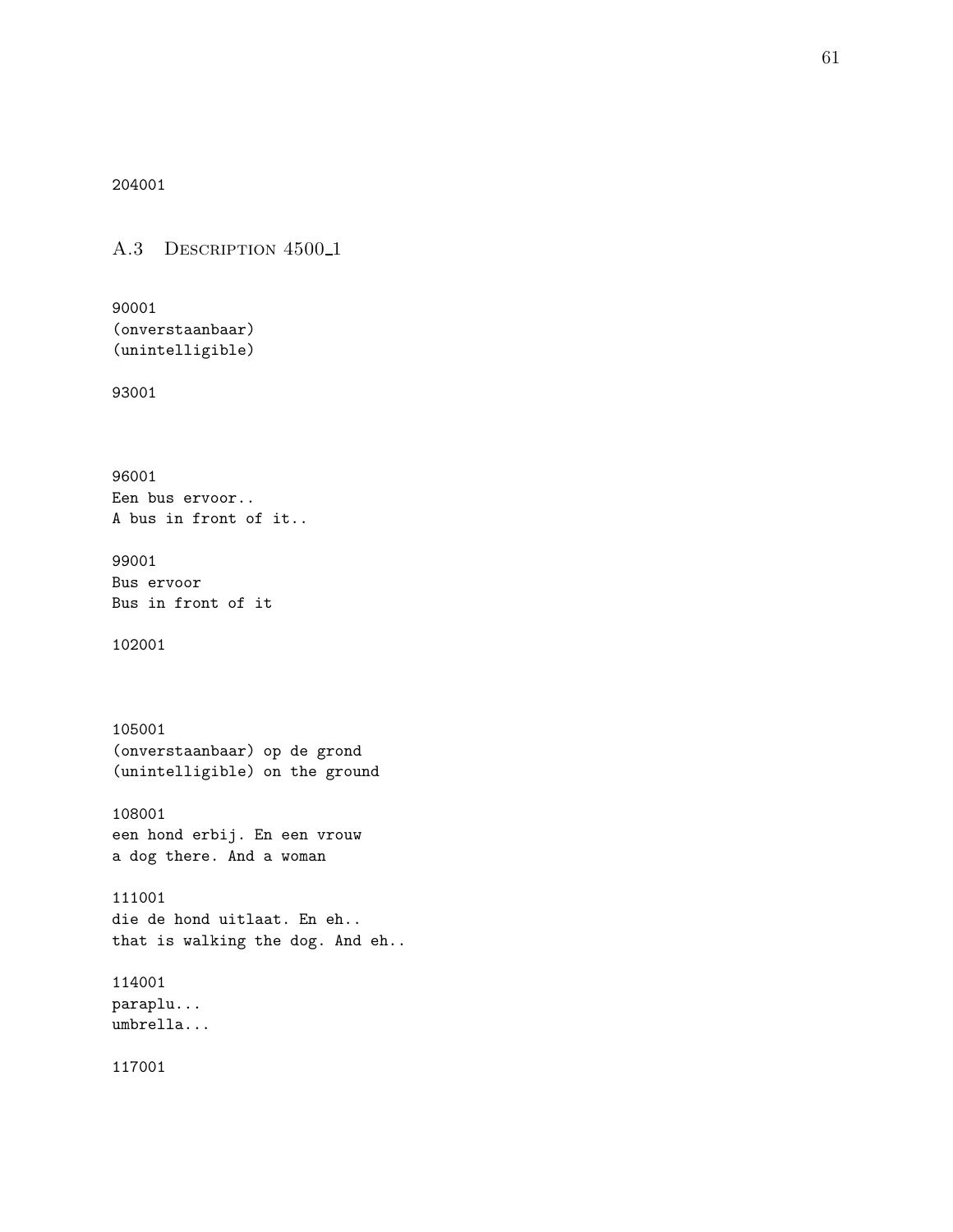120001

A.4 DESCRIPTION 4500<sub>-2</sub> 90001 Ik zie een.. I see a.. 93001 paard met een man erop. horse with a man on it. 96001 Een zadel, A saddle, 99001 halster. halter. 102001 Een trein zie ik. A train I see. 105001 Een cactus (onverstaanbaar) A cactus (unintelligible) 108001 111001 Bergen. Mountains. 114001 117001 Hoge bergen. High mountains.

120001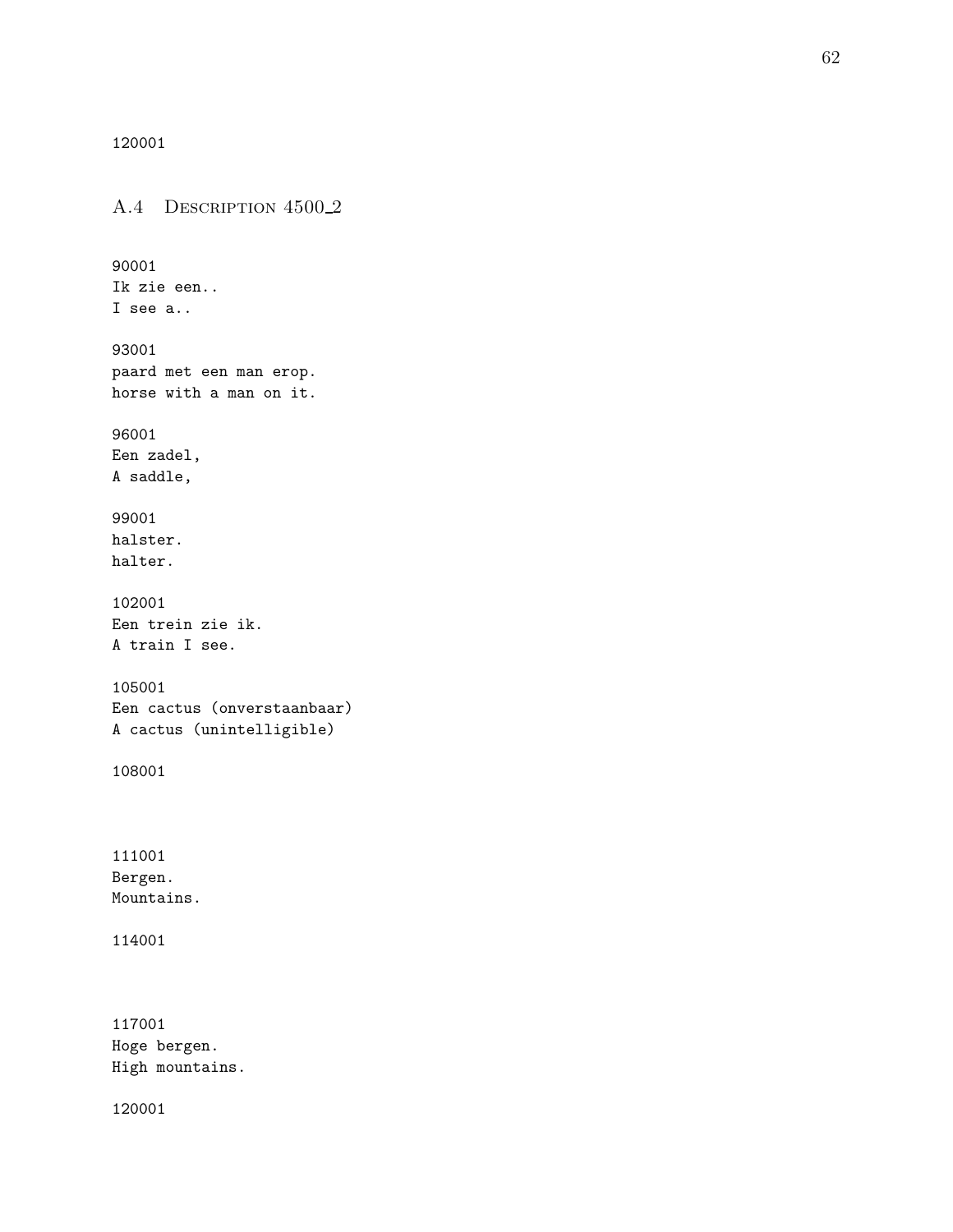123001 Een zon. A sun. 126001 Een vogeltje nog. A bird as well. 129001 132001 A.5 DESCRIPTION 4458<sub>-1</sub> 54001 Ehh, ik zie een zwart wit plaatje. Ehh, I can see a black and white picture. 57001 Op het plaatje van links naar rechts zie ik een On the picture from left to right I can see a 60001 ehh, bloem, zie ik bloemen, tulpen. ehh, flower, I can see flowers, tulips. 63001 (onverstaanbaar) Ehh, met ehh, kelkbladeren. (unintelligible) Ehh, with ehh, chalice-like petals. 66001 Ehh, aan die bloemen ruikt Ehh, a dog is smelling the flowers 69001 een hond, het lijkt op een golden retriever. , it looks like a Golden Retriever. 72001 Hij heeft een halsband die He's got a collar that 75001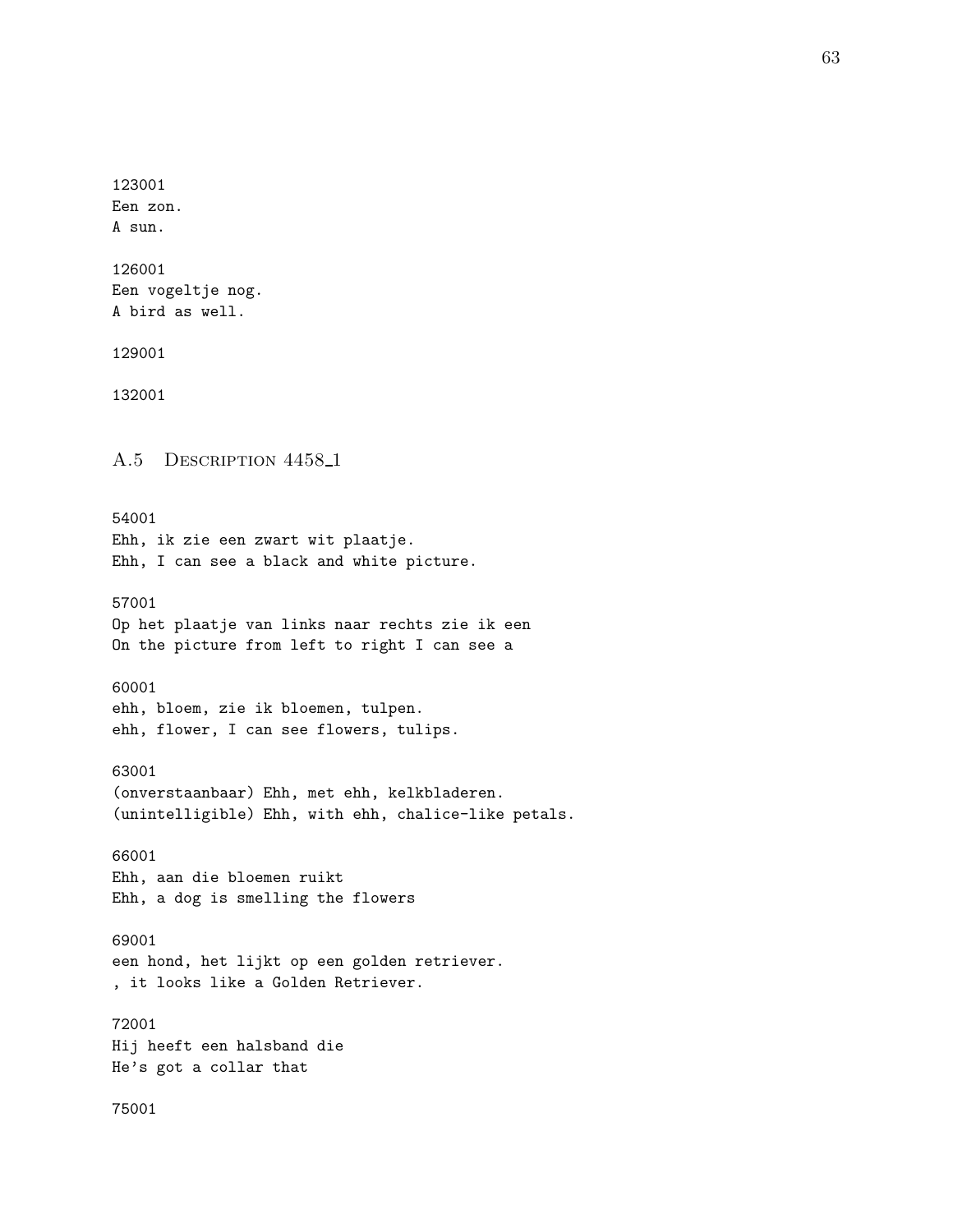ook om zijn midden gaat. Ehh, goes around its waist as well. Ehh, 78001 Ehhm, hij heeft een Ehm, he's got a 81001 zwarte neus, eh... black nose, eh... 84001 Eh, de hond wordt vastgehouden door Eh, the dog is being held by 87001 een eh, door een vrouw met kort haar. a eh, by a woman with short hair. 90001 Ehh, ze draagt een blouse met strepen Ehh, she's wearing a blouse with stripes 93001 en een rok, die toch ongeveer tot aan haar and a skirt, approximately to her 96001 knien komt. Ehh, ze heeft knees. Ehh, she's wearing 99001 ja, soort klompen aan lijkt het. well, some sort of clogs, it seems. 102001 Ehh, ze heeft een paraplu vast. Ehh, she's holding an umbrella. 105001 En er zijn, het lijkt er ook op And there are, it looks like 108001 alsof het regent, omdat er zijn eh, it's raining, because there are eh,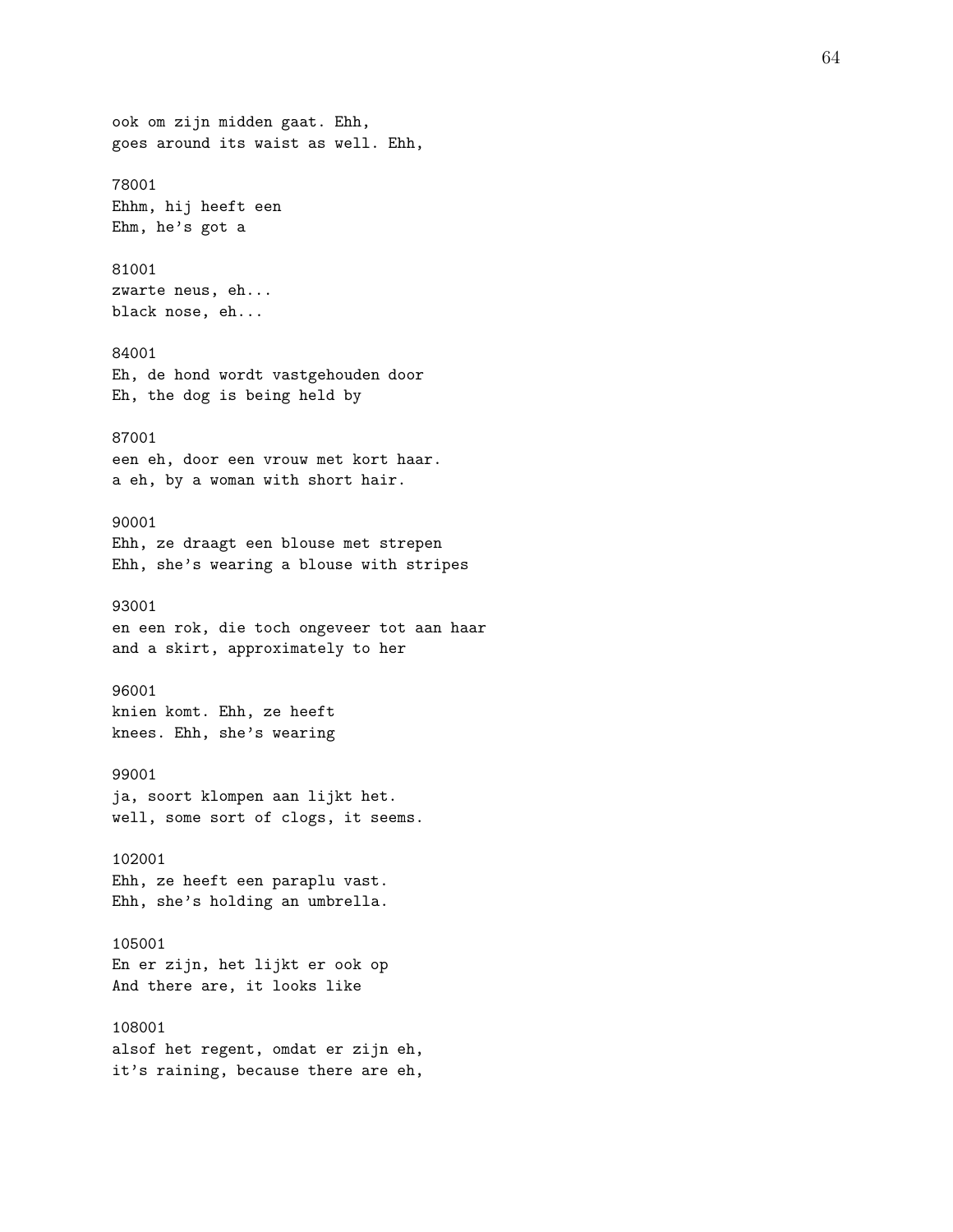111001 strepen door het eh scherm heen. Ehh.. stripes through the eh screen. Ehh... 114001 Zij loopt op een paadje. She's walking on a small path. 117001 Het lijkt een landweggetje. En op dat paadje ligt een It looks like a small country road. And on that small path is a 120001 plas. Ehhm, puddle. Ehm... 123001 achter de hond eh, staat een grote kerk. behind the dog eh, is a big church. 126001 Ehh, waar op twee klokken zijn te zien. Ehh, where two clocks can be seen. 129001 Twee ramen en een spits Two windows and a pointed 132001 dak, een spitse toren. Eh, roof, a pointed tower. Eh, 135001 voor die kerk staat een eh, in front of that church is a eh, 138001 een bus, met zes a bus, with six 141001 of ze-, zeven ramen. Eh or se-, seven windows. Eh 144001 met eh lampen. with eh, lamps.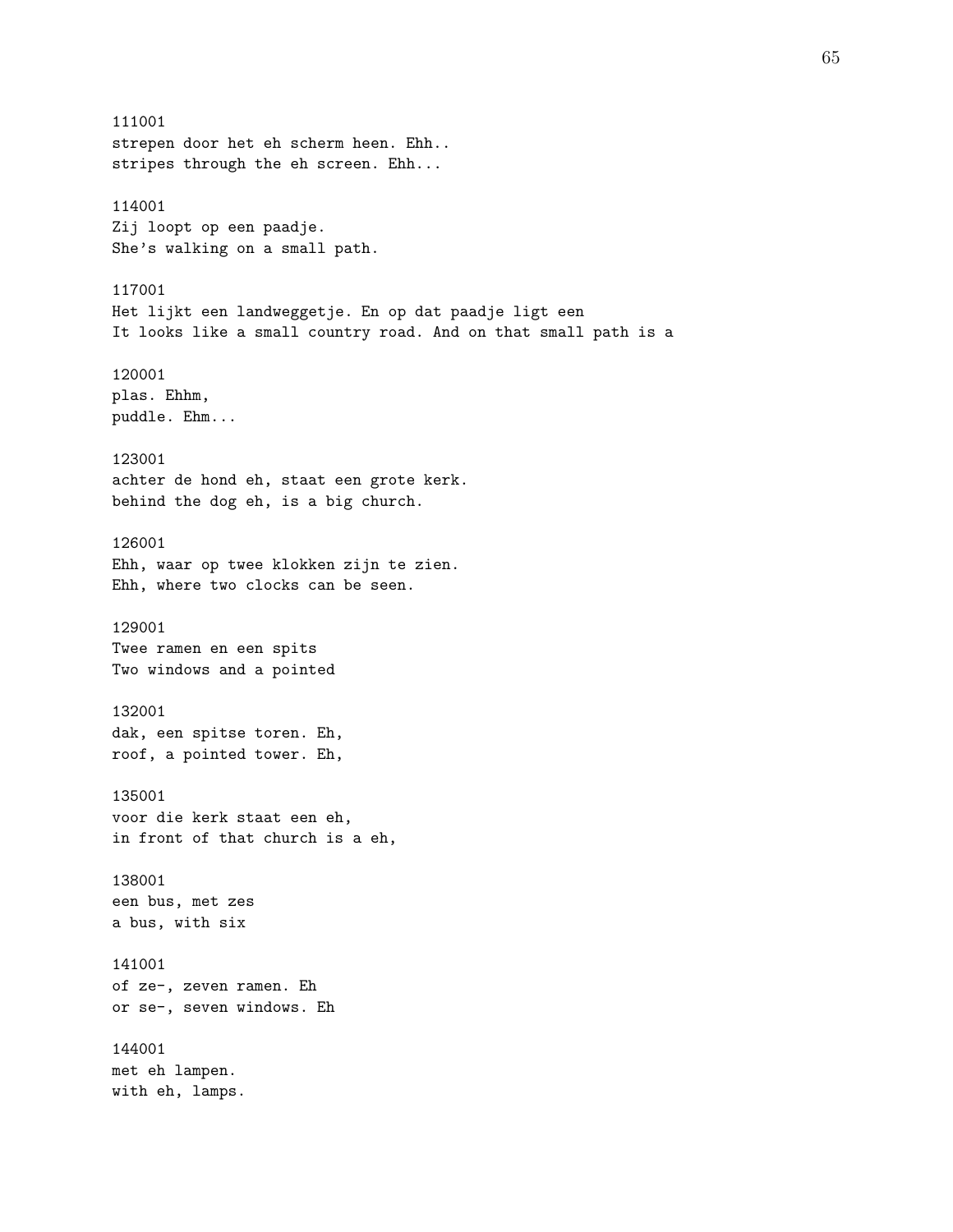147001 En wielen, ehh.. And wheels, ehh.. 150001 Het geheel is ehh, The whole (picture) is ehh... 153001 heeft perspectief, ehh is in perspective, ehh 156001 de horizon ligt ongeveer in het midden. the horizon is roughly in the middle. 159001 Eh, op de horizon Eh, on the horizon 162001 zie je heel vaag eh.. you can vaguely see eh... 165001 bergen of huizen, ja niet bergen maar mountains or houses, well not mountains but 168001 struiken en huizen op de achtergrond. bushes and houses in the background. 171001 Ehhm, Ehmm.. 174001 kijken, de kerk bestaat uit let's see, the church consists of 177001 ongeveer, ja approximately, well 180001 wa-, wat ik nu zie drie blokken en n toren die in het midden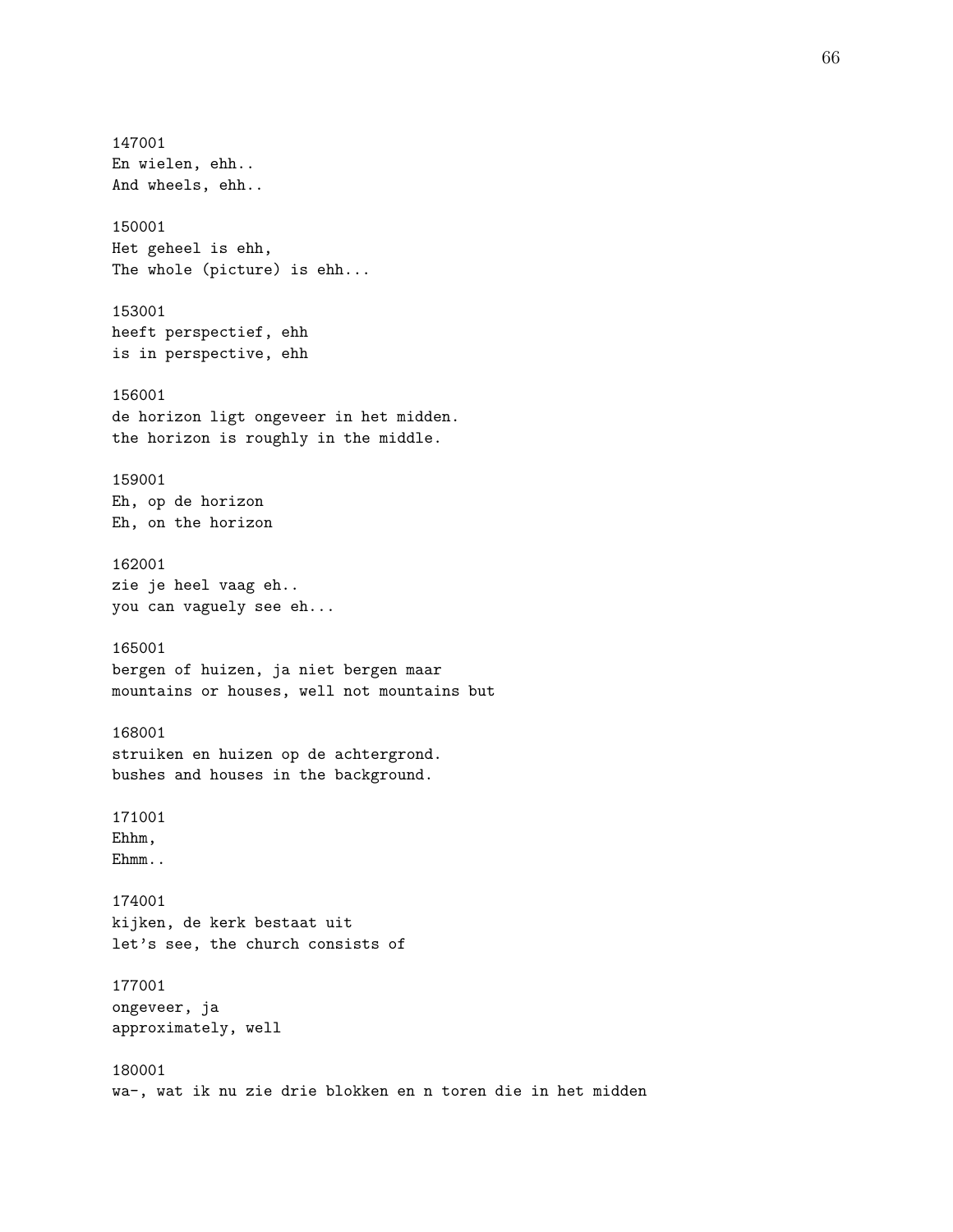wha-, what I can see now, three blocks and one tower in the middle 183001 staat. Ehh.. . Ehh... 186001 de bus staat aan de linkerkant ervan. the bus is on the left side of this. 189001 Ehm, Ehm, 192001 195001 Het gras dat, zitten geen duidelijke The grass, there are no clear 198001 ehm details in. Dus je ehm details in it. So you 201001 ziet niet de grassprieten alleen maar heel klein can't see the blades of grass, just a little 204001 beetje bij eh, bij de tulpen. bit near eh, near the tulips. 207001 Ehm, Ehm, 210001 de vrouw die heeft een eh, tevreden blik op haar the woman has a eh, contented look on her 213001 gezicht. Eh.. face. Eh... 216001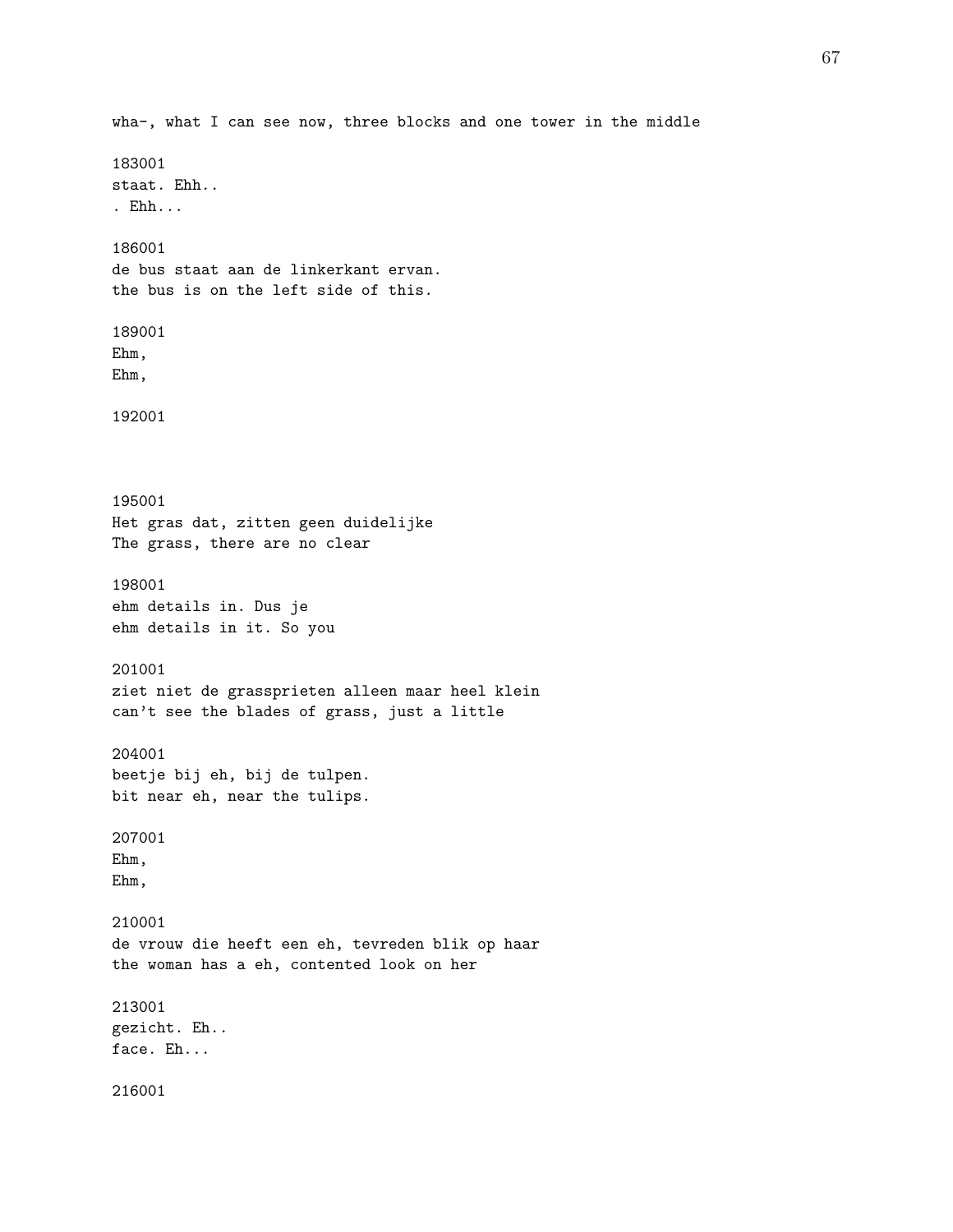D'r haar zit achter d'r oor. Ehh, Her hair is behind her ear. Eh.. 219001 het lijkt alsog ze d'r o, 'd'r ogen dicht heeft. it looks as if she has her e-, her eyes closed. 222001 Ehm, Ehm... 225001 ze houdt de riem, of de lijn van de hond vast met she's holding the lead, or the dog's leash with 228001 twee handen. Waarbij ze de rechter two hands. And her right 231001 hand eh, de riem om haar pink laat gaan. hand, eh she's holding the lead around her pinky. 234001 Ehm, Ehm... 237001 240001 Ja en de bus die, daar zie je nu twee Well and the bus, you can now see two... 243001 246001 A.6 DESCRIPTION 4619<sub>-1</sub> 60001 Ik zie een mevrouw. Die is haar hond uit aan het laten. I can see a lady. She's walking her dog.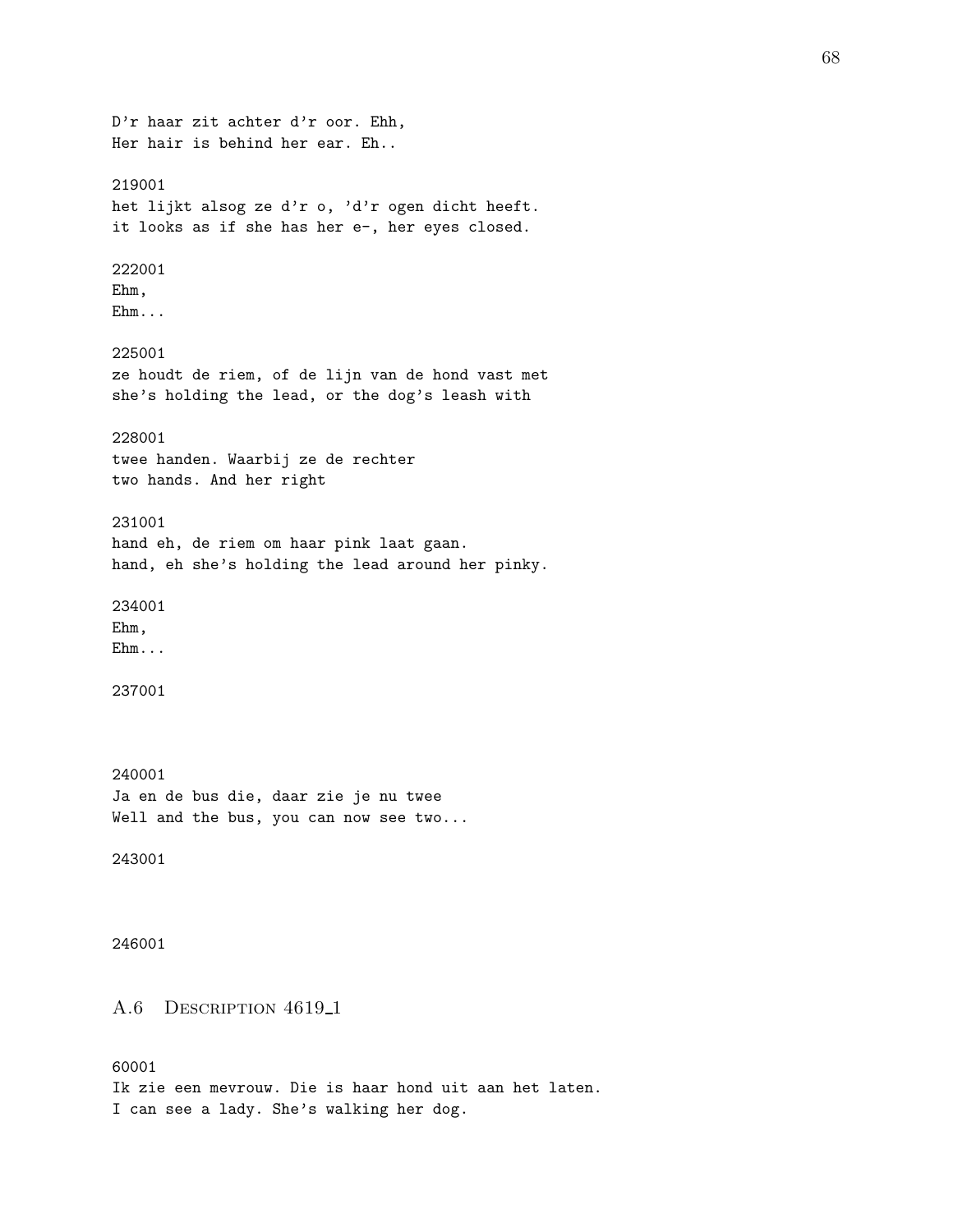63001 Voor die hond zie ik vijf tulpen. In front of the dog I can see five tulips. 66001 De hond is een blindengeleidehond waarschijnlijk, The dog is probably a guide dog for the blind, 69001 want hij heeft een speciaal tuig om. Het regent op because he's wearing a special halter. It's raining on 72001 die dag. Die mevrouw heeft een paraplu op. this day. The woman has an umbrella up. 75001 De vrouw heeft een eh, jurkje The woman is wearing a eh, small dress 78001 aan en een soort hempje. and a sort of vest. 81001 Op de achtergrond is een eh, bus In the background there's a eh, bus 84001 en achter de bus een kerk. Op de klok and behind the bus a church. The church clock 87001 van de kerk is het tien voor n. shows ten to one. 90001 Het soort hond wat ik zie is The kind of dog that I see is 93001 eh denk ik een golden retriever. eh a Golden Retriever I think. 96001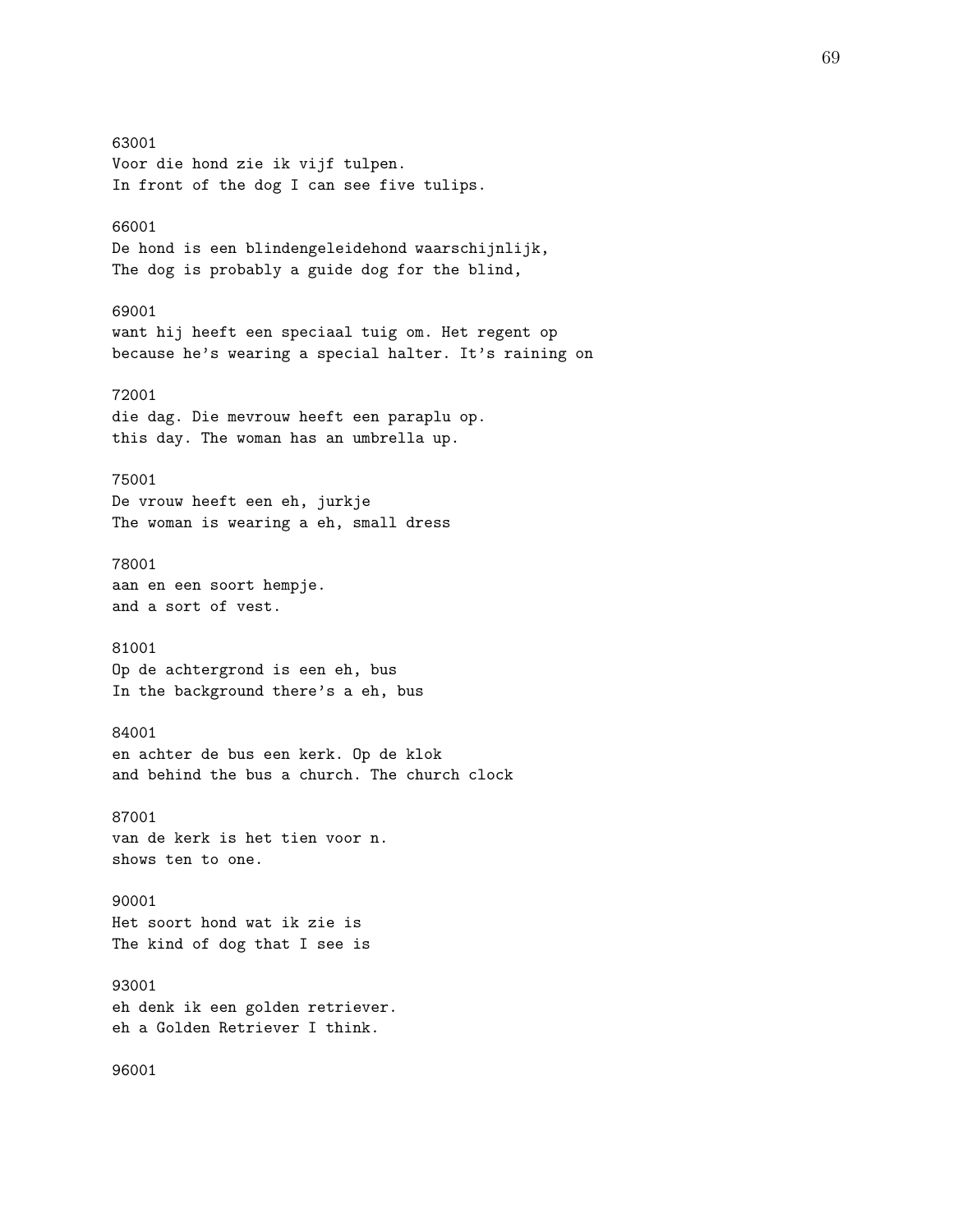99001 En op de bus And on the bus 102001 staat niks welke, van welke firma dat ze is. it doesn't say which, which company it's from. 105001 Ik kan de mevrouw beter proberen te I'd better try to describe the lady 108001 beschrijven. . 111001 Ze houdt met haar linkerhand de paraplu vast, met haar With her left hand she's holding her umbrella, with her 114001 rechterhand houdt ze de lijn vast van de hond. right hand she's holding the dog's lead. 117001 De hond is aan het snuffelen aan The dog's sniffing 120001 de bloemen. the flowers. 123001 Op de achtergrond zie ik nog vaag bergen. In the background I can vaguely see mountains as well. 126001 Ik weet niet of dat bergen zijn maar ik zie lijn-I don't know if those are mountains but I can see 129001 tjes. En de vrouw loopt op een pad. lines. And the woman's walking on a path.

132001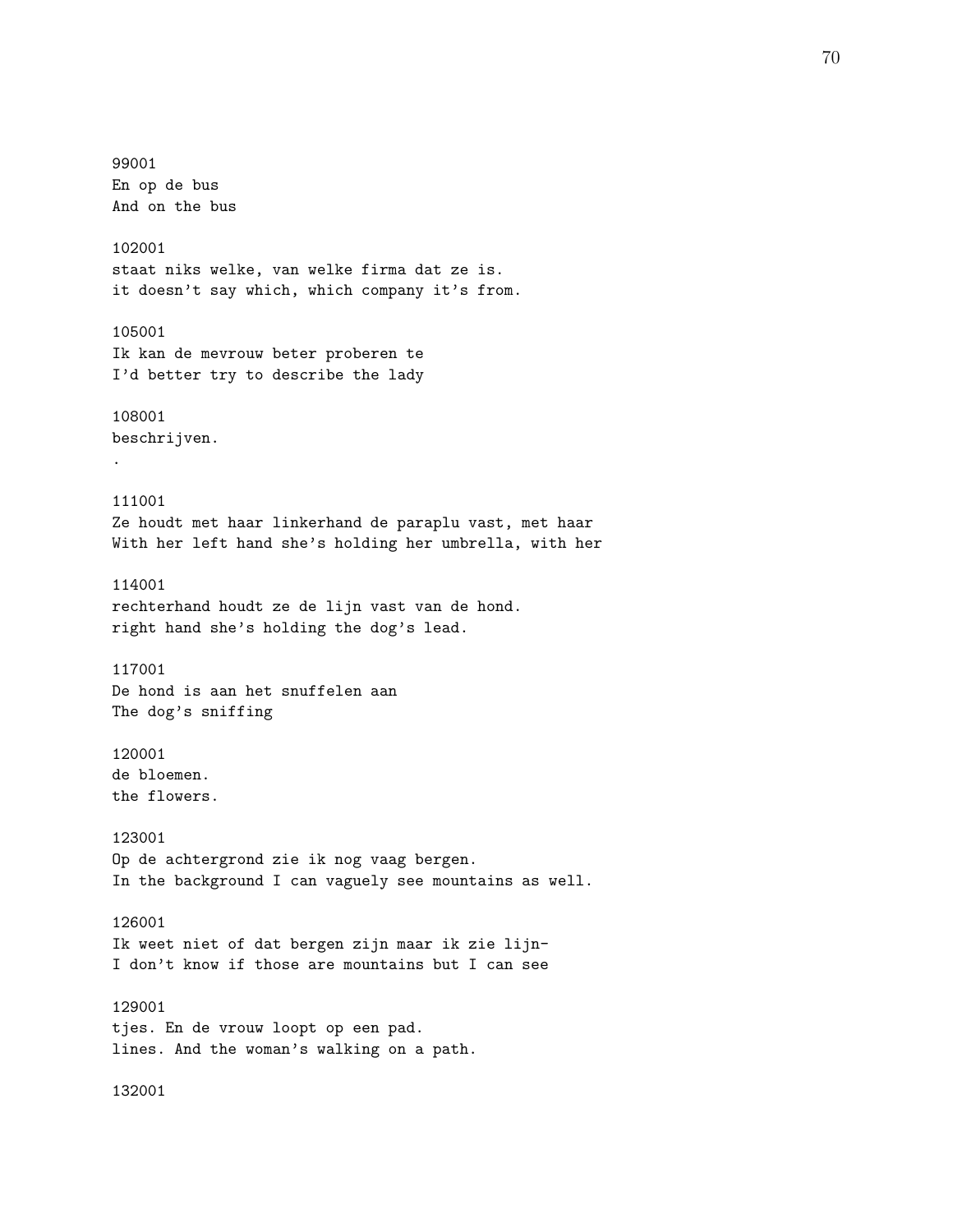```
In het midden van het pad is waarschijnlijk
In the middle of the path there's
135001
een plas.
a puddle probably.
138001
141001
144001
147001
150001
153001
(proefleider: is er nog meer wat je zou kunnen vertellen?)
(experiment leader: is there anything else that you could tell?)
156001
Ja hoe de kerk er uitziet. Eh..
Yes what the church looks like. Eh...
159001
of dat de vrouw een gestreept eh,
or that the woman is wearing a striped eh,
162001
eh jasje cq hemd aan heeft.
eh jacket or shirt.
165001
Eh, de
Eh, the
```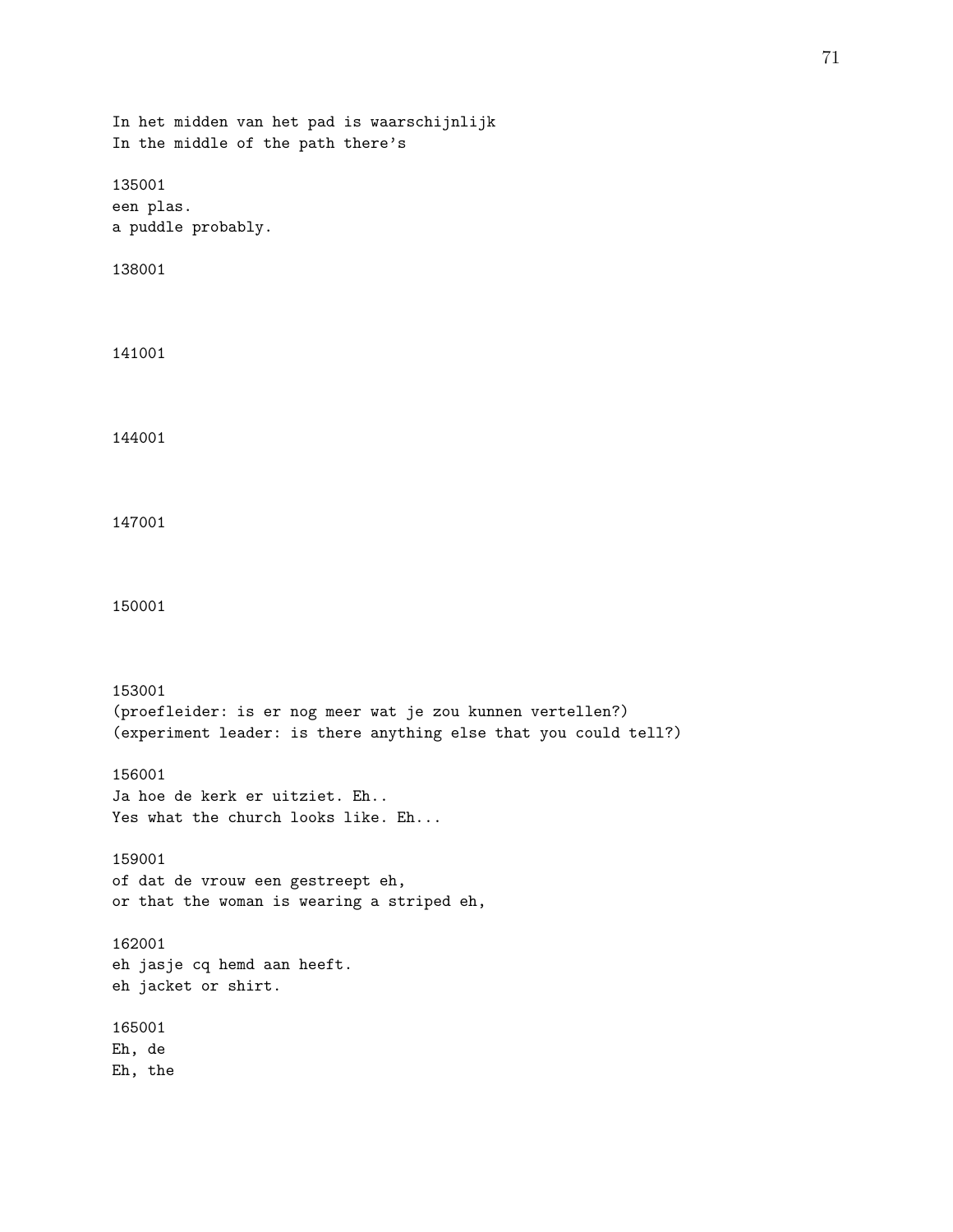168001 vrouw heeft d'r haren de scheiding in het midden. woman's hair has a parting in the middle. 171001 Ze, het lijkt wel of dat ze een beetje She, it looks like she's smiling 174001 lacht. Een kuiltje in, somewhat. A dimple in, 177001 in haar wang. Ze heeft in her cheek. She's got 180001 een ja, het lijkt veel, het zijn geen klompen maar het lijken a yes, it looks a lot like, those are not clogs but they look like 183001 wel op klompen wat ze aan heeft. clogs she's wearing. 186001 189001 In de kerk zie ik eh ja, In the church I can see eh yes, 192001 aan mijn kant twee ramen. on my side two windows. 195001 Grote ramen, n langwerpig, Big windows, one oblong, 198001 En de And the 201001 n wat minder, is hetzelfde langwerpig ja. Het is nou one is somewhat less, is oblong as well yes. It's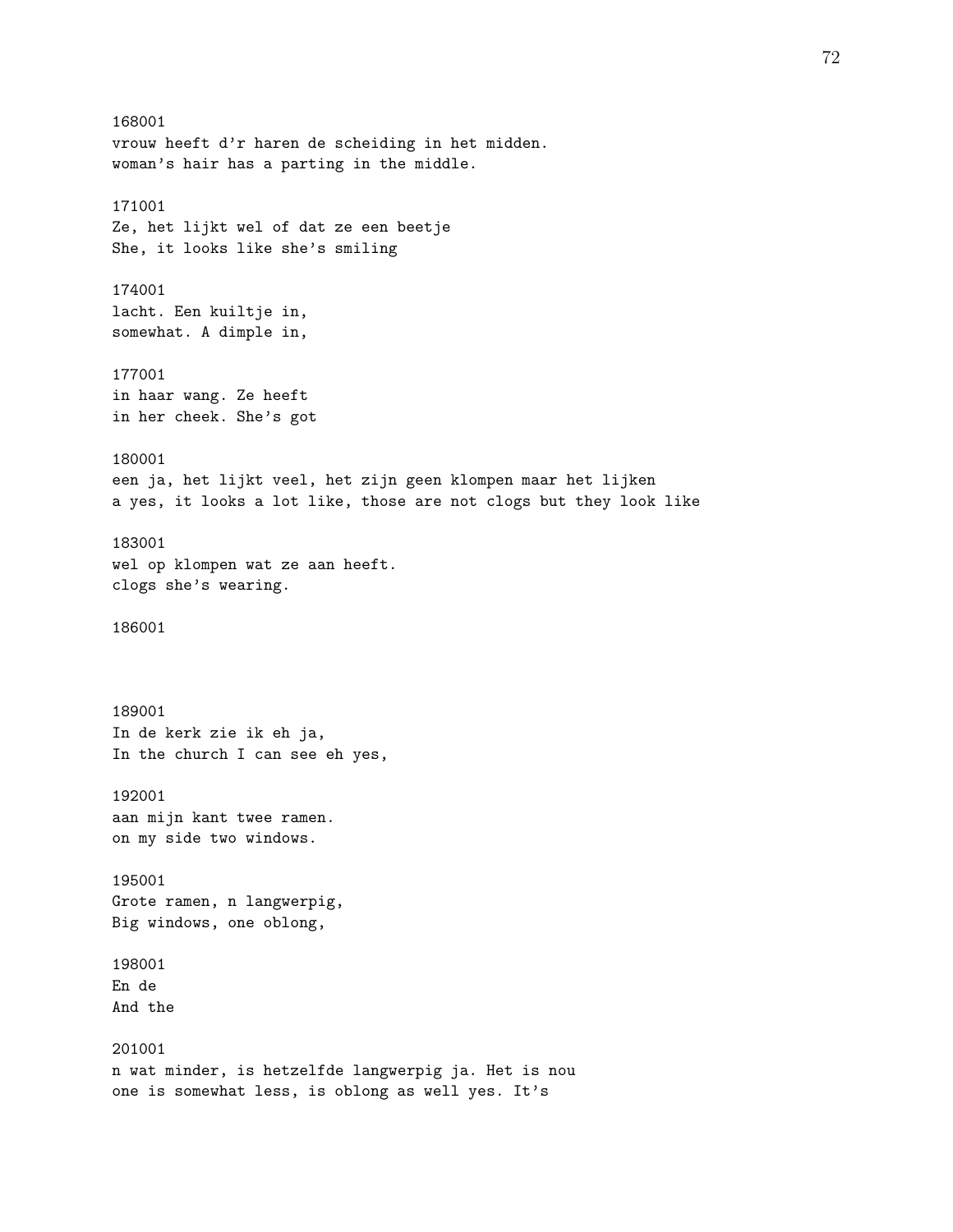204001 tien voor n, twaalf minuten voor n op de klok. ten to one now, twelve minutes to one on the clock. 207001 In de bus kan ik alleen In the bus I can only 210001 het stuur zien eh.. Ik zie see the wheel eh... I can see 213001 daar een bus staan met zes ruiten, eh.. a bus standing there with six windows, eh... 216001 Dat was het. That's all. 219001 222001 Waarschijnlijk is die vrouw, is die vrouw blind. The woman is, the woman is probably blind. 225001 228001 Of slechtziend. Or visually impaired. 231001 234001

A.7 DESCRIPTION 4470<sub>-1</sub>

78001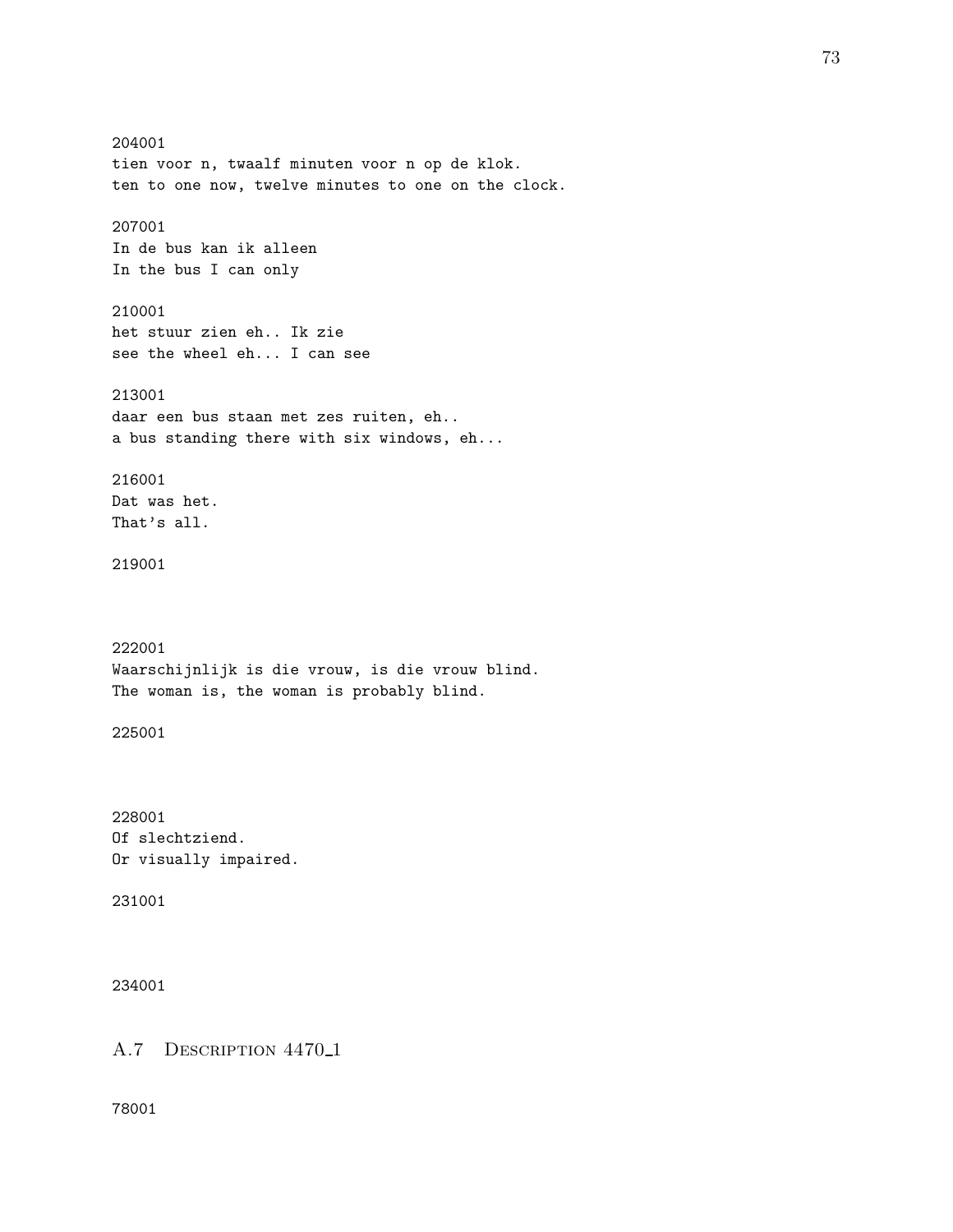Een vrouw A woman 81001 wandelt op is walking on 84001 een voetpaadje met haar a small footpath with her 87001 hond. Het regent, zodat ze dog. It's raining, so she 90001 een paraplu boven haar hoofd has put up an umbrella over her head. 93001 draagt. 96001 De hond ruikt aan wat tulpen, The dog smells some tulips, 99001 die naast het paadje that are growing next to the small path. 102001 groeien. 105001 Op de achtergrond In the background 108001 zie je een uh kerk staan, you can see a [uh] church, 111001 waar de bus langs komt. which the bus is passing.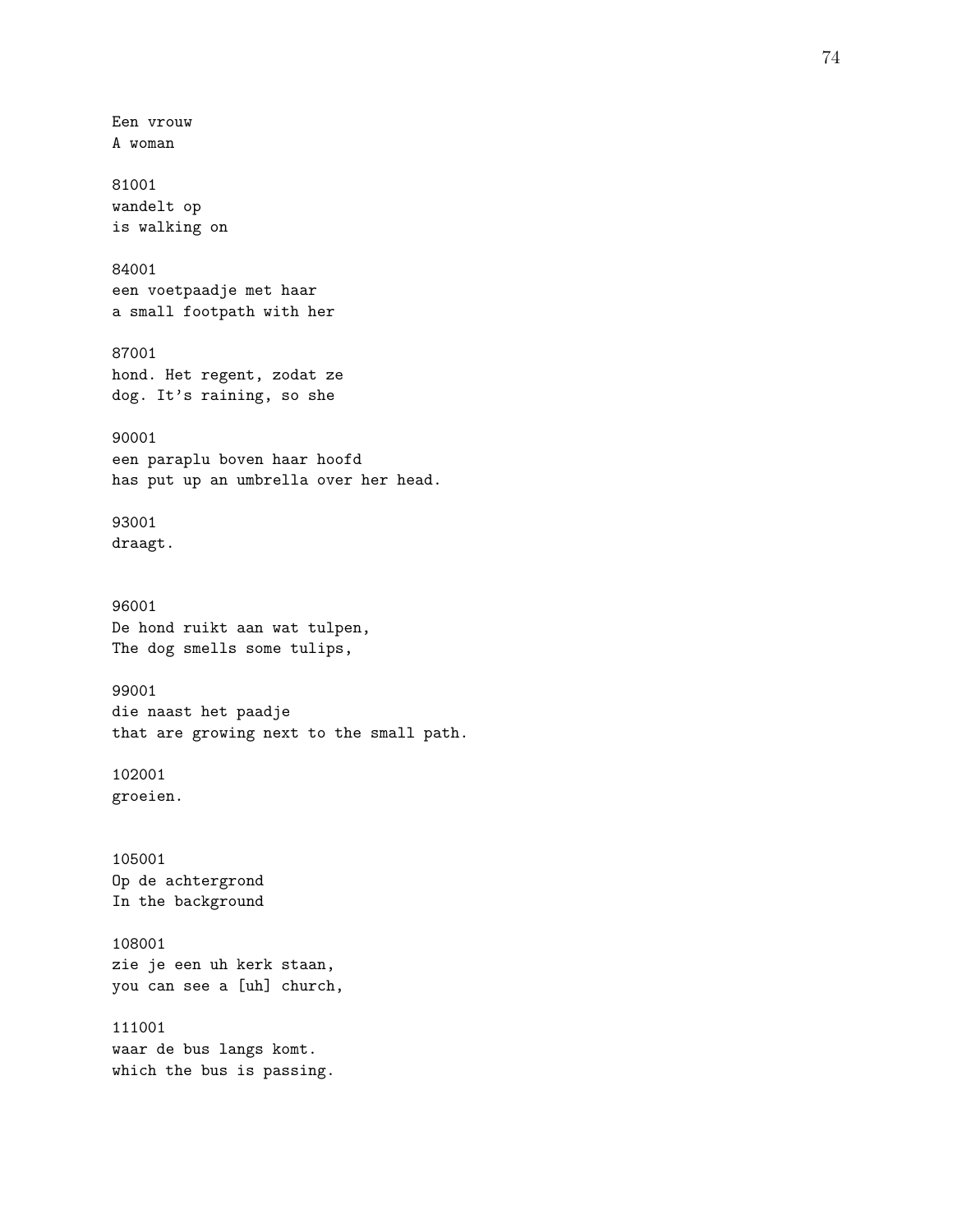```
114001
```
117001 De kerk wijst een uur of uh The church shows that it is about [uh] 120001 tien voor twee aan. ten to two. 123001 126001 Het is erg licht uh, It's very bright [uh], 129001 de zon schijnt the sun is obviously shining 132001 kennelijk wel. 135001 De vrouw is niet extra dik The woman isn't wearing particularly thick 138001 of warm aangekleed, or warm clothing, 141001 maar het regent. but it's raining. 144001 147001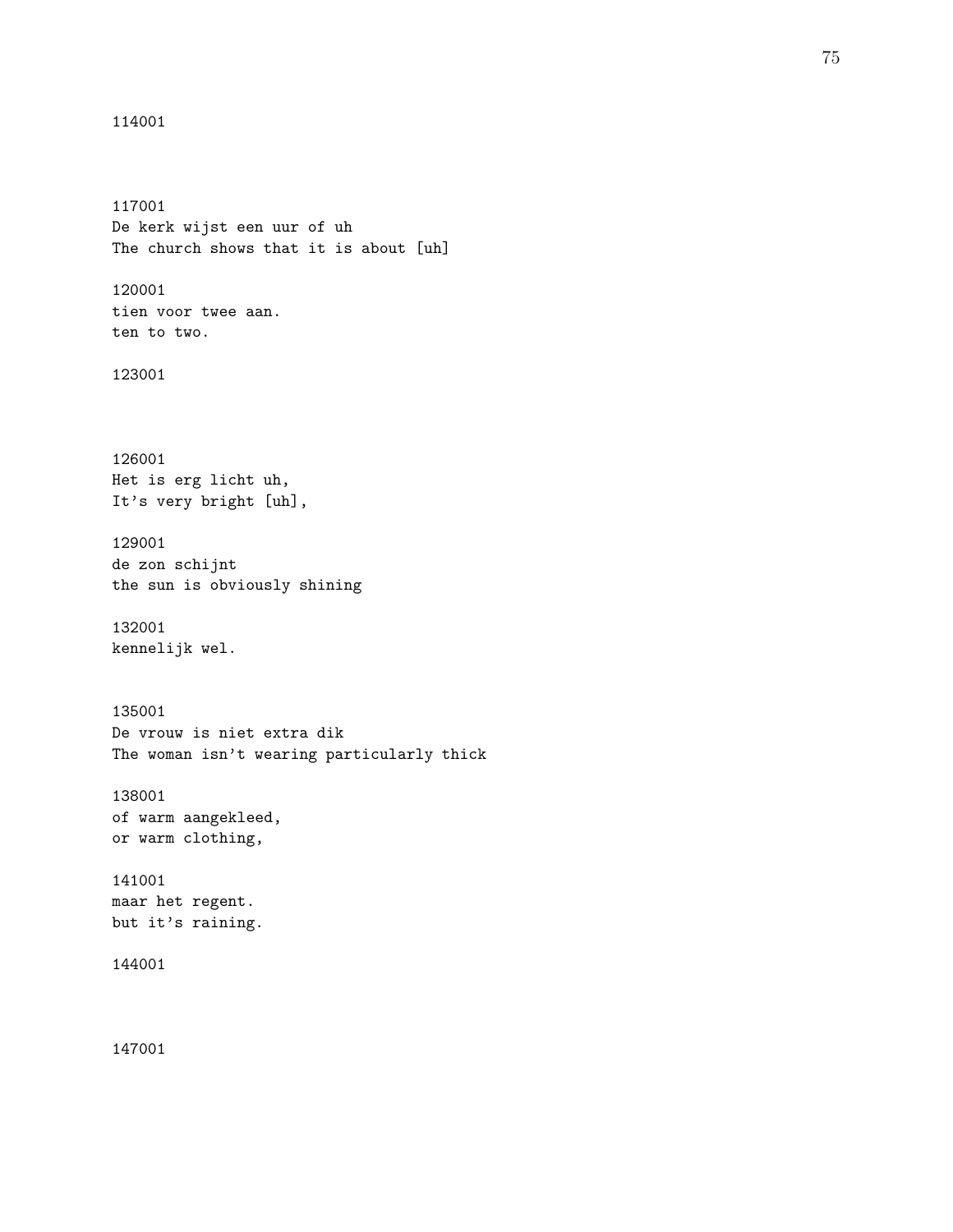```
150001
```
153001

156001 De hond staat stil The dog stands still 159001 en ruikt aan and smells 162001 de tulpen. De vrouw uh the tulips. The woman [uh] 165001 de vrouw kijkt naar haar hond. the woman watches her dog. 168001 171001 174001 177001 Ze zal wel doorlopen. She'll probably walk on. 180001 en and 183001 hopelijk voor uhh hopelijk re gaat het niet te hard regenen.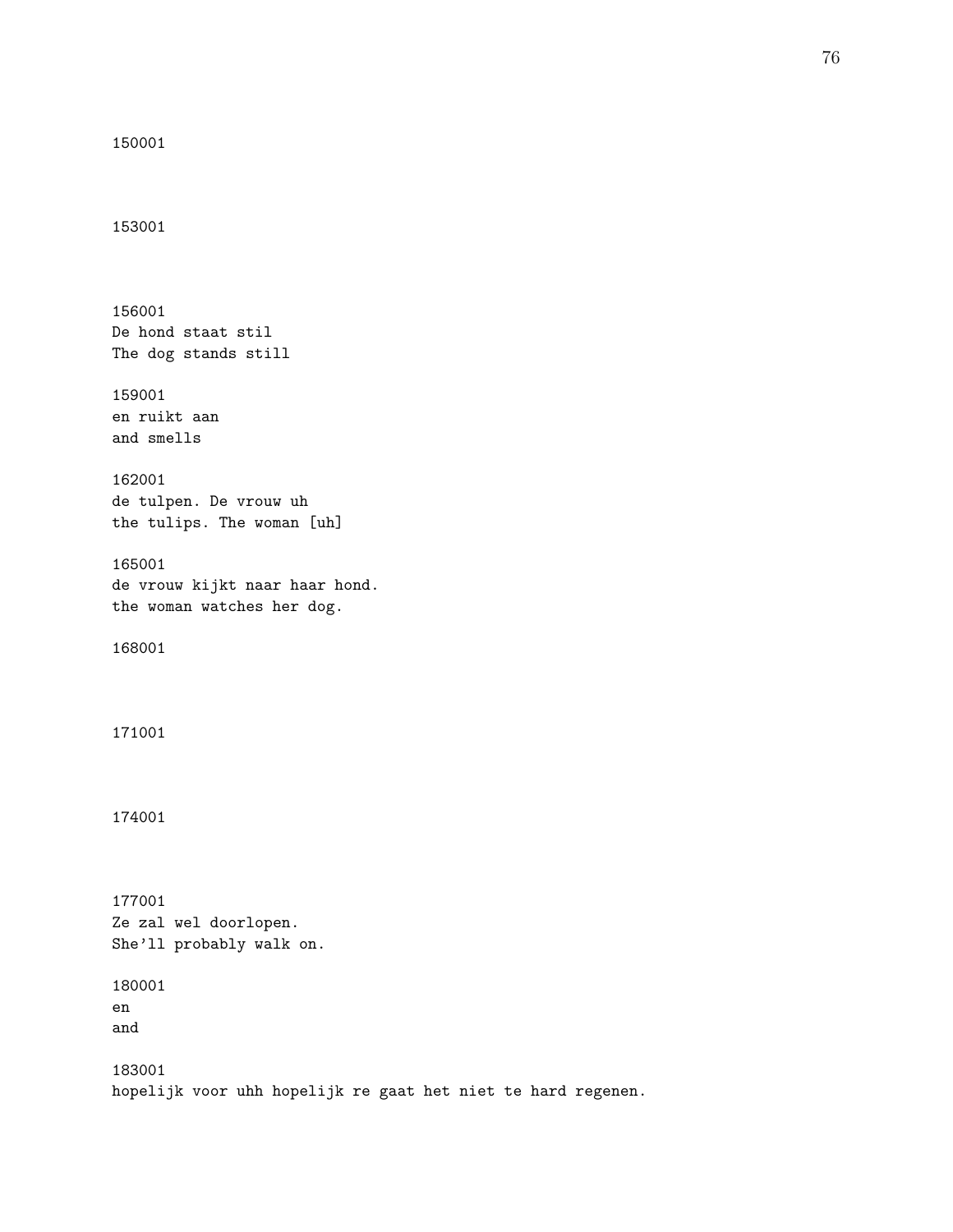186001

189001

192001 Misschien moet de vrouw Maybe the woman is 195001 wel uh naar de bus on her way [uh] to the bus 198001 en ziet ze dat de bus stopt, and she sees the bus stopping, 201001 zodat ze daar naar toe kan lopen en de bus so she can walk over there and [uh] take the bus 204001 uh kan nemen 207001 naar ergens anders. to somewhere else. 210001 213001 216001

219001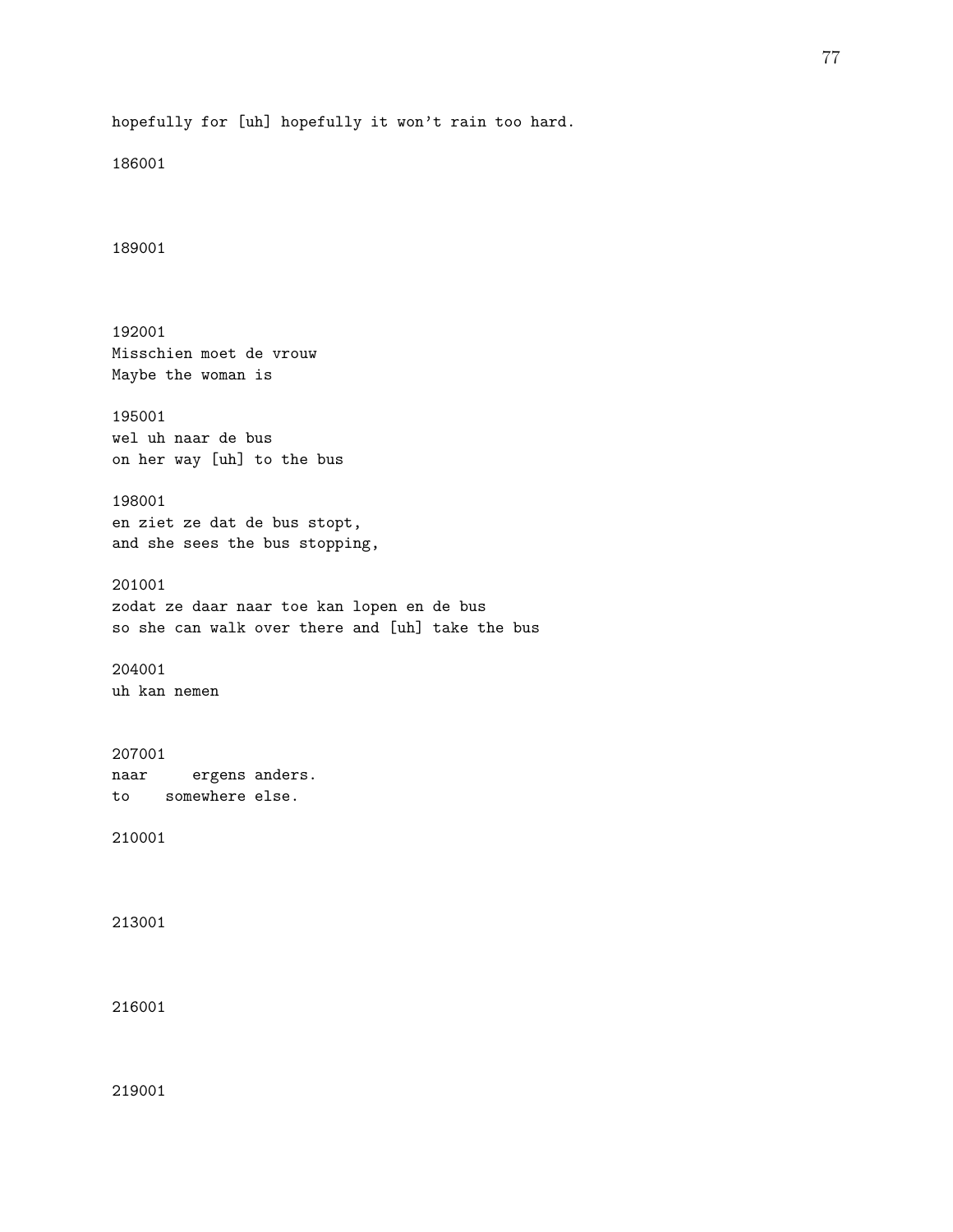Moet ik blijven vertellen? Should I continue? 222001 225001 Misschien moet gaat de vrouw gewoon langs de bus Maybe the woman must... is simply going to walk past the bus 228001 naar de kerk. to the church. 231001 Ik weet niet of een hond de kerk in I don't know if a dog is allowed inside a church. 234001 binnen mag. 237001 240001 [laughs] 243001 246001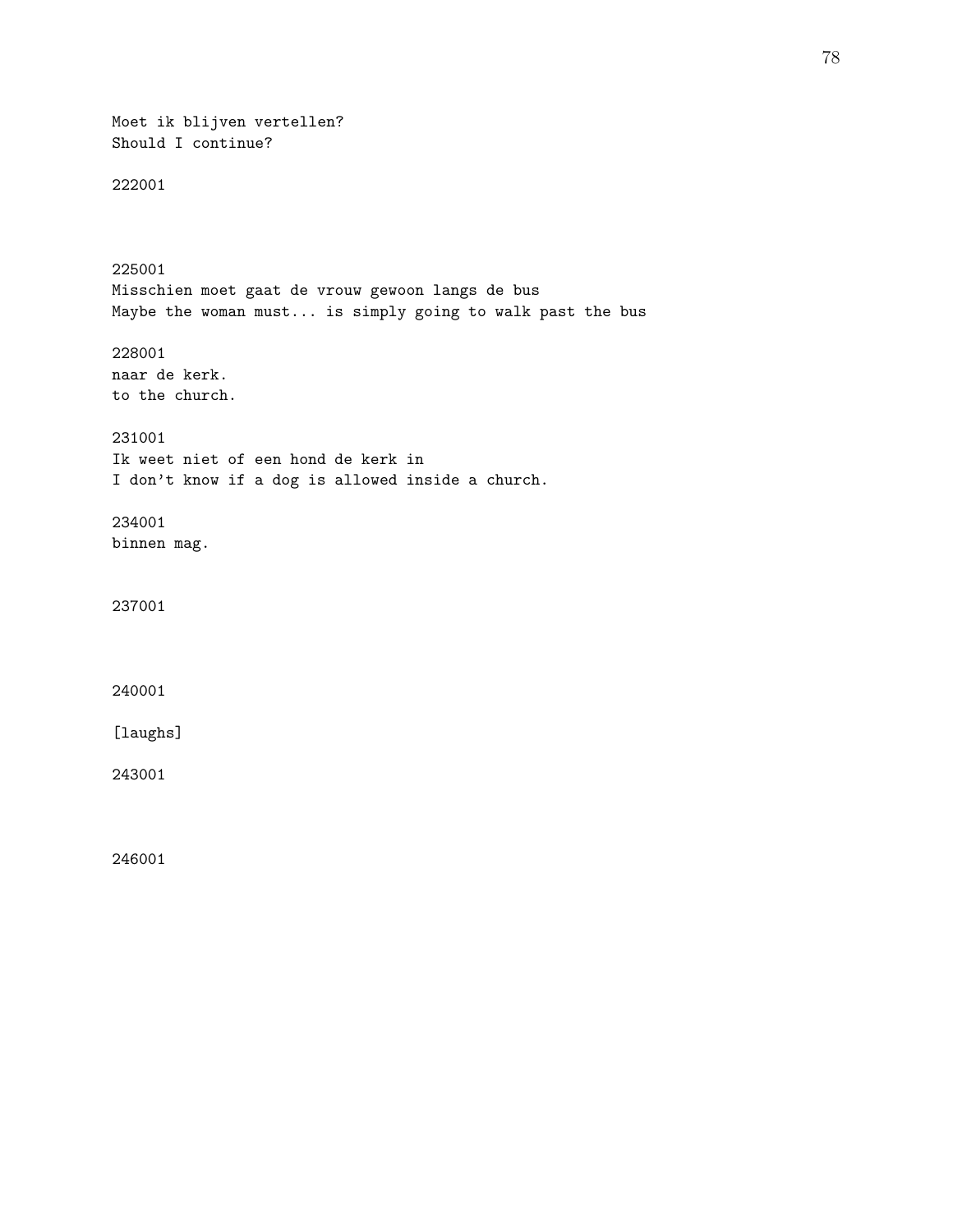## Appendix B

### Programs

#### B.1 ODD TYPES PROGRAM

```
def punctuation(character):
    "Checks if a character matches punctuation list, returns value."
    punctuation = [\cdot,\cdot,\cdot,\cdot,\cdot,\cdot,\cdot,\cdot,\cdot,\cdot,\cdot,\cdot,\cdot,\cdot,\cdot,\cdot]#fptr = open(fname)
    #a = fptr.read()
    if character in punctuation:
        return 1
    else:
        return 0
def homogenizer(fname):
    "Removes punctuation and capitalization
         from a string."
    #fptr = open(fname)
    #a = fptr.read()
    new\_string =''
    for character in fname:
        if punctuation(character) != 1:
             new_string = new_string + character
        elif punctuation(character) == 1:
             new_string = new_string + " "
    #fptr.close()
    file_list = new_string.lower().split()
    import Stemmer
    stemmed = Stemmer.Stemmer('dutch')
    cleaned = stemmed.stem(file_list)
    return cleaned
def type_counter(list):
    "Returns simple type list."
    list.sort()
    y = []frequency = []
    #subtracts 1 from total list length since the
```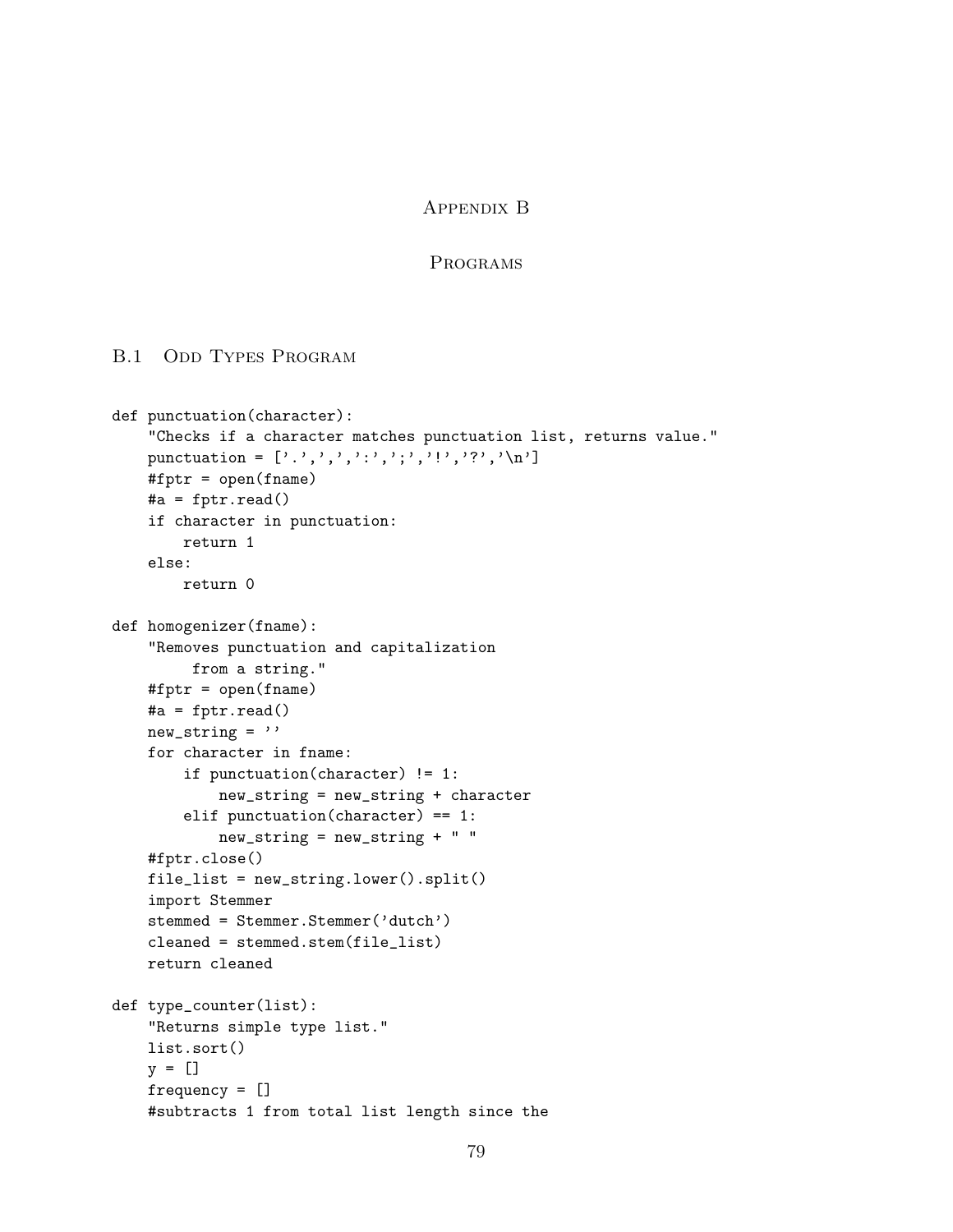```
#lst postion is 0 to get
    #final postion
    prev = "final_position = len(list) - 1
    #total number of words in list
    total = len(list)if total != 0:
        final_word = list[final_position]
        frequency.append(final_word)
    for token in list:
        if token != prev:
            frequency.append(prev)
            prev = token
        elif token == prev:
            prev = token
    frequency.sort()
    return frequency
def type_number(list):
    "Returns number of types."
    list.sort()
    y = []frequency = []
    #subtracts 1 from total list length since the
    #lst postion is 0 to get
    #final postion
   prev = "final_position = len(list) - 1#total number of words in list
    total_length = len(list)
    if total_length != 0:
        final_word = list[final_position]
        frequency.append(final_word)
    for token in list:
        if token != prev:
            frequency.append(prev)
            prev = token
        elif token == prev:
            prev = token
    return len(frequency) + .0
```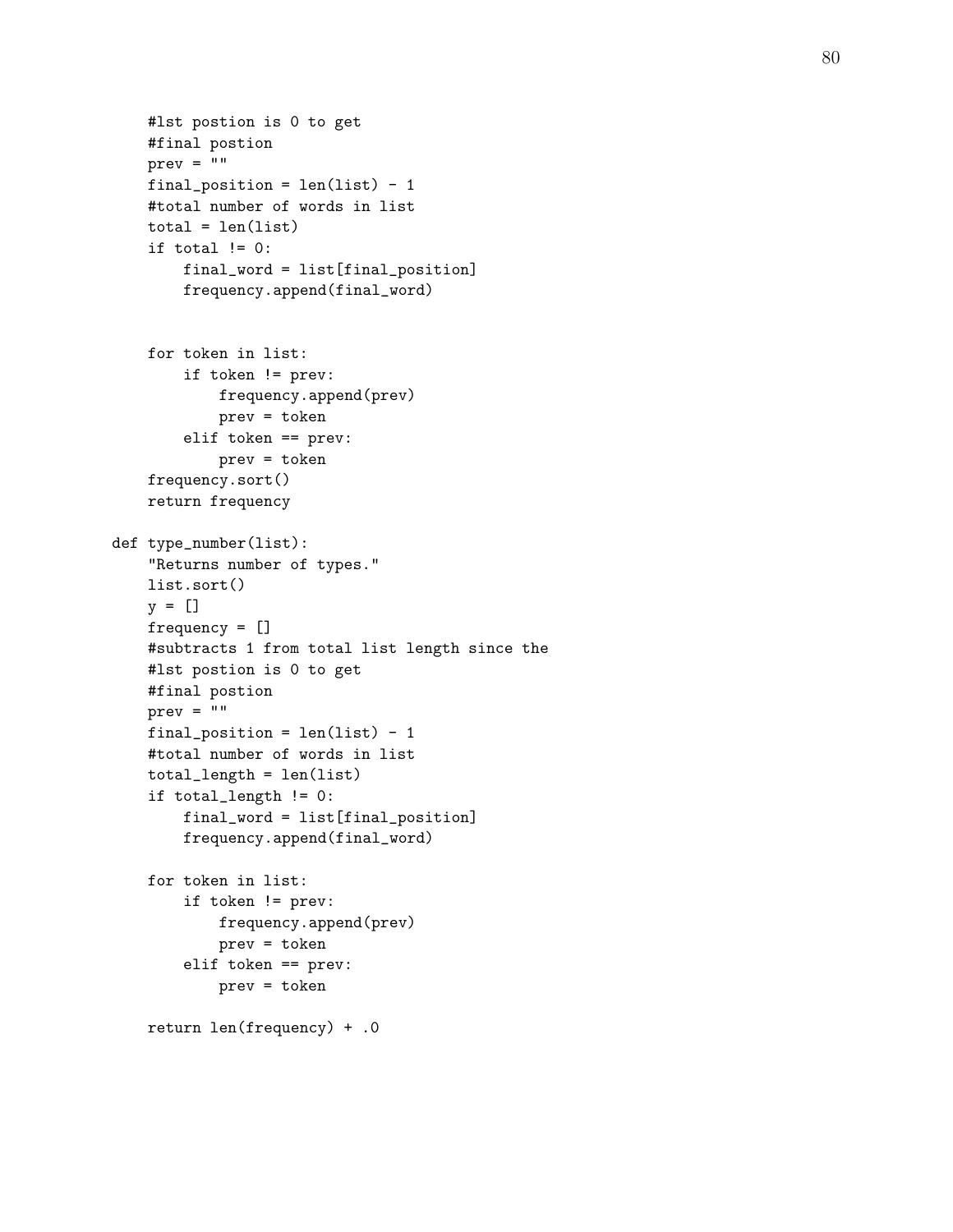```
def compare_uncommon(fname, norm):
    "Compares two files by type, returns
         uncommon words."
    fname_list = type_counter(homogenizer(fname))
    norm_list = type_counter(homogenizer(norm))
    really_odd_list = []
    for token in fname_list:
        if token not in norm_list:
            really_odd_list.append(token)
    position_list = []
    total_tokens = len(homogenizer(fname)) + .0
    for type in really_odd_list:
       total_type_tokens = homogenizer(fname).count(type)
       first_position = homogenizer(fname).index(type) + 1
       first_position_percent = first_position/total_tokens
       position_list.append(first_position_percent)
    ratio1 = len(really_odd_list)/total_tokens
    ratio2 = len(really_odd_list)/type_number(homogenizer(fname))
    sum = 0total\_items = 0if len(position_list) >= 1:
        for number in position_list:
            sum = sum + numbertotal_items = total_items + 1.0
        average_position = sum/total_items
    else:
        average_position = 0
    print str(len(really_odd_list))+','+str(total_tokens)+','
        +str(type_number(homogenizer(fname)))+
        ','+str(ratio1)+','+str(ratio2)+','
        +str(average_position)
```
## B.2 Salient Items Program

```
def punctuation(character):
      "Checks if a character matches punctuation list
             and returns value."
      punctuation = [\cdot,\cdot,\cdot,\cdot,\cdot,\cdot,\cdot,\cdot,\cdot,\cdot,\cdot,\cdot,\cdot,\cdot,\cdot,\cdot,\cdot]
```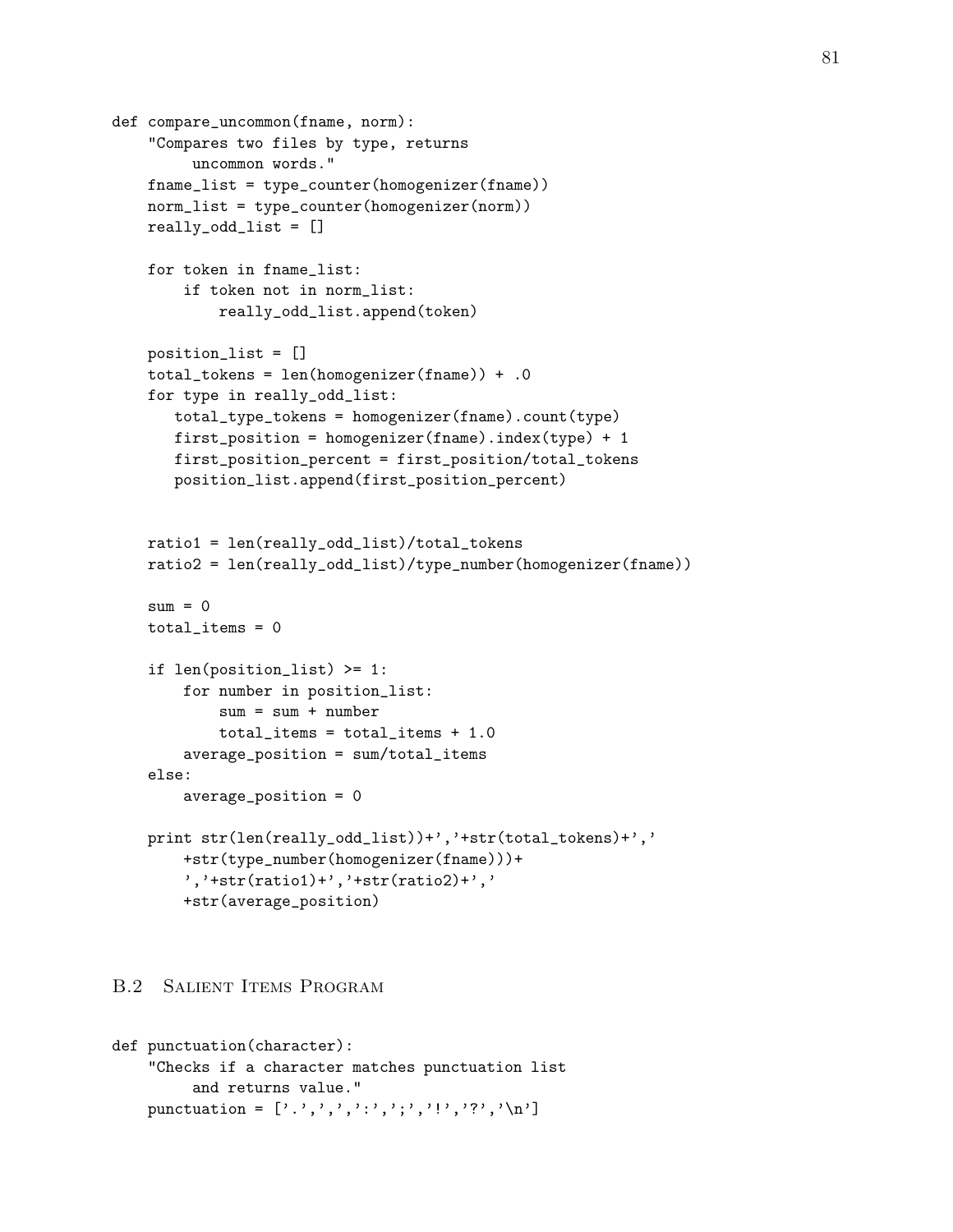```
#fptr = open(fname)#a = fptr.read()
    if character in punctuation:
        return 1
    else:
        return 0
def homogenizer(fname):
    "Removes punctuation and capitalization
         from a string."
    fptr = open(fname)file = fptr.read()new_string =''
    for character in file:
        if punctuation(character) != 1:
            new_string = new_string + character
        elif punctuation(character) == 1:
            new_string = new_string + " "
    #fptr.close()
    b = new_string.lower().split()import Stemmer
    stemmed = Stemmer.Stemmer('dutch')
    cleaned = stemmed.setem(b)return cleaned
def salient_dog(fname):
    "Returns information about salient items."
    dog = ['hond', 'retriever', 'gemengd', 'hybridisch',
             'blindengeleidehond',
           'hondj', 'retriever-acht']
    church = ['kerk', 'kerkj','kathedral', 'dom', 'kapel',
                'muziekkapel', 'kerkgebouw',
              'staatskerk', 'kerkgenootschap', 'gebouw',
               'gebouwtjes', 'bijgebouwtjes',
              'bouwwerk', 'pand']
    bus = ['bus', 'autobus', 'stadsbus', 'tourbus',
             'personenvervoersbus', 'schoolbus',
           'lijnbus','streekbuss', 'streekbus', 'buss',
           'reisbus','toeristenbus','stadslijn']
    woman = ['vrouw', 'werkster', 'dienstmeid', 'meid',
             'maitres', 'dam', 'wijfj',
             'vrouwtj','mevrouw','vrouwtjes']
    umbrella = ['paraplu', 'bescherm','parasol']
    flowers = ['bloem', 'tulp', 'tulpjes', 'bloemetjes',
                 'bloesem','bloemetj']
    clogs = ['klomp', 'klompjes', 'klompacht','schoen',
             'hoefijzer', 'remschoen']
```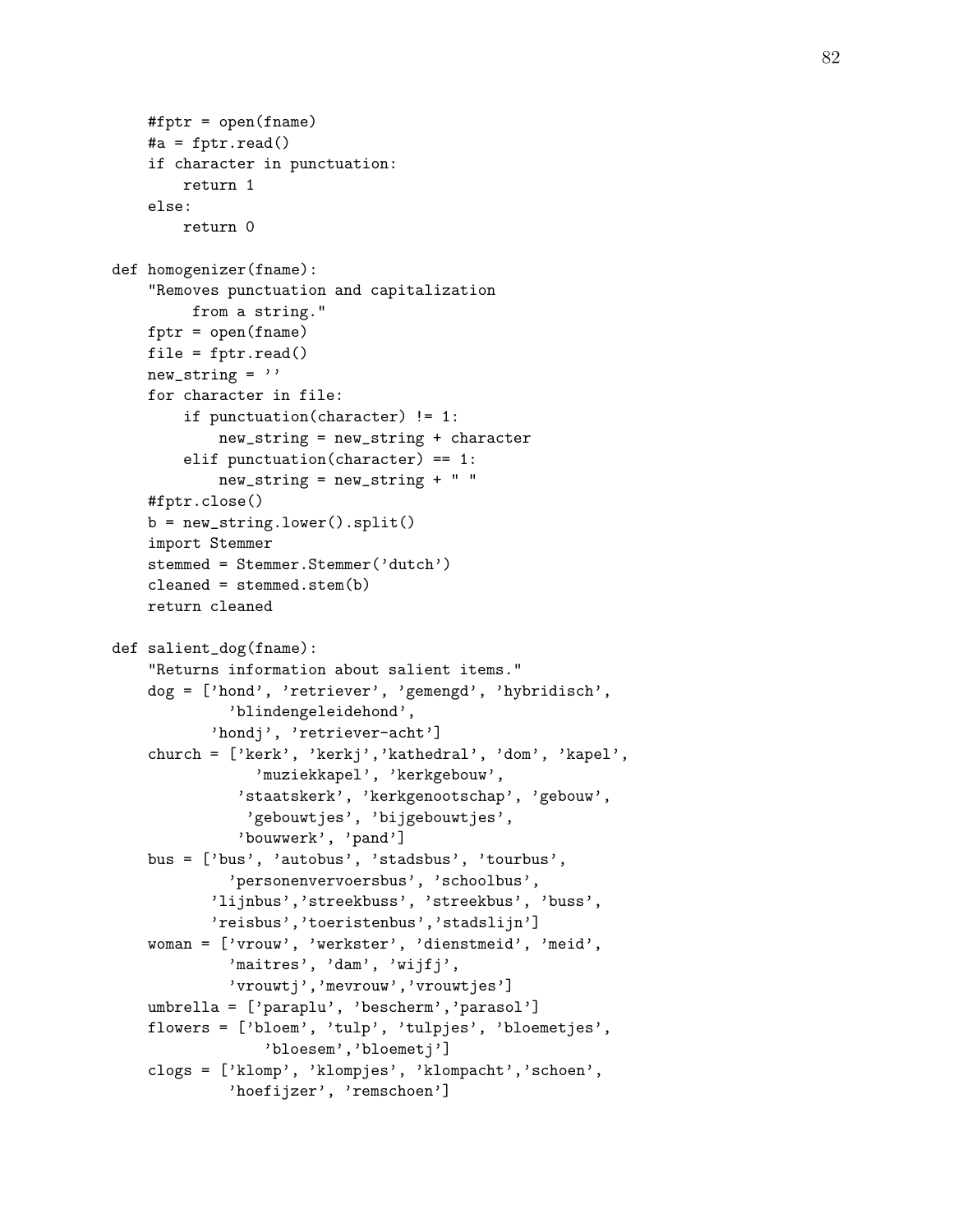```
leash = ['riem', 'lijn', 'hondenlijn', 'wandelriem',
 'krag', 'boord',
         'halsboord','halsband','hondenriem',
         'aangelijnd','lijntjes','leibandj',
         'leiband','geleideband', 'geleidebandj']
rain = ['regent', 'regen', 'reg', 'regendruppel',
         'regen-', 'regenacht']
puddle = ['plas', 'plasj', 'plass', 'modderpoel',
          'poel', 'regenplas','waterplas']
clock = ['klok', 'uurwerk','kerkklok']
coat = ['overjas', 'jas', 'mantel', 'jasj',
         'rok', 'rokj', 'colbert', 'onhulsel',
          'bekled', 'hul']
grass = ['gras', 'gazon', 'grasveld', 'batist',
         'erf']
path = ['weg', 'pad', 'paadj', 'ban', 'rout',
         'voetpad', 'voetpaadj',
        'voetgangerspad','landweg',
        'landweggetj','wandelpad','wandelpaadj',
        'weggetj','zandweggetj','zandweg']
walk = ['loopt','wandel', 'wandelt', 'marcher',
        'tippel', 'lop']
tower = ['tor', 'kerktor']
```

```
item_list = [dog, church, bus, woman, umbrella,
             flowers, clogs, leash, rain, puddle,
             clock, coat, grass, path, walk, tower]
```

```
total_number_of_salient_items = 0
weighted_salient_items = 0
total_salient_items_tokens = 0
salient_items_found = []
total_first_positions = []
match_word_list = []
all_items_first_positions = []
all_salient_items_tokens = []
for item in item_list:
    item_first_positions = []
    for word in item:
        if word in homogenizer(fname):
            all_salient_items_tokens.append(word)
            word_total = homogenizer(fname).count(word)
            total_salient_items_tokens = word_total +
```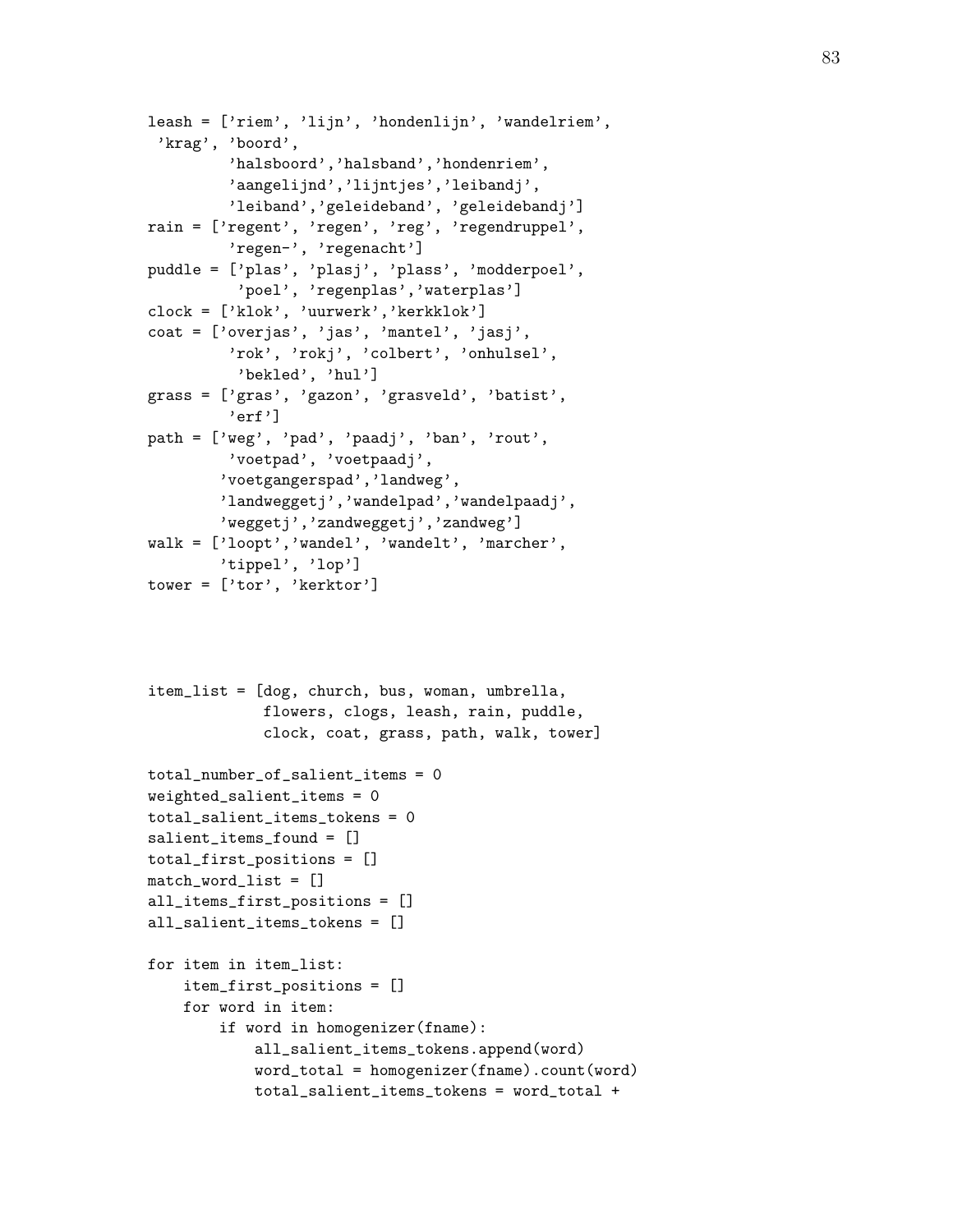```
total_salient_items_tokens
            word_first_position = homogenizer(fname).index(word)
            item_first_positions.append(word_first_position)
        #else:
            #for token in homogenizer(fname):
                #if word in token and token not in item:
                    #print token + " " + word
    if len(item_first_positions) > 1:
        item_first_positions.sort()
        the_first_position = item_first_positions[0]
        total_first_positions.append(the_first_position)
        match_word = homogenizer(fname)[the_first_position]
        match_word_list.append(match_word)
        total_number_of_salient_items =
                        total_number_of_salient_items + 1
    elif len(item_first_positions) == 1:
        the_first_position = item_first_positions[0]
        total_first_positions.append(the_first_position)
        match_word = homogenizer(fname)[the_first_position]
        match_word_list.append(match_word)
        total_number_of_salient_items =
                        total_number_of_salient_items + 1
total_tokens = len(homogenizer(fname)) + .0
position_sum = 0
total\_items = 0sum = 0for position in total_first_positions:
    sum = sum + positiontotal_items = total_items + 1.0
average_first_position = sum/total_items
salient_items_found = []
weighted_items = 0
dog_position = "-"
church_position = "-"
bus_position = "-"
woman_position = "-"
umbrella_position = "-"
flower_position = "-"
clogs_position = "-"
leash_position = "-"
rain_position = "-"
```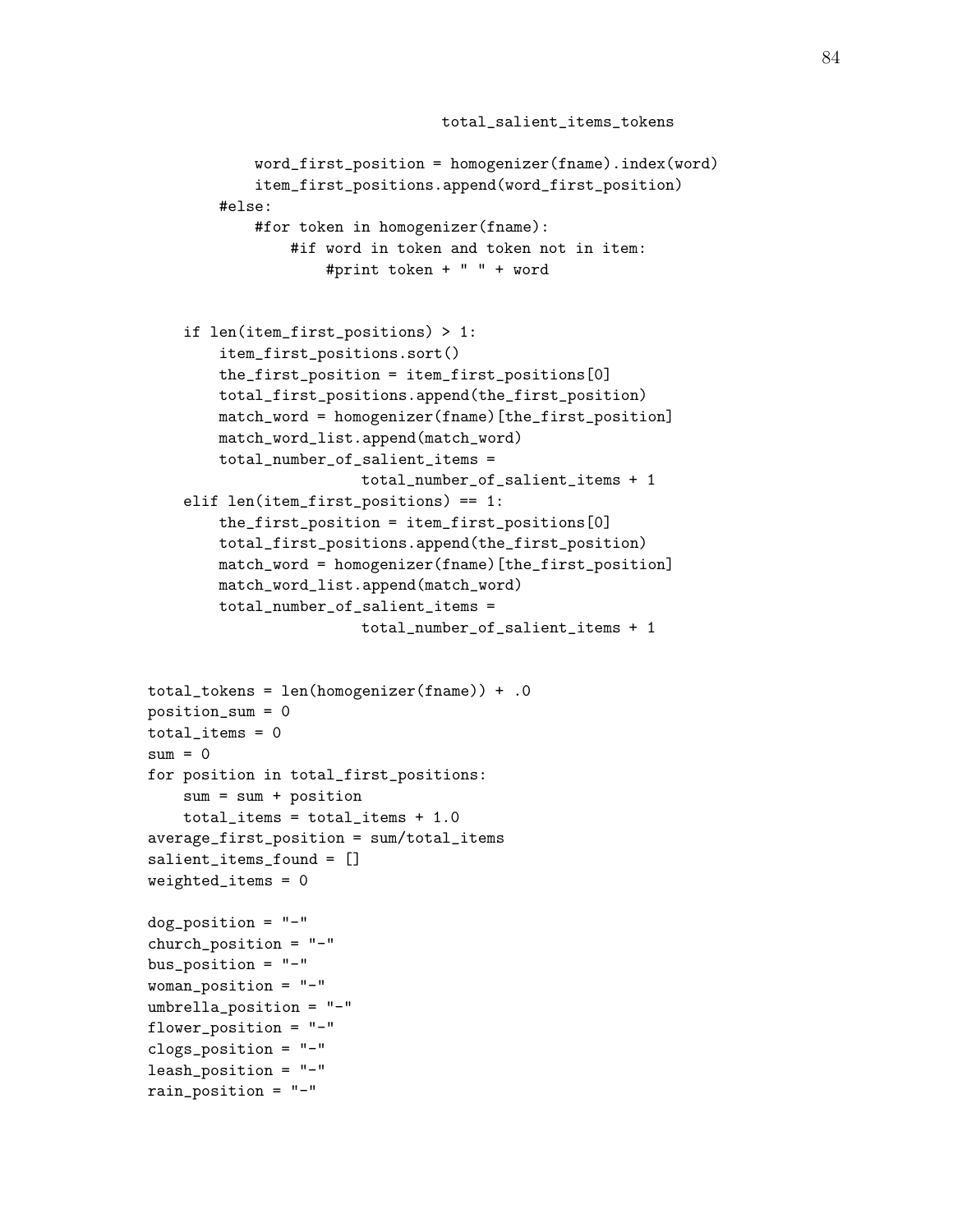```
puddle_position = "-"
clock_position = "-"
coat_position = "-"
grass_position = "-"
path_position = "-"
walk_position = "-"
tower_position = "-"
for word in match_word_list:
    if word in dog:
        salient_items_found.append('dog')
        dog_position = homogenizer(fname).index(word)
    elif word in church:
        salient_items_found.append('church')
        church_position = homogenizer(fname).index(word)
    elif word in bus:
        salient_items_found.append('bus')
        bus_position = homogenizer(fname).index(word)
    elif word in woman:
        salient_items_found.append('woman')
        woman_position = homogenizer(fname).index(word)
    elif word in umbrella:
        salient_items_found.append('umbrella')
        umbrella_position = homogenizer(fname).index(word)
    elif word in flowers:
        salient_items_found.append('flowers')
        flower_position = homogenizer(fname).index(word)
    elif word in clogs:
        salient_items_found.append('clogs')
        clogs_position = homogenizer(fname).index(word)
    elif word in leash:
        salient_items_found.append('leash')
        leash_position = homogenizer(fname).index(word)
    elif word in rain:
        salient_items_found.append('rain')
        rain_position = homogenizer(fname).index(word)
    elif word in puddle:
        salient_items_found.append('puddle')
        puddle_position = homogenizer(fname).index(word)
    elif word in clock:
        salient_items_found.append('clock')
        clock_position = homogenizer(fname).index(word)
    elif word in coat:
        salient_items_found.append('coat')
        coat_position = homogenizer(fname).index(word)
    elif word in grass:
        salient_items_found.append('grass')
```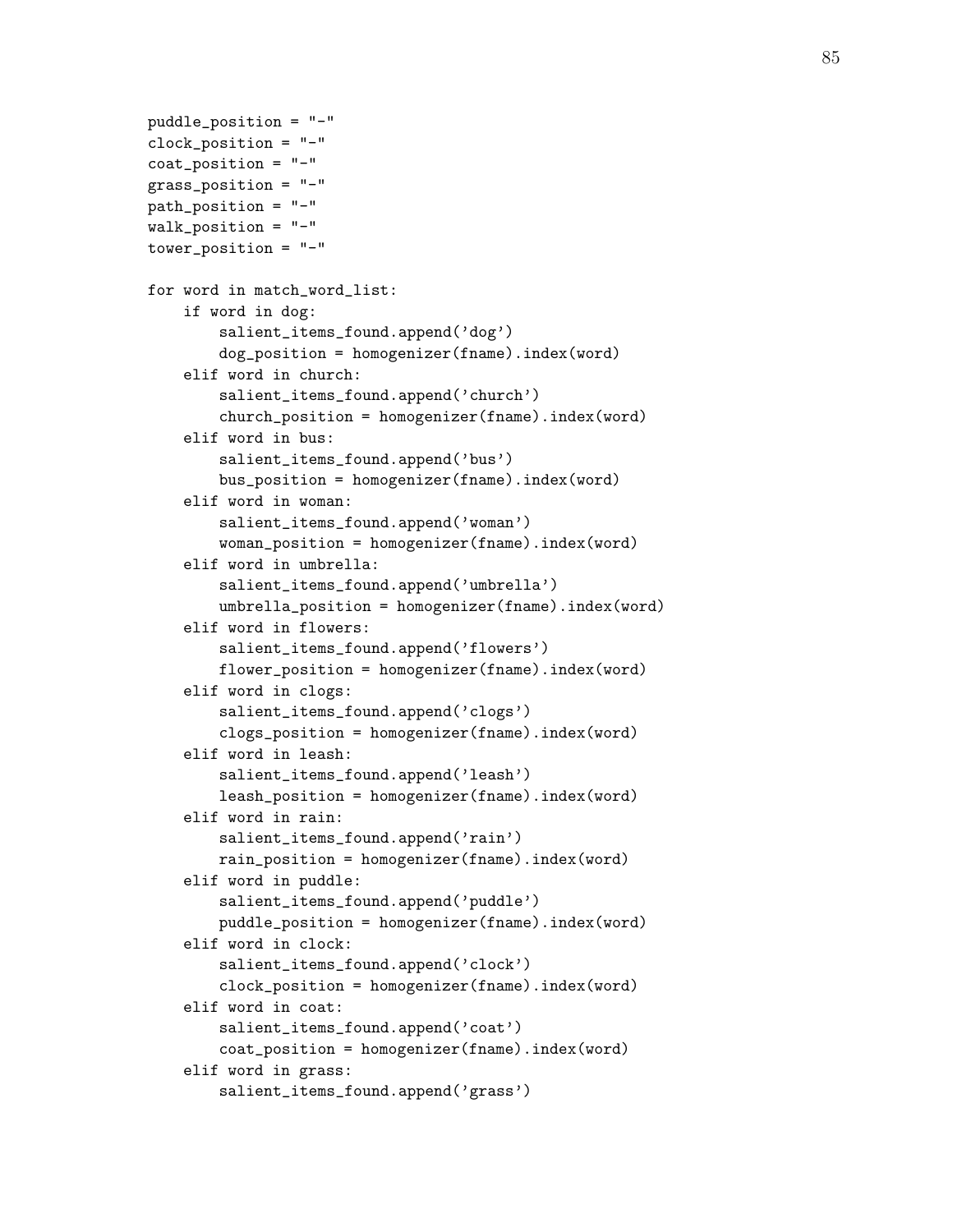```
grass_position = homogenizer(fname).index(word)
elif word in path:
    salient_items_found.append('path')
    path_position = homogenizer(fname).index(word)
elif word in walk:
    salient_items_found.append('walk')
    walk_position = homogenizer(fname).index(word)
elif word in tower:
    salient_items_found.append('tower')
    tower_position = homogenizer(fname).index(word)
```

```
if 'pcd' in fname:
   print 'p,c,d,'+str(fname)+','+
    str(total_number_of_salient_items)
    +', '+str(total_tokens)+','+str(total_salient_items_tokens)
    +<sup>'</sup>,'
    +str(average_first_position)+
    ','+str(average_first_position/total_tokens)+','
    +str(dog_position)+','
    +str(church_position)+','+str(bus_position)+','+
    str(woman_position)+
    ','+str(umbrella_position)+
    ','+str(flower_position)+','+str(clogs_position)+','
    +str(leash_position)
    +','+str(rain_position)+','
    +str(puddle_position)+','+str(clock_position)+','
    +str(coat_position)
    +','+str(grass_position)+','
    +str(path_position)+','+str(walk_position)+','+
    str(tower_position)
elif 'ecd' in fname:
   print 'e,c,d,'+str(fname)+','+
    str(total_number_of_salient_items)
    +','+ str(total_tokens)+
    ','+str(total_salient_items_tokens)+','+
    str(average_first_position)+
    ', '+
    str(average_first_position/total_tokens)+
    ','+str(dog_position)
    +','+str(church_position)+
    ','+str(bus_position)+','+str(woman_position)+','
    +str(umbrella_position)+','
    +str(flower_position)+','+str(clogs_position)+
```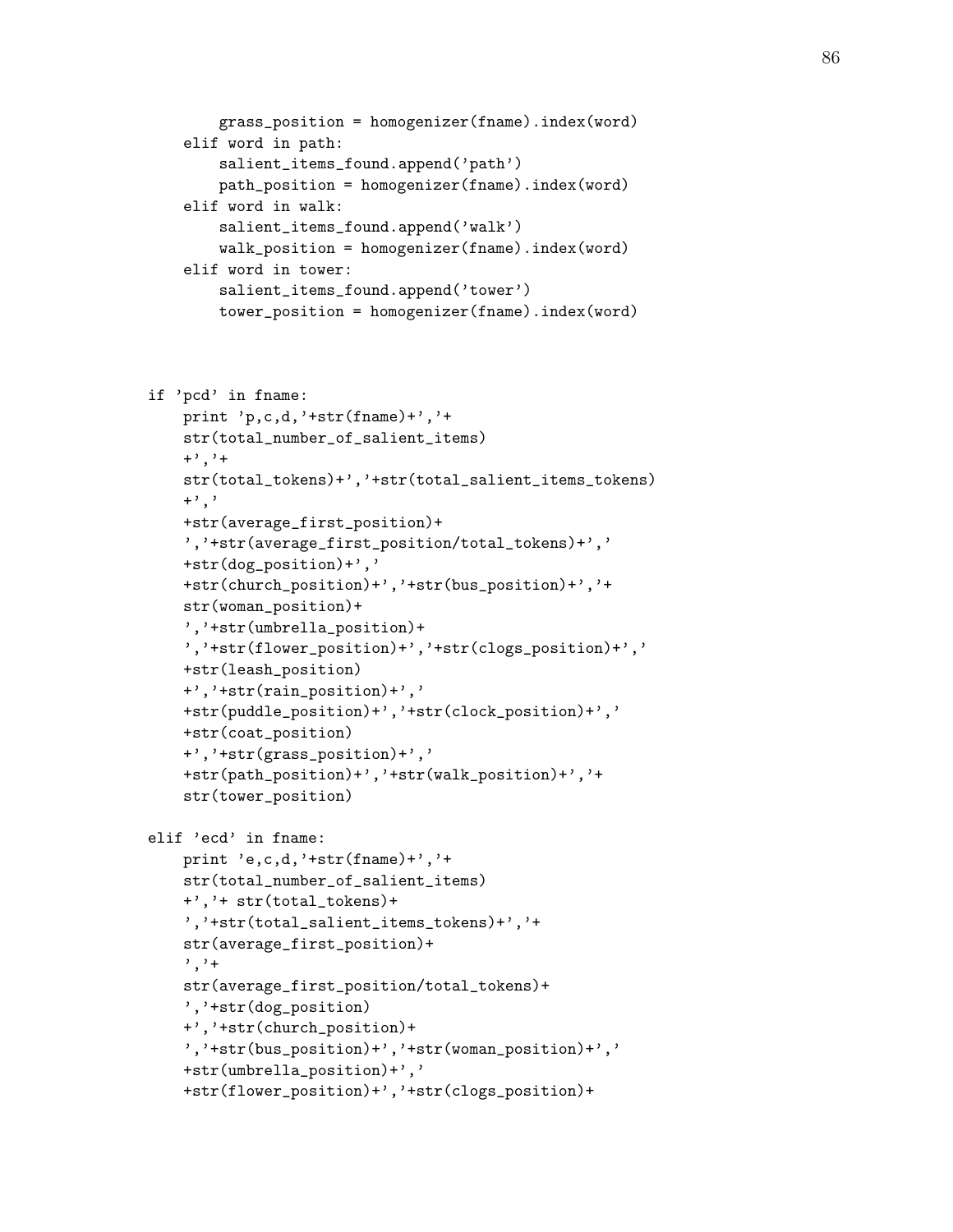```
','+str(leash_position)+
    ','+str(rain_position)+
    ','+str(puddle_position)+','+
    str(clock_position)+','
    +str(coat_position)+','
    +str(grass_position)+','+str(path_position)+','+
    str(walk_position)+
    ','+str(tower_position)
elif 'ppd' in fname:
   print 'p,p,d,'+str(fname)+','+str(total_number_of_salient_items)+','+
    str(total_tokens)+','+str(total_salient_items_tokens)
    +', '+str(average_first_position)+','
    +str(average_first_position/total_tokens)+','
    +str(dog_position)+','
    +str(church_position)+
    ','+str(bus_position)+','+str(woman_position)+','
    +str(umbrella_position)+','
    +str(flower_position)+','+str(clogs_position)+','
    +str(leash_position)
    +','+str(rain_position)
    +','+str(puddle_position)+','+str(clock_position)+
    ','+str(coat_position)
    +','+str(grass_position)
    +','+str(path_position)+','+str(walk_position)+
    ','+str(tower_position)
elif 'epd' in fname:
    print 'e,p,d,'+str(fname)+','+
    str(total_number_of_salient_items)+','
    + str(total_tokens)+','
    +str(total_salient_items_tokens)+','+
    str(average_first_position)+','+
    str(average_first_position/total_tokens)+','
    +str(dog_position)+','+
    str(church_position)+
    ','+str(bus_position)+','+str(woman_position)+','
    +str(umbrella_position)+
    ','+str(flower_position)+
    ','+str(clogs_position)+','+str(leash_position)+
    ','+str(rain_position)+
    ','+str(puddle_position)
    +','+str(clock_position)+','+str(coat_position)+','
    +str(grass_position)+
    ','+str(path_position)+','
```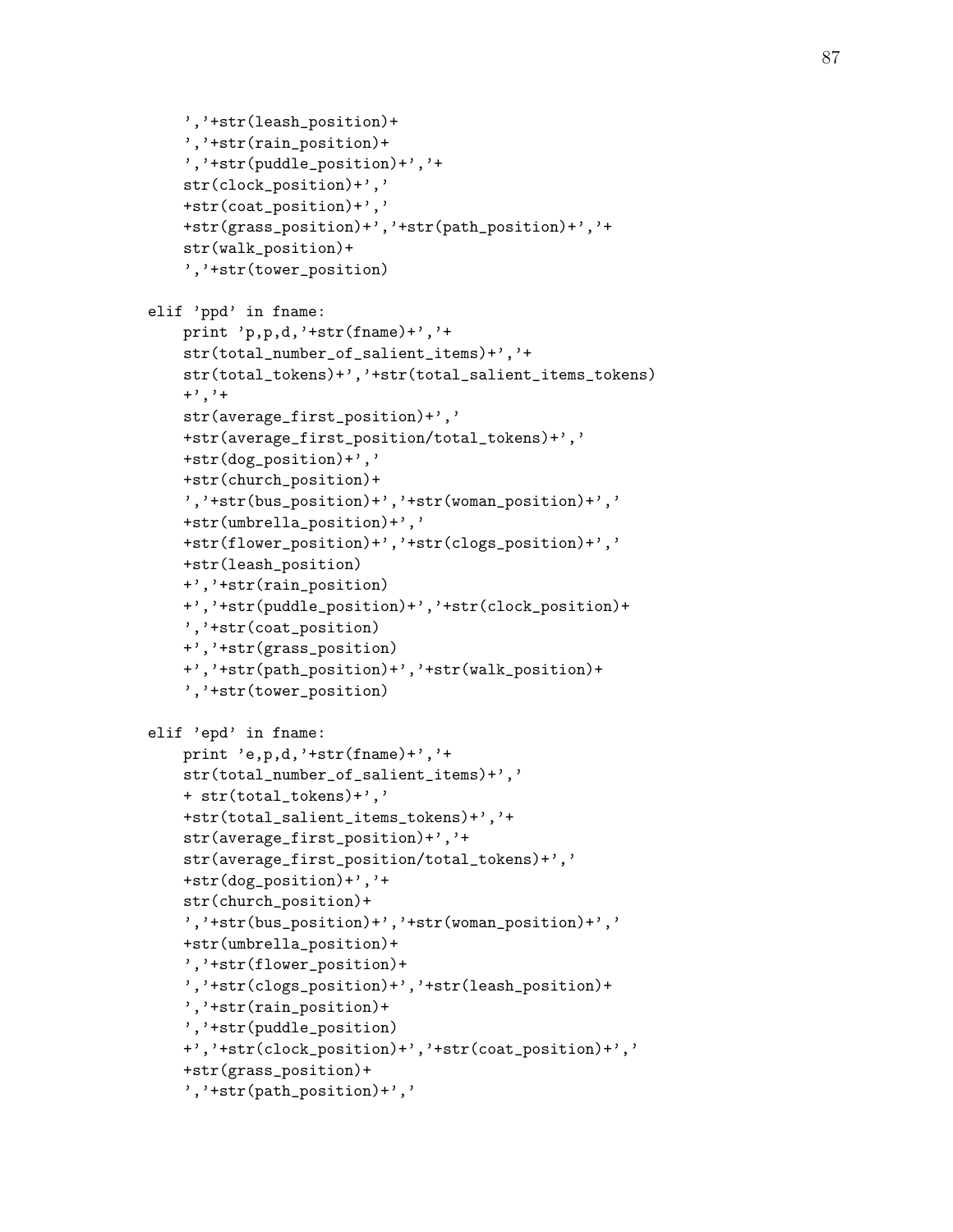# B.3 Discourse Organization Program

```
def punctuation(character):
    "Checks if a character matches punctuation list
         and returns value."
    punctuation = [\cdot,\cdot,\cdot,\cdot,\cdot,\cdot,\cdot,\cdot,\cdot,\cdot,\cdot,\cdot,\cdot,\cdot,\cdot,\cdot]#fptr = open(fname)
    #a = fptr.read()
    if character in punctuation:
        return 1
    else:
        return 0
def homogenizer(fname):
    "Removes punctuation and capitalization
         from a string."
    fptr = open(fname)file = fptr.read()
    new_string =''
    for character in file:
        if punctuation(character) != 1:
             new_string = new_string + character
        elif punctuation(character) == 1:
             new_string = new_string + " "
    fptr.close()
    word_list = new_string.lower().split()
    import Stemmer
    stemmed = Stemmer.Stemmer('dutch')
    cleaned = stemmed.stem(word_list)
    return cleaned
def type_counter(list):
    "Returns simple type list."
    list.sort()
    y = []frequency = []
    #subtracts 1 from total list length since
         the lst postion is 0 to get
    #final postion
    prev = ""
```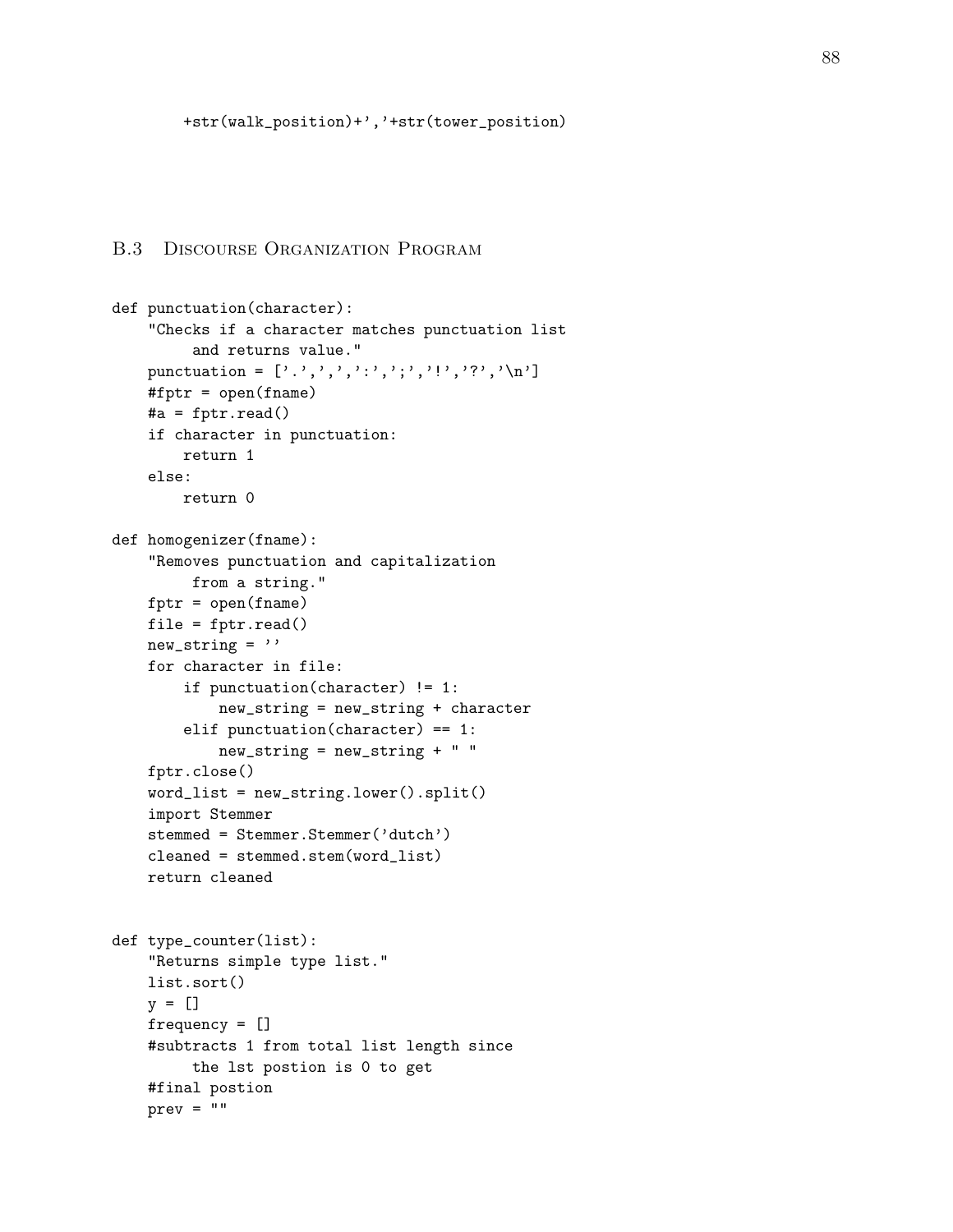```
final_position = len(list) - 1
    #total number of words in list
    total = len(list)if total != 0:
        final_item = list[final_position]
        frequency.append(final_item)
    for token in list:
        if token != prev:
            frequency.append(prev)
            prev = token
        elif token == prev:
            prev = token
    frequency.sort()
    return frequency
def type_number(list):
    "Returns number of types."
    list.sort()
    y = []frequency = []
    #subtracts 1 from total list length since
         the lst postion is 0 to get
    #final postion
    prev = "final_position = len(list) - 1
    #total number of words in list
    total_length = len(list)
    if total_length != 0:
        final_item = list[final_position]
        frequency.append(final_item)
    for token in list:
        if token != prev:
            frequency.append(prev)
            prev = token
        elif token == prev:
            prev = token
    return len(frequency) + .0
def bigram_dog(fname):
    "Produces bigrams from the ordered salient items list."
    salient_items = ['hond', 'retriever', 'gemengd',
```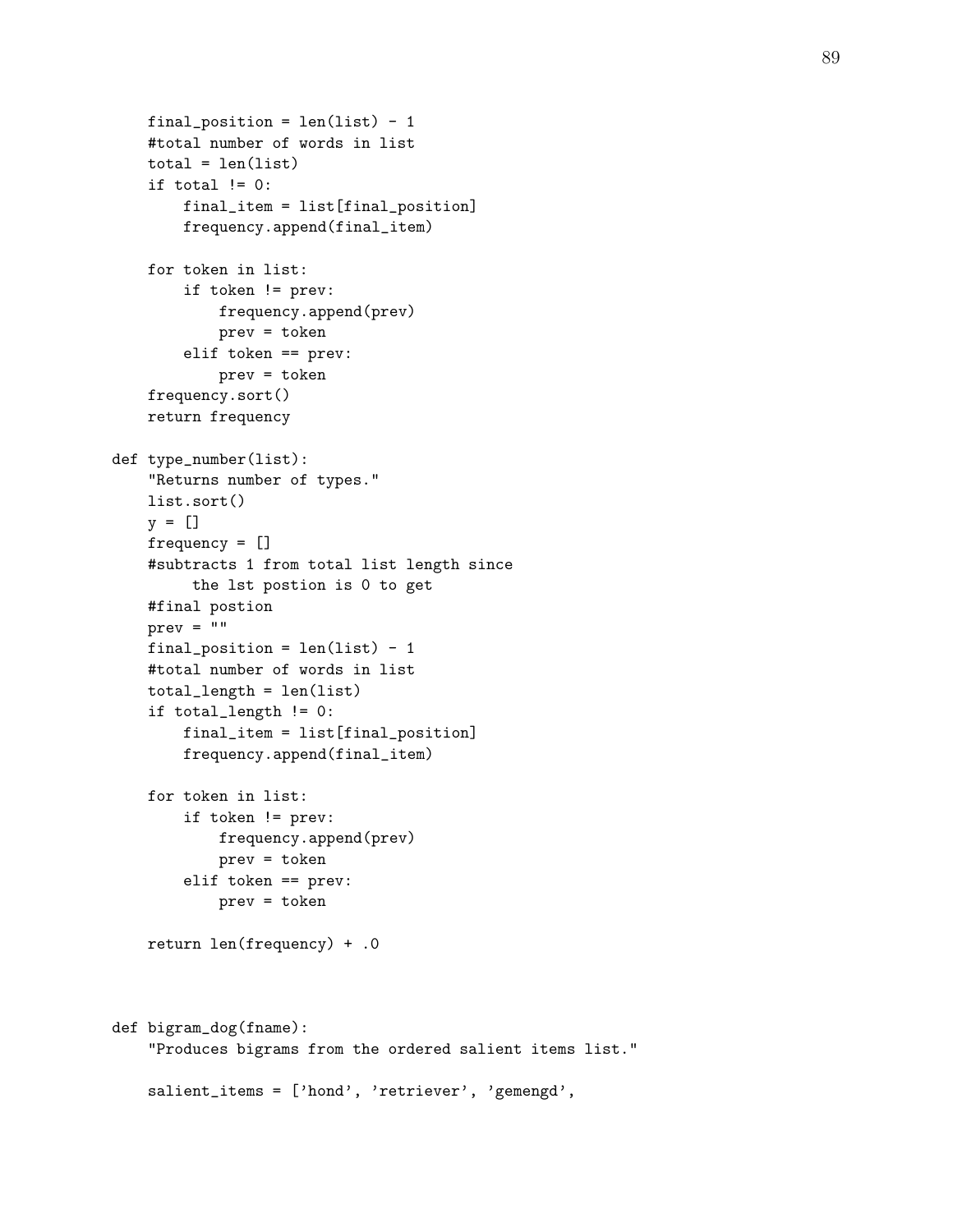```
'hybridisch', 'blindengeleidehond',
    'hondj', 'retriever-acht',
    'kerk', 'kerkj','kathedral', 'dom', 'kapel',
    'muziekkapel', 'kerkgebouw',
    'staatskerk', 'kerkgenootschap', 'gebouw',
    'gebouwtjes', 'bijgebouwtjes',
    'bouwwerk', 'pand',
    'bus', 'autobus', 'stadsbus', 'tourbus',
    'personenvervoersbus', 'schoolbus',
    'lijnbus', 'streekbuss', 'streekbus','buss',
    'reisbus','toeristenbus','stadslijn',
    'vrouw', 'werkster', 'dienstmeid', 'meid',
    'maitres', 'dam', 'wijfj',
    'vrouwtj','vrouwtjes','mevrouw',
    'paraplu', 'bescherm', 'parasol',
    'bloem', 'tulp', 'tulpjes', 'bloemetjes',
    'bloemetj', 'bloesem',
    'klomp', 'klompjes', 'klompacht','schoen',
    'hoefijzer', 'remschoen',
    'riem', 'lijn', 'hondenlijn', 'wandelriem',
    'krag', 'boord', 'leibandj',
    'geleideband', 'geleidebandj','leiband',
    'halsboord','halsband','hondenriem',
    'aangelijnd','lijntjes',
    'regent', 'regen', 'reg', 'regendruppel',
    'regen-', 'regenacht',
    'plas', 'plasj', 'plass', 'modderpoel',
    'poel', 'regenplas','waterplas',
    'klok', 'uurwerk','kerkklok',
    'overjas', 'jas', 'mantel', 'jasj',
    'rok', 'rokj', 'colbert', 'onhulsel',
    'bekled', 'hul',
    'gras', 'gazon', 'grasveld', 'batist', 'erf',
    'weg', 'pad', 'paadj', 'ban', 'rout',
    'voetpad', 'voetpaadj',
    'voetgangerspad','landweg',
    'landweggetj','wandelpad','wandelpaadj',
    'weggetj','zandweggetj', 'zandweg',
    'loopt','wandel', 'wandelt', 'marcher',
    'tippel', 'lop',
    'tor', 'kerktor']
dog = ['hond', 'retriever', 'gemengd',
     'hybridisch', 'blindengeleidehond',
       'hondj', 'retriever-acht']
church = ['kerk', 'kerkj','kathedral', 'dom',
     'kapel', 'muziekkapel', 'kerkgebouw',
```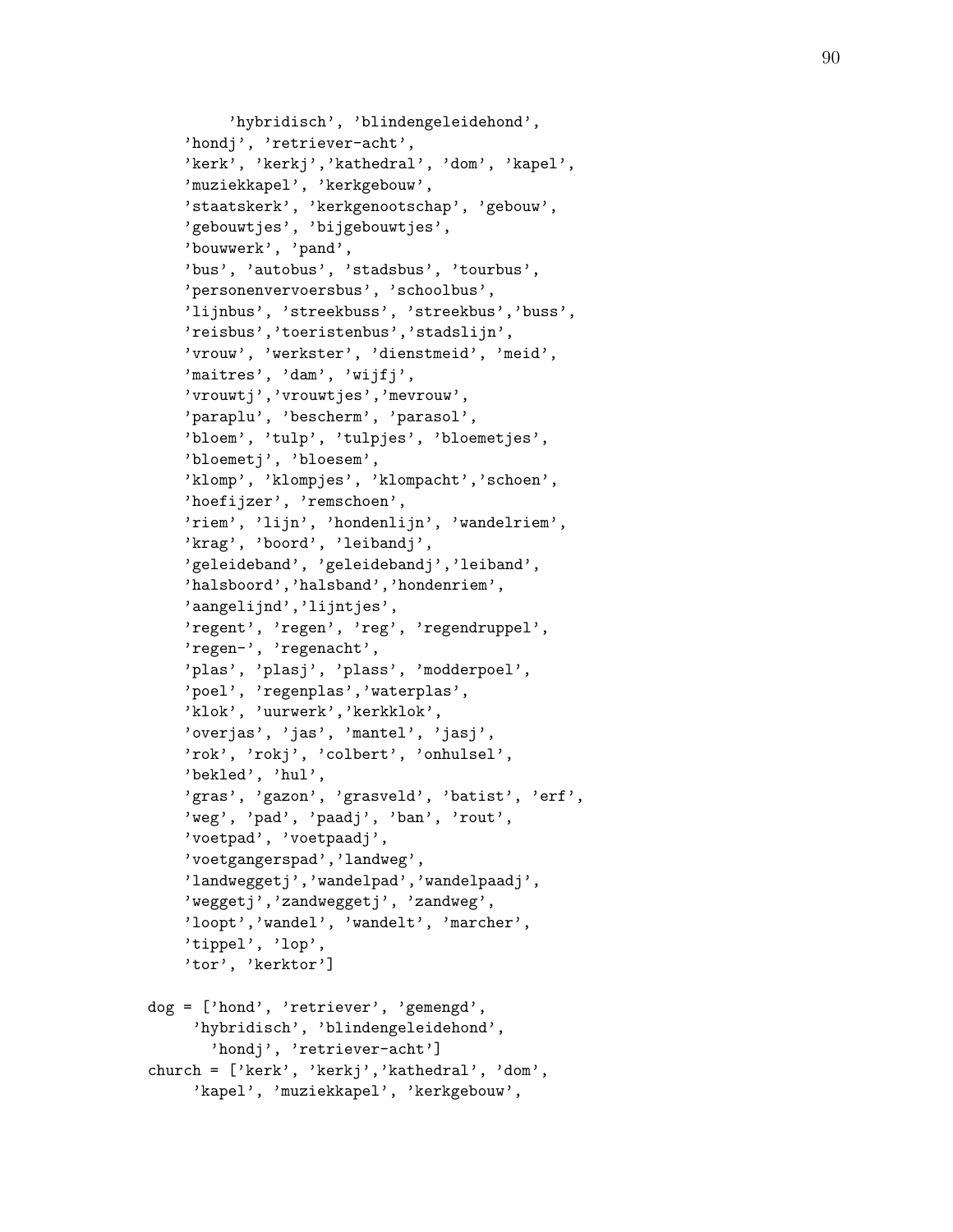```
'staatskerk', 'kerkgenootschap',
           'gebouw', 'gebouwtjes', 'bijgebouwtjes',
          'bouwwerk', 'pand']
bus = ['bus', 'autobus', 'stadsbus', 'tourbus',
     'personenvervoersbus', 'schoolbus',
       'lijnbus','streekbuss', 'streekbus',
        'buss','reisbus',
       'toeristenbus','stadslijn']
woman = ['vrouw', 'werkster', 'dienstmeid',
         'meid', 'maitres', 'dam', 'wijfj',
         'vrouwtj','mevrouw','vrouwtjes']
umbrella = ['paraplu', 'bescherm','parasol']
flowers = ['bloem', 'tulp', 'tulpjes',
         'bloemetjes', 'bloesem','bloemetj']
clogs = ['klomp', 'klompjes', 'klompacht',
        'schoen', 'hoefijzer', 'remschoen']
leash = ['riem', 'lijn', 'hondenlijn',
         'wandelriem', 'krag', 'boord',
         'halsboord','halsband','hondenriem',
         'aangelijnd','lijntjes','leibandj',
         'leiband','geleideband', 'geleidebandj']
rain = ['regent', 'regen', 'reg',
         'regendruppel', 'regen-', 'regenacht']
puddle = ['plas', 'plasj', 'plass', 'modderpoel',
         'poel', 'regenplas','waterplas']
clock = ['klok', 'uurwerk','kerkklok']
coat = ['overjas', 'jas', 'mantel', 'jasj',
         'rok', 'rokj', 'colbert',
         'onhulsel', 'bekled', 'hul']
grass = ['gras', 'gazon', 'grasveld',
        'batist', 'erf']
path = ['weg', 'pad', 'paadj', 'ban', 'rout',
         'voetpad', 'voetpaadj',
        'voetgangerspad','landweg',
        'landweggetj','wandelpad','wandelpaadj',
        'weggetj','zandweggetj','zandweg']
walk = ['loopt','wandel', 'wandelt', 'marcher',
         'tippel', 'lop']
tower = ['tor', 'kerktor']
dutch_match_words = []
salient_items_found = []
coded_salient_items = []
for token in homogenizer(fname):
    if token in salient_items:
        dutch_match_words.append(token)
```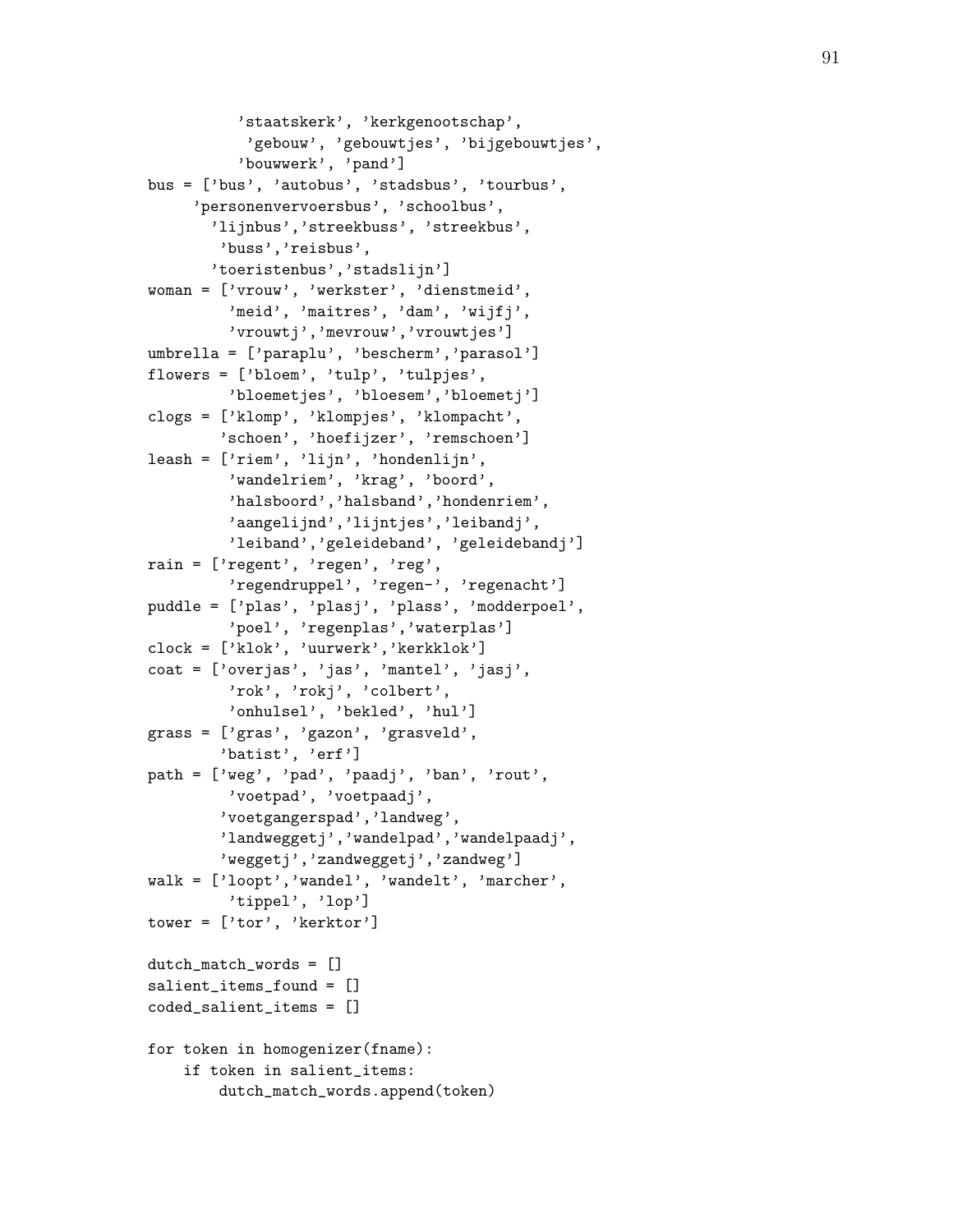```
for word in dutch_match_words:
    if word in dog:
        #salient_items_found.append('dog')
        coded_salient_items.append('1')
    elif word in church:
        #salient_items_found.append('church')
        coded_salient_items.append('2')
    elif word in bus:
        #salient_items_found.append('bus')
        coded_salient_items.append('2')
    elif word in woman:
        #salient_items_found.append('woman')
        coded_salient_items.append('1')
    elif word in umbrella:
        #salient_items_found.append('umbrella')
        coded_salient_items.append('1')
    elif word in flowers:
        #salient_items_found.append('flowers')
        coded_salient_items.append('1')
    elif word in clogs:
        #salient_items_found.append('clogs')
        coded_salient_items.append('1')
    elif word in leash:
        #salient_items_found.append('leash')
        coded_salient_items.append('1')
    elif word in rain:
        #salient_items_found.append('rain')
        coded_salient_items.append('rain')
    elif word in puddle:
        #salient_items_found.append('puddle')
        coded_salient_items.append('1')
    elif word in clock:
        #salient_items_found.append('clock')
        coded_salient_items.append('2')
    elif word in coat:
        #salient_items_found.append('coat')
        coded_salient_items.append('1')
    elif word in grass:
        #salient_items_found.append('grass')
        coded_salient_items.append('grass')
    elif word in path:
        #salient_items_found.append('path')
        coded_salient_items.append('1')
    elif word in walk:
        #salient_items_found.append('walk')
        coded_salient_items.append('1')
    elif word in tower:
```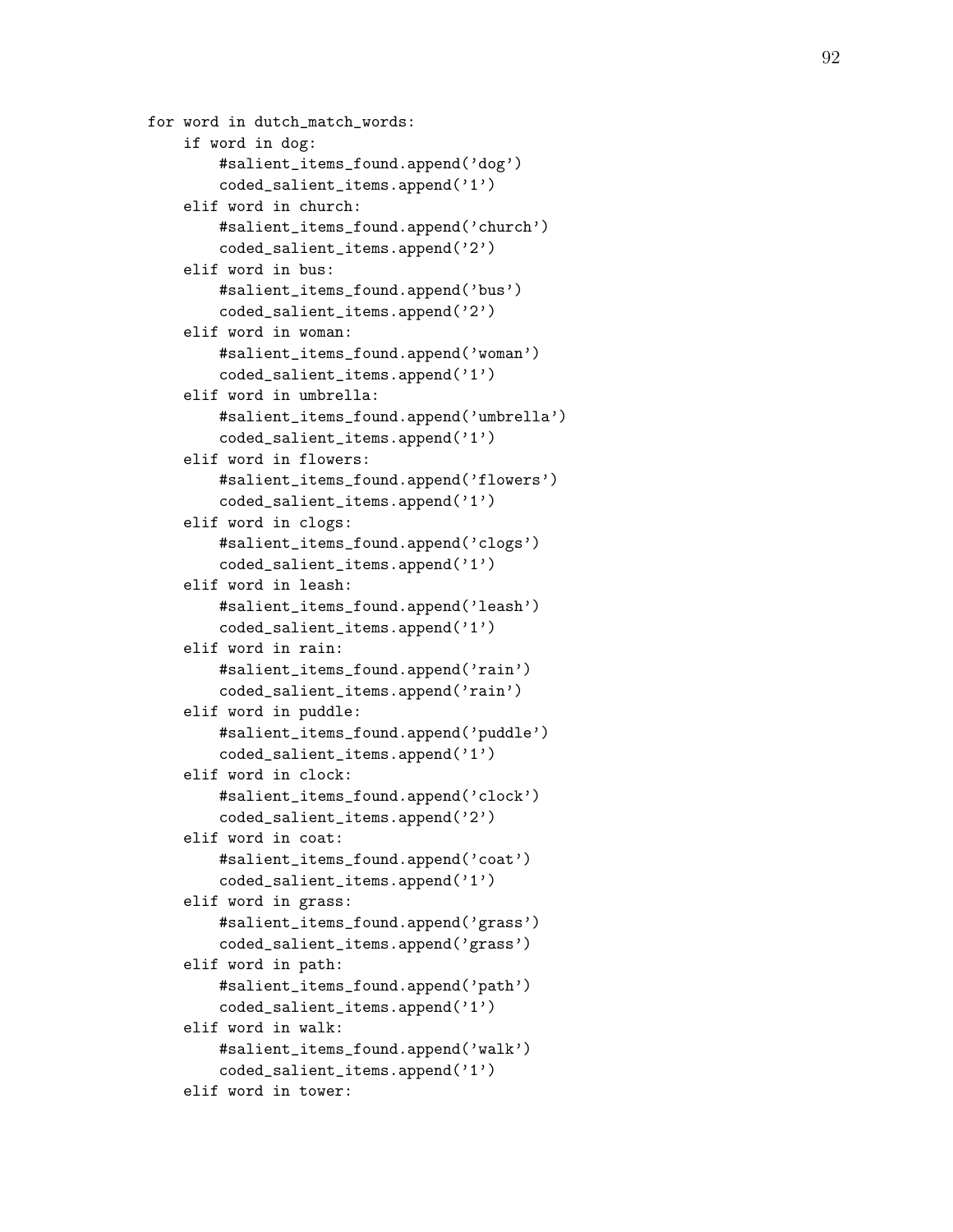```
coded_salient_items.append('2')
    ##I have inserted a blank at the 1st
    ##and last position, such that every
    ##item in list is counted twice.
    blank = "...."
    coded_salient_items.append(blank)
    coded_salient_items.insert(0,blank)
    position = 0
    bigram_windows = []
    for item in coded_salient_items:
        if position+1 < len(coded_salient_items):
            bigram = coded_salient_items[position] + "-"
                        + coded_salient_items[position+1]
            bigram_windows.append(bigram)
            position = position + 1
    #print dutch_match_words
    return bigram_windows
def count_bigram(file_list):
    "Counts different types of transitions
         in the bigram pairs."
    bigram\_sum = 0.0total_file_bigrams = len(file_list)
    norm\_total = file\_list.count('1-1') +file_list.count('2-2') +
        file_list.count('....-1') + file_list.count('1-....') +
        file_list.count('....-2') + file_list.count('2-....')
    transitional_total = file_list.count('1-2') +
        file_list.count('2-1')
            + 0.0
    transitional_non_region = file_list.count('rain-1')
            + file_list.count('1-rain') +
        file_list.count('rain-2') +
        file_list.count('2-rain') +
        file_list.count('grass-1') +
        file_list.count('1-grass') +
        file_list.count('grass-2') +
        file_list.count('2-grass')
    same_non_region = file_list.count('rain-rain')
            + file_list.count('grass-grass') +
```
#salient\_items\_found.append('tower')